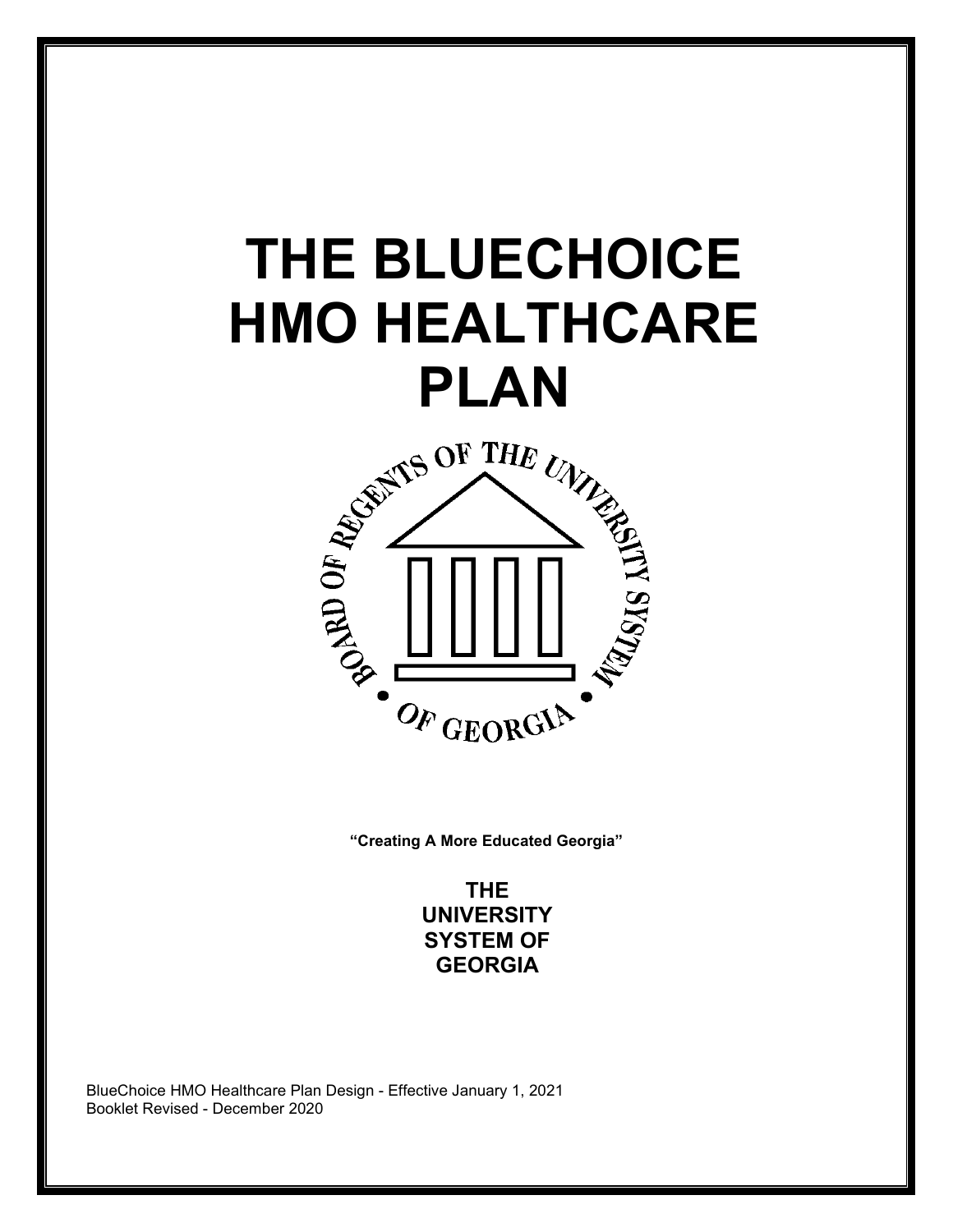# *RESOURCE CONTACTS*

Should you have questions regarding your BlueChoice HMO healthcare plan benefits, please contact the appropriate resource(s) identified below:

| <b>For Questions About:</b>              | <b>Please Contact</b>         | <b>Location</b>                                         |  |
|------------------------------------------|-------------------------------|---------------------------------------------------------|--|
| <b>Claims/Coverage Provided</b>          | Accolade                      | 1-866-204-9818                                          |  |
| by the Plan                              |                               | <b>TDD 711</b>                                          |  |
| For information regarding the            |                               |                                                         |  |
| participating providers.                 |                               |                                                         |  |
|                                          |                               |                                                         |  |
| <b>Online Tools and Online Provider</b>  | Accolade                      | member.accolade.com                                     |  |
| <b>Directory</b>                         |                               |                                                         |  |
|                                          |                               |                                                         |  |
| <b>Pre-certification for Specific</b>    | Anthem Blue Cross Blue        | 1-800-233-5765                                          |  |
| <b>Outpatient/All Inpatient Hospital</b> | Shield                        | TDD/1-800-368-4424                                      |  |
| <b>Services</b>                          |                               |                                                         |  |
|                                          |                               |                                                         |  |
| <b>Accolade NurseLine</b>                | Accolade                      | 1-866-204-9818                                          |  |
| After hours assistance only              |                               | <b>TDD 711</b>                                          |  |
|                                          |                               |                                                         |  |
|                                          |                               |                                                         |  |
|                                          |                               |                                                         |  |
|                                          |                               |                                                         |  |
|                                          |                               |                                                         |  |
|                                          |                               |                                                         |  |
| <b>Centers of Excellence Transplant</b>  | <b>Anthem Blue Cross Blue</b> | 1-866-694-0724                                          |  |
| Program                                  | Shield                        | TDD/1-800-368-4424.                                     |  |
| <b>Behavioral Health &amp; Substance</b> | Anthem Blue Cross Blue        |                                                         |  |
| <b>Abuse Providers/Facilities</b>        | Shield                        | Call the number located on your<br>identification card. |  |
|                                          |                               | 1-800-292-2879                                          |  |
|                                          |                               |                                                         |  |
|                                          |                               |                                                         |  |
| <b>Pharmacy Benefits</b>                 | <b>CVS/Caremark</b>           | 1-877-362-3922                                          |  |
|                                          |                               |                                                         |  |
| <b>HIPAA</b>                             | Secretary                     | U.S. Dept. of Health and Human                          |  |
|                                          |                               | <b>Services</b>                                         |  |
|                                          |                               | Office of Civil Rights, Region IV                       |  |
|                                          |                               | 61 Forsyth St. SW, Suite 3B70                           |  |
|                                          |                               | Atlanta, GA 30303-8909                                  |  |
|                                          |                               | 404-562-7886 (metro Atlanta)                            |  |
|                                          |                               | 1-866-627-7748 (outside of metro                        |  |
|                                          |                               | Atlanta)                                                |  |

University System of Georgia benefits website: https://benefits.usg.edu/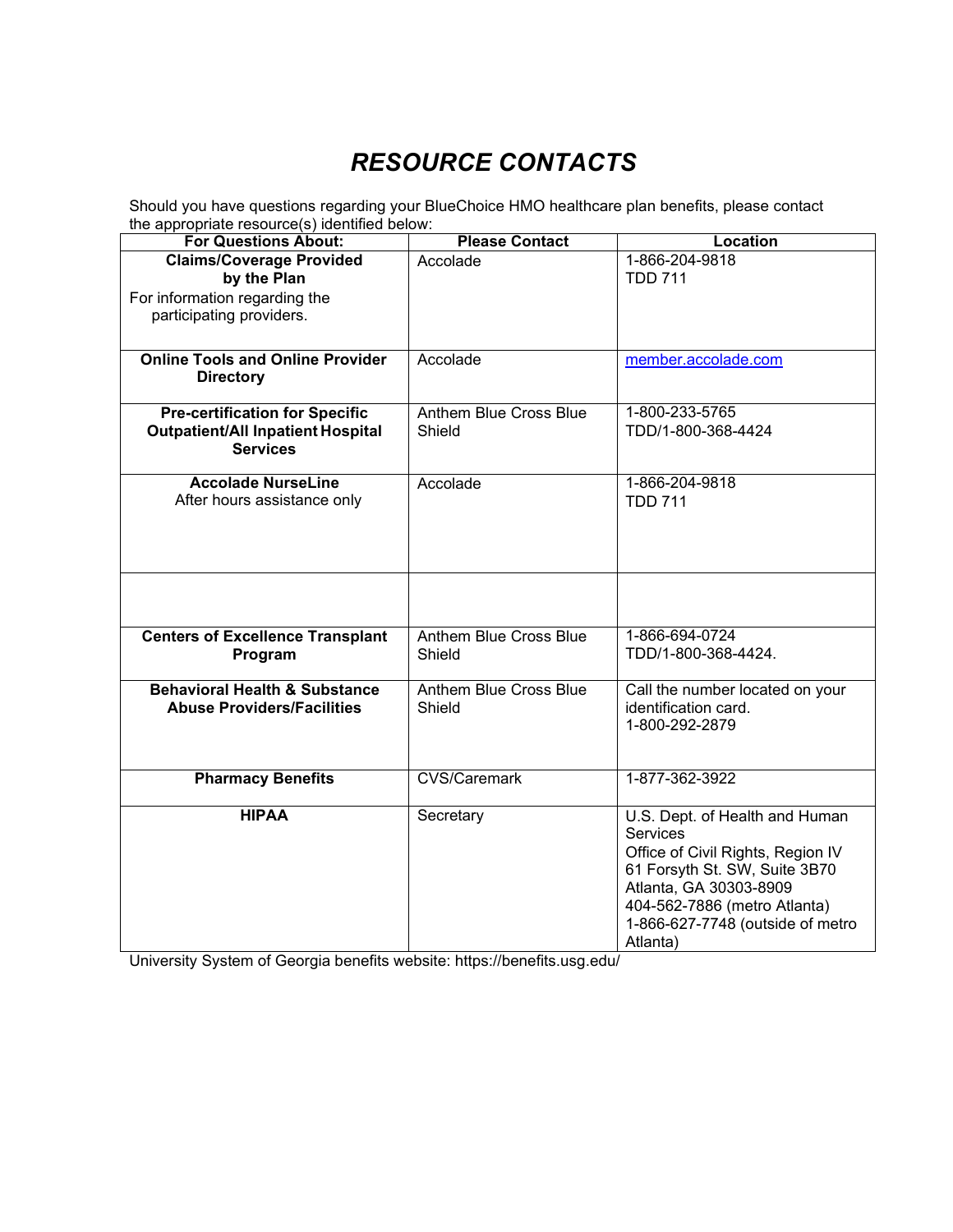# **Table of Contents**

| QUALIFYING EVENTS FOR CHANGES IN RETIREE HEALTHCARE PLAN COVERAGE 20                   |  |
|----------------------------------------------------------------------------------------|--|
|                                                                                        |  |
|                                                                                        |  |
|                                                                                        |  |
|                                                                                        |  |
|                                                                                        |  |
|                                                                                        |  |
|                                                                                        |  |
|                                                                                        |  |
|                                                                                        |  |
|                                                                                        |  |
|                                                                                        |  |
|                                                                                        |  |
|                                                                                        |  |
|                                                                                        |  |
|                                                                                        |  |
|                                                                                        |  |
|                                                                                        |  |
|                                                                                        |  |
|                                                                                        |  |
|                                                                                        |  |
|                                                                                        |  |
|                                                                                        |  |
|                                                                                        |  |
| Durable Medical Equipment and Medical Devices, Orthotics, Prosthetics, and Medical and |  |
|                                                                                        |  |
|                                                                                        |  |
|                                                                                        |  |
|                                                                                        |  |
|                                                                                        |  |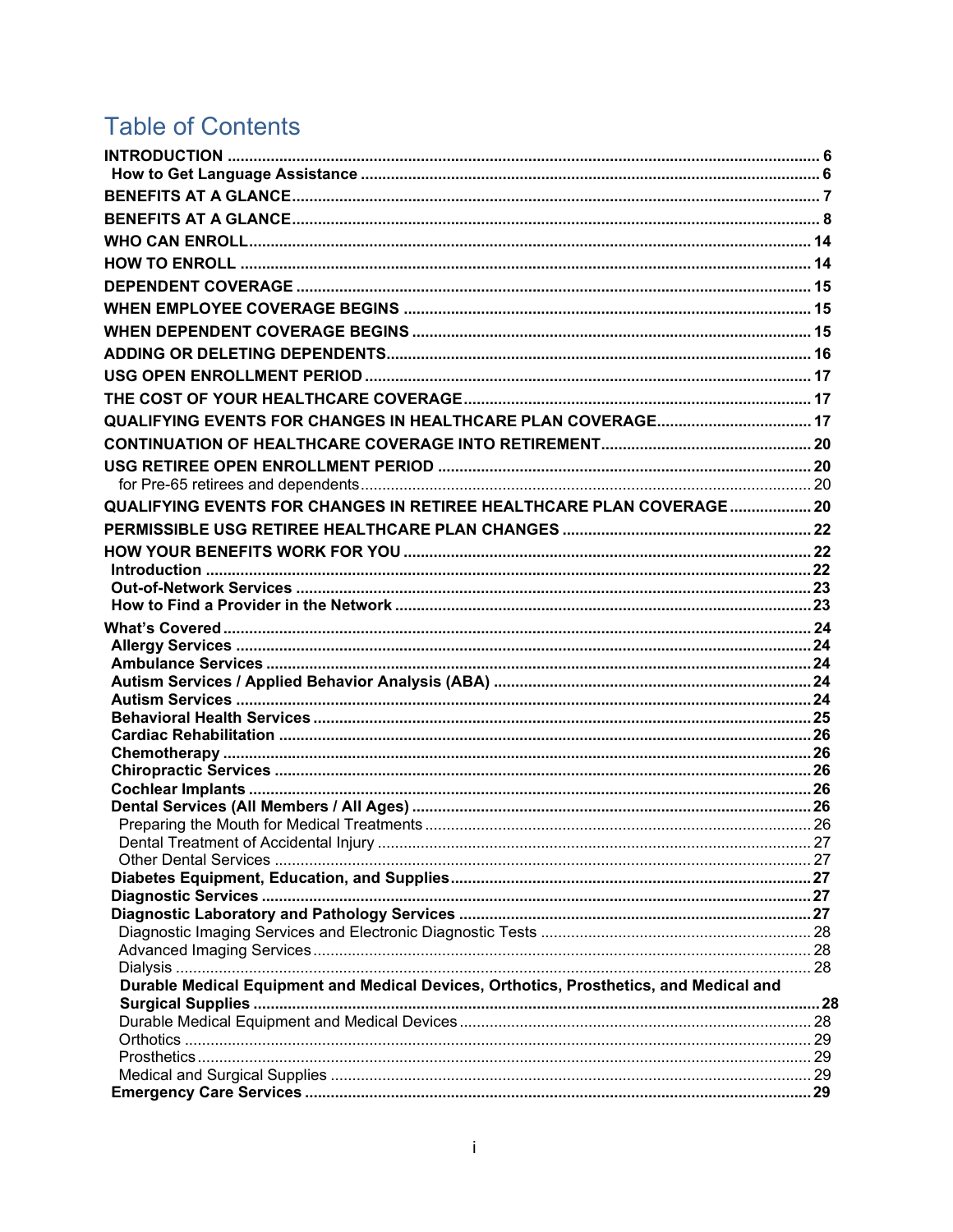| Human Organ and Tissue Transplant (Bone Marrow / Stem Cell) Services 31 |  |
|-------------------------------------------------------------------------|--|
|                                                                         |  |
|                                                                         |  |
|                                                                         |  |
|                                                                         |  |
|                                                                         |  |
|                                                                         |  |
|                                                                         |  |
|                                                                         |  |
|                                                                         |  |
|                                                                         |  |
|                                                                         |  |
|                                                                         |  |
|                                                                         |  |
|                                                                         |  |
|                                                                         |  |
|                                                                         |  |
|                                                                         |  |
|                                                                         |  |
|                                                                         |  |
|                                                                         |  |
|                                                                         |  |
|                                                                         |  |
|                                                                         |  |
|                                                                         |  |
|                                                                         |  |
|                                                                         |  |
|                                                                         |  |
|                                                                         |  |
|                                                                         |  |
|                                                                         |  |
|                                                                         |  |
|                                                                         |  |
|                                                                         |  |
|                                                                         |  |
|                                                                         |  |
|                                                                         |  |
|                                                                         |  |
|                                                                         |  |
|                                                                         |  |
|                                                                         |  |
|                                                                         |  |
|                                                                         |  |
|                                                                         |  |
|                                                                         |  |
|                                                                         |  |
|                                                                         |  |
|                                                                         |  |
|                                                                         |  |
|                                                                         |  |
|                                                                         |  |
|                                                                         |  |
|                                                                         |  |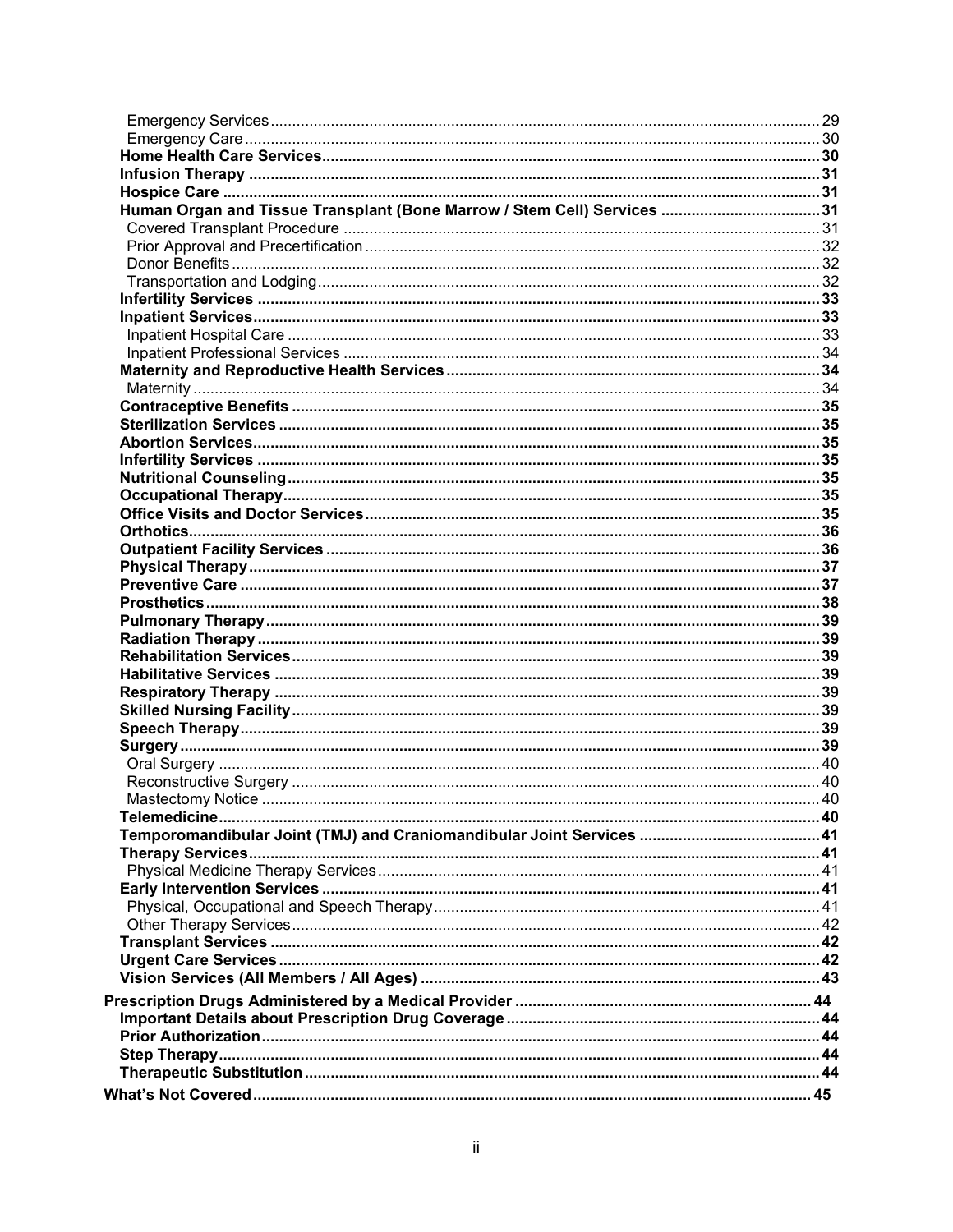| Non-Participating Healthcare Providers Outside the Claims Administrator's Service Area 53           |  |
|-----------------------------------------------------------------------------------------------------|--|
|                                                                                                     |  |
|                                                                                                     |  |
|                                                                                                     |  |
|                                                                                                     |  |
|                                                                                                     |  |
|                                                                                                     |  |
|                                                                                                     |  |
|                                                                                                     |  |
|                                                                                                     |  |
|                                                                                                     |  |
|                                                                                                     |  |
|                                                                                                     |  |
|                                                                                                     |  |
|                                                                                                     |  |
|                                                                                                     |  |
|                                                                                                     |  |
| Coordination of Benefits When Members Are Insured Under More Than One Plan 58                       |  |
|                                                                                                     |  |
|                                                                                                     |  |
|                                                                                                     |  |
|                                                                                                     |  |
|                                                                                                     |  |
|                                                                                                     |  |
|                                                                                                     |  |
|                                                                                                     |  |
|                                                                                                     |  |
|                                                                                                     |  |
|                                                                                                     |  |
|                                                                                                     |  |
|                                                                                                     |  |
|                                                                                                     |  |
|                                                                                                     |  |
| Our Centers of Medical Excellence for Transplant (CME-T) program includes both our CMEs and Blue    |  |
|                                                                                                     |  |
|                                                                                                     |  |
|                                                                                                     |  |
|                                                                                                     |  |
| Our case management program for high-risk births begins by first working with members in our Future |  |
|                                                                                                     |  |
|                                                                                                     |  |
| MyHealth Note is an educational report card on your well-being that helps you save money and stay   |  |
|                                                                                                     |  |
|                                                                                                     |  |
|                                                                                                     |  |
|                                                                                                     |  |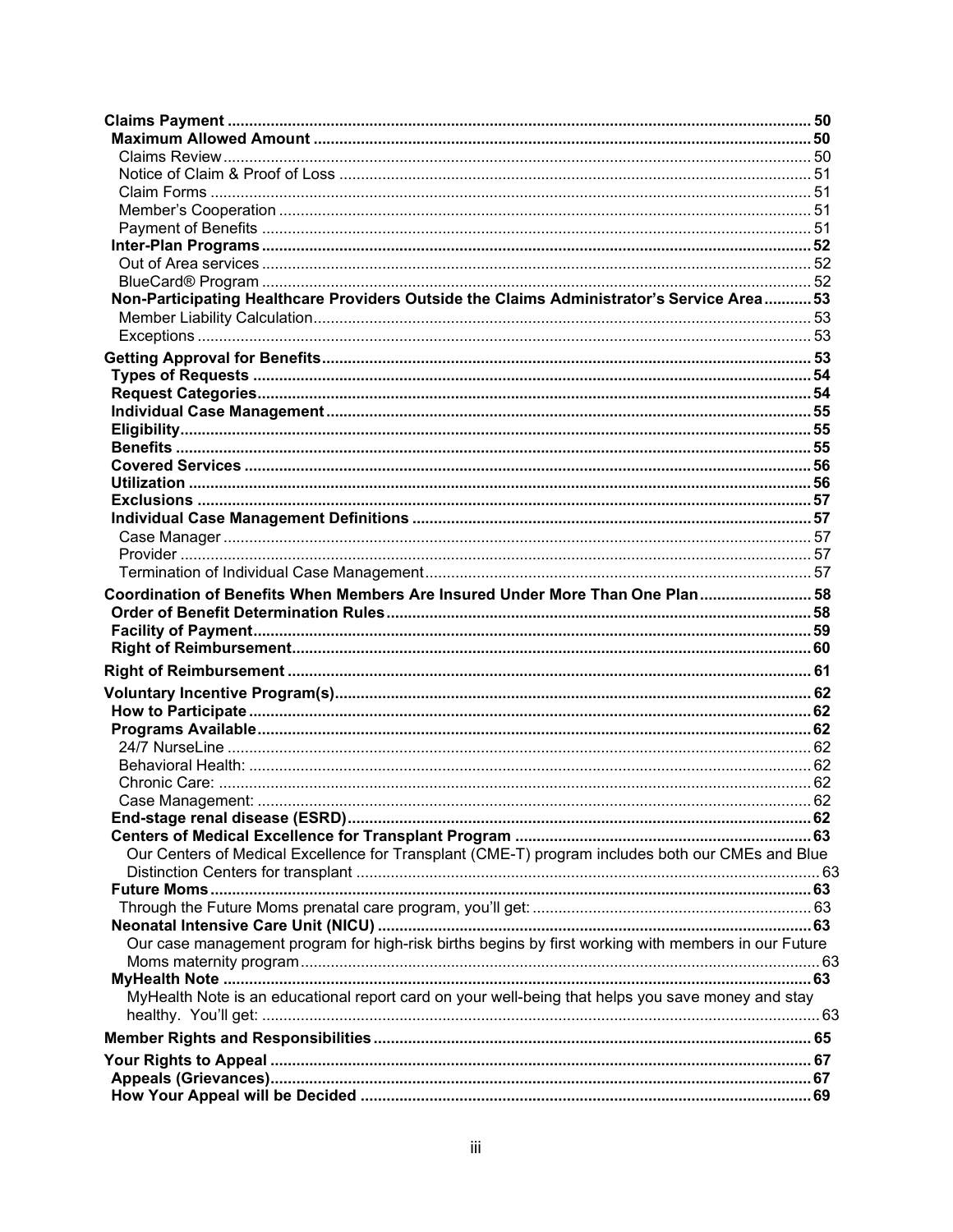| <b>Appeal Denial</b> |  |
|----------------------|--|
|                      |  |
|                      |  |
|                      |  |
|                      |  |
|                      |  |
|                      |  |
|                      |  |
|                      |  |
|                      |  |
|                      |  |
|                      |  |
|                      |  |
|                      |  |
|                      |  |
|                      |  |
|                      |  |
|                      |  |
|                      |  |
|                      |  |
|                      |  |
|                      |  |
|                      |  |
|                      |  |
|                      |  |
|                      |  |
|                      |  |
|                      |  |
|                      |  |
|                      |  |
|                      |  |
|                      |  |
|                      |  |
|                      |  |
|                      |  |
|                      |  |
|                      |  |
|                      |  |
|                      |  |
|                      |  |
|                      |  |
|                      |  |
|                      |  |
|                      |  |
|                      |  |
|                      |  |
|                      |  |
|                      |  |
|                      |  |
|                      |  |
|                      |  |
|                      |  |
|                      |  |
|                      |  |
|                      |  |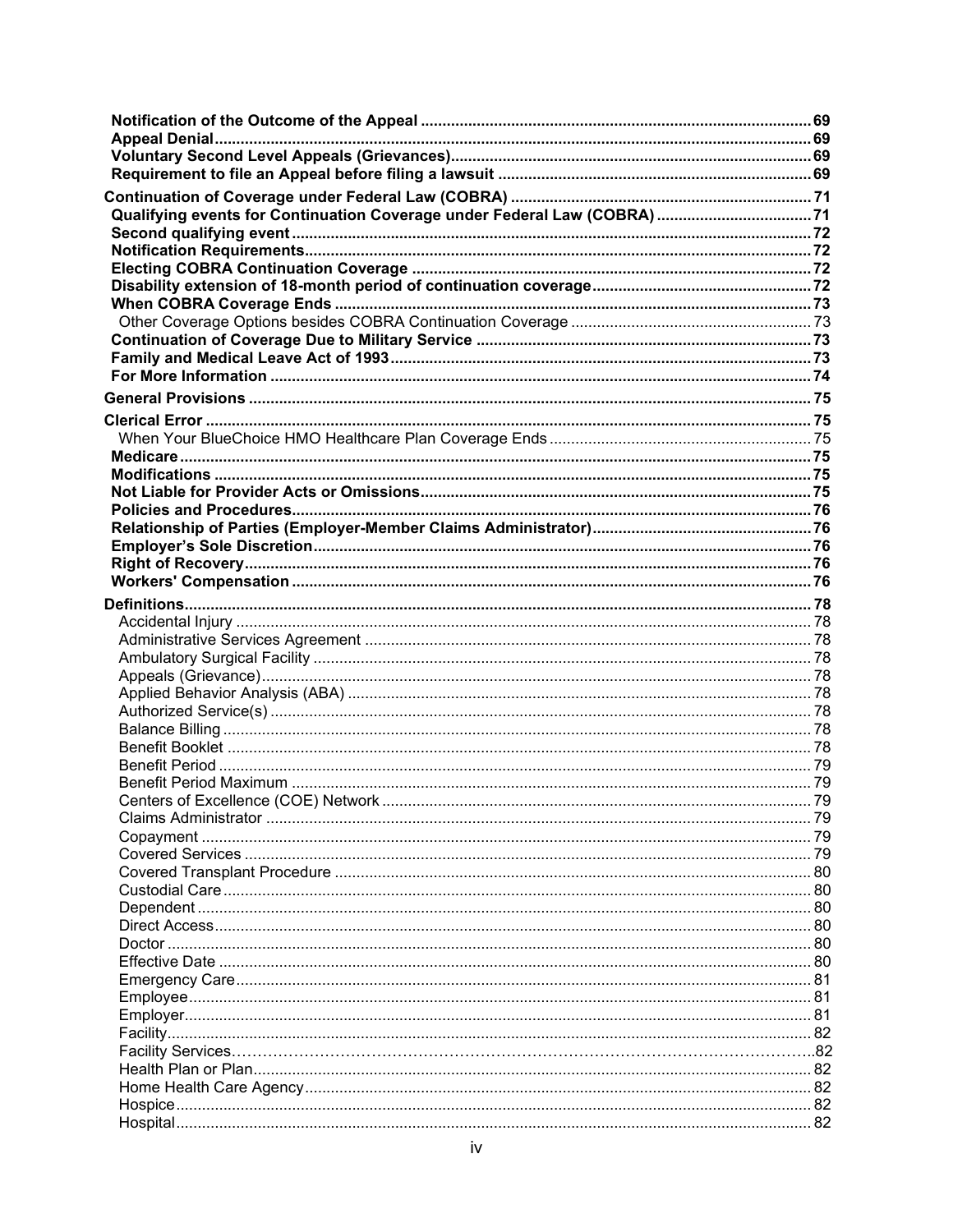| Coverage for a Child Due to a Qualified Medical Support Order ("QMCSO") 87     |  |
|--------------------------------------------------------------------------------|--|
|                                                                                |  |
|                                                                                |  |
|                                                                                |  |
|                                                                                |  |
|                                                                                |  |
|                                                                                |  |
|                                                                                |  |
|                                                                                |  |
|                                                                                |  |
| Uses and Disclosures of Your PHI to Which You Have an Opportunity to Object 96 |  |
| Other Uses and Disclosures of Your PHI for Which Authorization Is Required 96  |  |
|                                                                                |  |
|                                                                                |  |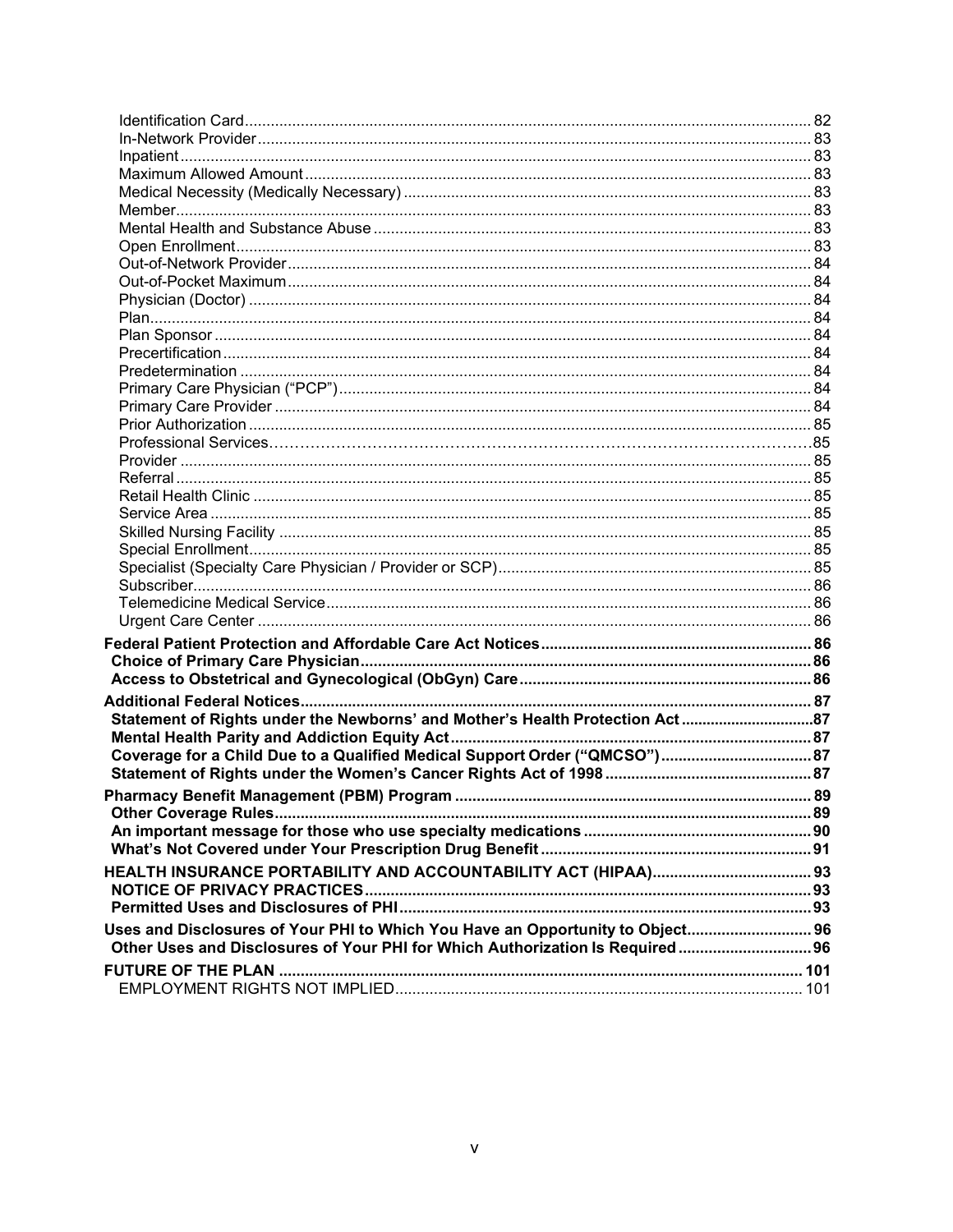# **INTRODUCTION**

<span id="page-7-0"></span>This booklet describes the University System of Georgia BlueChoice HMO Healthcare Plan (the Plan), available to employees and Pre-65 non-Medicare retirees of the University System of Georgia (USG), as it is in effect as of January 1, 2021.

Your healthcare plan is designed with two important goals in mind. The primary purpose of the healthcare plan is to provide you and your family with access to medical care in the event of an illness or serious injury. Your BlueChoice HMO healthcare plan will offset member costs for Medically Necessary treatment of covered illnesses and/or injuries.

The second goal of the Plan is to encourage covered members and their families to take an active role in decisions regarding their healthcare. Your involvement begins with reading this booklet and with learning how the BlueChoice HMO Healthcare Plan works. It is your responsibility to make efficient use of the coverage provided by the plan. Should you have questions regarding your benefits, as presented in this booklet, please contact your campus Human Resources/Benefits Office or the appropriate vendor. Vendors are listed on the inside front cover of this plan summary document. This Benefit Booklet uses a number of capitalized terms that are defined in the "Definitions" section of this Benefit Booklet. Please refer to the Definitions section for an explanation of these terms. Also, keep in mind that this Benefit Booklet is a summary only; it does not describe every aspect of the Plan that may affect yourbenefits.

## <span id="page-7-1"></span>**How to Get Language Assistance**

Accolade is committed to communicating with Members no matter what their language is. Accolade employs a language line interpretation service for use by all their Member Support team. Simply call the phone number on the back of your Identification Card, and a representative will be able to help you. TTY/TDD services also are available by dialing 711. A special operator will get in touch with us to help with your needs.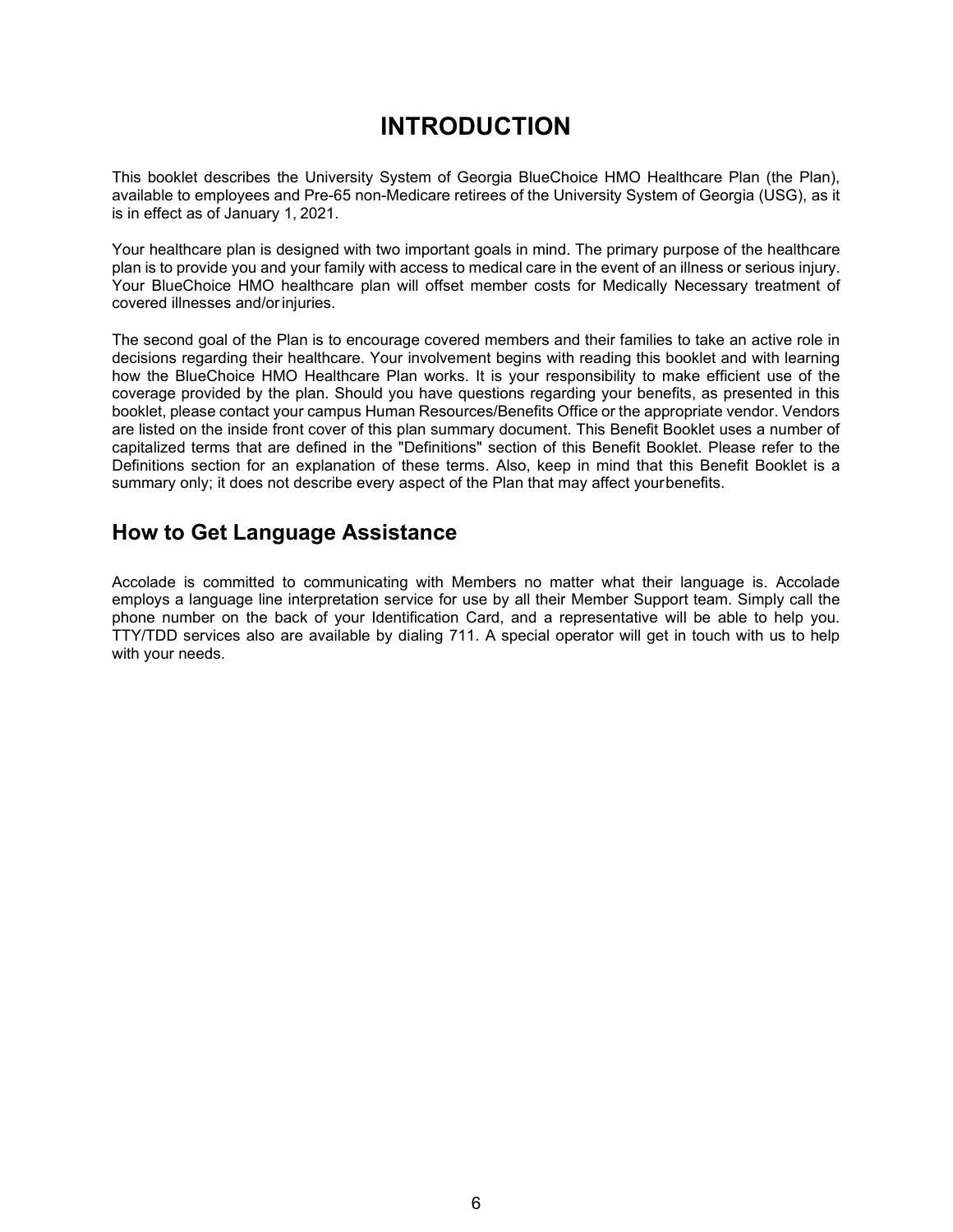# **BENEFITS AT A GLANCE**

<span id="page-8-0"></span>In this section, you will find an outline of the benefits included in your Plan and a summary of any Copayments that you must pay. Also listed are any Benefit Period Maximums or limits that apply. Please read the "What's Covered" and Prescription Drugs sections for more details on the Plan's Covered Services. Read the "What's Not Covered" section for details on Excluded Services.

All Covered Services are subject to the conditions, exclusions, limitations, and terms of this Benefit Booklet including any endorsements, amendments, or riders.

**To get the highest level of benefits at the lowest out-of-pocket cost, you must get Covered Services from an In-Network Provider.** Benefits for Covered Services are based on the Maximum Allowed Amount, which is the most the Claims Administrator will allow for a Covered Service. **There is no coverage when you use an Out-of-Network Provider, unless for Emergency Care or otherwise stated in this booklet or in the case of an Authorized Service.** When you use an Out- of-Network Provider even for Emergency Care, you may have to pay the difference between the Out-of- Network Provider's billed charge and the Maximum Allowed Amount in addition to any Copayment or non- covered charges. This amount can be substantial. Please read the "Claims Payment" section for more details.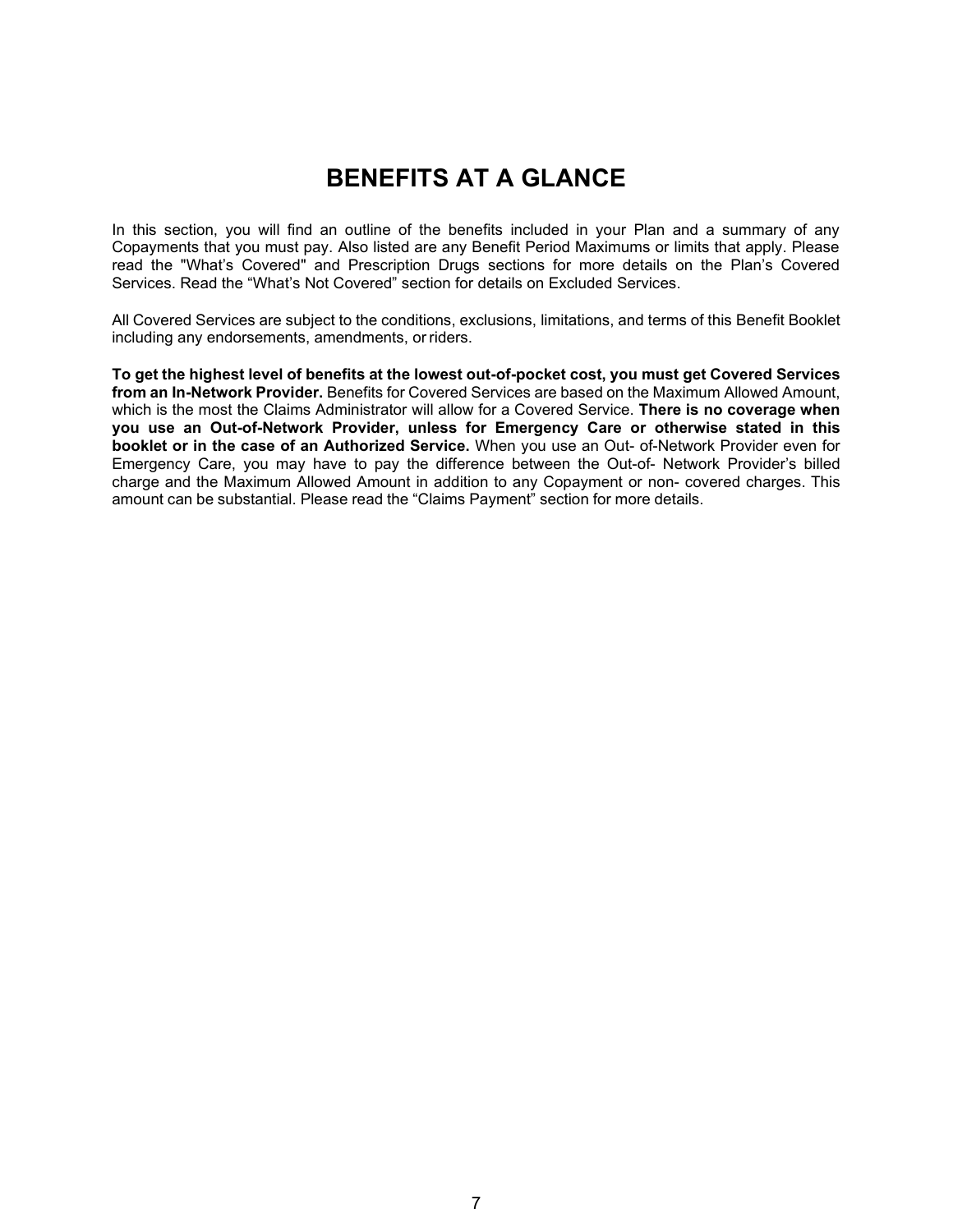# **BENEFITS AT A GLANCE**

<span id="page-9-0"></span>Provided for your information is a summary of selected benefits that are available to you and your family under the plan:

| <b>SELECTED PLAN FEATURES AND COVERED SERVICES</b>                                                                                                                                                                                                                                                                                                                                               | <b>In-Network</b>                                                                   |  |  |
|--------------------------------------------------------------------------------------------------------------------------------------------------------------------------------------------------------------------------------------------------------------------------------------------------------------------------------------------------------------------------------------------------|-------------------------------------------------------------------------------------|--|--|
| All care must be received from or coordinated through your Primary Care Physician except that a<br>Member has Direct Access to some In-Network providers, including a gynecologist for obstetrical or<br>gynecological related conditions, a dermatologist, and an optometrist or ophthalmologist for medical<br>conditions only.                                                                |                                                                                     |  |  |
| There are no Out-of-Network benefits unless there is a Medical Emergency or otherwise stated in this<br>booklet or in the case of an Authorized Service.                                                                                                                                                                                                                                         |                                                                                     |  |  |
| Percentage Pavable (Unless Otherwise Specified)                                                                                                                                                                                                                                                                                                                                                  | 100%                                                                                |  |  |
| All payments are based on the Maximum Allowable                                                                                                                                                                                                                                                                                                                                                  |                                                                                     |  |  |
| Amount for Covered Services;                                                                                                                                                                                                                                                                                                                                                                     |                                                                                     |  |  |
| This plan has no deductible.                                                                                                                                                                                                                                                                                                                                                                     |                                                                                     |  |  |
| <b>Out-of-Pocket Maximum</b>                                                                                                                                                                                                                                                                                                                                                                     | Individual \$5,500                                                                  |  |  |
| No more than one individual Deductible per Member                                                                                                                                                                                                                                                                                                                                                | Family \$9,900                                                                      |  |  |
| Member Copayments for office visits, inpatient admissions, outpatient facilities and emergency room<br>services apply toward the annual medical Out-of-Pocket Maximum(s). The prescription drug benefits<br>have a separate out- of- pocket limit. Refer to the "Pharmacy Benefit Management ("PBM")" section of<br>this booklet for information on the prescription drug out-of-pocket maximum. |                                                                                     |  |  |
| <b>Physician Services Provided In An Office Setting</b>                                                                                                                                                                                                                                                                                                                                          |                                                                                     |  |  |
| For treatment of illness or injury                                                                                                                                                                                                                                                                                                                                                               |                                                                                     |  |  |
| Physician Office Visit<br>• Specialist Office Visit<br>LiveHealth Online Visit                                                                                                                                                                                                                                                                                                                   | \$35 Copayment<br>\$70 Copayment<br>100% for the first 3 visits,<br>then \$15 copay |  |  |
| LiveHealth Online Psychology Visit<br>$\bullet$                                                                                                                                                                                                                                                                                                                                                  | 100% for the first 3 visits,<br>then \$15 copay                                     |  |  |
| <b>Retail Health Clinic</b><br>$\bullet$                                                                                                                                                                                                                                                                                                                                                         | \$15 Copayment                                                                      |  |  |
| <b>Wellness Care/Preventive healthcare</b>                                                                                                                                                                                                                                                                                                                                                       | 100%                                                                                |  |  |
| Physical Exam, Mammogram, Pap Smear, Prostate Exam/PSA,                                                                                                                                                                                                                                                                                                                                          |                                                                                     |  |  |
| <b>Well-baby Care and Immunizations</b><br>Adult Immunizations, Routine Hearing Exams                                                                                                                                                                                                                                                                                                            |                                                                                     |  |  |
| Women's contraceptives, Sterilization<br><b>Procedures and Counseling</b><br>Breastfeeding support, supplies, and<br>counseling, Gestational diabetes screening                                                                                                                                                                                                                                  |                                                                                     |  |  |
| <b>Laboratory Services</b>                                                                                                                                                                                                                                                                                                                                                                       | 100%                                                                                |  |  |
| Laboratory, X-ray, Allergy Testing, Diagnostic Tests, and<br>Injectable Medications. LabCorp is the preferred lab provider.<br>Pre-certification for diagnostic testing may be required.                                                                                                                                                                                                         |                                                                                     |  |  |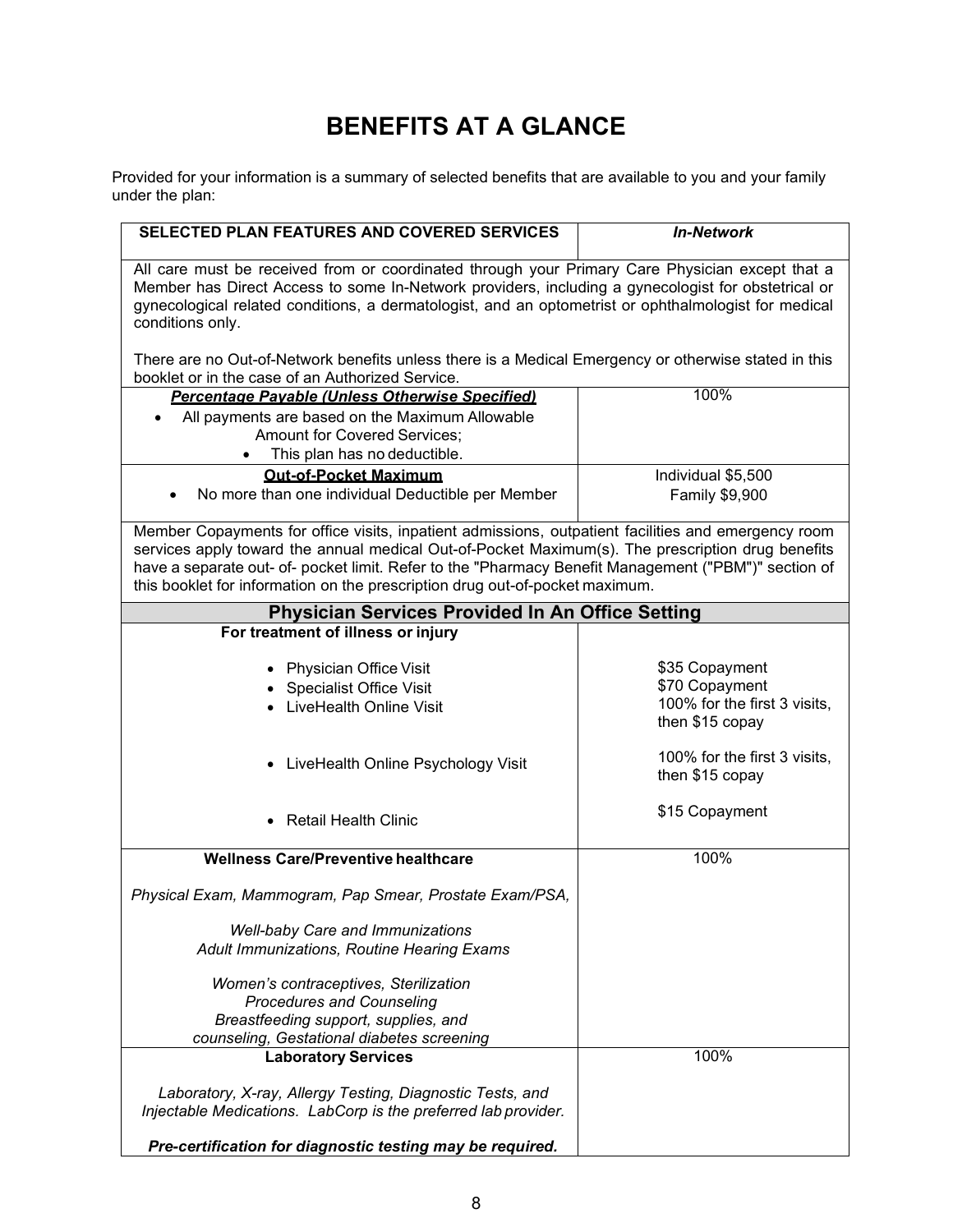| <b>SELECTED PLAN FEATURES</b><br><b>AND COVERED SERVICES</b>                | <b>PLAN PROVISIONS AND</b><br><b>BENETITS</b>                                                                                               |
|-----------------------------------------------------------------------------|---------------------------------------------------------------------------------------------------------------------------------------------|
|                                                                             | In-Network                                                                                                                                  |
|                                                                             |                                                                                                                                             |
| <b>Maternity Care</b><br>(Routine Prenatal care, Delivery<br>and Postnatal) | 100% after an initial visit<br>Copayment of \$70; for in office<br>setting<br>There will be no Copayments<br>charged for subsequent visits. |
| <b>Office Surgery</b>                                                       | 100% after \$70 Copayment                                                                                                                   |
| Pre-certification may be required.<br><b>Second Surgical Opinion</b>        | 100% after a \$70 Copayment per visit.                                                                                                      |
|                                                                             |                                                                                                                                             |
| (Elective Surgery)                                                          |                                                                                                                                             |
| <b>Allergy Shots, Serum &amp; Testing</b>                                   | \$70 Copayment per visit.                                                                                                                   |
| <b>Treatment of TMJ</b><br>(Temporomandibular Joint Disorders)              | 100%.                                                                                                                                       |
| For diagnostic testing & non-surgical treatment                             |                                                                                                                                             |
| Pre-certification may be required.                                          |                                                                                                                                             |
| <b>Inpatient Hospital Services</b>                                          |                                                                                                                                             |
| <b>Inpatient Hospital Services</b>                                          | 100%                                                                                                                                        |
| <b>Physician Services Physician Care/Surgery</b>                            |                                                                                                                                             |
| <b>Precertification may be required</b>                                     |                                                                                                                                             |
| <b>Hospital Services Other Than Those For Emergency</b><br>Care             | 100% after \$500 Per Admission<br>Copayment- limited to semi-private<br>room.                                                               |
| Inpatient Care (Includes inpatient short-term rehabilitation<br>services)   |                                                                                                                                             |
| Pre-certification may be required.                                          |                                                                                                                                             |
| <b>Maternity Care</b>                                                       | 100% after \$500 Copayment -                                                                                                                |
| (Delivery)                                                                  | Limited to semi-private room.                                                                                                               |
|                                                                             |                                                                                                                                             |
| <b>Laboratory Services</b>                                                  | 100%                                                                                                                                        |
| <b>Hospice Care</b>                                                         | 100%                                                                                                                                        |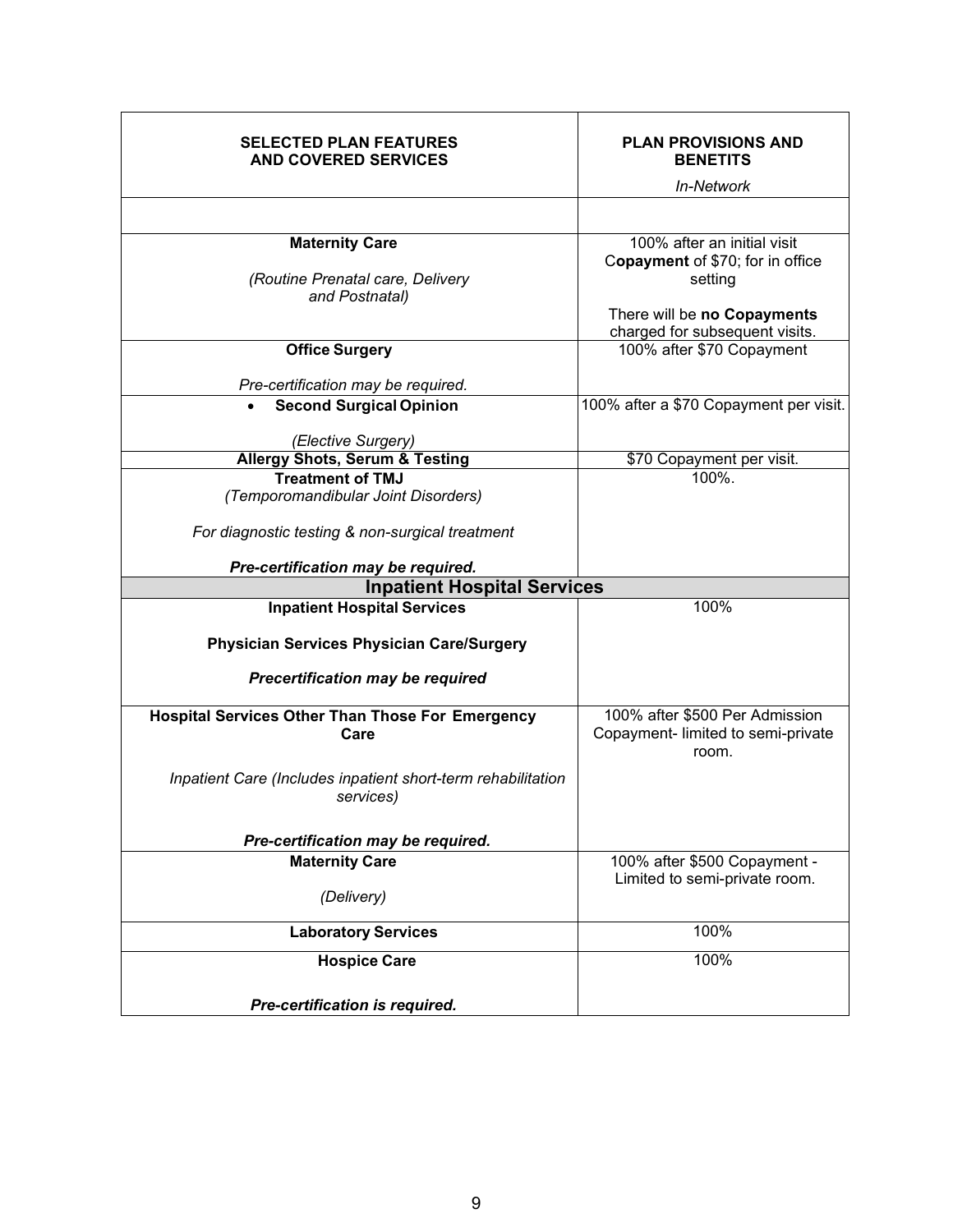| <b>SELECTED PLAN FEATURES</b><br><b>AND COVERED SERVICES</b>                                            | <b>PLAN PROVISIONS AND</b><br><b>BENEFITS</b><br><b>In-Network</b> |
|---------------------------------------------------------------------------------------------------------|--------------------------------------------------------------------|
| <b>Treatment of TMJ</b>                                                                                 | 100%                                                               |
| <b>Outpatient Hospital/Facility Services</b>                                                            |                                                                    |
| <b>Outpatient Hospital/Facility Services</b>                                                            | 100%                                                               |
| <b>Physician Services</b><br><b>Physician Care/Surgery</b>                                              |                                                                    |
| Physician services may include surgery, anesthesiology,<br>pathology, radiology, and/or maternity care. |                                                                    |
| Pre-certification may be required.                                                                      |                                                                    |
| <b>Outpatient Facility Services</b>                                                                     | Outpatient Surgery, 100% after \$250<br>Copayment                  |
| Treatment/care provided in an outpatient setting may<br>require pre-certification.                      |                                                                    |
| Care in a Hospital Emergency Room (ER)                                                                  | 100% after a \$300 Copayment per<br>visit.                         |
| For treatment of an emergency medical condition or injury                                               |                                                                    |
| <b>Urgent Care Services</b>                                                                             | 100% after a \$70 Copayment per visit.                             |
| <b>Home Health Care Services</b>                                                                        | 100%                                                               |
|                                                                                                         | 120 Visits Per Calendar Year                                       |
| Pre-certification may be required.                                                                      |                                                                    |
| <b>Skilled Nursing Facility</b>                                                                         | 100%                                                               |
| Pre-certification is required.                                                                          | Limited to 30 days per member per<br>plan year.                    |
| <b>Hospice Care</b>                                                                                     | 100%                                                               |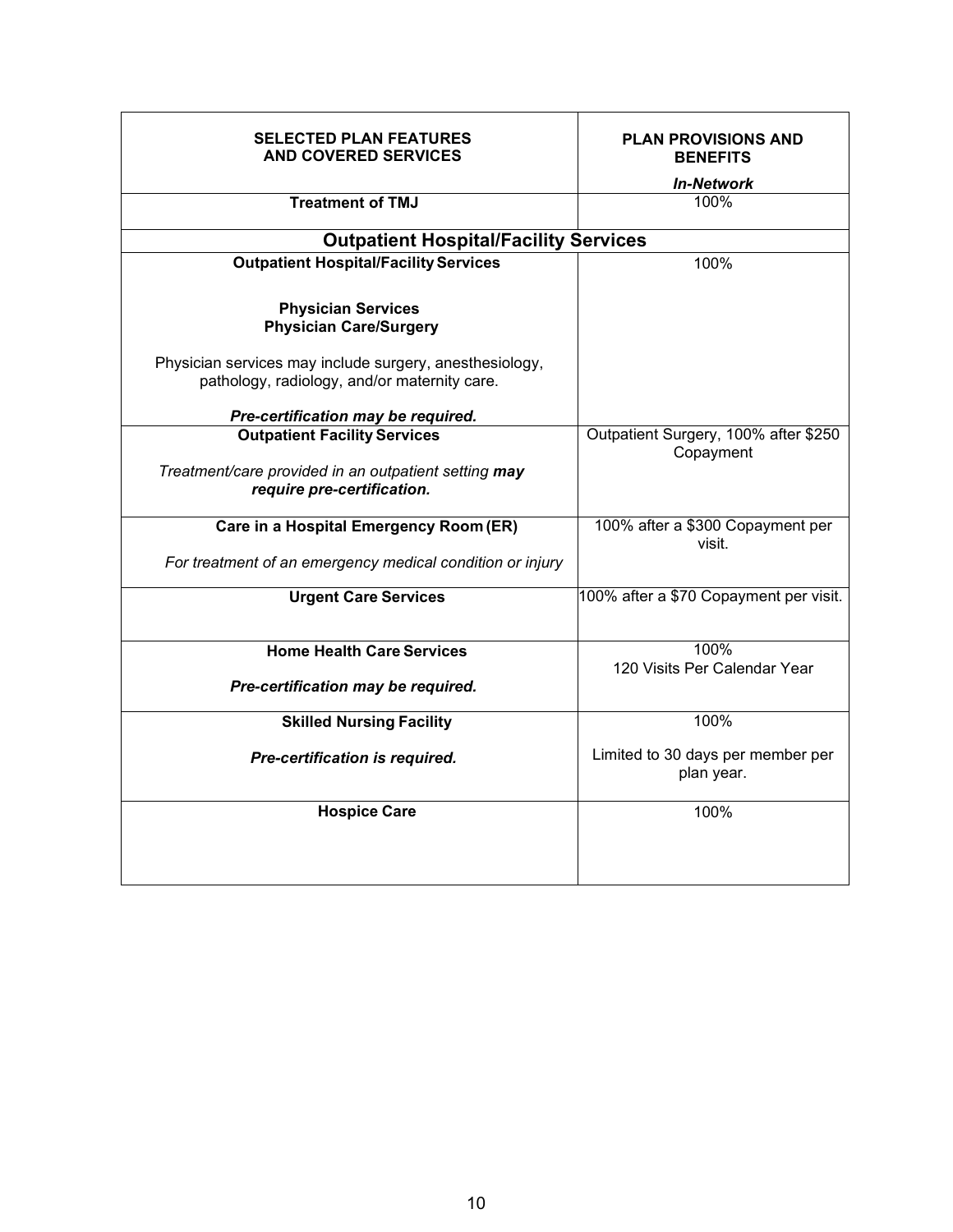| <b>SELECTED PLAN FEATURES</b><br><b>AND COVERED SERVICES</b>                                                                                                                                                                                                                                                                                                            | <b>PLAN PROVISIONS AND</b><br><b>BENEFITS</b>                                  |
|-------------------------------------------------------------------------------------------------------------------------------------------------------------------------------------------------------------------------------------------------------------------------------------------------------------------------------------------------------------------------|--------------------------------------------------------------------------------|
|                                                                                                                                                                                                                                                                                                                                                                         | <b>In-Network</b>                                                              |
| <b>Cochlear Implants</b>                                                                                                                                                                                                                                                                                                                                                | 100%                                                                           |
| Pre-certification is required.                                                                                                                                                                                                                                                                                                                                          |                                                                                |
| Hearing aids for covered dependent children 18 years old                                                                                                                                                                                                                                                                                                                | 100%                                                                           |
| and under                                                                                                                                                                                                                                                                                                                                                               |                                                                                |
|                                                                                                                                                                                                                                                                                                                                                                         | Initial: 1 hearing aid per ear with a                                          |
|                                                                                                                                                                                                                                                                                                                                                                         | limit of \$3000 per ear                                                        |
|                                                                                                                                                                                                                                                                                                                                                                         | Replacement: 1 hearing aid per ear                                             |
| Wigs (when medically necessary)                                                                                                                                                                                                                                                                                                                                         | every 48 months<br>100%                                                        |
|                                                                                                                                                                                                                                                                                                                                                                         |                                                                                |
| <b>Ambulance Services</b>                                                                                                                                                                                                                                                                                                                                               | 100%                                                                           |
|                                                                                                                                                                                                                                                                                                                                                                         |                                                                                |
| Land or air ambulance for medically necessary emergency<br>transportation only.                                                                                                                                                                                                                                                                                         |                                                                                |
| <b>Durable Medical Equipment (DME)</b>                                                                                                                                                                                                                                                                                                                                  | 100%                                                                           |
| <b>Rental or Purchase</b>                                                                                                                                                                                                                                                                                                                                               |                                                                                |
| <b>Outpatient Short Term Rehabilitation Services</b>                                                                                                                                                                                                                                                                                                                    | 100% after \$70 Copayment per Visit                                            |
|                                                                                                                                                                                                                                                                                                                                                                         | Physical and occupational therapies<br>are limited to 40 visits per plan year. |
|                                                                                                                                                                                                                                                                                                                                                                         | Cardiac therapy - no visit limit                                               |
|                                                                                                                                                                                                                                                                                                                                                                         | Speech therapy is limited to 30 visits<br>per plan year.                       |
|                                                                                                                                                                                                                                                                                                                                                                         | 100% after \$70 Copayment per Visit                                            |
| <b>Chiropractic Care</b>                                                                                                                                                                                                                                                                                                                                                |                                                                                |
|                                                                                                                                                                                                                                                                                                                                                                         | Limited to 20 visits per member per                                            |
|                                                                                                                                                                                                                                                                                                                                                                         | plan year.                                                                     |
| <b>Limited Medical Coverage for Dental/Oral Care</b>                                                                                                                                                                                                                                                                                                                    | 100% after \$70 copayment                                                      |
| <b>Surgical Extraction of Impacted Teeth</b>                                                                                                                                                                                                                                                                                                                            |                                                                                |
| Medical benefits are not available for partially erupted teeth.                                                                                                                                                                                                                                                                                                         |                                                                                |
| <b>Dental/Oral Care</b>                                                                                                                                                                                                                                                                                                                                                 | 100%                                                                           |
|                                                                                                                                                                                                                                                                                                                                                                         |                                                                                |
| Not covered other than Accidental Injury to natural teeth. (Initial<br>services, supplies or appliances for dental care or treatment<br>required as a result of, and directly related to, accidental bodily<br>injury to sound natural teeth or structure occurring while a<br>member is covered by this contract and performed within 180<br>days after the accident.) | Network providers may not be<br>available for all Covered<br>Services.         |
| Please Note: Outpatient charges and anesthesia for dental<br>services for children may be covered but will require prior<br>approval.                                                                                                                                                                                                                                   |                                                                                |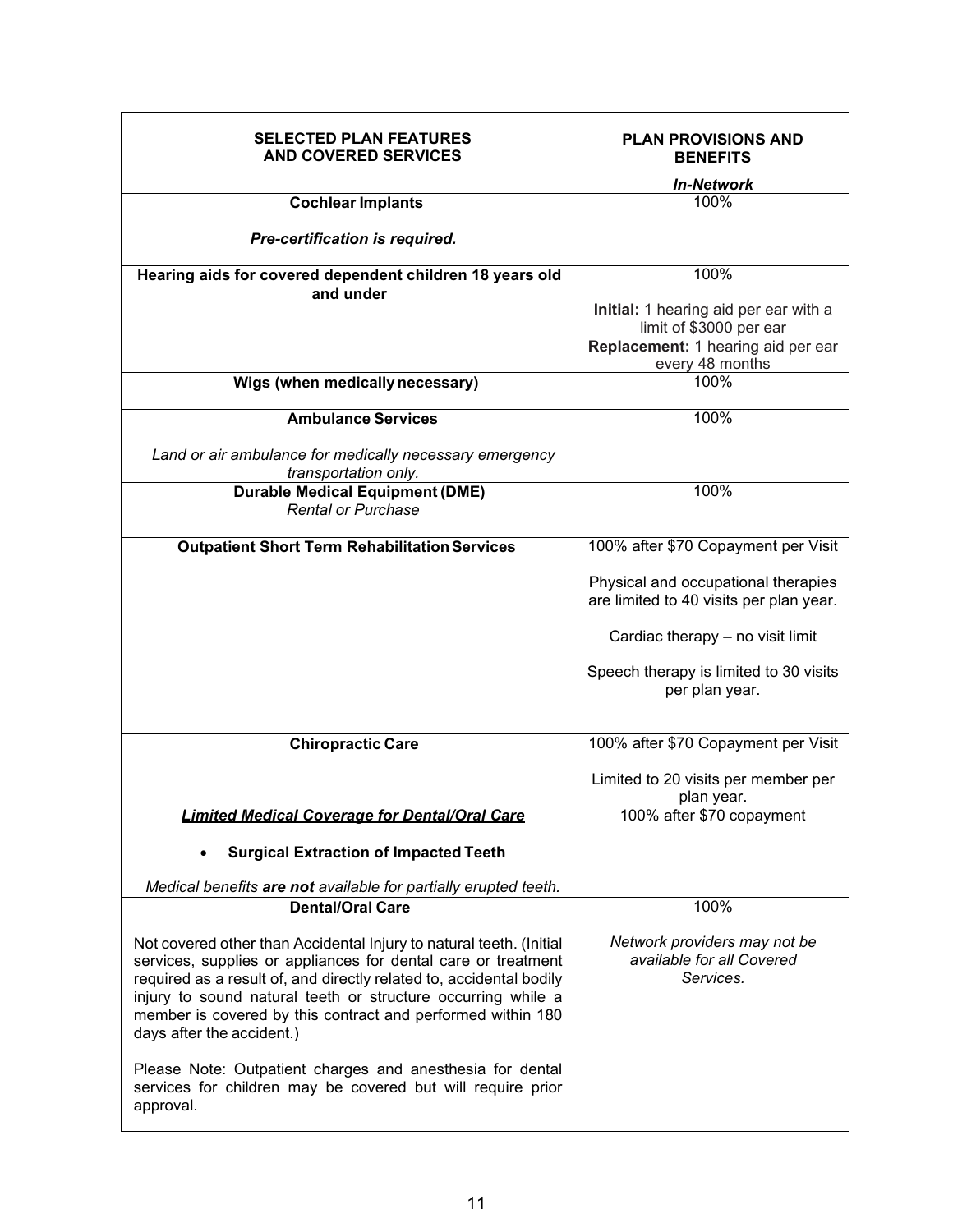| <b>SELECTED PLAN FEATURES AND COVERED SERVICES</b>                                                                                                               | <b>PLAN PROVISIONS AND</b><br><b>BENEFITS</b><br><b>In-Network</b> |
|------------------------------------------------------------------------------------------------------------------------------------------------------------------|--------------------------------------------------------------------|
| Autism / Applied Behavioral Analysis (ABA) Therapy                                                                                                               | 100% after \$35 Copayment                                          |
| Mental Health/Substance Abuse Services (*services must<br>be authorized by calling 1-800-292-2879 Failure to pre- certify<br>will result in denial of benefits.) |                                                                    |
| • Inpatient mental health and substance abuse services*<br>(facility and physician fee)                                                                          | 100% after \$500 Copayment                                         |
| • Residential Treatment Center                                                                                                                                   |                                                                    |
| • Partial Hospitalization Program (PHP) and Intensive                                                                                                            | Plan pays 100%                                                     |
| Outpatient Program (IOP)* (facility and physician fee)                                                                                                           | Plan pays 100%                                                     |
| • Office mental health and substance abuse services<br>(physician fee)                                                                                           | Plan pays 100%                                                     |
| • Outpatient mental health and substance abuse services<br>(physician fee)                                                                                       | Plan pays 100%                                                     |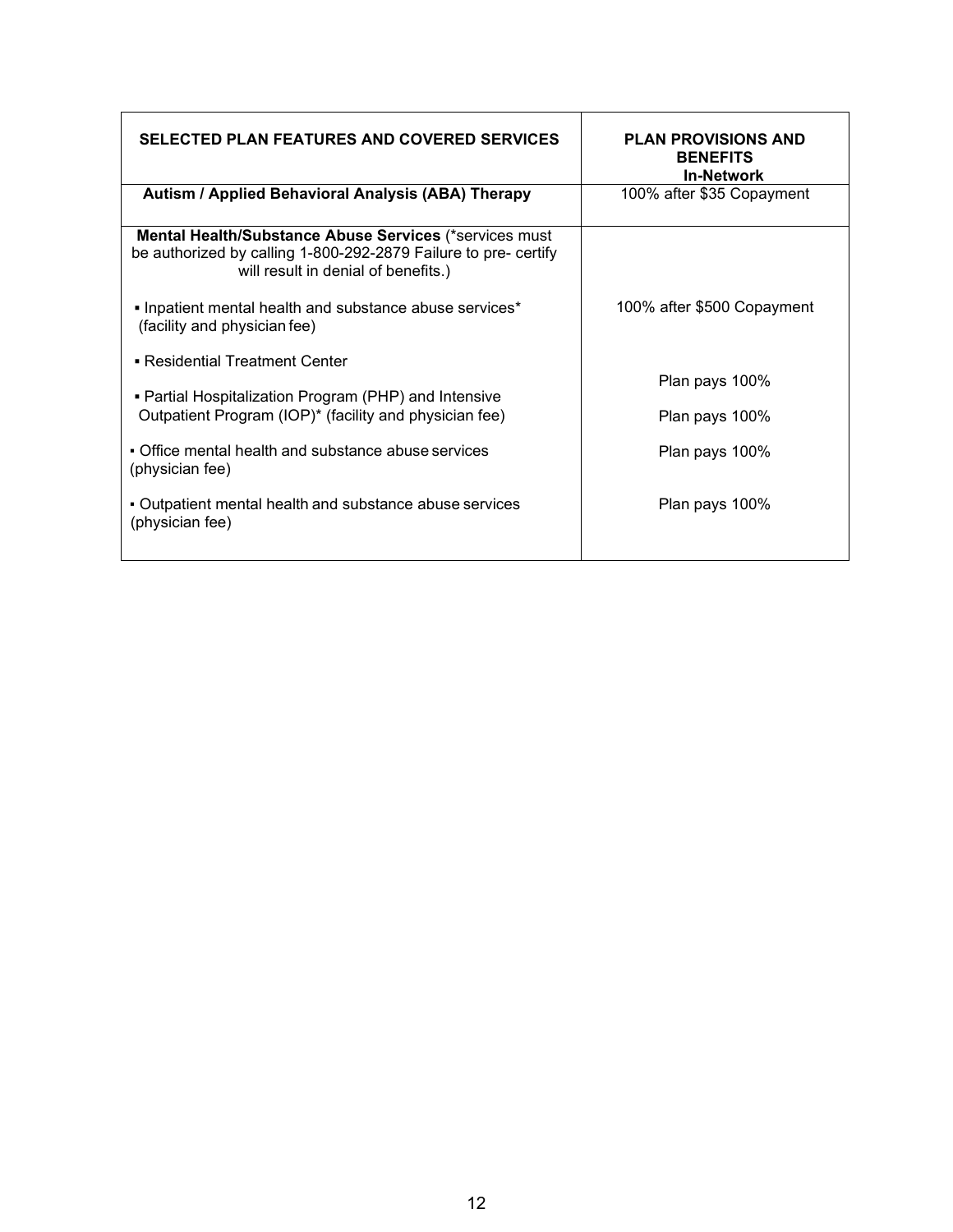# **OUT OF COUNTRY**

Covered for emergency services only. May be subject to Balance Billing and charges for non-Covered Services.

# **OUT OF SERVICE AREA**

#### **Covered for emergency services only.**

Employees should only enroll in the BlueChoice HMO Healthcare Plan if they reside in the state of Georgia. The Plan does **NOT** provide benefits for services received out of the service area. However, if you are away from the service area on business or pleasure, you still have coverage for medical emergencies.

If you have a medical emergency, go to the nearest Hospital emergency room for treatment. If you are outside of the Service Area, you will have to pay for any treatment you receive. We will reimburse you, except for any required Copayment, up to the amount described in the "Emergency Care" section of "What's Covered." You will need a copy of any bills. Call Accolade Member Services as soon as it's convenient, and one of the representatives will tell you what you should do. The emergency care Provider can still Balance Bill you, however, or charge you for non-Covered Services, and these amounts can be substantial.

Should your treatment require you to be Hospitalized, call the Accolade Member Service team or have someone call for you within 48 hours of the time you are admitted to the hospital.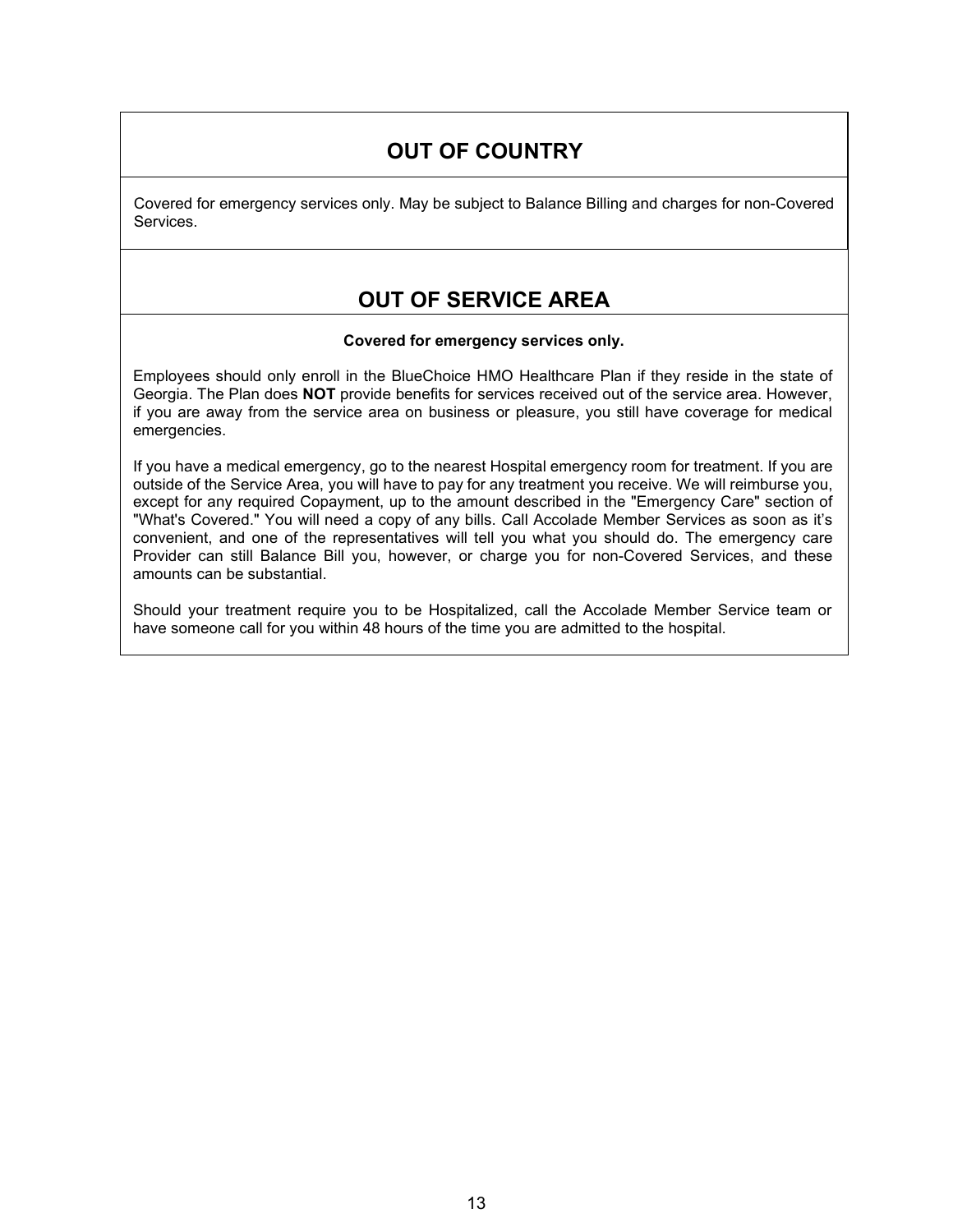# **WHO CAN ENROLL**

<span id="page-15-0"></span>As an active benefits-eligible employee of the University System of Georgia with a work commitment of three-quarters time (30 hours per week) or more, you are eligible for coverage under the BlueChoice HMO Healthcare Plan. You can cover your eligible dependents which include:

- Legal spouse;
- The Employee's dependent children until the end of the month in which he/she attains age 26 unless disabled. "Child" for this purpose includes legally adopted children from the date the Employee assumes legal responsibility, children for whom the Employee assumes legal guardianship and stepchildren. Also included are the Employee's children (or children of the Employee's Spouse) for whom the Employee has legal responsibility resulting from a valid court decree.
- Children who are mentally or physically disabled and totally dependent on the Employee for support, regardless of age. To be eligible for coverage as an incapacitated Dependent, the Dependent must have been covered under this Plan immediately prior to reaching age 26. Certification of the disability is required within 30 days of attainment of age 26. A certification form is available from the Employer or from the Claims Administrator and may be required periodically.

The completed enrollment must include the legal names, birth dates and Social Security numbers (with the exception of newborns) of any enrolled family member.

Documentation is required to add dependents to your coverage. Common examples include a marriage certificate, birth certificate, income tax return and/or joint utility. Visit oneusgconnect.usg.edu for a complete list of requirements. You must submit such documentation within the timeframes established by the plan administrator.

If you have a dependent(s) employed by the University System of Georgia, and your dependent(s) is participating in any University System of Georgia healthcare plan, you *may not* cover that dependent(s) under your *"Employee + Child(ren)," "Employee + Spouse,"* or *"Family"* coverage.

If your spouse is employed by the University System of Georgia, but he/she does not elect to participate in an available healthcare plan, you may cover him/her under your *"Employee + Spouse"* or *"Family"*  coverage.

#### *If both a husband and wife are benefits-eligible employees of the University System of Georgia, only one may elect to provide coverage for the other spouse and/or dependents*.

<span id="page-15-1"></span>

| <b>Single</b>        | <b>Employee</b><br>Child(ren) | $\ddot{}$ | <b>Employee</b><br>٠<br><b>Spouse</b> | Family                              |
|----------------------|-------------------------------|-----------|---------------------------------------|-------------------------------------|
| <b>Employee Only</b> | Employee<br>Child(ren)        | $\ddot{}$ | Employee + Spouse                     | Employee + Spouse<br>and Child(ren) |

The BlueChoice HMO Healthcare Plan provides four levels of coverage: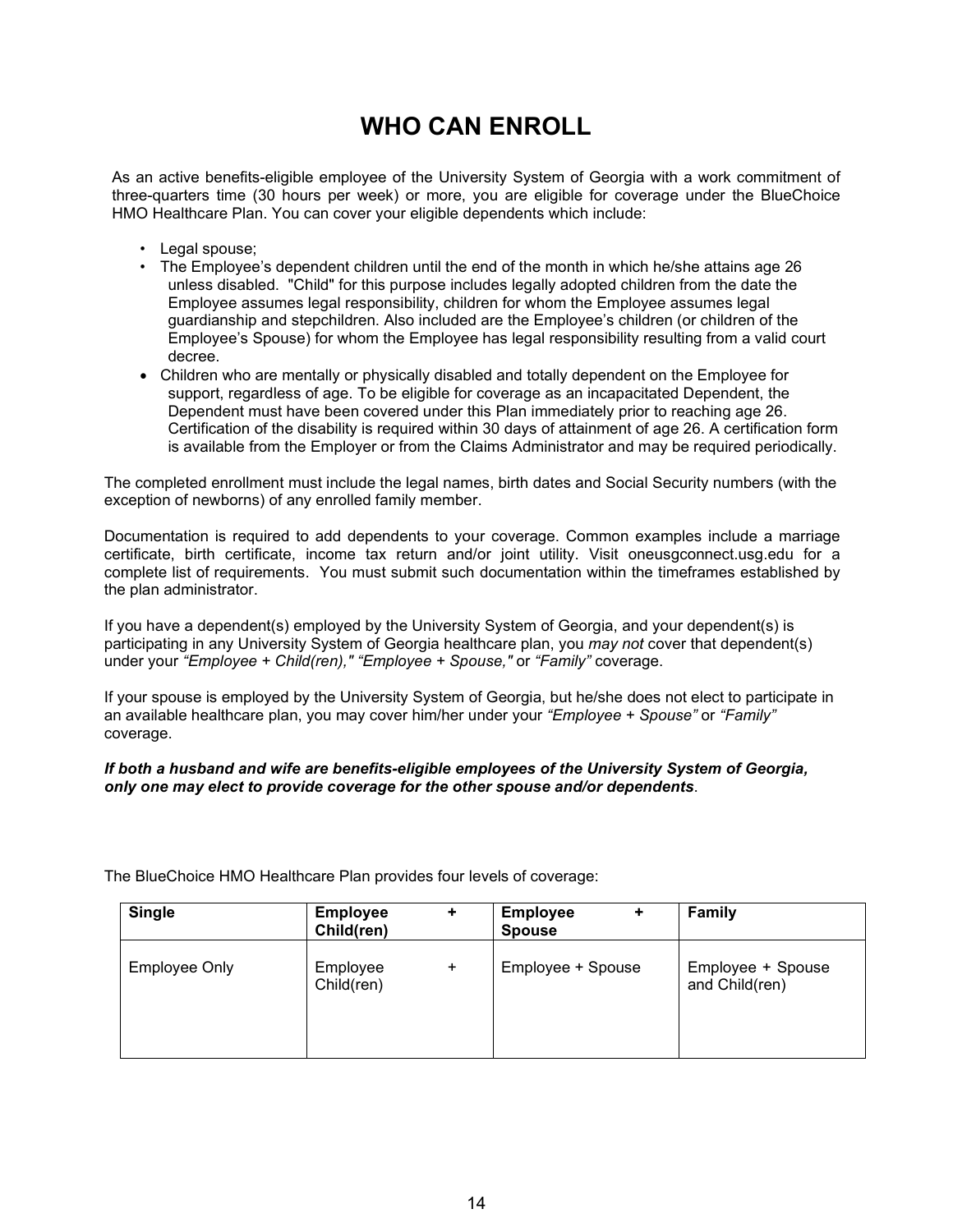# **HOW TO ENROLL**

You must complete the enrollment process for healthcare coverage. To enroll, visit oneusgconnect.usg.edu, select Manage My Benefits, and click the Change Your Coverage tile **or** Call OneUSG Connect - Benefits Call center at 1- 844-587-4236. 8am - 5pm, EST, Monday – Friday. You may obtain benefit information by visiting oneusgconnect.usg.edu.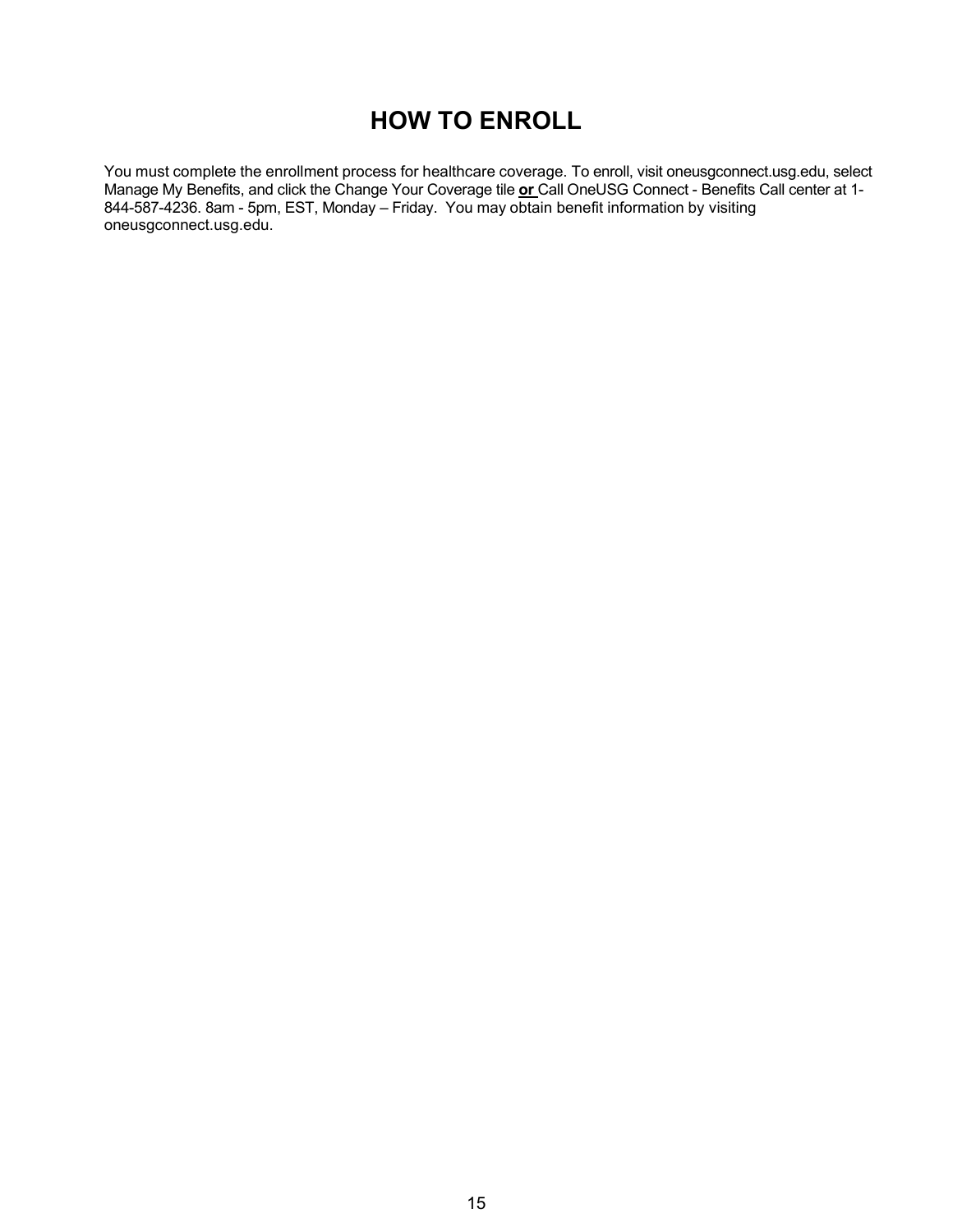# **WHEN EMPLOYEE COVERAGE BEGINS**

<span id="page-17-0"></span>As a benefits eligible Employee of the University System of Georgia, you have 30 days from your effective date of employment or new eligibility to enroll for coverage in a healthcare plan. If you enroll in this Plan within 30 days of your employment date, you will be covered by the plan as of the first day of the month following enrollment unless enrollment is on the first calendar day of the month, in which case coverage becomes effective upon enrollment. For those Employees covered under an academic contract, you have 30 days from your contract date to enroll. Benefits will begin on the first day of the contract if enrolled on or before that day or on the first day of the month following enrollment if they enroll after the contract start.

# **WHEN DEPENDENT COVERAGE BEGINS**

<span id="page-17-1"></span>If an eligible Dependent is enrolled in the Plan when the Employee is under Employee + Child(ren), Employee + Spouse or Employee + Family coverage, the Dependent's coverage is effective at the same time that the Employee's coverage is. If a Dependent is enrolled later, the Dependent will become covered on the first of the month following his/her enrollment, except that an Employee, Spouse or child who is enrolled within 30 days of that child's birth, adoption or placement for adoption will be covered effective as of the date of birth, adoption or placement for adoption.

<span id="page-17-3"></span><span id="page-17-2"></span>You will be required to ensure that your Dependents, including newborns, are enrolled in the Plan even if you already have Employee + Family coverage. Otherwise, your Dependent will not be covered under the Plan. Contact OneUSG Connect-Benefits to make the applicable qualifying life event and provide supporting documents within 30 days of the event.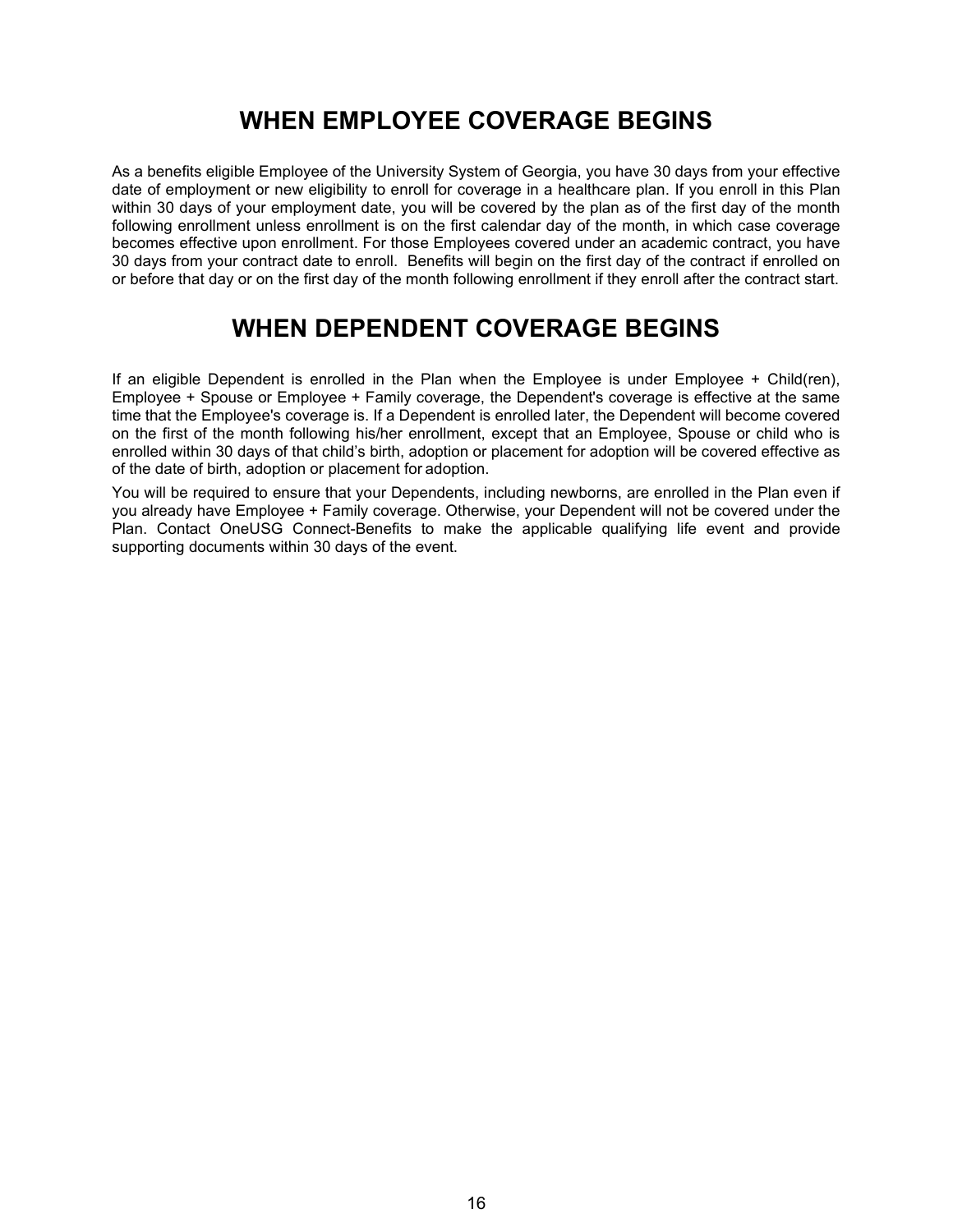# **USG OPEN ENROLLMENT PERIOD**

Open enrollment is generally held during the fall of each calendar year. Your Human Resources/Benefits Office will advise you of the specific dates for the University System of Georgia's open enrollment period.

Healthcare plan elections made during an open enrollment period will become effective at the beginning of a new plan year. The plan year for the University System of Georgia is currently a calendar year (January 1 – December 31).

During an open enrollment period, an Employee may elect to: (1) enroll in a healthcare plan; (2) drop healthcare coverage; (3) participate in a different healthcare plan option; and/or (4) change his/her level of coverage (i.e. Employee Only, Employee + Child(ren), Employee + Spouse, or Family). Members who have COBRA coverage will have the same open enrollment period and options.

# **THE COST OF YOUR HEALTHCARE COVERAGE**

<span id="page-18-0"></span>The University System of Georgia pays a significant portion of the cost of your coverage under this Plan. Your enrollment kit will include information on the cost of this Plan as well as any other option that is available to you. Your campus Human Resources/Benefits Office will notify you of any changes in the cost to you of Plan coverage, although it is unlikely that there would be a mid-year change. Your premium depends upon the level of coverage (employee only, employee + one child, employee + spouse, or family) that you select. Active Employees (as opposed to retirees) will pay their share of the cost of coveragewith pre-tax dollars, whenever possible.

# **QUALIFYING EVENTS FOR CHANGES IN HEALTHCARE PLAN COVERAGE**

<span id="page-18-1"></span>If you are an active Employee, your share of the cost for healthcare plan premiums is paid with *pre-tax*  dollars. Accordingly, the Internal Revenue Services (IRS) has established strict rules regarding the operation of your healthcare plan. IRS rules state that the choices made by a covered member during an open enrollment period must remain in effect for the entire plan year (January 1 through December 31). The only exception permitted under IRS rules is when a covered member has a qualifying event.

If you have a qualifying event, you may add, change, or discontinue healthcare coverage in a manner that is consistent with that qualifying event. Appropriate documentation that verifies the occurrence of the qualifying event must be presented to your campus Human Resources/Benefits Office before a change in healthcare plan coverage will be granted or approved. Some examples of qualifying events include:

- A change in your marital status;
- The birth or adoption of a child (including stepchildren and legally placed foster children) or placement of a child for adoption;
- The death of a covered dependent;
- A change in the employment status of a covered member, his/her spouse, or his/her covered dependent(s) that affects eligibility for coverage under a cafeteria or other qualified healthcare plan;
- The loss of eligibility status by a covered dependent;
- A campus approved leave of absence without pay (maximum of 12 months);
- You and/or your spouse being called to full-time active military service/duty;
- Losing or gaining healthcare coverage eligibility under Medicare or Medicaid;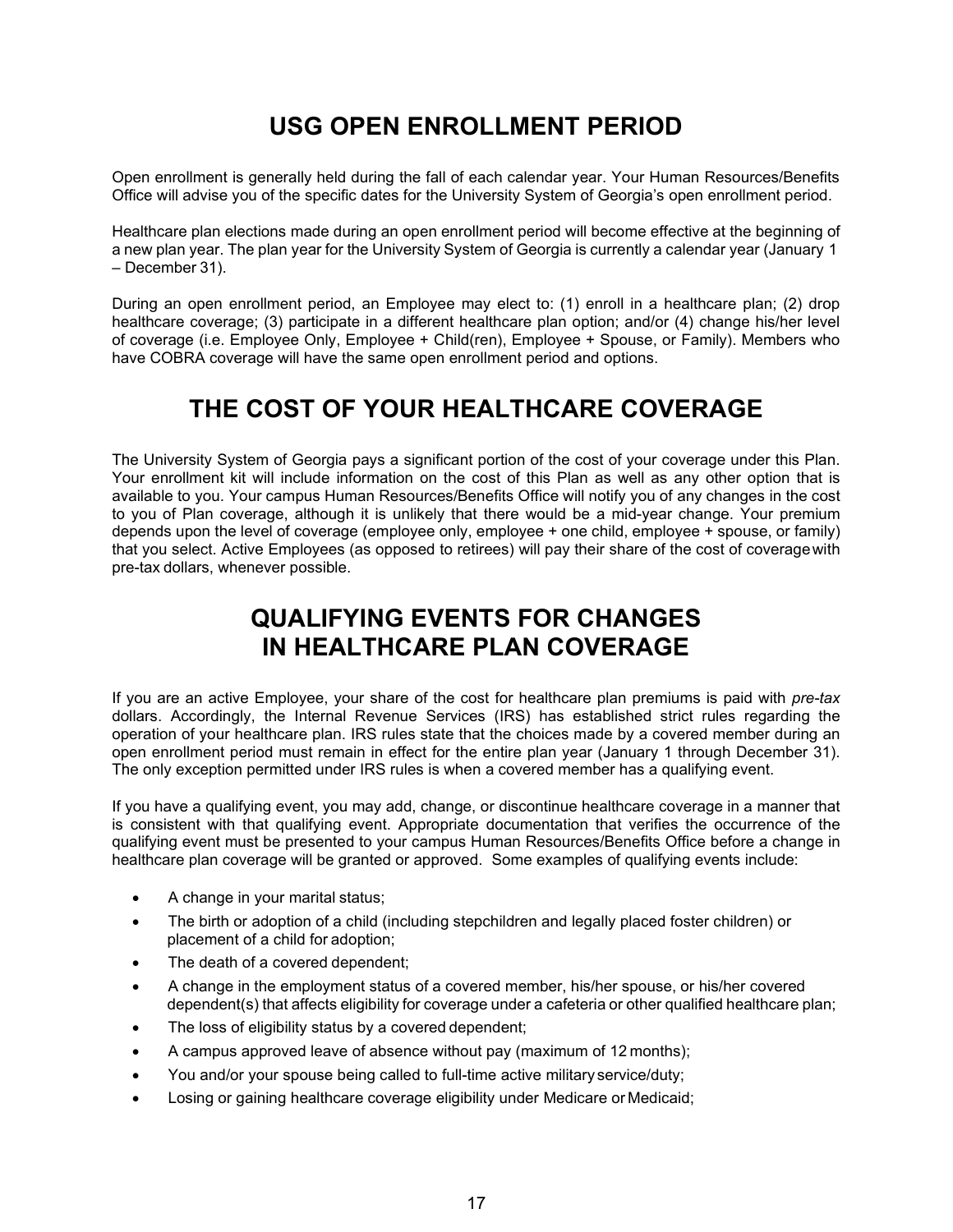- A change in residence to a location outside of a healthcare plan's service area;
- Healthcare plan election choices made by spouses with different employers in which the employers have different healthcare plan years *(Please see the example below)*;or

#### **Change of Status Upon Attainment of Age 26**

Your BlueChoice HMO Healthcare Plan will provide coverage for your Dependent until the end of the month in which he/she attains age 26. For information regarding your Dependent's ability to continue healthcare coverage after age 26, please see "*Your COBRA Rights*."

#### **Example:**

You work for the University System of Georgia (USG) and have a January 1 – December 31 health benefits plan year. Your spouse works for XYZ employer. XYZ has an October 1 – September 30 health benefits plan year. *Both employer health benefits plans are qualified healthcare plans.*

You have "*single"* healthcare coverage with the University System of Georgia. Your spouse, employed by XYZ, discontinues his/her healthcare coverage with XYZ effective September 30. September 30 is the end of employer XYZ's plan year. You wish to add your spouse, employed by XYZ, under your healthcare plan with the University System of Georgia, effective October 1. You request to make this change to avoid a break in healthcare coverage for your spouse.

Your spouse, employed by XYZ, conveys to XYZ that he/she will no longer participate in XYZ's healthcare plan effective October 1. Under IRS regulations, the University System of Georgia may permit you to change your election from *"single"* to *"employee + spouse"* effective October 1. The spouse, employed by XYZ, must provide documentation/certification to the USG that he/she has lost healthcare coverage with XYZ within 30 days of the qualifying event.

• The entry of a Qualified Medical Child Support Order(QMCSO)

A court-ordered qualified medical child support order (QMCSO) results from a divorce, legal separation, annulment, or change in legal custody. A QMCSO will require that you, your spouse, former spouse or other individual provide healthcare coverage for those enrolled dependent(s) that have been approved by the court. The court order and the effective date of healthcare plan coverage for those court- designated enrolled dependent(s) must be presented to your Human Resources/Benefits Office within 90 days of the court's decision. If you are not enrolled in any level of coverage, the entry of a QMCSO will require that you enroll yourself as well as the child who is the subject of the QMCSO. There is not an option for child-only coverage.

• Children's Health Insurance Program Reauthorization Act of 2009("CHIPRA")

Under CHIPRA, if you or your spouse or Dependent (each, an "Eligible Individual") loses coverage under Medicaid or the Children's Health Insurance Program ("CHIP," though it is known by other names in other states; Georgia's, for example, is "PeachCare") due to the loss of eligibility for such coverage, or becomes eligible for a premium subsidy under Medicaid or CHIP, the Employee may enroll in the Plan within 60 days of the loss of coverage or within 60 days of the date that eligibility for the subsidy is determined. In either case, coverage will become effective as of the date of enrollment and will not be retroactive. The loss of eligibility for premium assistance does not give rise to a right to change coverage, so it would not permit an Employee to drop subsidized coverage outside of an open enrollmentperiod.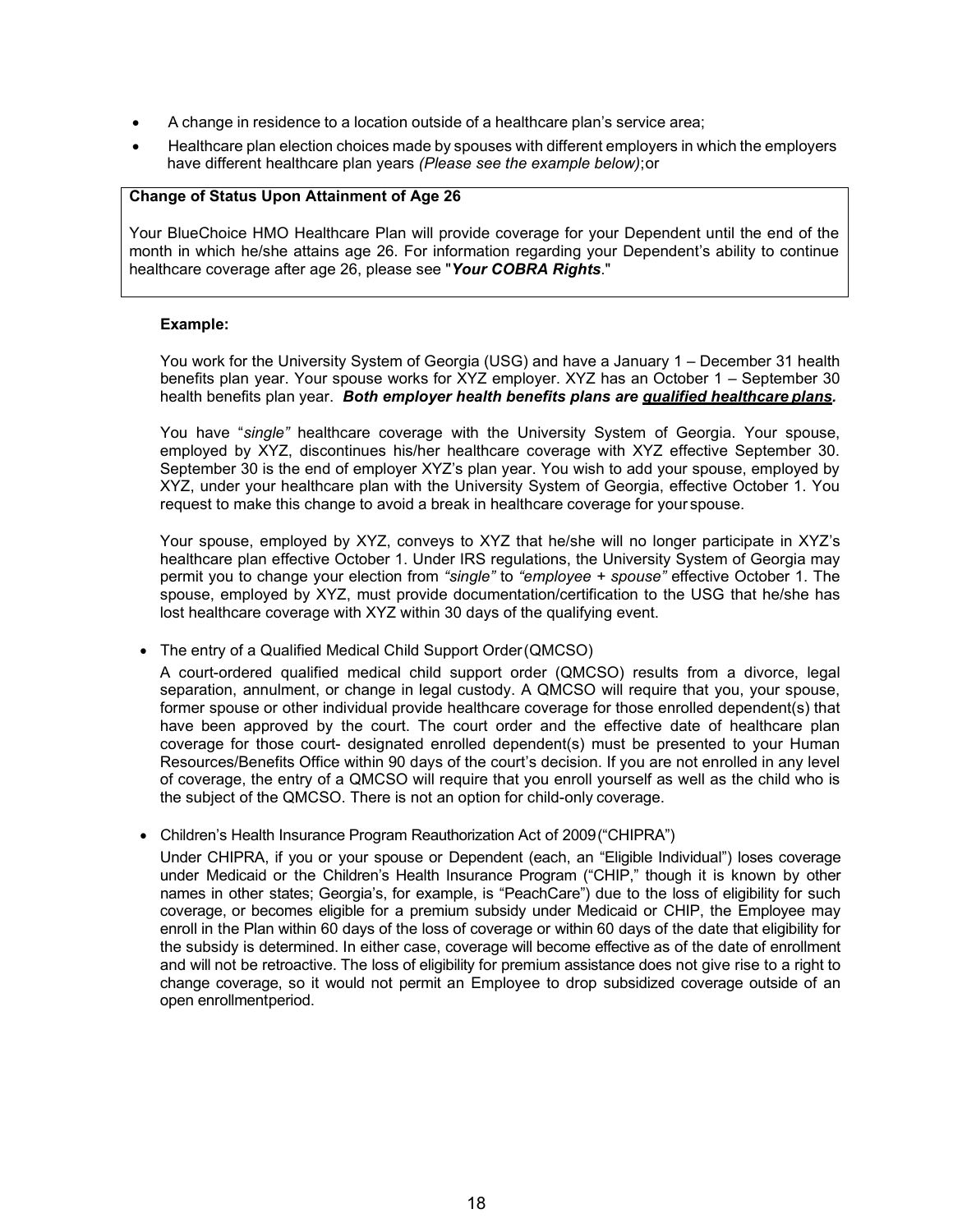#### PLEASE NOTE:

For each of the qualifying events identified above, you must file a *timely* request with OneUSG Connect Benefits to add or to change healthcare coverage. For instances other than a qualified medical child support order (QMCSO) or a CHIPRA event, *"timely"* generally means *within 30*  days of the event that qualified you for a change in healthcare coverage (i.e., employment, loss of coverage, marriage, birth or adoption, etc.). A QMCSO must be presented to your Human Resources/Benefits Office within 90 days of issuance, however, and you have 60 days to provide notice of a CHIPRA event.

A failure to complete a change within these time limits will prohibit you from making such changes until the next University System open enrollment period. Unless the change is the addition of a new Dependent via birth, adoption or placement for adoption, the effective date for changes in healthcare coverage will be the first day of the month following the date of the receipt of the request for a change. If you acquire a new Dependent via birth, adoption or placement for adoption, however, and provide notice within 30 days, the enrollment of the new Dependent and of you, your spouse and all eligible dependent children, if applicable, will be retroactive to the date of birth, adoption or placement for adoption.

To be "consistent with" the qualifying event, the change in your coverage generally must be only to add or drop coverage for the affected individual. For example, if you divorce, you may drop your former spouse from coverage but may not drop your own coverage. An important exception, however, is that if you acquire a new Dependent through birth, adoption or placementfor adoption, you may enroll yourself, your Spouse and all eligible dependent children as well as the new dependent child.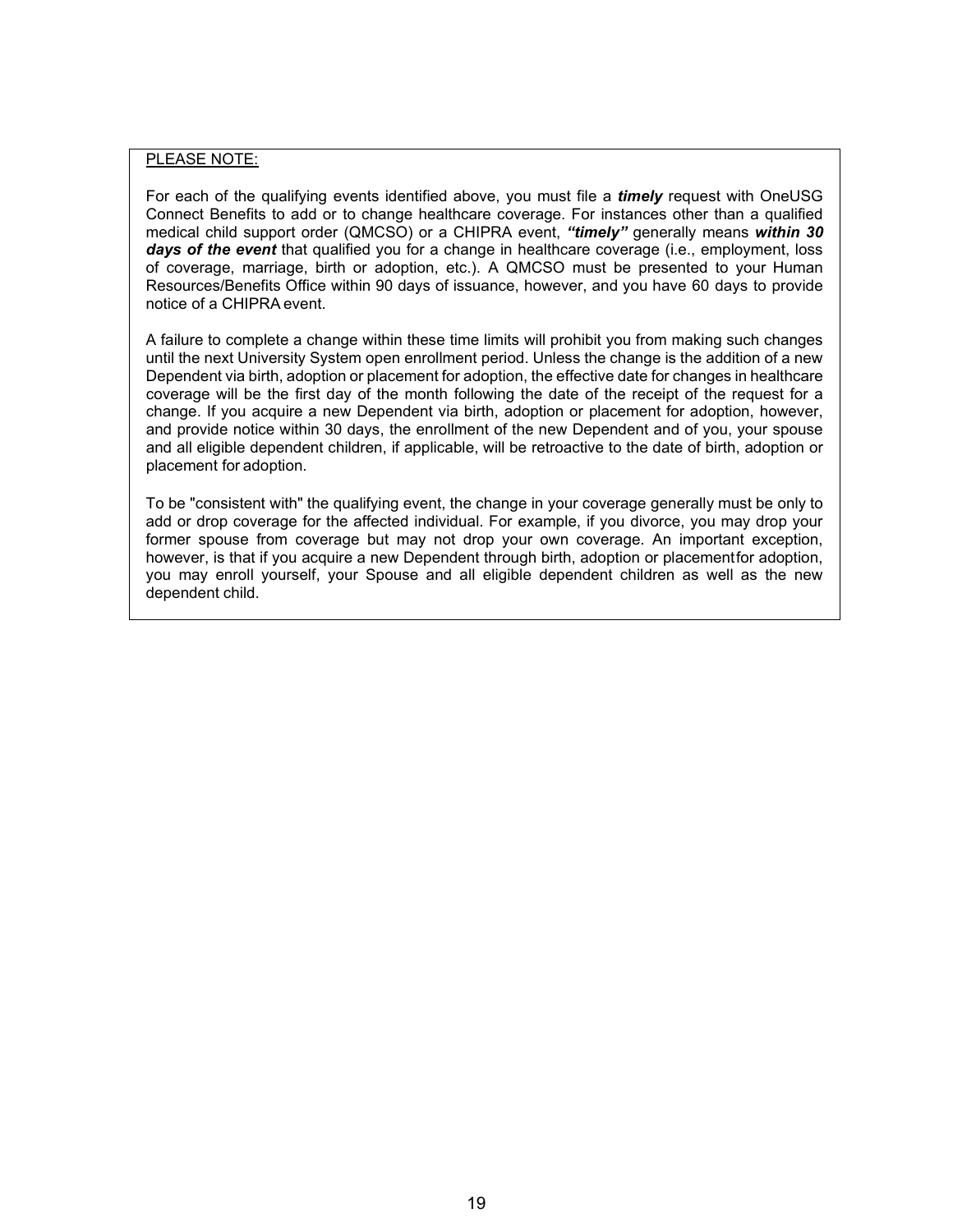# **CONTINUATION OF HEALTHCARE COVERAGE INTO RETIREMENT**

<span id="page-21-0"></span>A University System of Georgia Pre-65 retiree and/or Pre-65 dependents who, upon his/her separation from employment with the University System of Georgia, meets the criteria for retirement as set forth in Sections 8.2.8 and 8.2.9 (Retirement and Insurance) of **The Board of Regents Policy Manual**, may elect to continue healthcare plan coverage that he/she had immediately prior to retirement. **Pre-65 Medicare Eligible Retirees cannot remain on the BlueChoice HMO healthcare plan and will be switched to the USG Comprehensive Care plan.**

If you are a retiree or a dependent of a retiree and are turning age 65, your retiree health benefit will be provided in a different way. Medicare Part A and B will become your primary coverage. Your coverage through the USG group healthcare plan will end and you will enroll in supplemental healthcare coverage through the Aon Retiree Health Exchange. The USG retiree health benefit will be a contribution to a Health Reimbursement Account which may be used for reimbursement of monthly supplemental healthcare and/or prescription drug premiums and other eligible healthcare expenses.

<span id="page-21-1"></span>If you are a retiree or a dependent of a retiree who is age 65 or older, but you're Pre-65 (non- Medicare Eligible) you will remain enrolled in the USG healthcare plan until you become age 65 and Medicare eligible. As you age in, you'll follow the steps above to enroll in the ARHE.

# **USG RETIREE OPEN ENROLLMENT PERIOD**

# **for Pre-65 retirees and dependents**

<span id="page-21-2"></span>The USG retiree open enrollment period is generally held during the fall of each calendar year and will typically coincide with the open enrollment period for active Employees.

Medicare eligible retirees and dependents age 65 and older open enrollment period will coincide with the Medicare Open Enrollment period.

A retiree will not be permitted to participate in the open enrollment period unless he/she elected to take healthcare coverage into retirement at the time of his/her separation from employment with the University System of Georgia.

# **PRE-65 RETIREES**

During the retiree open enrollment period, an eligible Pre-65 retired employee may elect to: (1) drop or discontinue healthcare coverage; (2) participate in a different healthcare plan option; and/or (3) reduce his/her level of coverage. During the open enrollment period, a Pre-65 retiree shall not be permitted to add healthcare coverage or increase the level of coverage that he/she took into retirement. See Qualifying Events below for permitted changes to a Pre-65 retiree's healthcare plan outside of the open enrollment period.

<span id="page-21-3"></span>All eligible changes made during the open enrollment period will be effective as of the next January 1.

# **QUALIFYING EVENTS FOR CHANGES IN RETIREE HEALTHCARE PLAN COVERAGE**

A USG retiree will be permitted to make a change in the level of USG healthcare coverage that he/she took into retirement if he/she has a qualifying event. The change in retiree healthcare coverage must be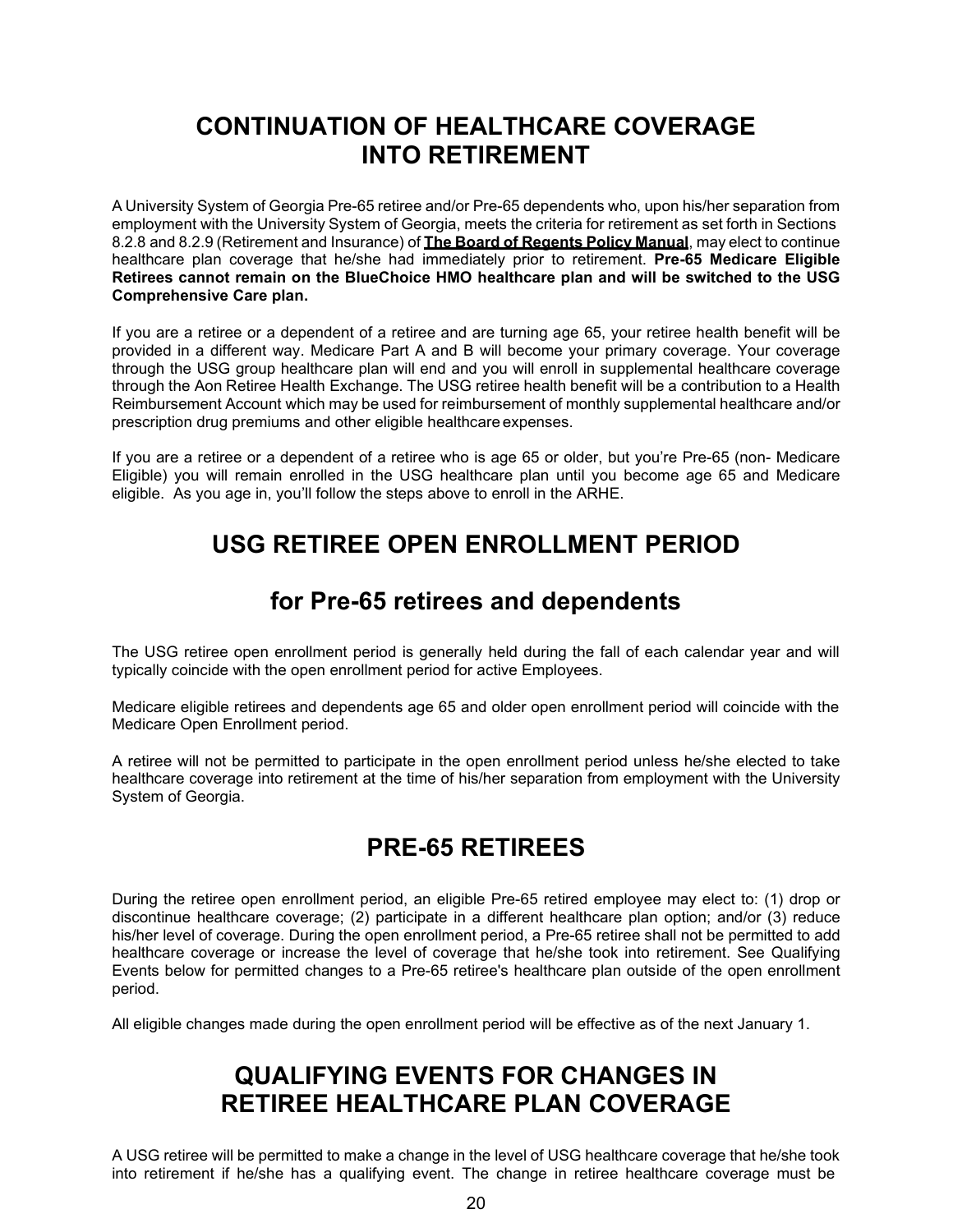consistent with the qualifying event. A retiree will be required to provide the proper documentation to justify a requested benefits coverage change to OneUSG Connect Benefits. A retiree must request a coverage change within 30 days of the qualifying event.

Appropriate documentation, specific to the qualifying event, must be presented to OneUSG Connect-Benefits before a change in healthcare plan coverage will be granted or approved.

There are only five qualifying events that a University System of Georgia institution may consider in granting a change in the level of healthcare coverage for a USG retiree who is enrolled in one of our healthcare plans. Please note: These qualifying events do not apply to retirees who did not continue healthcare coverage into retirement. *As a USG retiree, if you do not continue a USG healthcare plan into retirement – or you decide to end your USG healthcare plan coverage at any point after you retire – you will not be eligible to re-enroll in a USG healthcare plan at any point in the future.* They are:

- Becoming eligible for Medicare due to a disability (under the BlueChoice HMO, once the primary subscriber is Medicare eligible, the retiree and any covered dependents must move to another healthcare plan offered by USG);
- The addition of a dependent(s) because of marriage, birth, adoption or a Qualified Medical Child Support Order (QMCSO);
- The loss of a dependent's health benefit coverage through a change in a spouse's group coverage, through COBRA coverage, through Medicare, or through Medicaid;
- A change in a spouse's employment status that affects coverage eligibility under a qualified health plan; and
- A CHIPRA event (described below).

A Qualified Medical Child Support Order (QMCSO) is a court-ordered remedy resulting from a divorce, legal separation, annulment, or change in legal custody. A QMCSO requires that an individual provide healthcare coverage for an enrolled dependent(s) that has been approved by the court. The court order and effective date of healthcare plan coverage for a court-designated enrolled dependent(s) must be presented to OneUSG Connect Benefits, within 90 days of the court's decision.

You also may make a change in your level of coverage if your spouse or Dependent experiences a "CHIPRA" event. "CHIPRA" is the Children's Health Insurance Program Reauthorization Act of 2009. Under CHIPRA, if your spouse or Dependent (each, an "Eligible Individual") loses coverage under Medicaid or the Children's Health Insurance Program ("CHIP," though it is known by other names in other states; Georgia's, for example, is "PeachCare") due to the loss of eligibility for such coverage, or becomes eligible for a premium subsidy under Medicaid or CHIP, the Employee may enroll the spouse or Dependent in the Plan within 60 days of the loss of coverage or within 60 days of the date that eligibility for the subsidy is determined. In either case, coverage will become effective as of the date of enrollment and will not be retroactive. The loss of eligibility for premium assistance does not give rise to a right to change coverage, so it would not permit an Employee to drop subsidized coverage outside of an open enrollment period.

For each of the qualifying events that are identified above, one must file a timely request with OneUSG Connect-Benefits. For instances other than a qualified medical child support order (QMCSO), "timely" means within 30 days of the qualifying event. A QMCSO must be presented to the appropriate Human Resources/Benefits Office within 90 days of issuance. You have 60 days to request special enrollment after a CHIPRA event. If you acquire a new Dependent via birth, adoption or placement for adoption and provide notice within 30 days, the enrollment of the new Dependent will be retroactive to the date of birth, adoption or placement for adoption. Otherwise, the new enrollments are effective as of the first day of the month following your providing notice of the event.

A failure to complete a change within 30 (or 60 or 90, as applicable) days of a qualifying event will prohibit one from making such changes. Unless otherwise noted, the effective date for changes in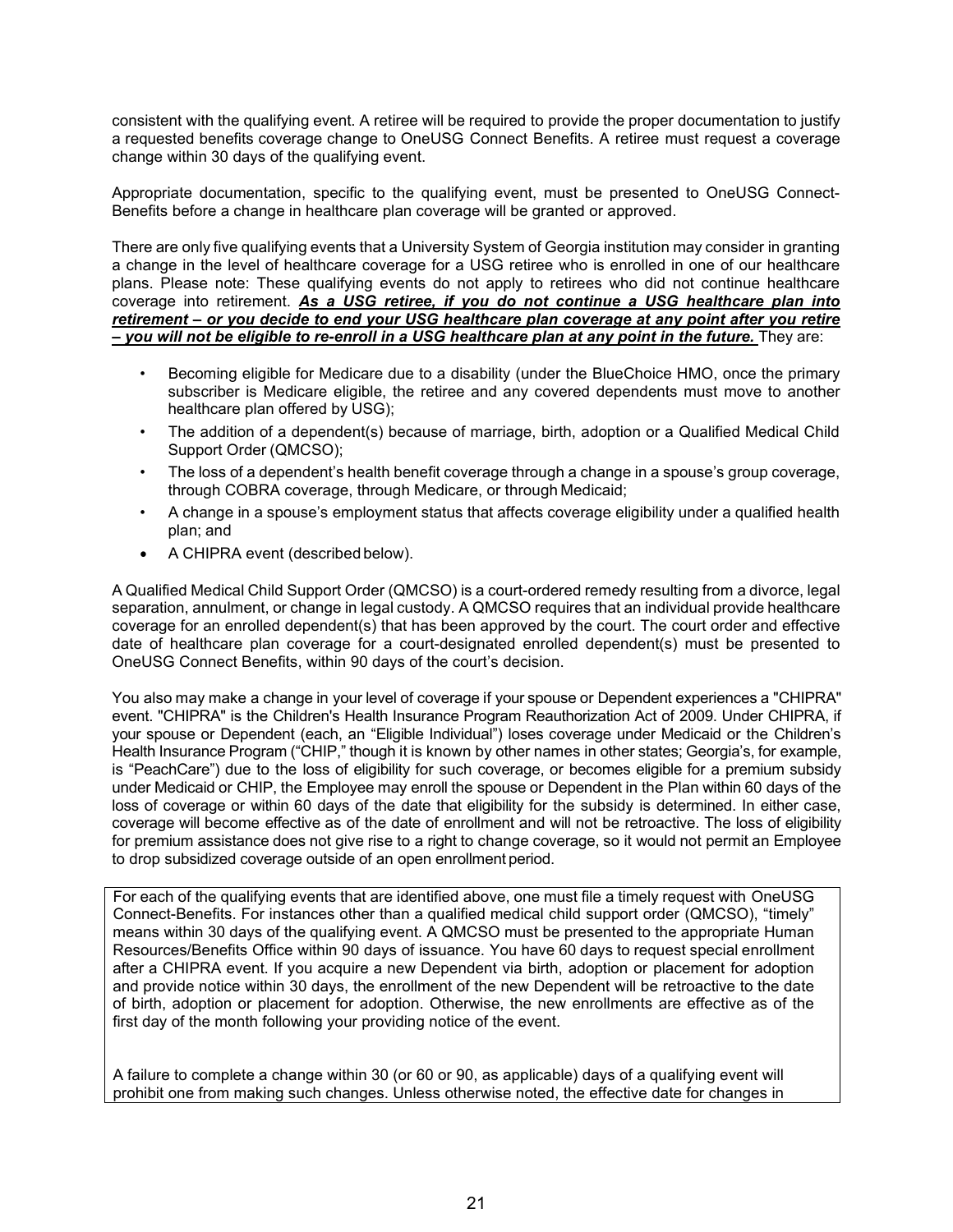healthcare coverage will be the first day of the month following the date of the receipt of the requested change.

# **PERMISSIBLE USG RETIREE HEALTHCARE PLAN CHANGES**

<span id="page-23-0"></span>Please be reminded that retiree healthcare premiums *are not paid with pre-tax dollars***.** Therefore, a retiree may reduce or discontinue his/her healthcare coverage at any time during the plan year. If you wish to reduce or discontinue your healthcare coverage, please contact OneUSG Connect-Benefits to initiate your change.

If you reduce your level of healthcare coverage, you *will not be permitted* to increase your coverage at a later date without establishing one of the qualifying events described above. *As a retiree, if you elect to discontinue your healthcare coverage, you will not be permitted to re-enroll at a later date.*

<span id="page-23-1"></span>**Important Note: 1.** Effective July 1, 2015, all Pre-65 Medicare eligible retirees and dependents will have supplemental only coverage through USG Healthcare Plans. 2. If when you retire, your spouse has coverage outside of USG, you are allowed to request a qualifying life event to add your spouse to your retiree insurance at a later date and provide supporting documents.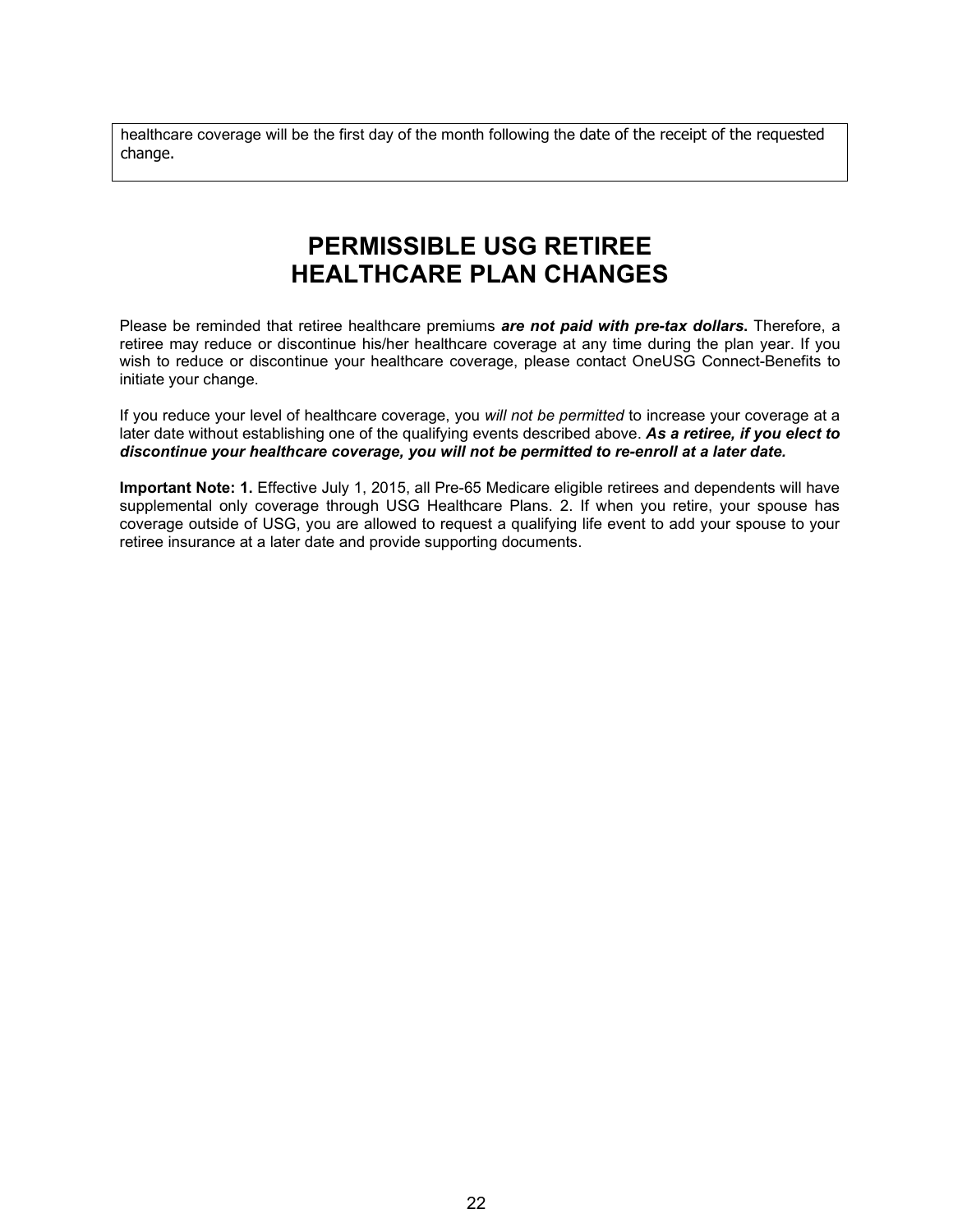# **HOW YOUR BENEFITS WORK FOR YOU**

## <span id="page-24-0"></span>**Introduction**

If you have questions about anything in this Benefits Booklet, please call the member service number located on the back of your identification card.

The BlueChoice HMO Healthcare Plan provides Primary and Referral healthcare services. Except as described below, all In-Network Care must be received from or coordinated through your Primary Care Physician. As long as you receive Medically Necessary Covered Services and follow the procedures described in this Benefits Booklet, you will only pay for the applicable Copayments up to your Out-of-Pocket Maximum.

Physicians and Hospitals participating in our networks are compensated using a variety of payment arrangements including capitation, fee for service, per diem, discounted fees, and global reimbursement.

All covered services must be Medically Necessary, and coverage or certification of services that are not Medically Necessary may be denied.

## **In-Network Services**

The BlueChoice HMO Healthcare Plan is a comprehensive plan that provides Primary and Referral health care services. All In-Network Care must be received from or coordinated through your Primary Care Physician (PCP). Members have access to some specified providers In-Network without a Primary Care Physician Referral. Such providers include a gynecologist for obstetrical or gynecological-related conditions, a dermatologist, a chiropractor, and an optometrist or ophthalmologist for medical conditions only.

When you use an In-Network Provider or get care as part of an Authorized Service (an "Authorized Service" is a special case in which an Out-of-Network Provider will be paid as an in-Network Provider), Covered Services will be covered at the In-Network level. Regardless of Medical Necessity, benefits will be denied for care that is not a Covered Service. The Claims Administrator has final authority to decide the Medical Necessity of the service.

#### **Selecting a Primary Care Physician**

Your Plan requires you to select a Primary Care Physician from the network, or the Claims Administrator will assign one. You will be notified of the PCP assigned to you. You may then use that PCP or choose another PCP from our Provider Directory. Please see "How to Find a Provider in the Network" for more details.

PCPs include general practitioners, internists, family practitioners, pediatricians, and geriatricians. Each member of a family may select a different Primary Care Physician; for example, an internist or general practitioner may be chosen for adults and a pediatrician may be selected for children. If you want to change your PCP, contact Accolade Member Service or refer to the website member.accolade.com

#### **The First Thing To Do – Make an Appointment With Your PCP**

Your PCP's job is to help you stay healthy, not just treat you when you are sick. After you choose a PCP, make an appointment with your PCP. During this appointment, get to know your PCP and help your PCP get to know you. At your first appointment, talk to your PCP about:

- Personal health history.
- Family health history.
- Lifestyle.
- Any health concerns you have.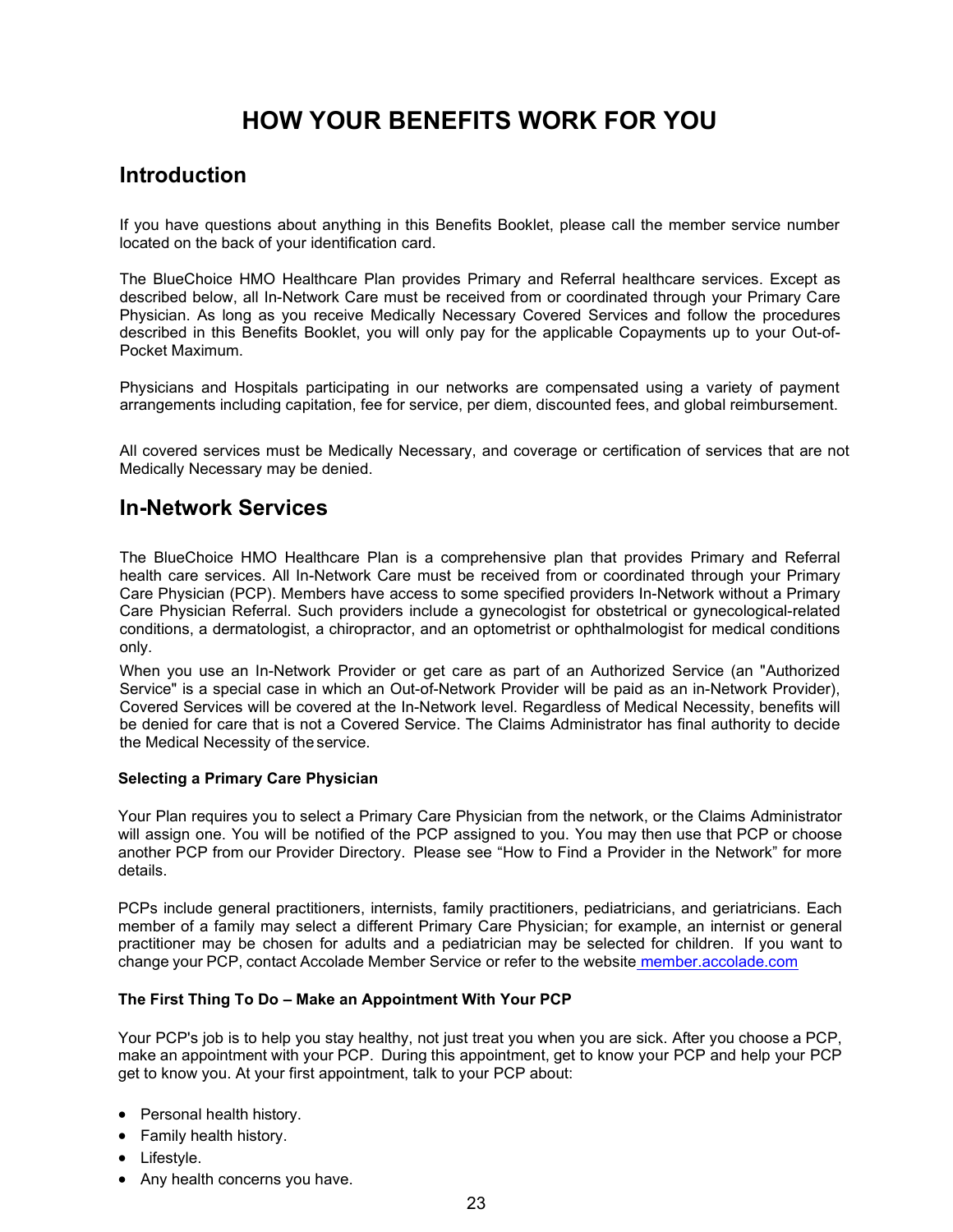It is important to note, if you have not established a relationship with your PCP, they may not be able to effectively treat you. To see a Doctor, call their office:

- Tell them you are an Anthem Member,
- Have your Member Identification Card handy. The Doctor's office may ask you for your group or Member ID number.
- Tell them the reason for your visit.

When you go to the office, be sure to bring your Member Identification Card with you.

Your Plan is a comprehensive plan that provides primary and Referral health care services. All In-Network Care must be received from or coordinated through your Primary Care Physician / Provider (PCP). A Member has access to some specified providers In-Network without a PCP Referral. Such providers include a gynecologist for obstetrical or gynecological-related conditions, a dermatologist; and an optometrist or ophthalmologist for medical conditions only. Members also have access to chiropractic services without a PCP Referral.

When you use an In‐Network Provider or get care as part of an Authorized Service, Covered Services will be covered at the In‐Network level. Regardless of Medical Necessity, benefits will be denied for care that is not a Covered Service. The Claims Administrator has final authority to decide the Medical Necessity of the service.

**In-Network Providers** include Primary Care Physicians / Providers (PCPs), Specialists (Specialty Care Physicians / Providers - SCPs), other professional Providers, Hospitals, and other Facilities who contract with the Claims Administrator to care for you.

- 1. You will not be required to file any claims. In-Network Providers will file claims for Covered Services for you. (You will still need to pay any Copayments that apply.) You may be billed by your In-Network Provider(s) for any non-Covered Services you receive or when you have not followed the terms of this Benefit Booklet.
- 2. Precertification will be done by the In-Network Provider. (See the "Getting Approval for Benefits" section for further details.)

Please refer to the "Claims Payment" section for additional information on Authorized Services.

## <span id="page-25-0"></span>**Out-of-Network Services**

<span id="page-25-1"></span>There is no coverage when you use an Out-of-Network Provider except in the case of Emergency Care or in the case of an Authorized Service. Refer to "Claims Payment" for more details on Authorized Services.

## **How to Find a Provider in the Network**

There are two ways you can find out if a Provider or Facility is in the network for this Plan. You can also find out where they are located, details about their education, and other information that confirms they are the right fit for your care need.

- 1. Register with the Accolade App or Portal (member.accolade.com) and access the **Find Care** feature. This tool allows you to search for Doctors, Providers, and Facilities that participate in your Plan's network and fit your preferences such as geographic area.
- 2. Call Accolade at 866-204-9818 for help finding Doctors or Providers that participate in this Plan's network. An Accolade Health Assistant will also work to ensure the provider has relevant experience for your care need, is the right specialty, and fits other preferences such as geographic area.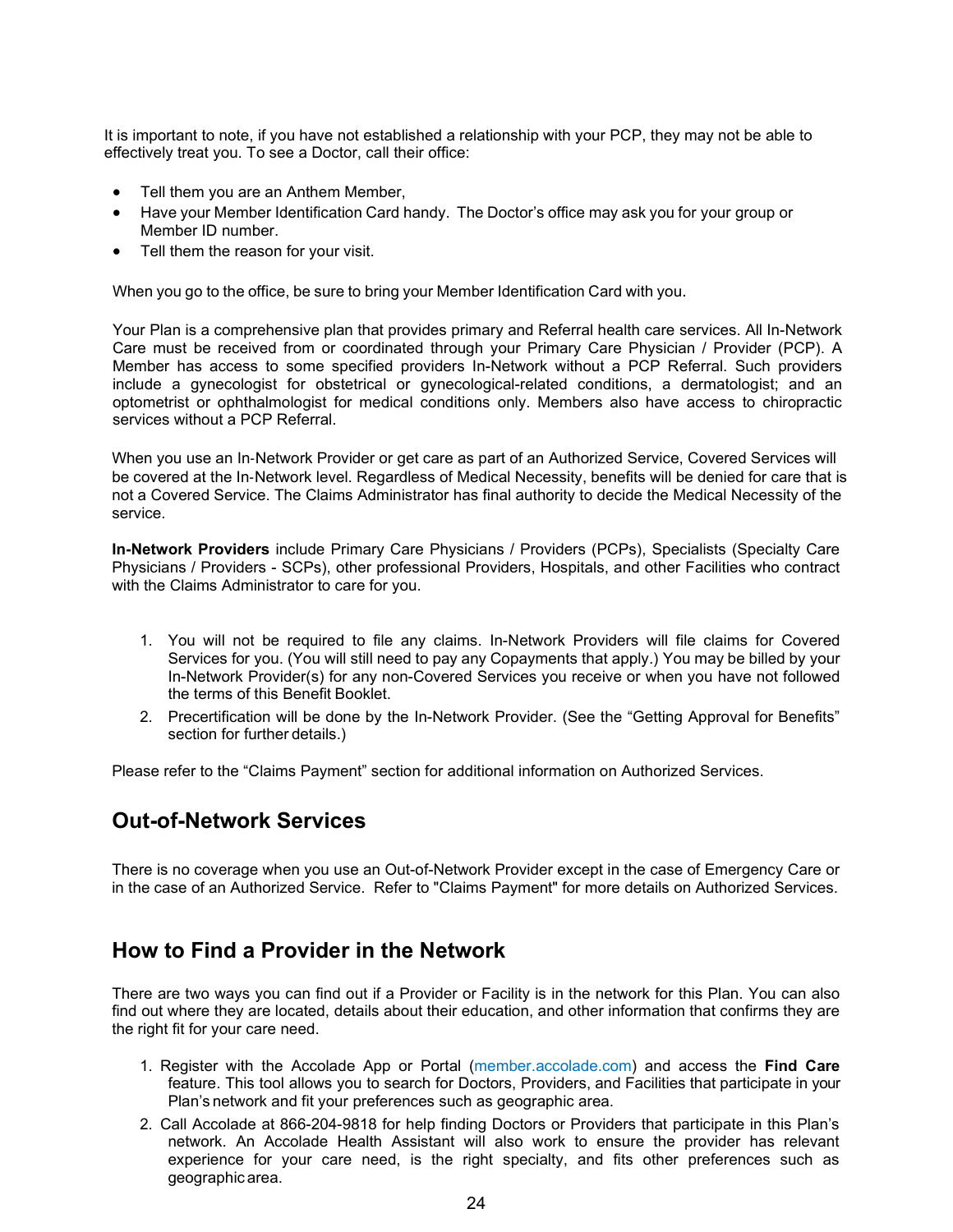# **What's Covered**

<span id="page-26-0"></span>This section describes the Covered Services available under your Plan. Your Covered Services are subject to all the terms and conditions listed in this Benefit Booklet, including, but not limited to, Benefit Maximums, Copayments, Exclusions and Medical Necessity requirements. Please read the "Benefits at a Glance" section for details on the amounts you must pay for Covered Services and for details on any Benefit Maximums. Also, be sure to read the "How Your Plan Works" section for more information on your Plan's rules. Read the "What's Not Covered" section for important details on Excluded Services.

Your benefits are described below. Benefits are listed alphabetically to make them easy to find. Please note that several sections may apply to your claims. For example, if you have a surgery, benefits for your Hospital stay will be described under "Inpatient Hospital Care," and benefits for your Doctor's services will be described under "Inpatient Professional Service." As a result, you should read all the sections that might apply to your claims.

You should also know that many of the Covered Services can be received in several settings, including a Doctor's office, an Urgent Care Facility*,* an Outpatient Facility, or an Inpatient Facility. Please see the "Benefits at a Glance" section for more details on how benefits vary in each setting.

## <span id="page-26-1"></span>**Allergy Services**

Your Plan includes benefits for Medically Necessary allergy testing and treatment, including allergy serum and allergy shots.

## <span id="page-26-2"></span>**Ambulance Services**

Medically Necessary ambulance services are a Covered Service when:

- You are transported by a state licensed vehicle that is designed, equipped, and used only to transport the sick and injured and staffed by Emergency Medical Technicians (EMT), paramedics, or other certified medical professionals. This includes ground, water, fixed wing, and rotary wing air transportation; and
- One or more of the following criteria are met:

For ground ambulance, you are taken:

- From your home, the scene of accident or medical Emergency to a Hospital;
- Between Hospitals, including when the Claims Administrator requires you to move from an Out-of-Network Hospital to an In-Network Hospital; or
- Between a Hospital and Skilled Nursing Facility or other approved Facility.

For air or water ambulance, you are taken:

- From the scene of an accident or medical Emergency to a Hospital;
- Between Hospitals, including when the Claims Administrator requires you to move from an Out-of-Network Hospital to an In-Network Hospital as a condition of the hospitalization's being covered under this Plan; or
- Between a Hospital and an approved Facility.

Ambulance services are subject to Medical Necessity reviews.

Emergency ground ambulance services do not require precertification and are allowed regardless of whether the Provider is an In-Network or Out-of-Network Provider. An Out-of-Network Provider, however, may still balance-bill for the difference between the amount billed and the amount this Plan will cover. A Medical Necessity determination, or even precertification, does not prevent Balance Billing.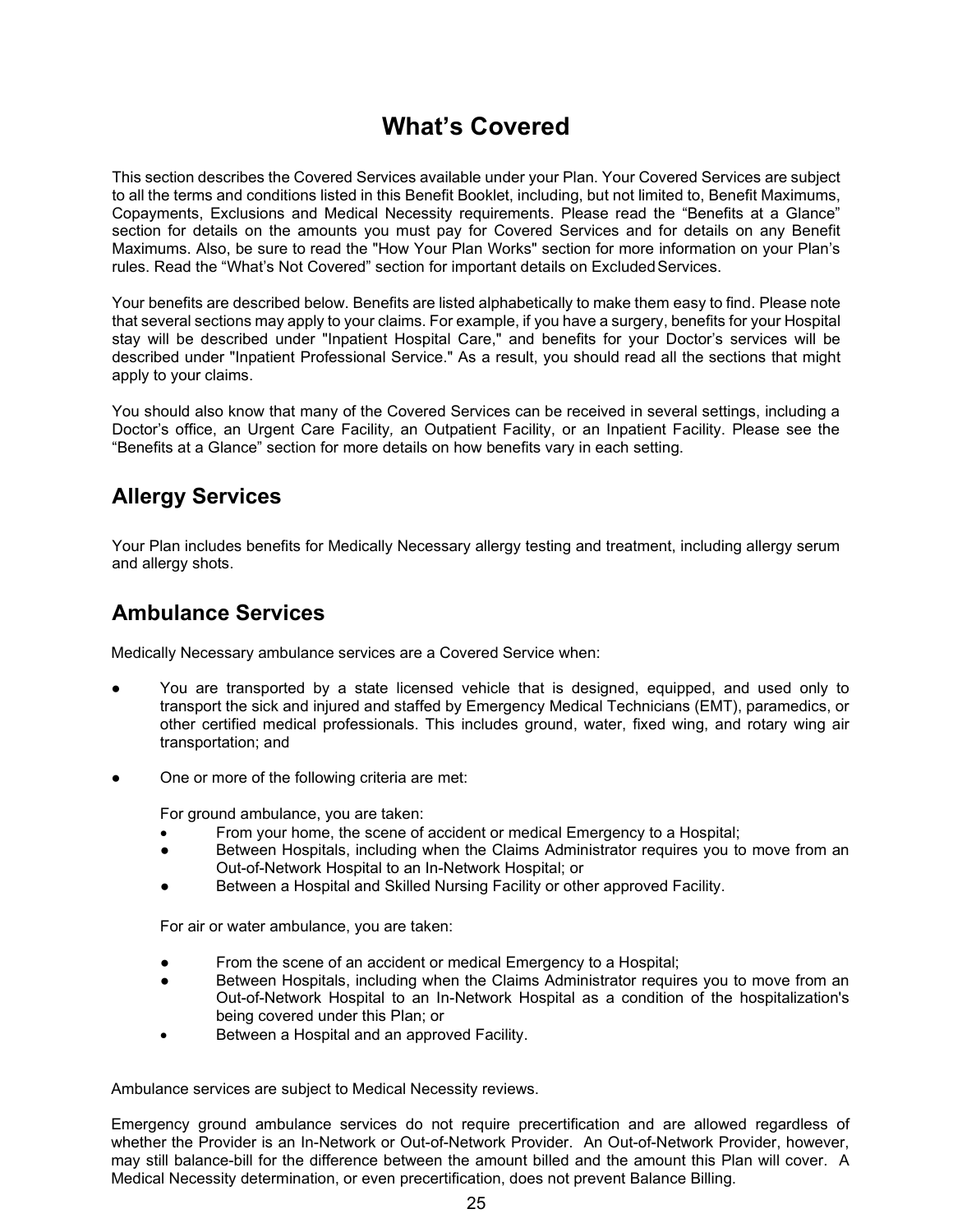Non-Emergency ambulance services are subject to Medical Necessity reviews. When using an air ambulance for non-Emergency transportation, the Claims Administrator reserves the right to select the air ambulance Provider. If you do not use the air ambulance Provider selected, no benefits will be available. Please note that an Out-of-Network Provider may bill you for any charges that exceed the Maximum Allowed Amount. Please see the "Schedule of Benefits" for the maximum benefit.

You must be taken to the nearest Facility that can give care for your condition. In certain cases the Claims Administrator may approve benefits for transportation to a Facility that is not the nearest Facility.

Benefits also include Medically Necessary treatment of a sickness or injury by medical professionals from an ambulance service, even if you are not taken to a Facility.

Ambulance services are not covered when another type of transportation can be used without endangering your health. Ambulance services for your convenience or the convenience of your family or Doctor are not a Covered Service.

Other non-covered ambulance services include, but are not limited to, trips to:

- a) A Doctor's office or clinic;
- b) A morgue or funeral home.

#### **Important Notes on Air Ambulance Benefits**

Benefits are only available for air ambulance when it is not appropriate to use a ground or water ambulance. For example, if using a ground ambulance would endanger your health and your medical condition requires a more rapid transport to a Facility than the ground ambulance can provide, the Plan will cover the air ambulance. Air ambulance will also be covered if you are in an area that a ground or water ambulance cannot reach.

Air ambulance will not be covered if you are taken to a Hospital that is not an acute care Hospital (such as a Skilled Nursing Facility or a rehabilitation facility), or if you are taken to a Physician's office or your home.

#### **Hospital to Hospital Transport**

If you are moving from one Hospital to another, air ambulance will only be covered if using a ground ambulance would endanger your health and if the Hospital that first treats cannot give you the medical services you need. Certain specialized services are not available at all Hospitals. For example, burn care, cardiac care, trauma care, and critical care are only available at certain Hospitals. To be covered, you must be taken to the closest Hospital that can treat you. **Coverage is not available for air ambulance transfers simply because you, your family, or your Provider prefers a specific Hospital or Physician.**

## <span id="page-27-0"></span>**Autism Services / Applied Behavior Analysis (ABA)**

Your Plan includes coverage for the treatment of neurological deficit disorders.

#### <span id="page-27-1"></span>**Autism Services**

Your Plan includes coverage for the treatment of neurological deficit disorders, including autism. Your Plan also covers certain treatments associated with autism spectrum disorder (ASD). Coverage for ASD includes but is not limited to the following:

- Diagnosis of autism spectrum disorder;
- Treatment of autism spectrum disorder;
- Pharmacy care;
- Psychiatric care;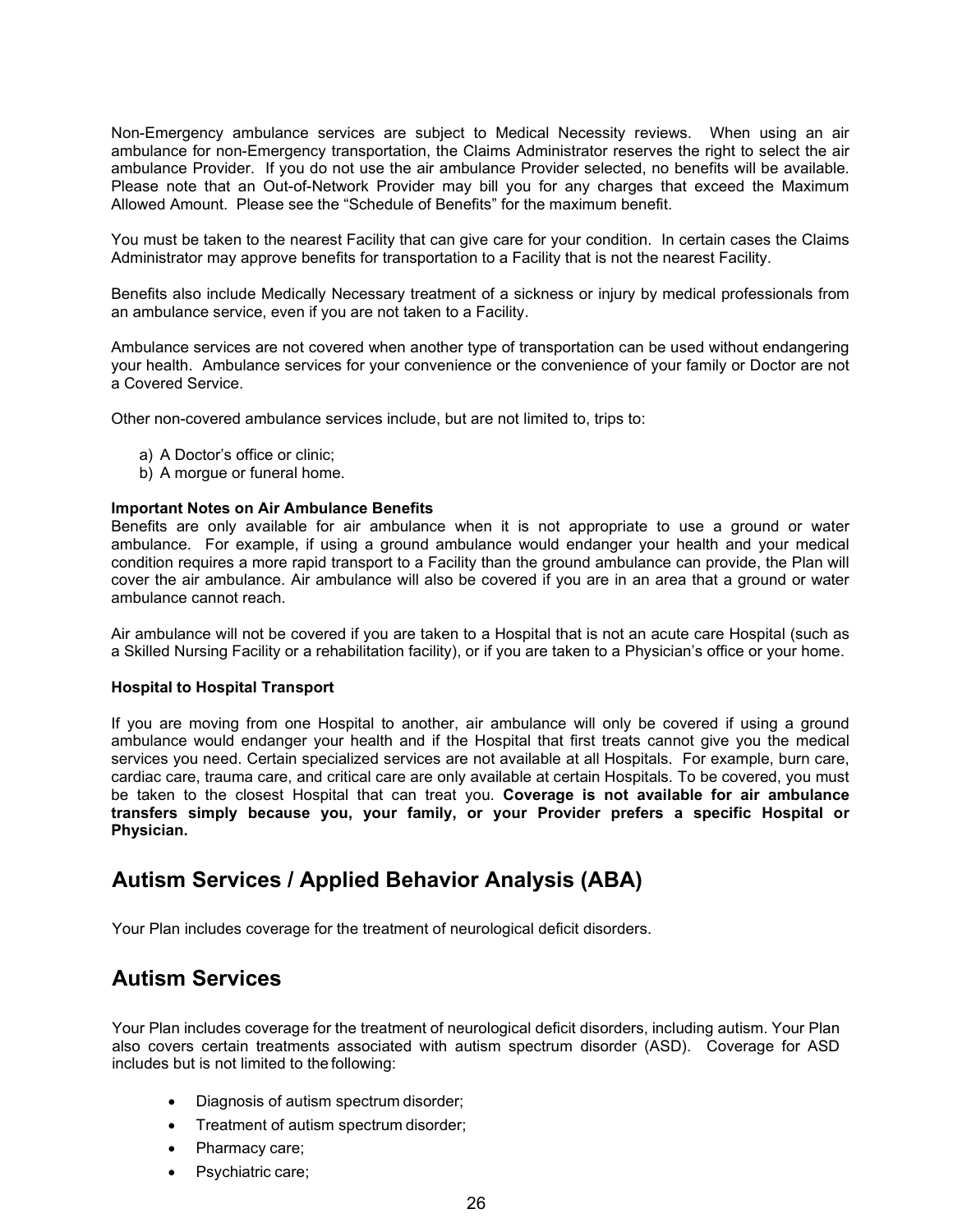- Psychological care; and
- Therapeutic care.

Members must use a licensed provider or a board certified behavioral analyst to be eligible for benefits under the plan. Prior Authorization is required before benefits will be approved.

## <span id="page-28-0"></span>**Behavioral Health Services**

The Claims Administrator provides a network of healthcare professionals and hospitals. Licensed healthcare professionals are available 24 hours a day, 7 days a week, to provide referrals for mental health and substance abuse treatment.

Please Note: To access information regarding Member benefits or Precertification, please call the appropriate number located on the back of your identification card.

#### **Inpatient Care** (Behavioral Health)

If a member is admitted to an In-Network Hospital or Facility, the Claims Administrator will authorize an initial number of days of treatment. During the Member's stay in the Hospital, the Claims Administrator will review the Member's treatment plan with his/her attending Physician and with his/her Hospital. The Claims Administrator may authorize additional Hospital/Facility days if medically necessary. The criteria for establishing Medical Necessity will be determined by the Anthem.

• In-Network Facility Charges:

The plan will pay 100% of the network rate for Inpatient treatment and services after the Member pays the \$500 Copayment. Pre- certification isrequired.

• In-Network Provider Charges:

The Plan will pay 100% of the network rate for Inpatient treatment and services after the Member pays the applicable Copayment. Pre-certification isrequired.

Mental health and substance abuse treatment services must be Medically Necessary and must be provided by a qualified professional. A qualified professional is a licensed Psychiatrist (MD); a licensed Clinical Psychologist (Ph.D.); a licensed Clinical Social Worker (LCSW); a licensed Professional Counselor (LPC); a licensed Marriage and Family Therapist (LMFT); and/or a Masters-level RN (Clinical NurseSpecialist).

#### **Expenses That the Mental Health and Substance Abuse Treatment Plan does not Cover**

Some treatment/services that are not covered by the *Mental Health and Substance Abuse* Program include, but are not limited, to:

- Hypnotherapy
- Childcare, social adjustment, financial, pastoral or marriage counseling.
- Psychological testing unrelated to a behavioral diagnosis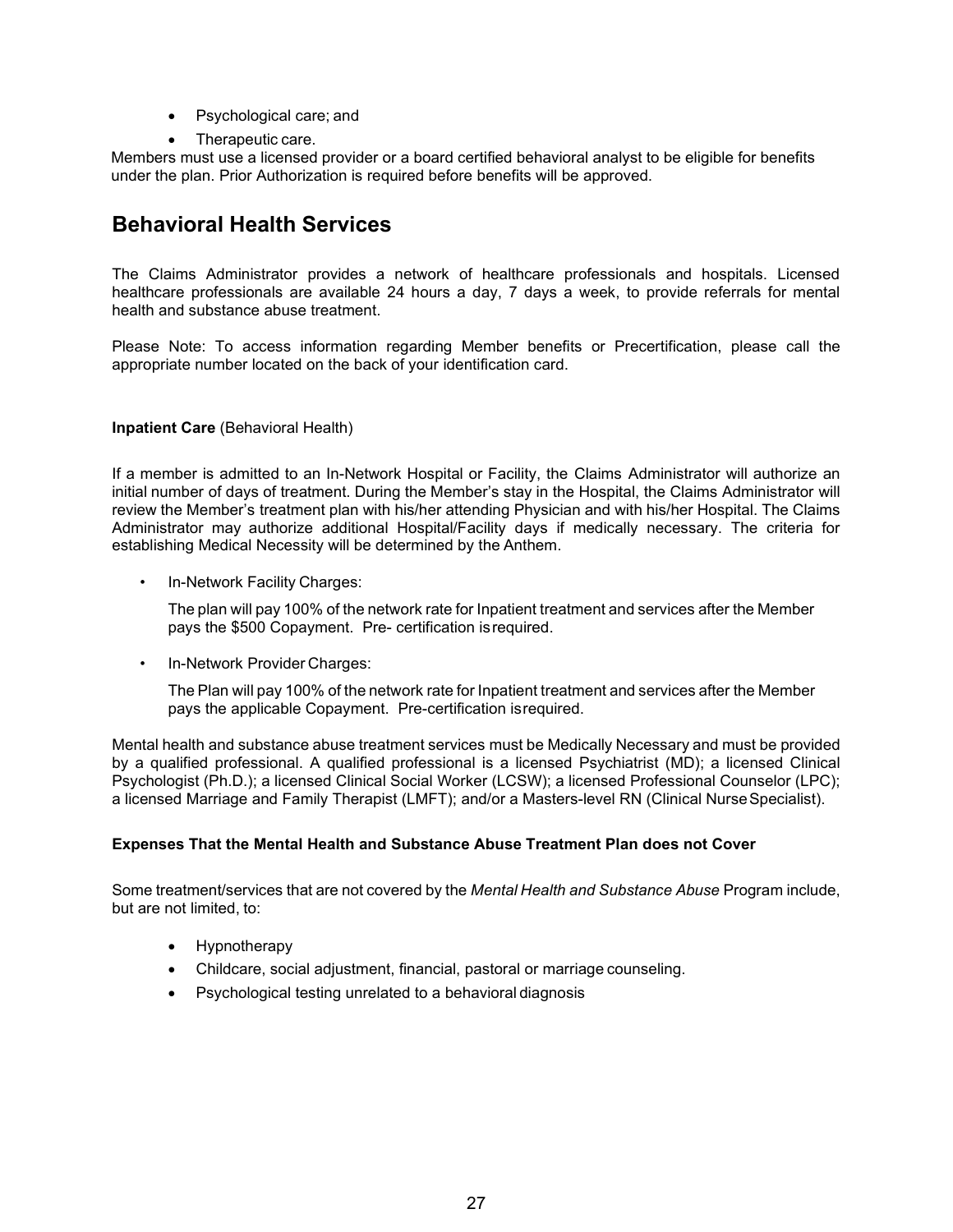- Treatment for attention deficit disorder (ADD) or attention deficit hyper-disorder (ADHD) therapy (except diagnosis and medical management), learning disabilities, developmental delays, or speech disorders
- Educational examinations or neurolinguistical programming
- Court-ordered mental health and substance abuse treatment unless Medical Necessity is certified by Anthem
- Situational counseling other than for brief visit therapy
- Vocational or education training/services; and
- Treatment of a condition that arises from mental retardation, academic skills disorder, developmental disorder, or motor skills disorder.

### <span id="page-29-0"></span>**Cardiac Rehabilitation**

Please see "Therapy Services" later in this section.

## <span id="page-29-1"></span>**Chemotherapy**

Please see "Therapy Services" later in this section.

## <span id="page-29-2"></span>**Chiropractic Services**

Benefits are available for chiropractic treatments provided by a Doctor of Chiropractic when rendered within the scope of the chiropractic license. Covered Services include diagnostic testing, manipulations, and treatment.

## <span id="page-29-3"></span>**Cochlear Implants**

Services for Cochlear implants. The batteries for cochlear implant devices are not a covered service. Preauthorization is required.

## <span id="page-29-4"></span>**Dental Services (All Members / All Ages)**

#### <span id="page-29-5"></span>**Preparing the Mouth for Medical Treatments**

Your Plan includes coverage for dental services to prepare the mouth for medical services and treatments such as radiation therapy to treat cancer and prepare for transplants. Covered Services include:

- Evaluation
- Dental x-rays
- Extractions, including surgical extractions (this does not include the surgical extraction of partially erupted teeth)
- Removal of impacted teeth and associated hospitalization. Pre-certification is required and must be obtained by the Member from a Network Physician
- Anesthesia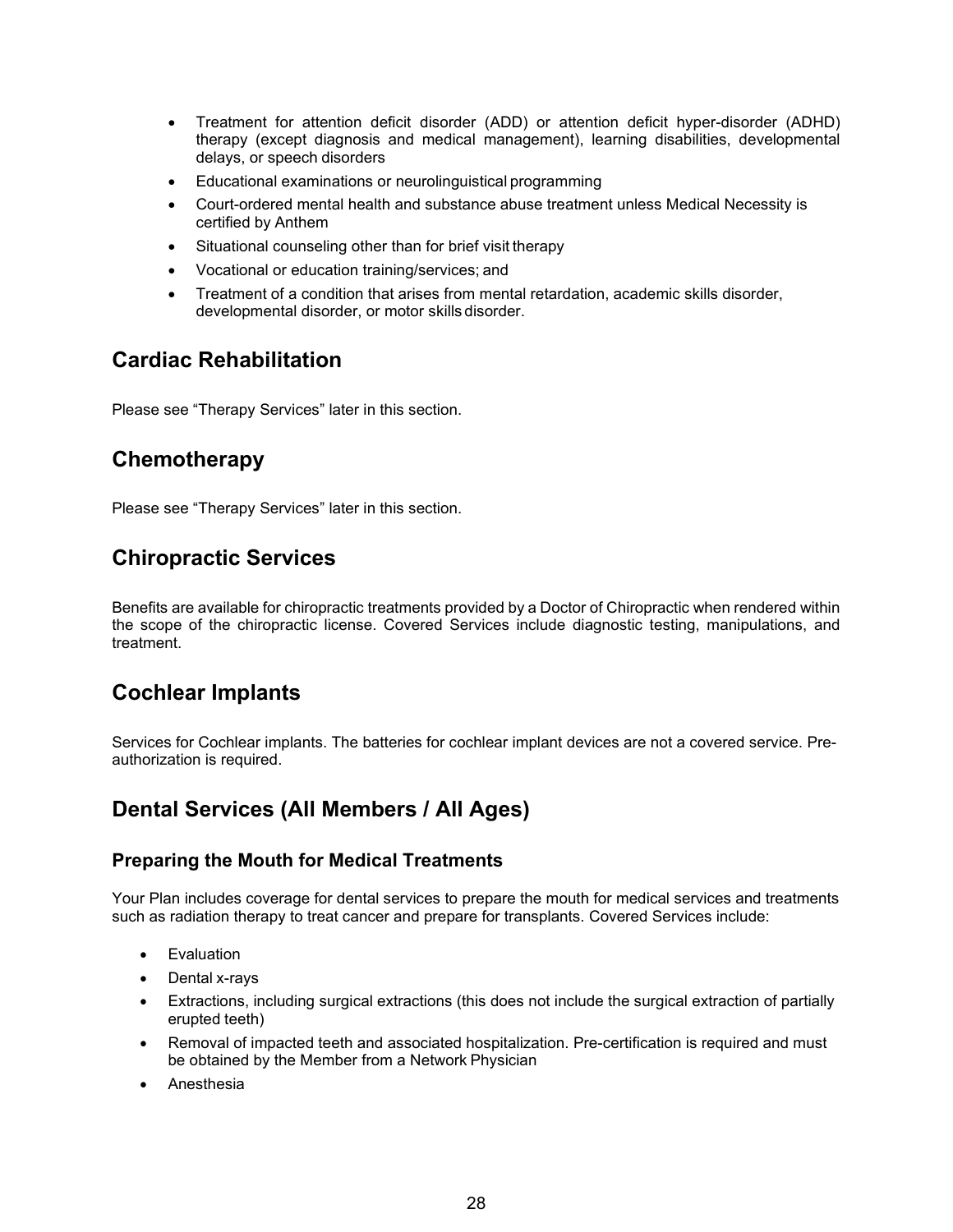#### <span id="page-30-0"></span>**Dental Treatment of Accidental Injury**

Benefits are also available for dental work needed to treat injuries to the jaw, sound natural teeth, mouth or face as a result of an accident. An injury that results from chewing or biting is not considered an Accidental Injury under this Plan, unless the chewing or biting results from a medical or mentalcondition.

Treatment must begin within 12 months of the injury, or as soon after that as possible, to be a Covered Service under this Plan.

#### <span id="page-30-1"></span>**Other Dental Services**

Hospital or Facility charges and anesthesia needed for dental care are covered if the Member meets any of the following conditions:

- The Member is under the age of 7;
- The Member has a chronic disability that is attributable to a mental and/ or physical impairment which results in substantial functional limitation in an area of the Member's major life activity, and the disability is likely to continue indefinitely; or
- The Member has a medical condition that requires hospitalization or general anesthesia for dental care.

Pre-certification is required for all dental services.

## <span id="page-30-2"></span>**Diabetes Equipment, Education, and Supplies**

Benefits are provided for medical supplies, services, and equipment used in the treatment of diabetes, including diabetes self-management education programs.

Diabetes self-management training is covered for an individual with insulin dependent diabetes, non- insulin dependent diabetes, or elevated blood glucose levels induced by pregnancy or another medical condition when:

- Medically Necessary;
- Ordered in writing by a Physician or a podiatrist; and
- Provided by a health care professional who is licensed, registered, or certified under state law.

For the purposes of this provision, a "health care professional" means the Physician or podiatrist ordering the training or a Provider who has obtained certification in diabetes education by the American Diabetes Association.

For information on equipment and supplies, please refer to the "Medical Supplies, Durable Medical Equipment, and Appliances" provision in this section.

## <span id="page-30-3"></span>**Diagnostic Services**

Your Plan includes benefits for tests or procedures to find or check a condition when specific symptoms exist. Tests must be ordered by a Provider and include diagnostic services ordered before a surgery or Hospital admission. Benefits include, but are not limited to, the following services: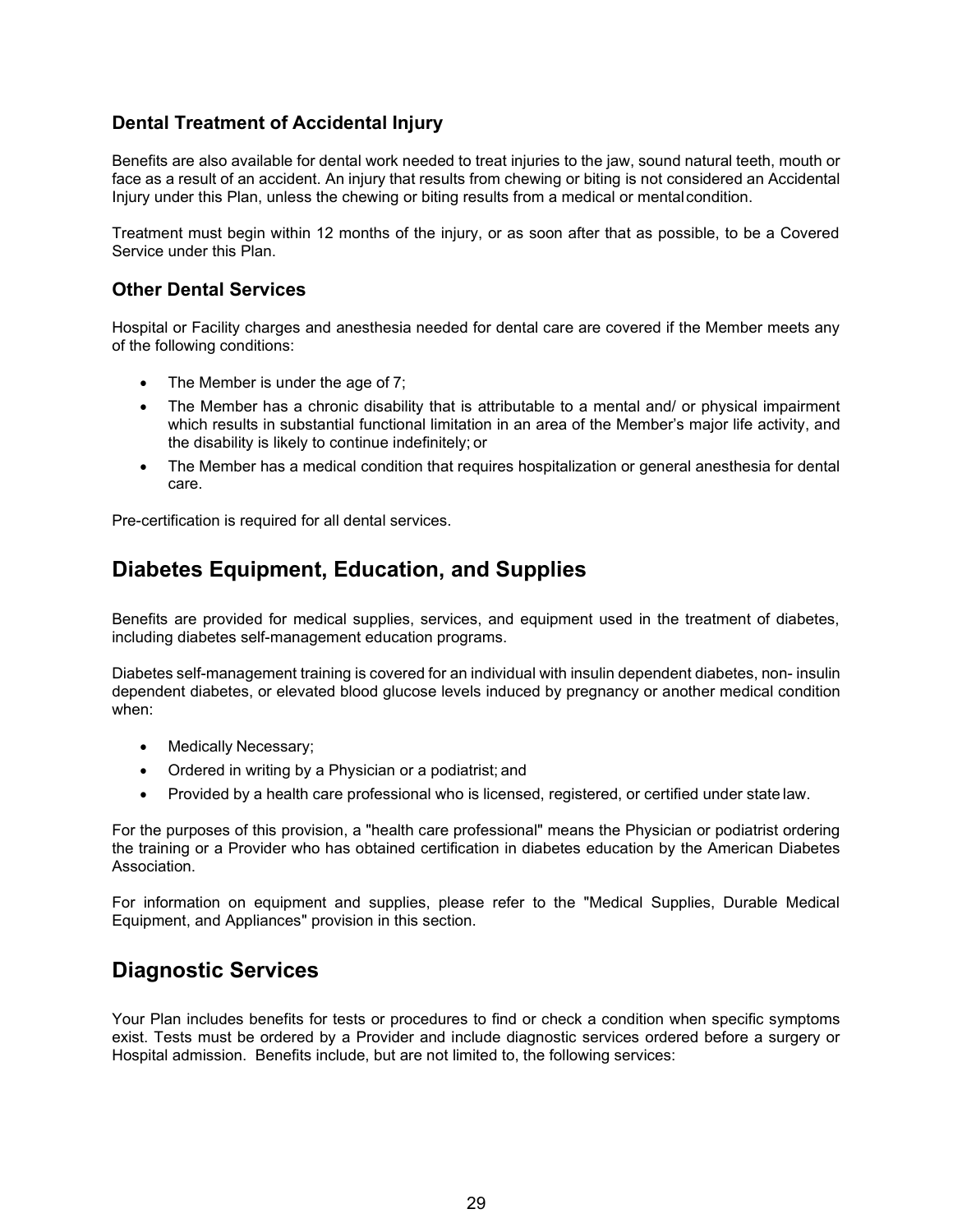# <span id="page-31-1"></span><span id="page-31-0"></span>**Diagnostic Laboratory and Pathology Services Diagnostic Imaging Services and Electronic Diagnostic Tests**

- X-rays / regular imaging services
- Ultrasound
- Electrocardiograms (EKG)
- Electroencephalography (EEG)
- Echocardiograms
- Hearing and vision tests for a medical condition or injury (not for screenings or preventivecare)
- Tests ordered before a surgery or admission.

#### <span id="page-31-2"></span>**Advanced Imaging Services**

Benefits are also available for advanced imaging services, which include but are not limited to:

- CT scan
- CTA scan
- Magnetic Resonance Imaging (MRI)
- Magnetic Resonance Angiography (MRA)
- [Magnetic Resonance Spectroscopy](http://en.wikipedia.org/wiki/In_vivo_magnetic_resonance_spectroscopy) (MRS)
- Nuclear Cardiology
- PET scans
- PET/CT Fusion scans
- QTC Bone Densitometry
- Diagnostic CT Colonography

The list of advanced imaging services may change as medical technologies change.

#### <span id="page-31-3"></span>**Dialysis**

See "Therapy Services" later in this section.

## <span id="page-31-4"></span>**Durable Medical Equipment and Medical Devices, Orthotics, Prosthetics, and Medical and Surgical Supplies**

#### <span id="page-31-5"></span>**Durable Medical Equipment and Medical Devices**

Your Plan includes benefits for durable medical equipment and medical devices when the equipment meets the following criteria:

- Is meant for repeated use and is not disposable.
- Is used for a medical purpose and is of no further use when medical need ends.
- Is meant for use outside a medical Facility.
- Is only for use of the patient.
- Is made to serve a medical use.
- Is ordered by a Provider.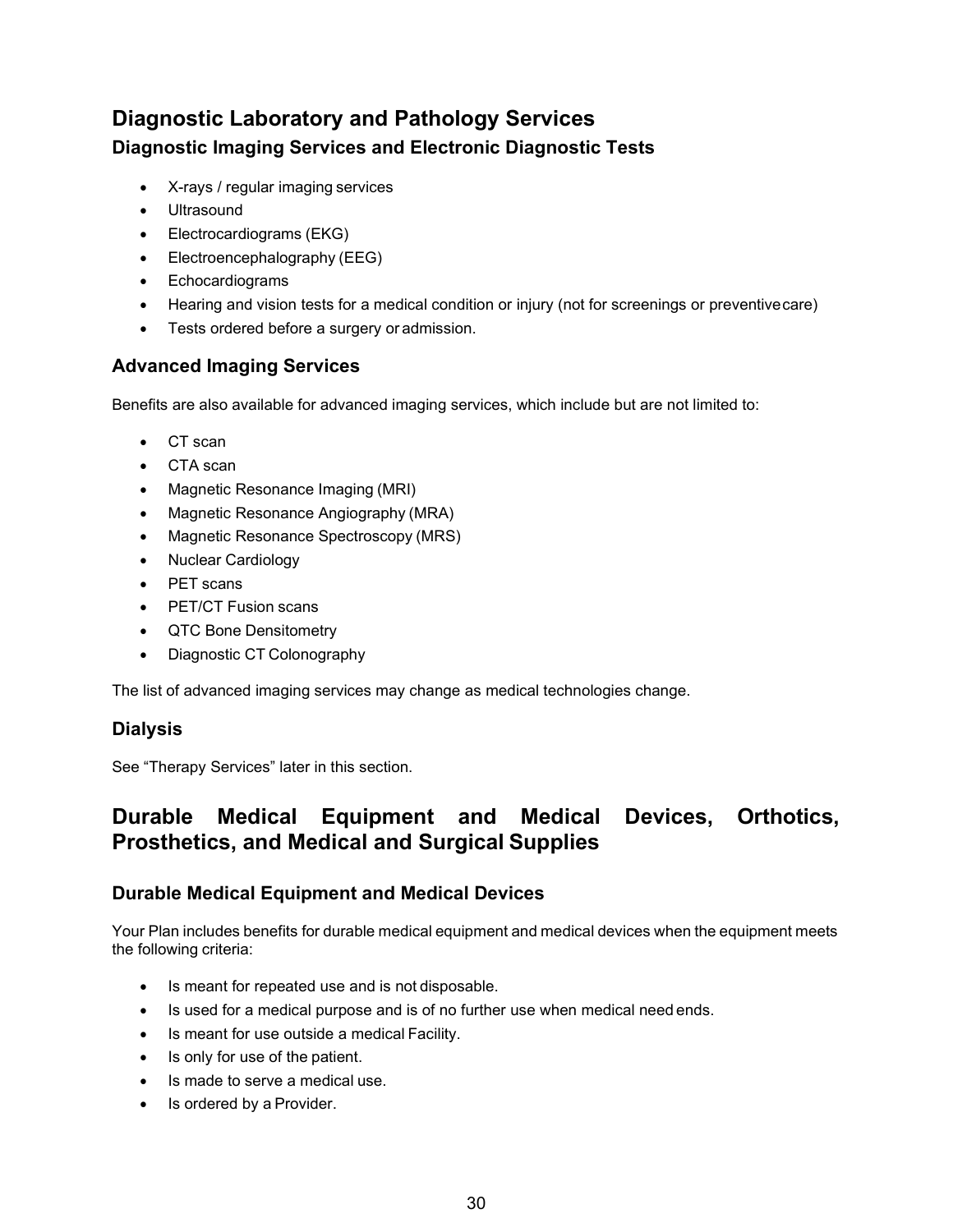Benefits include purchase-only equipment and devices (e.g., crutches and customized equipment), purchase or rent-to-purchase equipment and devices (e.g., Hospital beds and wheelchairs), and continuous rental equipment and devices (e.g., oxygen concentrator, ventilator, and negative pressure wound therapy devices). Continuous rental equipment must be approved by the Claims Administrator. The Plan may limit the amount of coverage for ongoing rental of equipment. The Plan may not cover more in rental costs than the cost of simply purchasing theequipment.

Benefits include repair and replacement costs as well as supplies and equipment needed for the use of the equipment or device, for example, a battery for a powered wheelchair.

Oxygen and equipment for its administration are also Covered Services. Benefits are also available for cochlear implants.

Your Plan includes benefits for prosthetics and durable medical equipment and medical supplies for the treatment of diabetes. Your plan also includes benefits for breast pumps as described in the "Preventive Care" section.

#### <span id="page-32-0"></span>**Orthotics**

Benefits are available for certain types of orthotics (braces, boots, splints). Covered Services include the initial purchase, fitting, and repair of a custom-made rigid or semi-rigid supportive device used to support, align, prevent, or correct deformities or to improve the function of movable parts of the body, or which limits or stops motion of a weak or diseased body part.

#### <span id="page-32-1"></span>**Prosthetics**

Your Plan also includes benefits for prosthetics, which are artificial substitutes for body parts for functional or therapeutic purposes, when they are Medically Necessary for activities of daily living.

Benefits include the purchase, fitting, adjustments, repairs and replacements. Covered Services may include, but are not limited to:

- Artificial limbs and accessories;
- One pair of glasses or contact lenses used after surgical removal of the lens(es) of theeyes;
- Breast prosthesis (whether internal or external) after a mastectomy, as required by the Women's Health and Cancer Rights Act.
- Colostomy and other ostomy (surgical construction of an artificial opening) supplies directly related to ostomy care. Wigs needed after cancer treatment and alopecia areata.

#### <span id="page-32-2"></span>**Medical and Surgical Supplies**

Your Plan includes coverage for medical and surgical supplies that serve only a medical purpose, are used once, and are purchased (not rented). Covered supplies include syringes, needles, surgical dressings, splints, and other similar items that serve only a medical purpose. Covered Services do not include items often stocked in the home for general use like Band-Aids, thermometers, and petroleumjelly.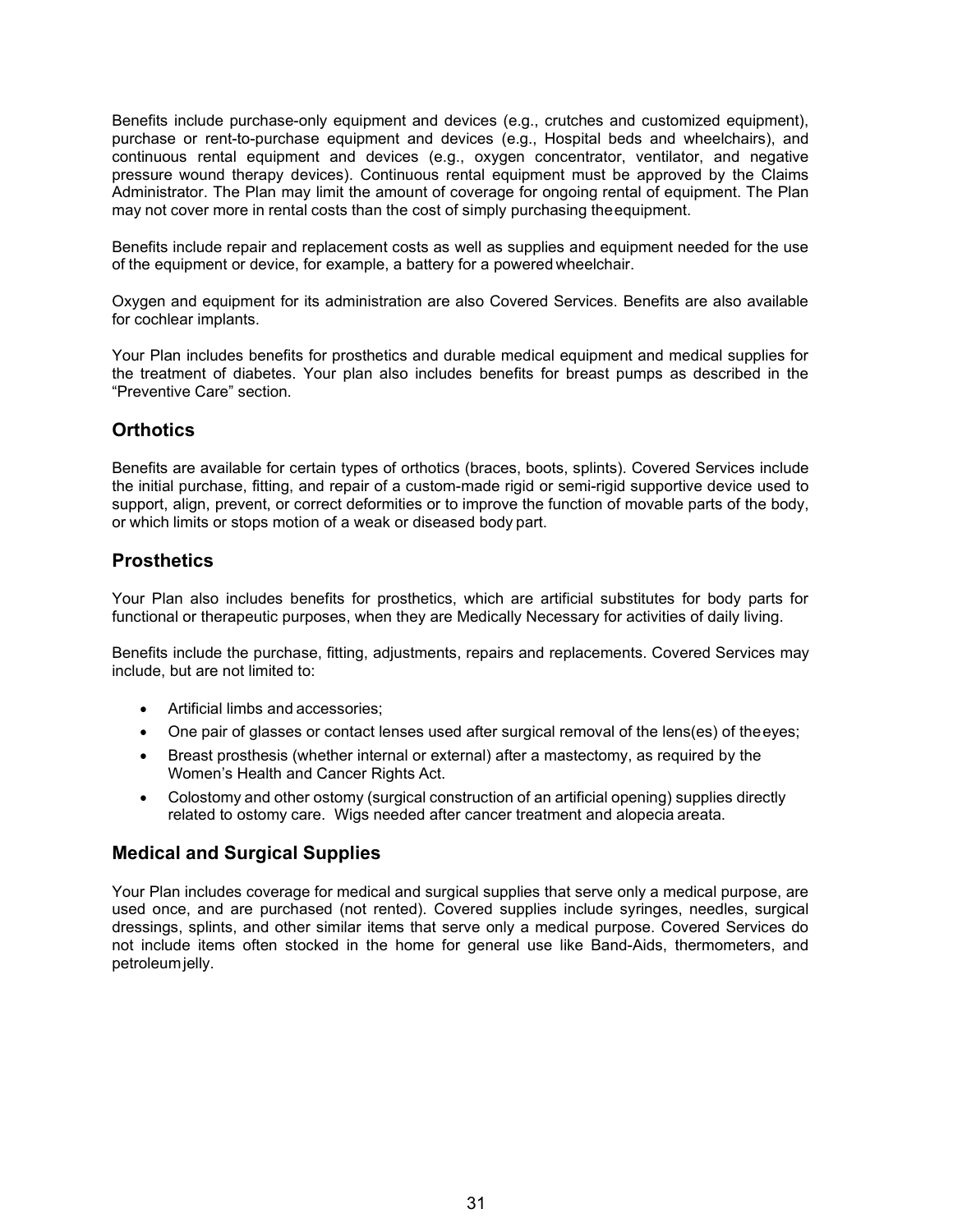## <span id="page-33-0"></span>**Emergency Care Services**

#### <span id="page-33-1"></span>**Emergency Services**

Benefits are available in a Hospital Emergency Room for services and supplies to treat the onset of symptoms for an Emergency.

#### <span id="page-33-2"></span>**Emergency Care**

"Emergency Care" means a medical exam done in the Emergency Department of a Hospital and includes services routinely available in the Emergency Department to evaluate an Emergency Condition. It includes any further medical exams and treatment required to stabilize thepatient.

If you are experiencing an Emergency, please call 911 or visit the nearest Hospital for treatment.

Medically Necessary Emergency Care will be covered whether you get care from an In-Network or Out-of- Network Provider. Emergency Care you receive from an Out-of-Network Provider will be covered as an In- Network service, but you may have to pay the difference between the Out-of-Network Provider's charge and the Maximum Allowed Amount, as well as any applicable Copayment.

The Maximum Allowed Amount for Emergency Care from an Out-of-Network Provider will be the greatest of the following:

- 1. The amount negotiated with In-Network Providers for the Emergencyservice;
- 2. The amount for the Emergency service calculated using the same method the Claims Administrator generally uses to determine payments for Out-of-Network services but substituting the In-Network cost-sharing for the Out-of-Network cost-sharing provisions;or
- 3. The amount that would be paid under Medicare for the Emergencyservice.

If you are admitted to the Hospital from the Emergency Room, be sure that you or your Doctor calls the Claims Administrator as soon as possible. The Claims Administrator will review your care to decide if a Hospital stay is needed and how many days you should stay. See "Getting Approval for Benefits" for more details. If you or your Doctor fails to call the Claims Administrator, you may have to pay for services that are determined to be not Medically Necessary.

## **Gene Therapy**

Your Plan includes benefits for gene therapy services, when Anthem approves the benefits in advance through Precertification. See "Getting Approval for Benefits" for details on the Precertification process. To be eligible for coverage, services must be Medically Necessary and performed by an approved Provider at an approved treatment center. Even if a Provider is an In-Network Provider for other services it may not be an approved Provider for certain gene therapy services.

#### **Services Not Eligible for Coverage**

Your Plan does not include benefits for the following:

- i. Services determined to be Experimental / Investigational;
- ii. Services provided by a non-approved Provider or at a non-approved Facility; or
- iii. Services not approved in advance through Precertification.

## **Hearing Aids for Children (18 years old and under)**

"Hearing Aid" means any non-experimental and wearable instrument or device offered to aid or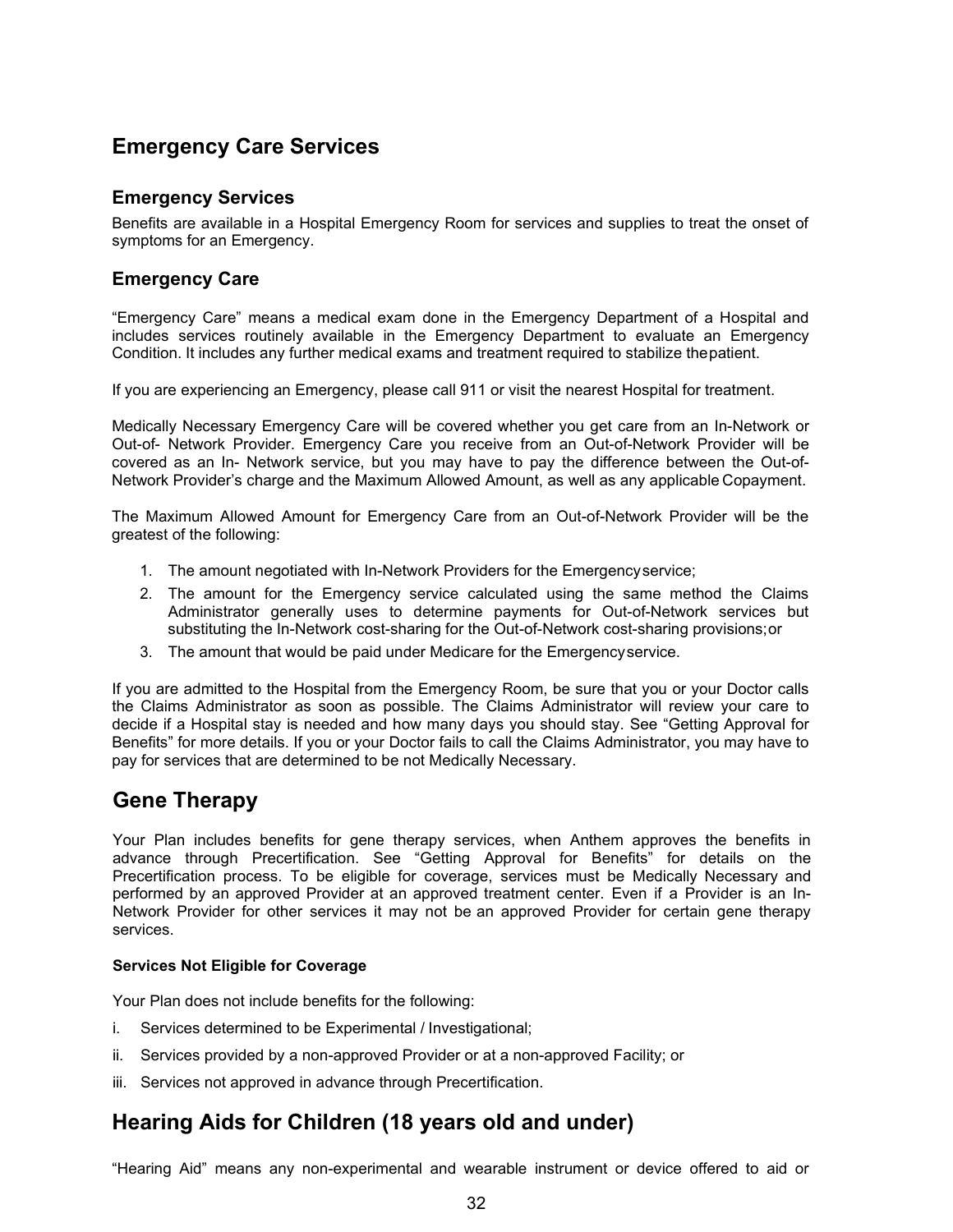compensate for impaired human hearing that is worn in or on the body. The term "hearing aid" includes any parts, ear molds, repair parts, and replacement parts of such instrument or device, including, but not limited to, non-implanted bone anchored hearing aids, non-implanted bone conduction hearing aids, and frequency modulation systems. Personal sound simplification products shall not qualify as hearing aids.

Coverage shall be one hearing aid per hearing impaired ear not to exceed \$3,000.00 per hearing aid for covered dependents 18 years old or under. Coverage shall provide the replacement for one hearing aid per hearing impaired ear every 48 months for eligible covered dependents.

Coverage provided shall include the following:

Medically necessary services and supplies, including the initial hearing aid evaluation, fitting, dispensing, programming, servicing, repairs, follow-up maintenance, adjustments, ear molds, ear mold impressions, auditory training, and probe microphone measurements to ensure appropriate gain and output, as well as verifying benefit from the system selected according to accepted professional standards. Such services shall be covered on a continuous basis, as needed, during each 48 month coverage period not to exceed \$3,000.00 per hearing impaired ear or for the duration of the hearing aid warranty, whichever time period is longer.

## <span id="page-34-0"></span>**Home Health Care Services**

When available in your area, benefits are available for Covered Services performed by a Home Health Care Agency or other Provider in your home. To be eligible for benefits, you must essentially be confined to the home, as an alternative to a Hospital stay, and be physically unable to get needed medical services on an outpatient basis. Services must be prescribed by a Doctor and the services must be so inherently complex that they can be safely and effectively performed only by qualified, technical, or professional health staff.

Covered Services include but are not limited to:

- Intermittent skilled nursing services by an R.N. or L.P.N.
- Medical / social services
- Diagnostic services
- Nutritional guidance
- Training of the patient and/or family/caregiver
- Home health aide services. You must be receiving skilled nursing or therapy. Services must be given by appropriately trained staff working for the home health care Provider. Other organizations may give services only when approved by the Claims Administrator, and their duties must be assigned and supervised by a professional nurse on the staff of the home health care Provider or other Provider as approved.
- Therapy Services (except for Manipulation Therapy which will not be covered when given in the home)
- Medical supplies
- Durable medical equipment

Benefits are also available for Intensive In-home Behavioral Health Services. These do not require confinement to the home. These services are described in the "Mental Health and Substance Abuse Services" section below.

## <span id="page-34-1"></span>**Hospice Care**

You are eligible for hospice care if your Doctor and the Hospice medical director certify that you are terminally ill and likely have less than twelve (12) months to live. You may access hospice care while participating in a clinical trial or continuing disease modifying therapy, as ordered by your treating Provider. Disease modifying therapy treats the underlying terminal illness.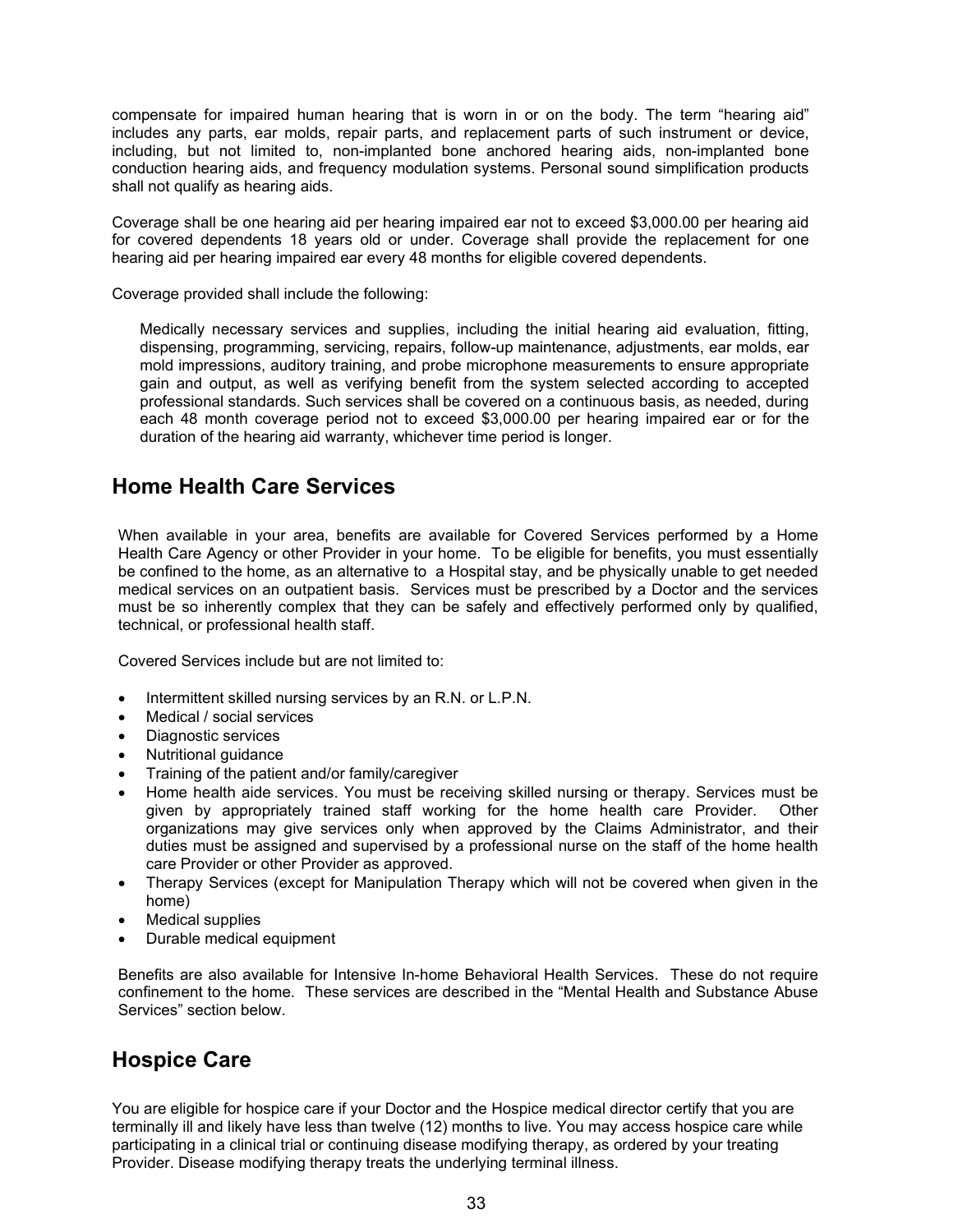Covered Services include:

- 1. Care from an interdisciplinary team care with the development and maintenance of an appropriate plan of care.
- 2. Short-term Inpatient Hospital care when needed in periods of crisis or as respite care.
- 3. Skilled nursing services, home health aide services, and homemaker services given by or under the supervision of a registered nurse.
- 4. Social services and counseling services from a licensed social worker.
- 5. Nutritional support, such as intravenous feeding and feedingtubes
- 6. Physical therapy, occupational therapy, speech therapy, and respiratory therapy given by a licensed therapist.
- 7. Pharmaceuticals, medical equipment, and supplies needed for the palliative care of your condition, including oxygen and related respiratory therapysupplies.
- 8. Bereavement (grief) services, including a review of the needs of the bereaved family and the development of a care plan to meet those needs, both before and after the Member's death. Bereavement services are available to the patient and those individuals who are closely linked to the patient, including the immediate family, the primary or designated care giver and individuals with significant personal ties, for one year after the Member's death.

Your Doctor must agree to care by the Hospice and must be consulted in the development of the treatment plan. The Hospice must keep a written care plan on file and give it to the Claims Administrator upon request.

Benefits for Services beyond those listed above, that are given for disease modification or palliation, such as, but not limited to, chemotherapy and radiation therapy, are available to a Member in Hospice. These services are covered under other parts of this Plan.

## <span id="page-35-0"></span>**Human Organ and Tissue Transplant (Bone Marrow / Stem Cell) Services**

Your Plan includes coverage for Medically Necessary human organ and tissue transplants. Certain transplants (e.g., cornea and kidney) are covered like any other surgery, under the regular inpatient and outpatient benefits described elsewhere in this Benefit Booklet.

In this section, you will see the term Covered Transplant Procedure, which is defined below:

#### <span id="page-35-1"></span>**Covered Transplant Procedure**

As decided by the Claims Administrator, any Medically Necessary human organ, tissue, and stem cell / bone marrow transplants and infusions including necessary acquisition procedures, mobilization, collection and storage. It also includes Medically Necessary myeloablative or reduced intensity preparative chemotherapy, radiation therapy, or a combination of these therapies.

#### <span id="page-35-2"></span>**Prior Approval and Precertification**

To maximize your benefits, you should call the Customer Service phone number on the back of your Identification Card and speak with an Accolade Health Assistant as soon as you think you may need a transplant to talk about your benefit options. They will help you maximize your benefits by giving you coverage information, including details on what is covered and connect to an Accolade Nurse to understand any clinical coverage guidelines, medical policies, or Exclusions that may apply.

Precertification is required before the Plan will cover benefits for a transplant. Your Doctor must certify, and the Claims Administrator must agree, that the transplant is Medically Necessary. Your Doctor should send a written request for Precertification to the Claims Administrator as soon as possible to start this process. Not getting Precertification will result in a denial of benefits.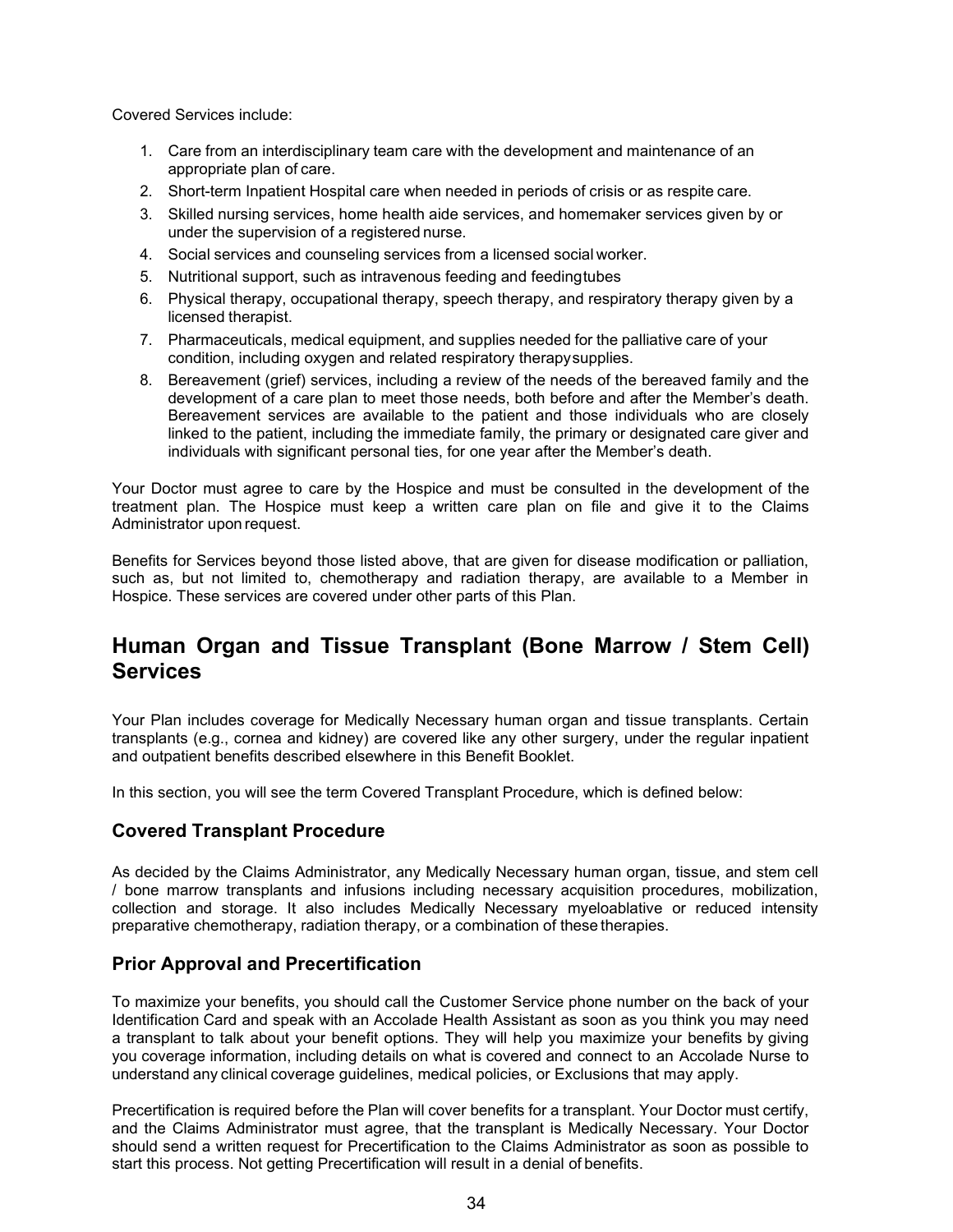Please note that there are cases where your Provider asks for approval for HLA testing, donor searches and/or a collection and storage of stem cells prior to the final decision as to what transplant procedure will be needed. In these cases, the HLA testing and donor search charges are covered as routine diagnostic testing. The collection and storage request will be reviewed for Medical Necessity and may be approved. However, such an approval for HLA testing, donor search and/or collection and storage is NOT an approval for the later transplant. A separate Medical Necessity decision will be needed for thetransplant.

#### **Donor Benefits**

Benefits for an organ donor are as follows:

- When both the person donating the organ and the person getting the organ are covered Members under this Plan, each will get benefits under their plan.
- When the person getting the organ is a covered Member under this Plan, but the person donating the organ is not, benefits under this Plan are limited to benefits not available to the donor from any other source. This includes, but is not limited to, other insurance, grants, foundations, and government programs.
- If a covered Member under this Plan is donating the organ to someone who is not a covered Member, benefits are not available under thisPlan.

#### **Transportation and Lodging**

The Plan will cover the cost of reasonable and necessary travel costs when you get prior approval and need to travel more than 75 miles from your permanent home to reach the Facility where the Covered Transplant Procedure will be performed. Assistance with travel costs includes transportation to and from the Facility, and lodging for the patient and one companion. If the Member receiving care is a minor, then reasonable and necessary costs for transportation and lodging may be allowed for two companions. You must send itemized receipts for transportation and lodging costs in a form satisfactory to the Claims Administrator when claims are filed. Call the Claims Administrator for complete information.

For lodging and ground transportation benefits, the Plan will cover costs up to the current limits set forthin the Internal Revenue Code.

Non-Covered Services for transportation and lodging include, but are not limited to:

- Child care,
- Mileage within the medical transplant Facility city,
- Rental cars, buses, taxis, or shuttle service, except as specifically approved by the Claims Administrator,
- Frequent Flyer miles,
- Coupons, Vouchers, or Travel tickets,
- Prepayments or deposits,
- Services for a condition that is not directly related to, or a direct result of, the transplant,
- Phone calls,
- Laundry,
- Postage,
- Entertainment,
- Travel costs for donorcompanion/caregiver,
- Return visits for the donor for a treatment of an illness found during the evaluation.
- Meals.

#### **Certain Human Organ and Tissue Transplant Services may be limited**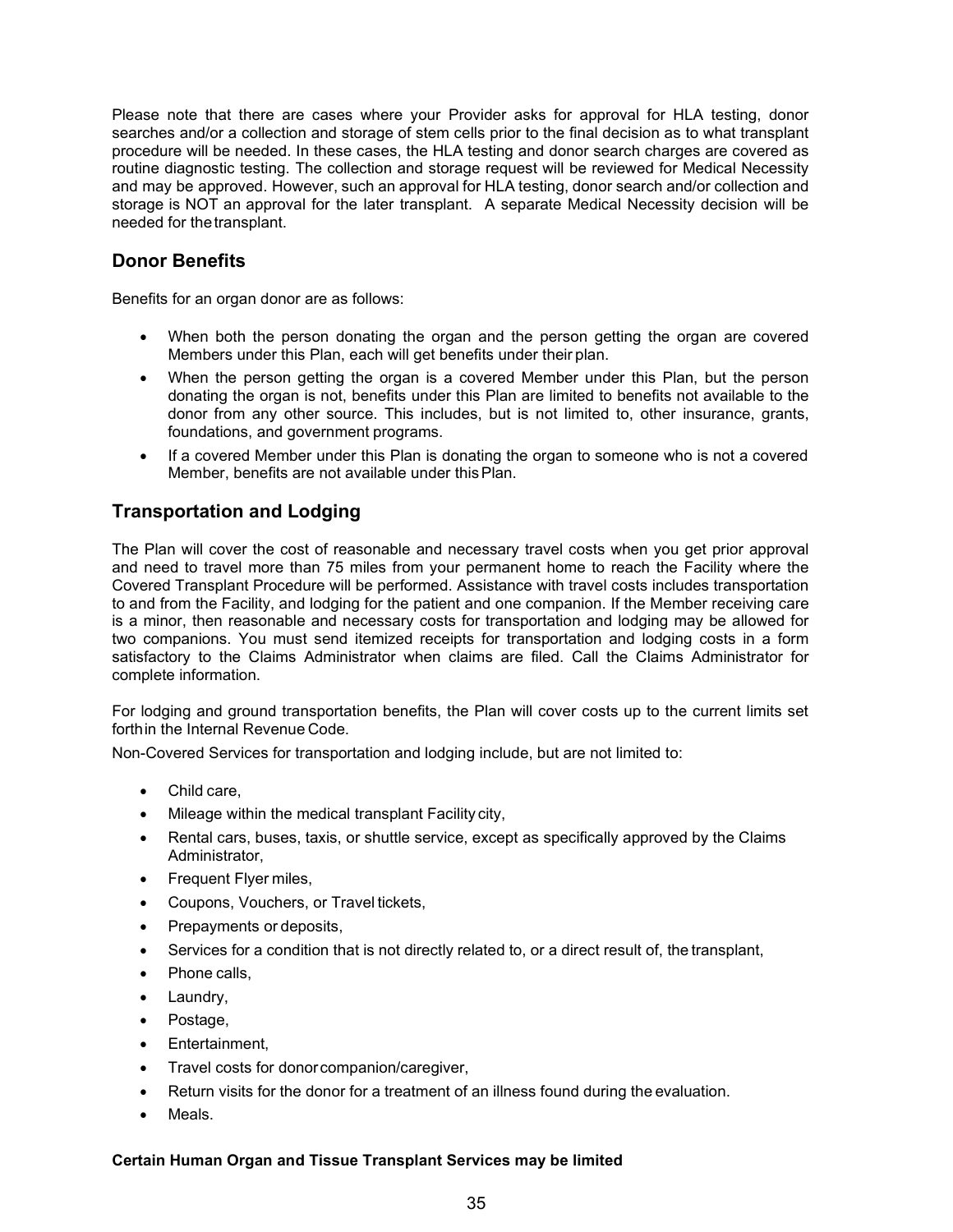## **Infertility Services**

Please see "Maternity and Reproductive Health Services" later in this section.

### **Infusion Therapy**

See "Therapy Services" later in this section.

### **Inpatient Services**

#### **Inpatient Hospital Care**

Covered Services include acute care in a Hospital setting.

Benefits for room, board, and nursing services include:

- A room with two or more beds.
- A private room. The most the Plan will cover for a private room is the Hospital's average semi- private room rate unless it is Medically Necessary that you use a private room for isolation and no isolation facilities are available.
- A room in a special care unit approved by the Claims Administrator. The unit must have facilities, equipment, and supportive services for intensive care or critically illpatients.
- Routine nursery care for newborns during the mother's normal Hospital stay.
- Meals, special diets.
- General nursing services.

Benefits for ancillary services include:

- Operating, childbirth, and treatment rooms andequipment.
- Prescribed Drugs.
- Anesthesia, anesthesia supplies and services given by the Hospital or other Provider.
- Medical and surgical dressings and supplies, casts, and splints.
- Diagnostic services.
- Therapy services.

#### **Inpatient Professional Services**

Covered Services include, but are not limited to:

- Medical care visits.
- Intensive medical care when your condition requiresit.
- Treatment for a health problem by a Doctor who is not your surgeon while you are in the Hospital for surgery. Benefits include treatment by two or more Doctors during one Hospital stay when the nature or severity of your health problem calls for the skill of separate Doctors.
- A personal bedside exam by a Doctor when asked for by your Doctor. Benefits are not available for staff consultations required by the Hospital, consultations asked for by the patient, routine consultations, phone consultations, or EKG transmittals byphone.
- Surgery and general anesthesia.
- Newborn exam. A Doctor other than the one who delivered the child must do theexam.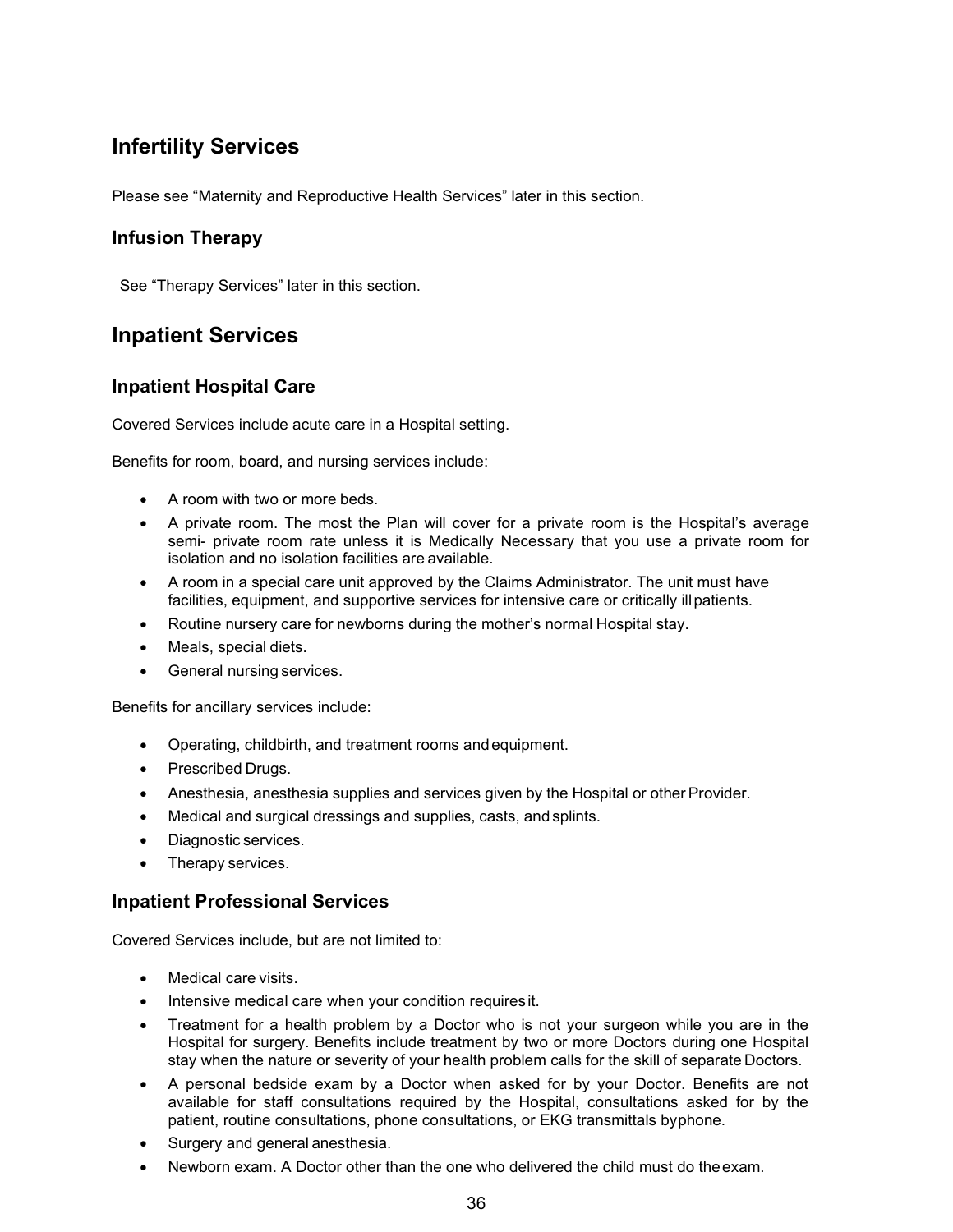• Professional charges to interpret diagnostic tests such as imaging, pathology reports, and cardiology.

### **Maternity and Reproductive Health Services**

#### **Maternity**

**Maternity Global Coverage:** Maternity services are paid through global reimbursement. This reimbursement process allows a provider to only file once for all levels of maternity care (prenatal, delivery and post-natal). A Copayment will apply for the initial office visit. Any subsequent care following the initial visit for the remainder of the pregnancy will pay at 100% for the delivering doctor. If the mother changes her doctor mid-pregnancy, the global benefits will not apply towards the former doctor, only the delivering doctor. The former doctor would file all services they rendered, as global reimbursement will no longer apply, and all claims would be subject to their applicable Copayment.

Covered maternity services include, but are not limited to:

- Professional and Facility services for childbirth in a Facility or the home (see Definitions for Professional and Facility services), including the services of an appropriately licensed nurse midwife;
- Routine nursery care for the newborn during the mother's normal Hospital stay, including circumcision of a covered male Dependent;
- Prenatal, postnatal, and postpartum services;and
- Medically Necessary fetal screenings, which are genetic or chromosomal tests of the fetus, as allowed.

**Important Note about Maternity Admissions:** Under federal law, the Plan may not limit benefits for any Hospital length of stay for childbirth for the mother or newborn to less than 48 hours after vaginal birth, or less than 96 hours after a cesarean section (C-section). However, federal law does not stop the mother's or newborn's attending Provider from discharging the mother or her newborn earlier than 48 hours, or 96 hours, as applicable. In any case, as provided by federal law, the Plan may not require a Provider to get

an authorization before prescribing a length of stay which is not more than 48 hours for a vaginal birth or 96 hours after a C-section.

### **Contraceptive Benefits**

Benefits include prescription oral contraceptive drugs, injectable contraceptive drugs and patches. Benefits also include contraceptive devices such as diaphragms, intra uterine devices (IUDs), and implants. Certain contraceptives are covered under the "Preventive Care" benefit. Please see that section for further details.

### **Sterilization Services**

Benefits include sterilization services and services to reverse a non-elective sterilization that resulted from an illness or injury. Reversals of elective sterilizations are not covered. Sterilizations for women are covered under the "Preventive Care" benefit.

### **Abortion Services**

Benefits include services for (a) a therapeutic abortion, which is an abortion recommended by a Provider to save the life or health of the mother, or for (2) an abortion that terminates a pregnancy that is the result of incest or rape.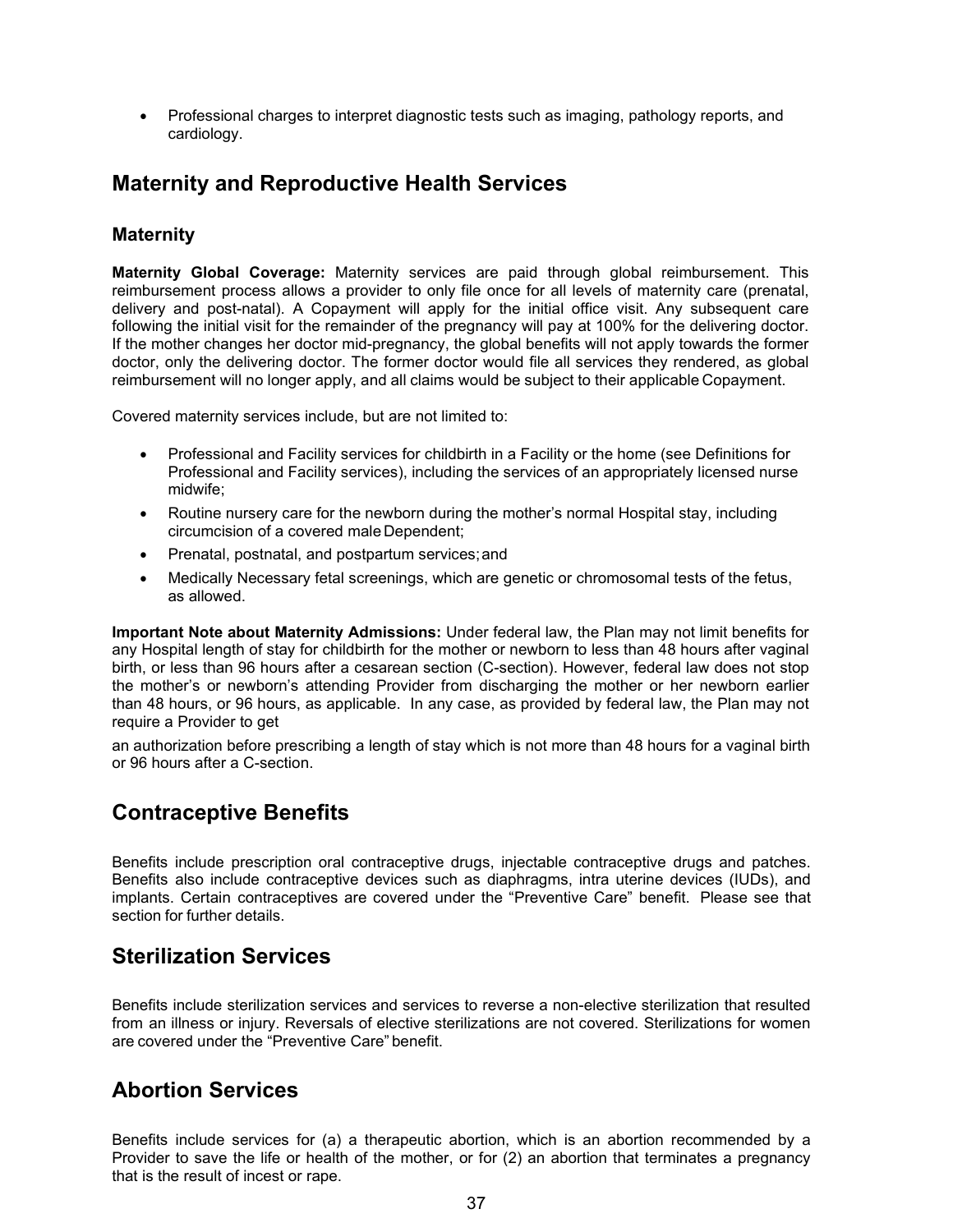### **Infertility Services**

**Important Note:** Although this Plan offers limited coverage of certain infertility services, it does not cover all forms of infertility treatment. Benefits do not include assisted reproductive technologies (ART) or the diagnostic tests and Prescription Drugs to support it. Examples of ART include artificial insemination, in- vitro fertilization, zygote intrafallopian transfer (ZIFT), or gamete intrafallopian transfer (GIFT).

Covered Services include diagnostic tests to find the cause of infertility, such as diagnostic laparoscopy, endometrial biopsy, and semen analysis. Benefits also include services to treat the underlying medical conditions that cause infertility (e.g., endometriosis, obstructed fallopian tubes, and hormone deficiency). Fertility treatments such as artificial insemination and in-vitro fertilization are not a Covered Service.

### **Nutritional Counseling**

Covered Services include nutritional counseling visits when referred by your Doctor.

### **Occupational Therapy**

Please see "Therapy Services" later in this section.

### **Office Visits and Doctor Services**

Covered Services include:

**Office Visits** for medical care (including second surgical opinion) to examine, diagnose, and treat an illness or injury.

Consultations between your Primary Care Physician and a Specialist, when approved by Anthem.

**Home Visits** for medical care to examine, diagnose, and treat an illness or injury. Please note that Doctor visits in the home are different than the "Home Care Services" benefit described earlier in this Benefit Booklet.

**Retail Health Clinic Care** for limited basic health care services to Members on a "walk-in" basis. These clinics are normally found in major pharmacies or retail stores. Health care services are typically given by Physician's Assistants or nurse practitioners. Services are limited to routine care and the treatment of common illnesses for adults and children.

**Walk-In Doctor's Office** for services limited to routine care and the treatment of common illnesses for adults and children. You do not have to be an existing patient or have an appointment to use a walk-in Doctor's office.

**Urgent Care** as described in the "Urgent Care Services" later in this section.

**LiveHealth Online Visits** when available in your area. Covered Services include a medical visit with the Doctor using the internet by a webcam, chat or voice. Online care visits do not include reporting normal lab or other test results, requesting office visits, getting answers to billing, insurance coverage or payment questions, asking for referrals to Doctors outside the online care panel, benefit precertification, or Doctor to Doctor discussions.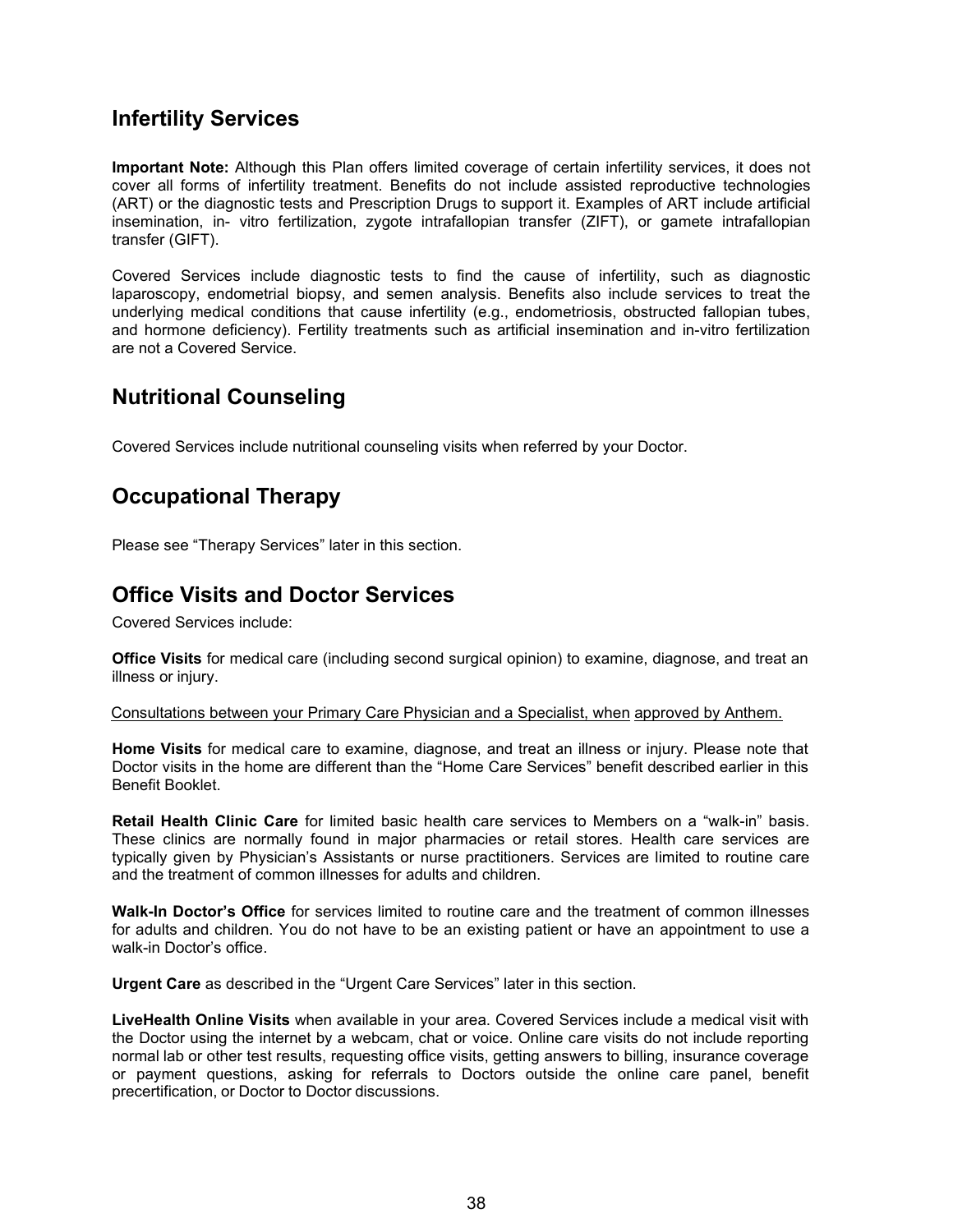## **Orthotics**

Please refer to the "Durable Medical Equipment (DME) and Medical Devices, Orthotics, Prosthetics, Medical and Surgical Supplies" earlier in this section.

### **Outpatient Facility Services**

Your Plan includes Covered Services in an:

- Outpatient Hospital,
- Freestanding Ambulatory Surgical Facility,
- Mental Health / Substance Abuse Facility, or
- Other Facilities approved by the ClaimsAdministrator.

Benefits include Facility and related (ancillary) charges, when proper, such as:

- Surgical rooms and equipment,
- Prescription Drugs including SpecialtyDrugs,
- Anesthesia and anesthesia supplies and services given by the Hospital or other Facility,
- Medical and surgical dressings and supplies, casts, and splints,
- Diagnostic services, and
- Therapy services.

### **Physical Therapy**

Please see "Therapy Services" later in this section.

### **Preventive Care**

Preventive Care is given during an office visit or as an outpatient. Screenings and other services are covered for adults and children with no current symptoms or history of a health problem.

Members who have current symptoms or a diagnosed health problem will get benefits under the "Diagnostic Services" benefit, not this benefit.

Preventive care services will meet the requirements of federal and state law. Many preventive care services are covered with no Deductible, Copayments or Coinsurance when you use an In-Network Provider. That means the Plan covers 100% of the Maximum Allowed Amount. Covered Services fall under the following broad groups:

- 1. Services with an "A" or "B" rating from the United States Preventive Services Task Force. Examples include screenings for:
	- a. Breast cancer,
	- b. Cervical cancer,
	- c. Colorectal cancer,
	- d. High blood pressure,
	- e. Type 2 Diabetes Mellitus,
	- f. Cholesterol, and
	- g. Child and adult obesity.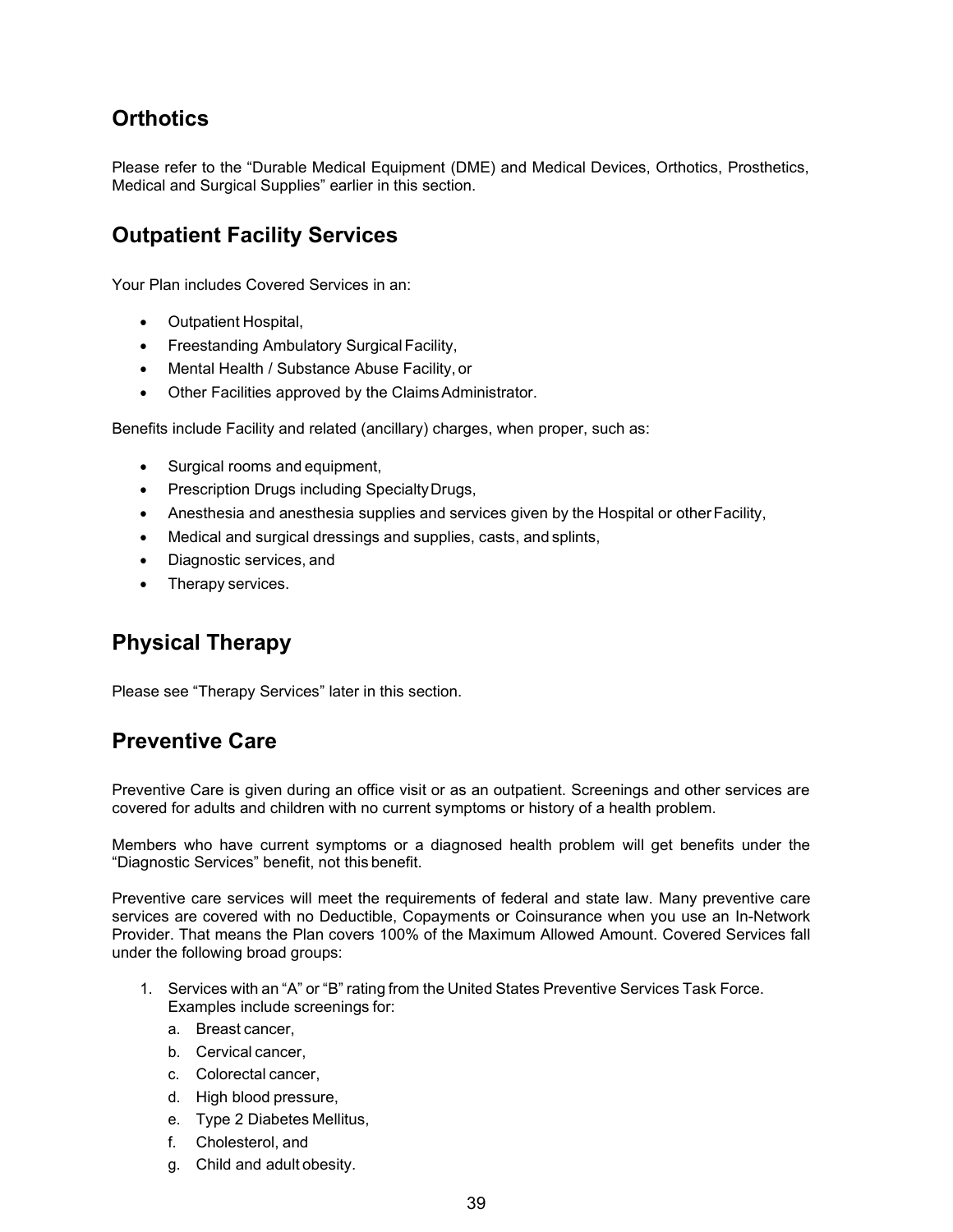- 2. Immunizations for children, adolescents, and adults recommended by the Advisory Committee on Immunization Practices of the Centers for Disease Control and Prevention;
- 3. Preventive care and screenings for infants, children and adolescents as listed in the guidelines supported by the Health Resources and Services Administration;and
- 4. Preventive care and screening for women as listed in the guidelines supported by the Health Resources and Services Administration, including:
	- a. Women's contraceptives, sterilization treatments, and counseling. This includes Generic and single-source Brand Drugs as well as injectable contraceptives and patches. Contraceptive devices such as diaphragms, intra uterine devices (IUDs), and implants are also covered.
	- b. Breastfeeding support, supplies, and counseling. Benefits for breast pumps are limited to one pump per Benefit Period.
	- c. Gestational diabetes screening.
- 5. Preventive care services for tobacco cessation for members age 18 and older as recommended by the United States Preventive Services Task Forceincluding:
	- a. Counseling
	- b. Prescription Drugs
	- c. Nicotine replacement therapy products when prescribed by a Provider, including over the counter (OTC) nicotine gum, lozenges andpatches.

Prescription Drugs and OTC items are limited to a no more than 180-day supply per 365 days.

- 6. Prescription Drugs and OTC items identified as an A or B recommendation by the United States Preventive Services Task Force when prescribed by a Providerincluding:
	- a. Aspirin
	- b. Folic acid supplement
	- c. Iron supplement
	- d. Bowel preparations

Please note that certain age and gender and quantity limitations apply.

You may call Customer Service at the number on your Identification Card for more details about these services or view the federal government's web sites:

[https://www.healthcare.gov/what](http://www.healthcare.gov/what)‐are‐my‐preventive‐care‐benefits, [http://www.ahrq.gov, a](http://www.ahrq.gov/)nd [http://www.cdc.gov/vaccines/acip/index.html.C](http://www.cdc.gov/vaccines/acip/index.html)overed Services also include the following services required by state and federal law:

- Lead poisoning screening for children.
- Routine mammograms.
- Appropriate and necessary childhood immunizations that meet the standards approved by the

U.S. public health service for such biological products against at least all of the following:

- Diphtheria,
- Pertussis.
- Tetanus,
- Polio.
- Measles.
- Mumps,
- Rubella,
- Hemophilus influenza b (Hib),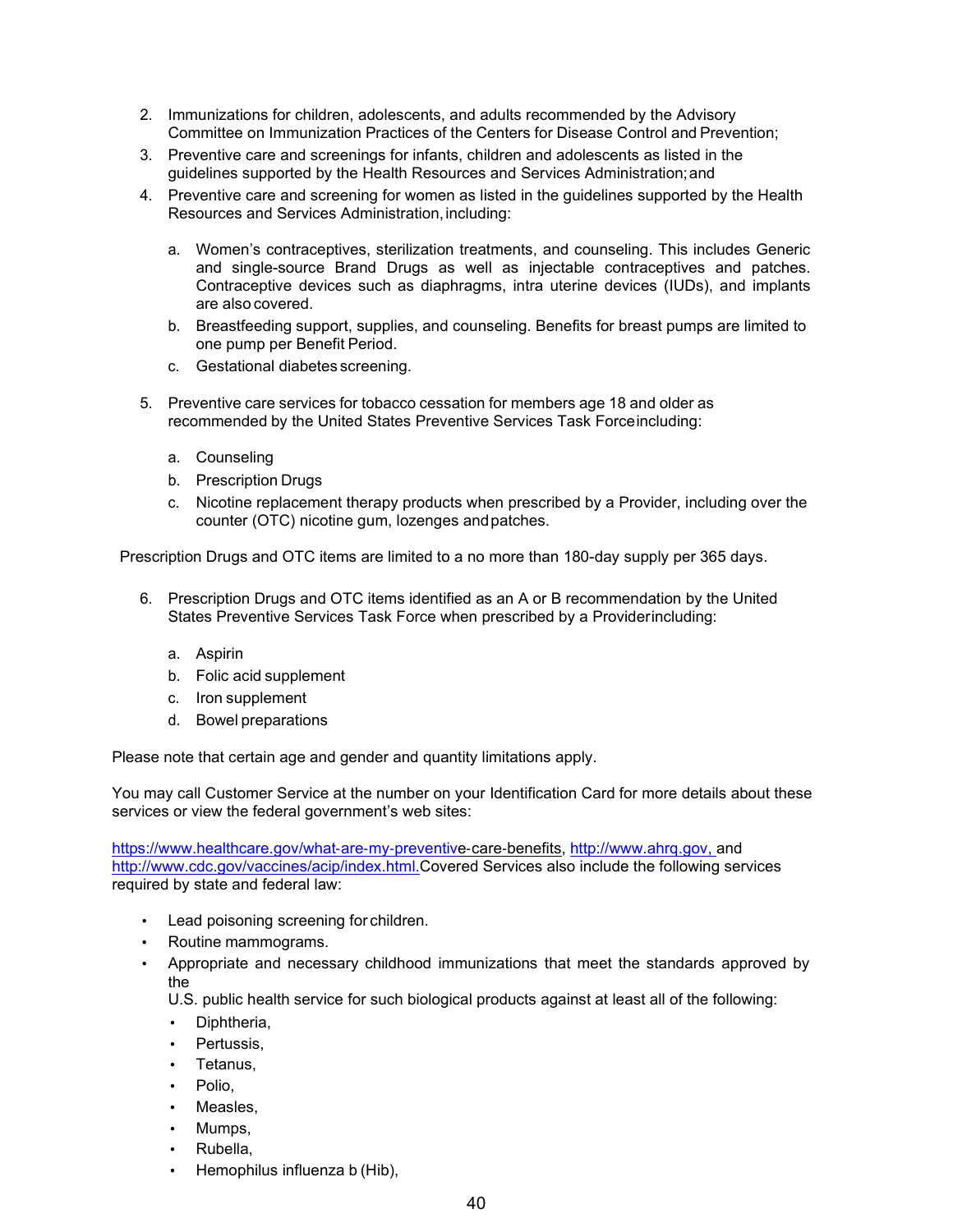- Hepatitis B, and
- Varicella (shingles).

(Additional immunizations may be covered per federal law, as indicated earlier in this section.)

- Routine colorectal cancer examination and related laboratory tests.
- Chlamydia screening.
- Ovarian surveillance testing.
- Pap smear.
- Prostate screening.

### **Prosthetics**

See "Durable Medical Equipment (DME) and Medical Devices, Orthotics, Prosthetics, Medical and Surgical Supplies" earlier in this section.

### **Pulmonary Therapy**

Please see "Therapy Services" later in this section.

### **Radiation Therapy**

Please see "Therapy Services" later in this section.

### **Rehabilitation Services**

Benefits include services in a Hospital, free-standing Facility, Skilled Nursing Facility, or in an outpatient day rehabilitation program.

Covered Services involve a coordinated team approach and several types of treatment, including skilled nursing care, physical, occupational, and speech therapy, and services of a social worker or psychologist.

To be Covered Services, rehabilitation services must involve goals you can reach in a reasonable period of time. Benefits will end when treatment is no longer Medically Necessary or when you stop progressing toward those goals.

### **Habilitative Services**

Benefits also include habilitative services that help you keep, learn or improve skills and functioning for daily living. Examples include therapy for a child who isn't walking or talking at the expected age. These services may include physical and occupational therapy, speech-language pathology and other services for people with disabilities in a variety of inpatient and/or outpatient settings.

### **Respiratory Therapy**

Please see "Therapy Services" later in this section.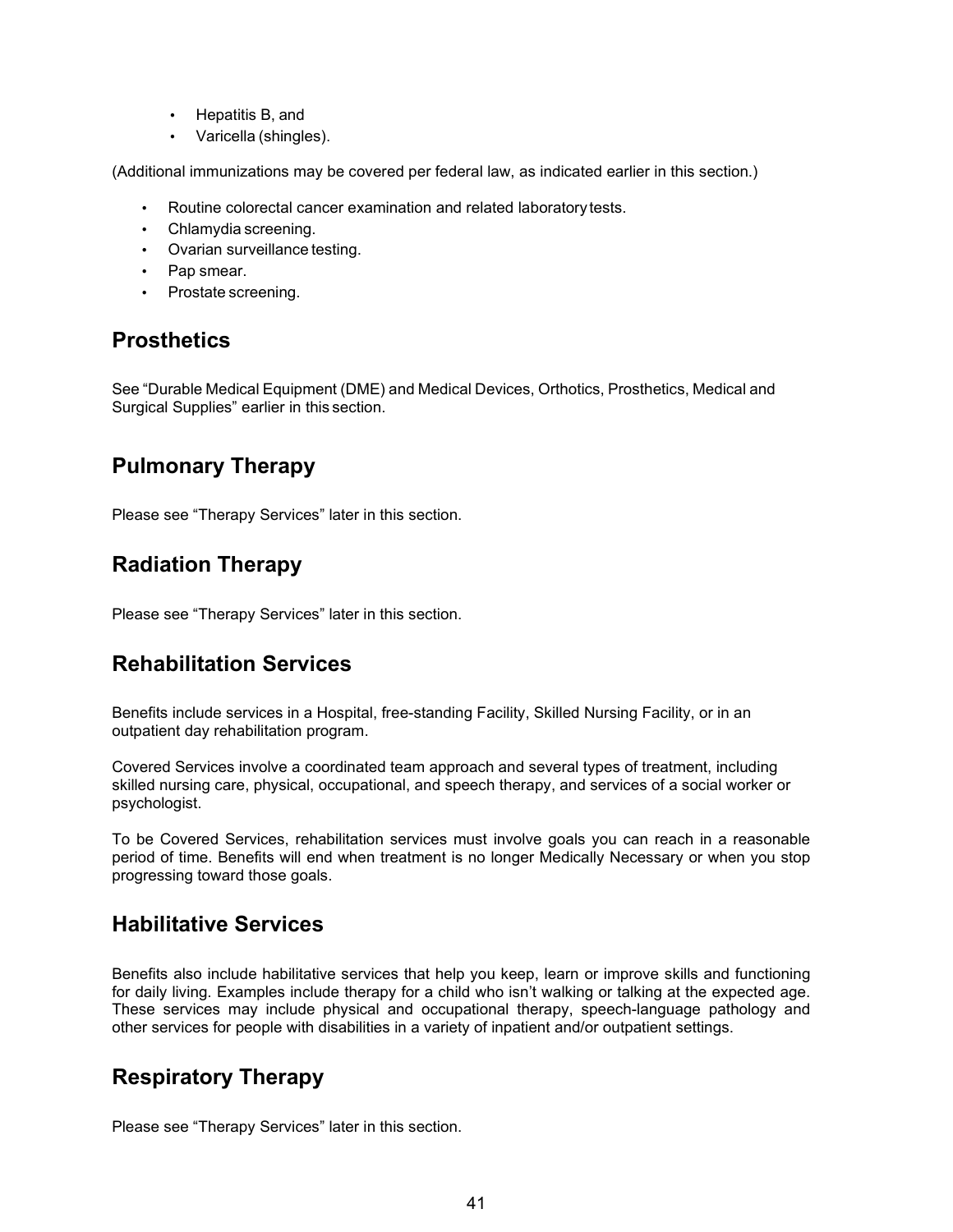## **Skilled Nursing Facility**

When you require Inpatient skilled nursing and related services for convalescent and rehabilitative care, Covered Services are available if the Facility is licensed or certified under state law as a Skilled Nursing Facility. Custodial Care is not a Covered Service.

## **Speech Therapy**

Please see "Therapy Services" later in this section.

## **Surgery**

Your Plan covers surgical services on an Inpatient or outpatient basis, including office surgeries. Covered Services include:

- Accepted operative and cutting procedures;
- Other invasive procedures such as angiogram, arteriogram, amniocentesis, tap or puncture of brain or spine;
- Endoscopic exams, such as arthroscopy, bronchoscopy, colonoscopy, laparoscopy;
- Treatment of fractures and dislocations;
- Anesthesia and surgical support when Medically Necessary;and
- Medically Necessary pre-operative and post-operativecare.

### **Oral Surgery**

**Important Note:** Although this Plan provides coverage for certain oral surgeries, many types of oral surgery procedures are not covered by this medical Plan.

Benefits are also limited to certain oral surgeries including:

- Treatment of medically diagnosed cleft lip, cleft palate, or ectodermal dysplasia.
- Orthognathic surgery for a physical abnormality that prevents normal function of the upper and/or lower jaw and is Medically Necessary to attain functional capacity of the affectedpart.
- Oral / surgical correction of accidental injuries as indicated in the "Dental Services" section.
- Treatment of non-dental lesions, such as removal of tumors and biopsies.
- Incision and drainage of infection of soft tissue not including odontogenic cysts or abscesses.

### **Reconstructive Surgery**

Benefits include reconstructive surgery performed to correct significant deformities caused by congenital or developmental abnormalities, illness, injury, or an earlier treatment in order to create a more normal appearance. Benefits include surgery performed to restore symmetry after a mastectomy. Reconstructive services needed as a result of an earlier treatment are covered only if the first treatment would have been a Covered Service under this Plan.

#### **Mastectomy Notice**

A Member who is getting benefits for a mastectomy or for follow-up care for a mastectomy and who chooses breast reconstruction, will also get coverage for:

- Reconstruction of the breast on which the mastectomy has beenperformed;
- Surgery and reconstruction of the other breast to give a symmetrical appearance; and
- Prostheses and treatment of physical problems of all stages of mastectomy, including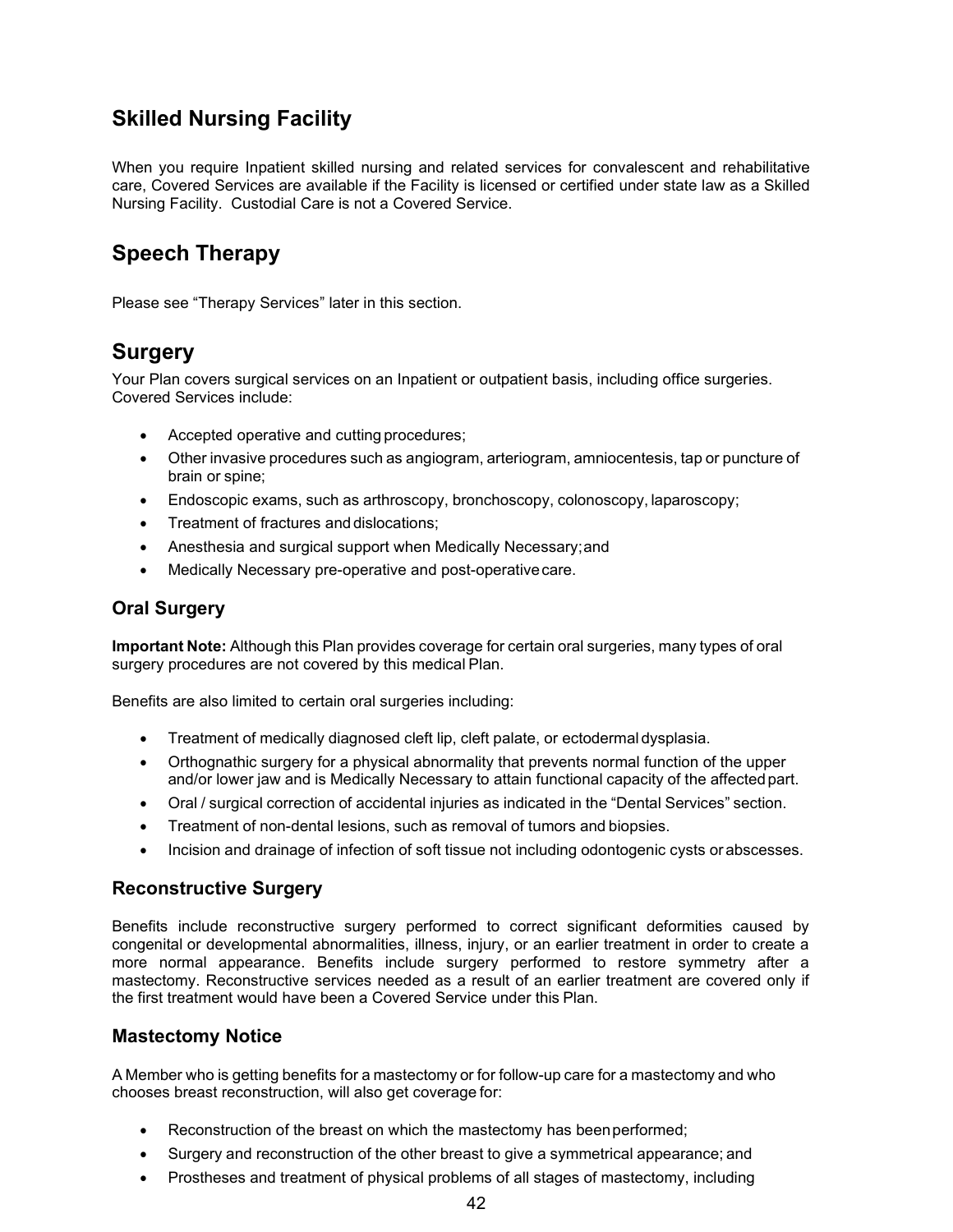lymphedemas.

### **Telemedicine**

Your coverage also includes telemedicine services provided by a duly licensed, In-Network Doctor or other Provider by means of audio, video, or data communications (to include secured electronic mail).

The use of standard phone, facsimile transmissions, unsecured electronic mail, or a combination thereof does not constitute telemedicine service and is not a covered benefit.

The use of telemedicine may substitute for a face-to-face "hands on" encounter for consultation.

To be eligible for payment, interactive audio and video telecommunications must be used, permitting real- time communications between the Provider and the Member. As a condition of payment, the Member must be present and participating.

### **Temporomandibular Joint (TMJ) and Craniomandibular Joint Services**

Benefits are available to treat temporomandibular and craniomandibular disorders. The temporomandibular joint connects the lower jaw to the temporal bone at the side of the head and the craniomandibular joint involves the head and neck muscles.

Covered Services include removable appliances for TMJ repositioning and related surgery, medical care, and diagnostic services. Covered Services do not include fixed or removable appliances which involve movement or repositioning of the teeth, repair of teeth (fillings), or prosthetics (crowns, bridges, dentures).

### **Therapy Services**

#### **Physical Medicine Therapy Services**

Your Plan includes coverage for the therapy services described below. To be a Covered Service, the therapy must improve your level of function within a reasonable period of time. Covered Services include:

- **Physical therapy**  The treatment by physical means to ease pain, restore health, and to avoid disability after an illness or injury. It includes hydrotherapy, heat, physical agents, biomechanical and neuro-physiological principles and devices. It does not include massage therapy services in any setting.
- **Speech therapy and speech-language pathology (SLP) services** Services to identify, assess, and treat speech, language, and swallowing disorders in children and adults. Therapy will develop or treat communication or swallowing skills to correct a speech impairment.
- **Occupational therapy** Treatment to restore a physically disabled person's ability to do activities of daily living, such as walking, eating, drinking, dressing, using the toilet, moving from a wheelchair to bed, and bathing. It also includes therapy for tasks needed for the person's job. Occupational therapy does not include recreational or vocational therapies, such as hobbies, arts and crafts.
- **Chiropractic / Osteopathic / Manipulation therapy**  Includes therapy to treat problems of the bones, joints, and the back. The two therapies are similar, but chiropractic therapy focuses on the joints of the spine and the nervous system, while osteopathic therapy also focuses on the joints and surrounding muscles, tendons and ligaments.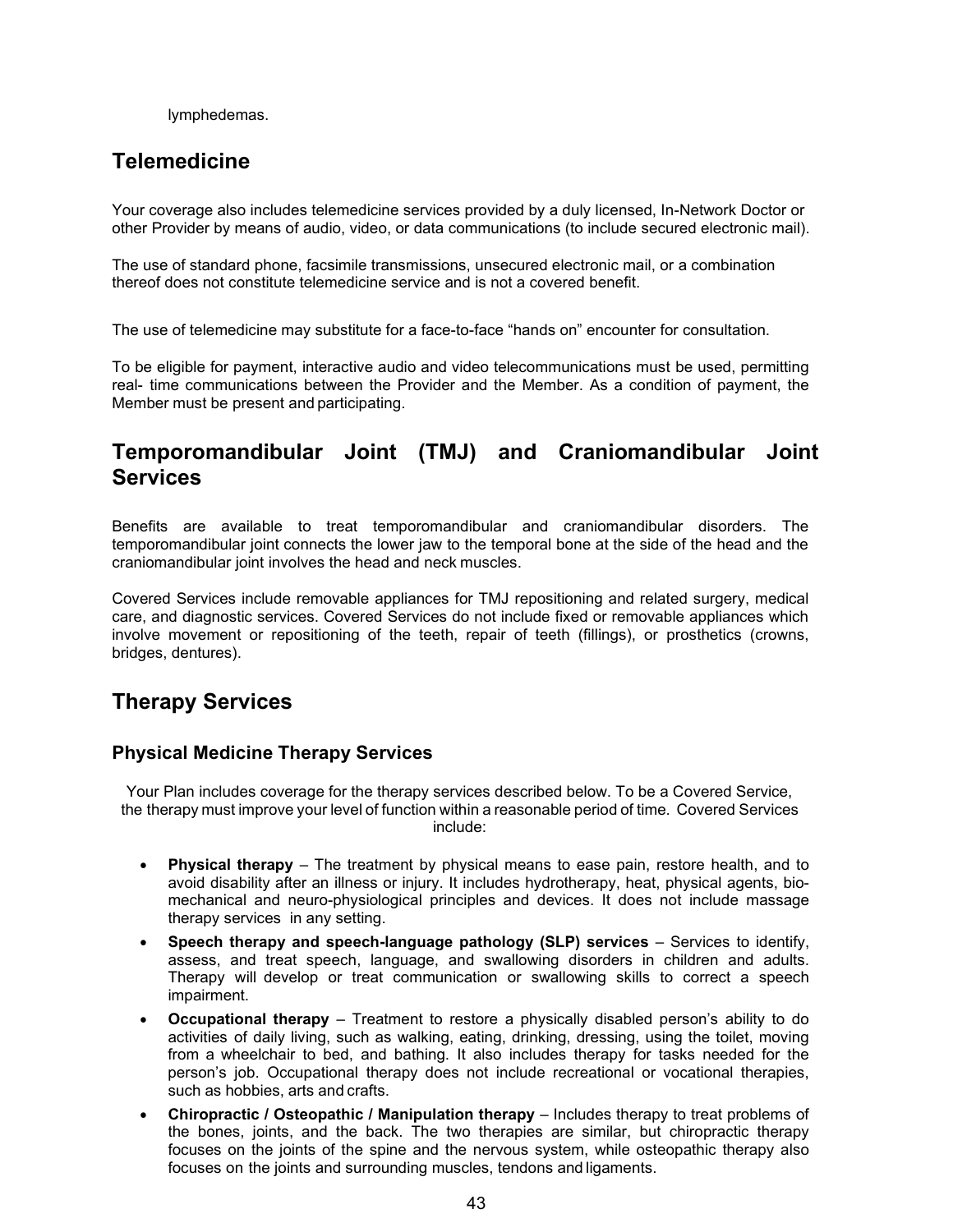## **Early Intervention Services**

### **Physical, Occupational and Speech Therapy**

Benefits are available for the care and treatment of congenital defects and birth abnormalities for covered children without regard to whether the condition is acute or chronic and without regard to whether the purpose of the therapy is to maintain or improve functional capacity. From the Member's birth until the Member's third (3rd) birthday, these early intervention services shall be provided only to the extent required by law. From the Member's birth until the Member's sixth (6th) birthday, benefits are allowed up to the maximum visits listed in the "Benefits at a Glance" for physical, speech and occupational therapies.

For all other Members (e.g. those six (6) and older, or who do not qualify for the benefits above), benefits are provided only if the physical, speech or occupational therapy will result in a practical improvement in the level of functioning within a reasonable period of time and is Medically Necessary. Benefits for physical, speech or occupational are allowed up to the maximum visits listed in "Benefits at a Glance."

### **Other Therapy Services**

Benefits are also available for:

- **Cardiac Rehabilitation –** Medical evaluation, training, supervised exercise, and psychosocial support to care for you after a cardiac event (heart problem). Benefits do not include home programs, on-going conditioning, or maintenancecare.
- **Chemotherapy**  Treatment of an illness by chemical or biological antineoplastic agents. See the section "Prescription Drugs Administered by a Medical Provider" for more details.
- **Dialysis –** Services for acute renal failure and chronic (end-stage) renal disease, including hemodialysis, home intermittent peritoneal dialysis (IPD), home continuous cycling peritoneal dialysis (CCPD), and home continuous ambulatory peritoneal dialysis (CAPD). Covered Services include dialysis treatments in an outpatient dialysis Facility. Covered Services also include home dialysis and training for you and the person who will help you with home selfdialysis.
- **Infusion Therapy** Nursing, durable medical equipment and Prescription Drug services that are delivered and administered to you through an I.V. in your home. Also includes: Total Parenteral Nutrition (TPN), enteral nutrition therapy, antibiotic therapy, pain care and chemotherapy. May include injections (intra-muscular, subcutaneous, continuous subcutaneous). See the section "Prescription Drugs Administered by a Medical Provider" for more details.
- **Pulmonary Rehabilitation** Includes outpatient short-term respiratory care to restore your health after an illness or injury.
- **Radiation Therapy**  Treatment of an illness by x-ray, radium, or radioactive isotopes. Covered Services include treatment (teletherapy, brachytherapy and intraoperative radiation, photon or high energy particle sources), materials and supplies needed, and treatment planning.
- **Respiratory Therapy**  Includes the use of dry or moist gases in the lungs, nonpressurized inhalation treatment; intermittent positive pressure breathing treatment, air or oxygen, with or without nebulized medication, continuous positive pressure ventilation (CPAP); continuous negative pressure ventilation (CNP); chest percussion; therapeutic use of medical gases or Prescription Drugs in the form of aerosols, and equipment such as resuscitators, oxygen tents, and incentive spirometers; broncho-pulmonary drainage and breathingexercises.

### **Transplant Services**

See "Human Organ and Tissue Transplant" earlier in this section.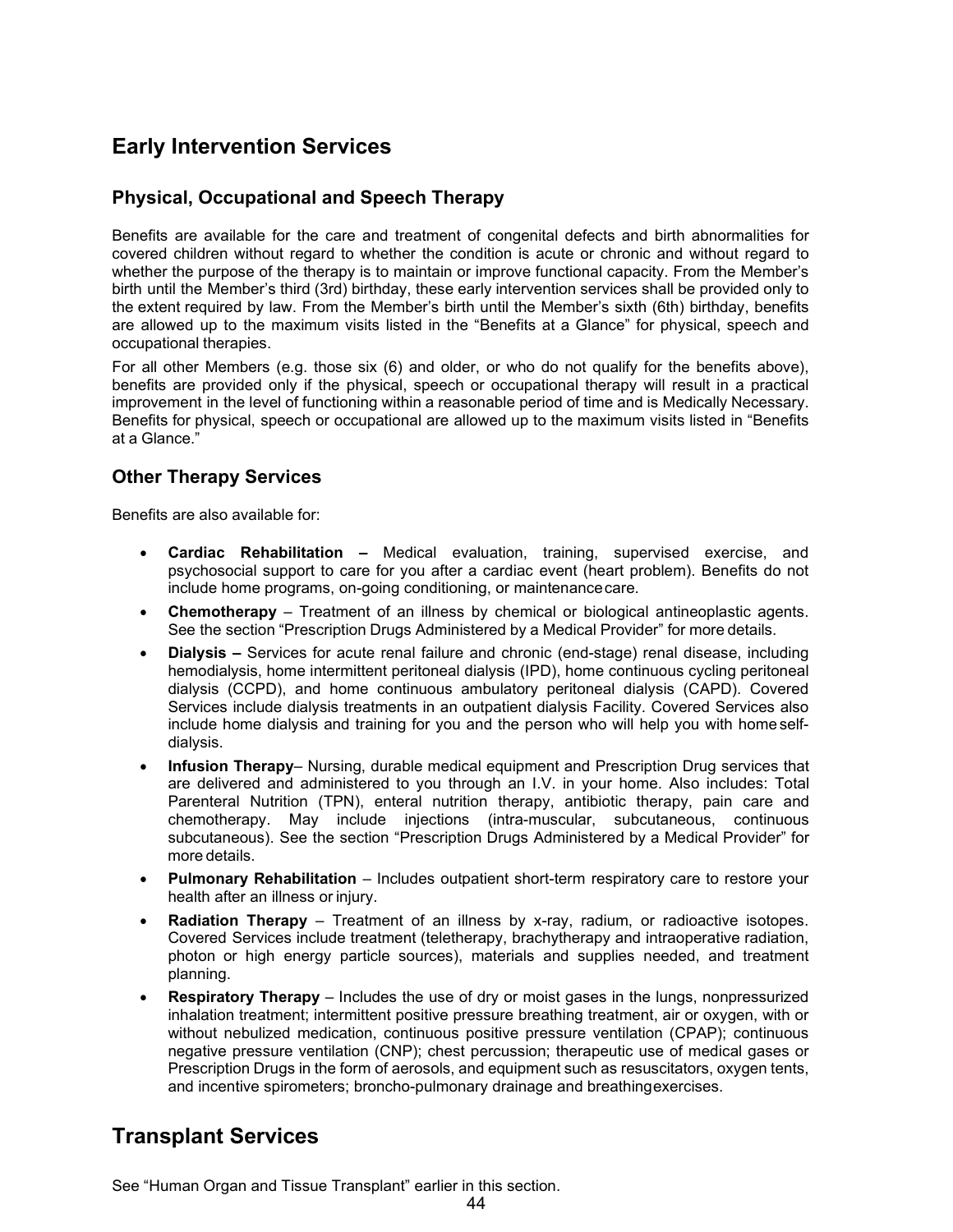## **Urgent Care Services**

Often an urgent rather, than an Emergency, health problem exists. An urgent health problem is an unexpected illness or injury that calls for care that cannot wait until a regularly scheduled office visit. Urgent health problems are not life threatening and do not call for the use of Emergency Care and, thus, are covered only if provided by an In-Network Provider. Urgent health problems include earache, sore throat, and fever (not above 104 degrees).

Benefits for urgent care include:

- X-ray services;
- Care for broken bones;
- Tests such as flu, urinalysis, pregnancy test, rapidstrep;
- Lab services;
- Stitches for simple cuts; and
- Draining an abscess.

### **Vision Services (All Members / All Ages)**

Benefits include medical and surgical treatment of injuries and illnesses of the eye.

Benefits do not include glasses and contact lenses except as listed in the "Prosthetics" benefit.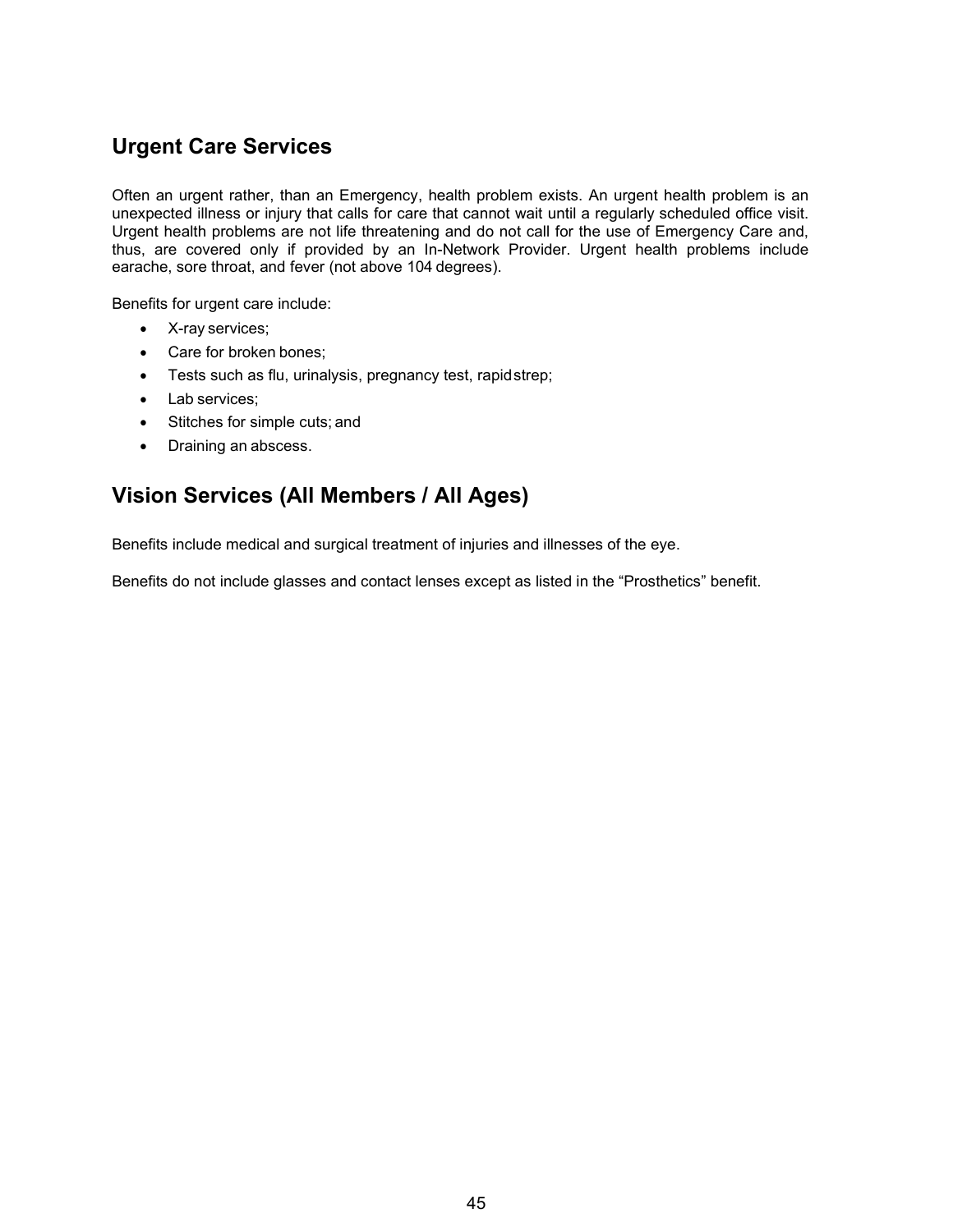# **Prescription Drugs Administered by a Medical Provider**

Your Plan covers Prescription Drugs when they are administered to you as part of a Doctor's visit, home care visit, or at an outpatient Facility. This includes drugs for infusion therapy, chemotherapy, Specialty Drugs, blood products, injectables, and any drug that must be administered by a Provider. This section applies when your Provider orders the drug and administers it to you. Benefits for drugs that you inject or get at a Pharmacy (i.e., self-administered drugs) are not covered under this section. Benefits for those drugs are described in the "Pharmacy Benefit Manager (PBM) Program" section below or additional materials provided by CVS/Caremark, or call CVS/Caremark at the number shown under the "Resource Contacts" section of this Benefit Booklet.

### **Important Details about Prescription Drug Coverage**

Your Plan includes certain features to determine when Prescription Drugs administered by a Provider should be covered, which are described below. As part of these features, your prescribing Doctor may be asked to give more details before the Claims Administrator can decide if the drug is Medically Necessary. The Claims Administrator may also set quantity and/or age limits for specific Prescription Drugs or use recommendations made as part of its Medical Policy and Technology Assessment Committee and/or Pharmacy and Therapeutics Process.

### **Prior Authorization**

Prior Authorization may be needed for certain Prescription Drugs to make sure proper use and guidelines for Prescription Drug coverage are followed. The Claims Administrator will contact your Provider to getthe details needed to decide if Prior Authorization should be given. The Claims Administrator will give the results of its decision to both you and yourProvider.

If Prior Authorization is denied, you have the right to file an Appeal (Grievance) as outlined in the "Your Right to Appeal" section of this Benefit Booklet.

For a list of Prescription Drugs that need prior authorization, please call the phone number on the back of your Identification Card. The list will be reviewed and updated from time to time. Including a drug or related item on the list does not guarantee coverage under your Plan. Your Provider may check with the Claims Administrator to verify drug coverage, to find out whether any quantity (amount) and/or age limits apply, and to find out which Brand Name or Generic Drugs are covered under thePlan.

### **Step Therapy**

Step therapy is a process in which you may need to use one type of drug before the Plan will cover another. The Claims Administrator checks certain Prescription Drugs to make sure that proper prescribing guidelines are followed. These guidelines help you get high quality and cost effective Prescription Drugs. If a Doctor decides that a certain drug is needed, then Prior Authorization willapply.

### **Therapeutic Substitution**

Therapeutic substitution is an optional program that tells you and your Doctors about alternatives to certain prescribed Drugs. The Claims Administrator may contact you and your Doctor to make you aware of these choices. Only you and your Doctor can determine if the therapeutic substitute is right for you. The Claims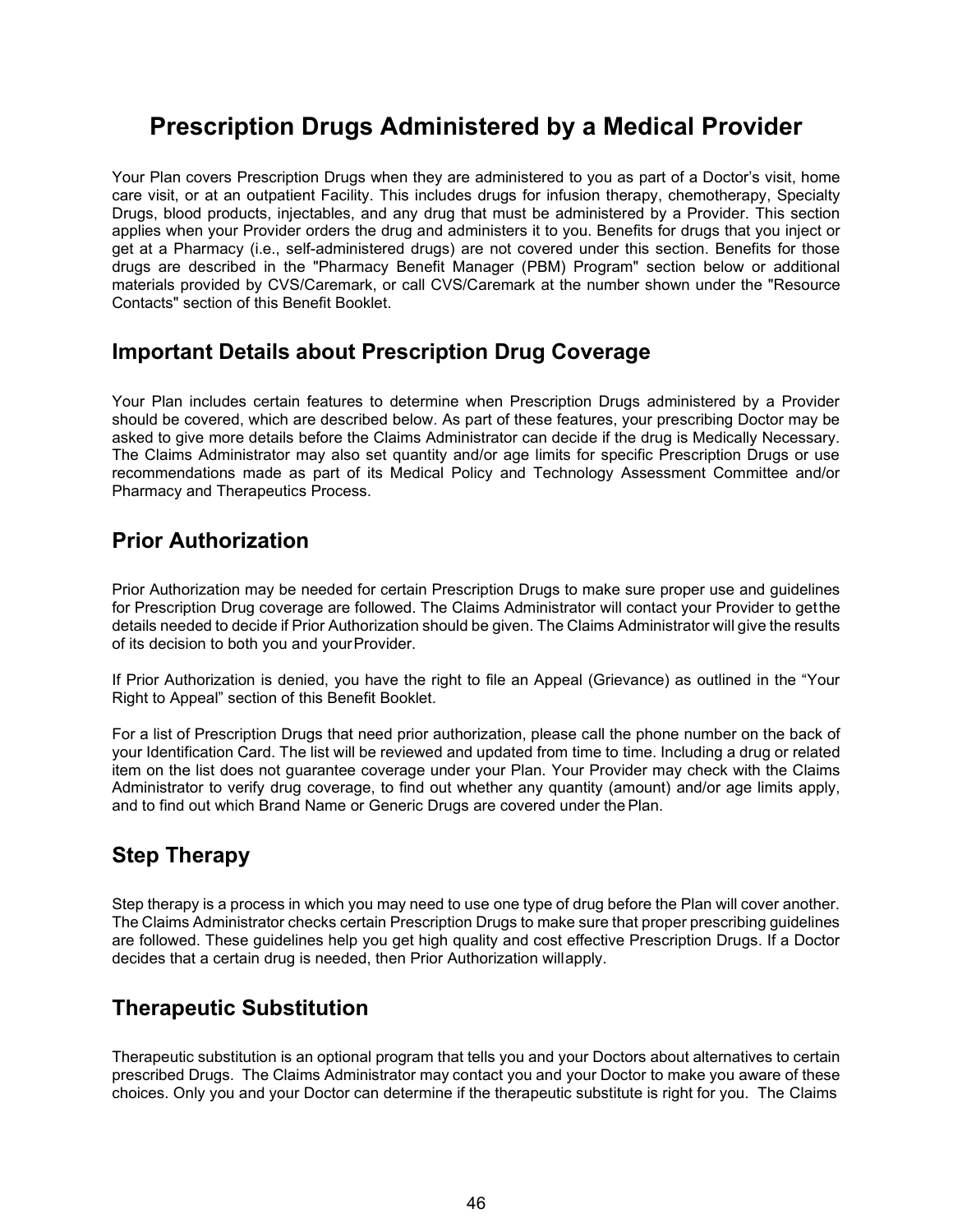Administrator has a therapeutic drug substitutes list which is reviewed and updated from time to time. For questions or issues about therapeutic drug substitutes, call Customer Service at the phone number on the back of your Identification Card.

# **What's Not Covered**

In this section you will find a review of items that are not covered by your Plan. Excluded items will not be covered even if the service, supply, or equipment is Medically Necessary. This section is only meant to be an aid to point out certain items that may be misunderstood as Covered Services. This section is not meant to be a complete list of all the items that are excluded by your Plan.

1. **Acts of War, Disasters, or Nuclear Accidents –** In the event of a major disaster, epidemic, war, or other event beyond the Claims Administrator's control, the Claims Administrator will make a good faith effort to give you Covered Services. The Claims Administrator will not be responsible for any delay or failure to give services due to lack of available Facilities orstaff.

Benefits will not be given for any illness or injury that is a result of war, service in the armed forces, a nuclear explosion, nuclear accident, release of nuclear energy, a riot, or civil disobedience. This exclusion does not apply to acts of terrorism.

#### 2. **Administrative Charges**

- a. Charges for the completion of claim forms,
- b. Charges to receive medical records orreports,
- c. Membership, administrative, or access fees charged by Doctors or other Providers. Examples include, but are not limited to, fees for educational brochures or calling you to give you test results.
- 3. **Aids for Non**‐**verbal Communication** Devices and computers to assist in communication and speech except for speech aid devices and tracheo‐esophageal voice devices approved by Anthem.
- 4. **Alternative / Complementary Medicine –** Services or supplies for alternative or complementary medicine. This includes, but is not limitedto:
	- a. Acupuncture,
	- b. Acupressure or massage to help alleviate pain, treat illness or promote health by putting pressure to one or more areas of the body
	- c. Holistic medicine,
	- d. Homeopathic medicine,
	- e. Hypnosis,
	- f. Aroma therapy,
	- g. Massage and massage therapy,
	- h. Reiki therapy,
	- i. Herbal, vitamin or dietary products ortherapies,
	- j. Naturopathy,
	- k. Thermography,
	- l. Orthomolecular therapy,
	- m. Contact reflex analysis,
	- n. Bioenergial synchronization technique (BEST),
	- o. Iridology-study of the iris,
	- p. Auditory integration therapy (AIT),
	- q. Colonic irrigation,
	- r. Magnetic innervation therapy,
	- s. Electromagnetic therapy, or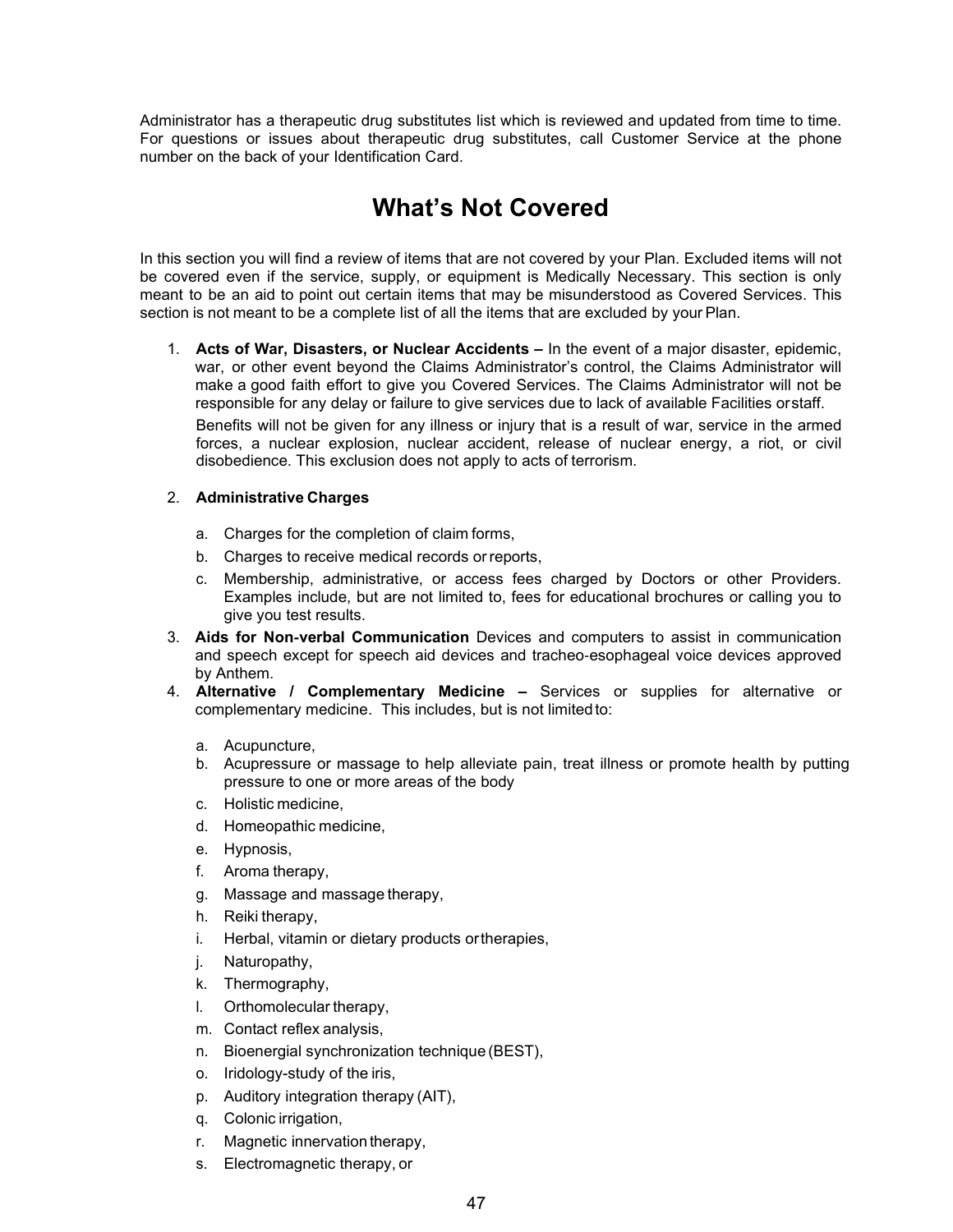- t. Neurofeedback / Biofeedback.
- 5. **Autopsies** Autopsies and post‐mortem testing.
- 6. **Before Effective Date or After Termination Date –** Charges for care you get before your coverage is in effect or after your coverage ends.
- 7. **Certain Providers –** Services you get from Providers that are not licensed by law to provide Covered Services as defined in this Booklet. Examples include, but are not limited to, masseurs or masseuses (massage therapists), physical therapist technicians, and athletic trainers.
- 8. **Charges Over the Maximum Allowed Amount –** Charges over the Maximum Allowed Amount for Covered Services.
- 9. **Charges Not Supported by Medical Records –** Charges for services not described in your medical records.
- 10. **Clinical Trial Non**‐**Covered Services** Any Investigational drugs or devices, non‐ health services required for you to receive the treatment, the costs of managing the research, or costs that would not be a Covered Service under this Plan for non‐ Investigational treatments, unless coverage is required to comply with Section 2709 of the Public Health Service Act (PHSA).
- 11. **Complications of Non-Covered Services –** Care for problems directly related to a service that is not covered by this Plan. Directly related means that the care took place as a direct result of the non- Covered Service and would not have taken place without the non-Covered Service. This Exclusion does not apply to problems resulting frompregnancy.
- 12. **Contraceptives –** Non-prescription contraceptive devices unless required by law.
- 13. **Cosmetic Services –** Treatments, services, Prescription Drugs, equipment, or supplies given for cosmetic services. Cosmetic services are meant to preserve, change, or improve how you look or are given for psychiatric, psychological, or social reasons. No benefits are available for surgery or treatments to change the texture or look of your skin or to change the size, shape or look of facial or body features (such as your nose, eyes, ears, cheeks, chin, chest or breasts).

This Exclusion does not apply to reconstructive surgery for breast symmetry after a mastectomy, surgery to correct birth defects and birth abnormalities, or surgery to restore function of any body area that has been altered by illness or trauma.

- 14. **Court-Ordered Testing –** Court-ordered testing or care unless Medically Necessary.
- 15. **Crime –** Treatment of injury or illness that results from a crime you committed, or tried to commit. This Exclusion does not apply if your involvement in the crime was solely the result of a medical or mental condition, or where you were the victim of a crime, including domestic violence.
- 16. **Cryopreservation** Charges associated with the cryopreservation of eggs, embryos, or sperm, including collection, storage, and thawing.
- 17. **Custodial Care –** Custodial Care, convalescent care or rest cures. This Exclusion does not apply to Hospice services.
- 18. **Dental Treatment –** Dental treatment, except as listedbelow.

Excluded dental treatment includes but is not limited to preventive care and fluoride treatments; dental x-rays, supplies, appliances and all associated expenses; and diagnosis and treatment for the teeth, jaw or gums such as:

- Removing, restoring, or replacing teeth;
- Medical care or surgery for dental problems (unless listed as a Covered Service in this Benefit Booklet);
- Services to help dental clinical outcomes.
- Oral appliances for snoring.

Dental treatment for injuries that are a result of biting or chewing is also excluded, unless the chewing or biting results from a medical or mental condition.

This exclusion does not apply to services that must be covered by law.

- 19. **Dental Services –** Dental services not described as Covered Services in this Benefit Booklet.
- 20. **Educational Services –** Services, supplies or room and board for teaching, vocational, or self-training purposes. This includes, but is not limited to boarding schools and/or the room and board and educational components of a residential program where the primary focus of the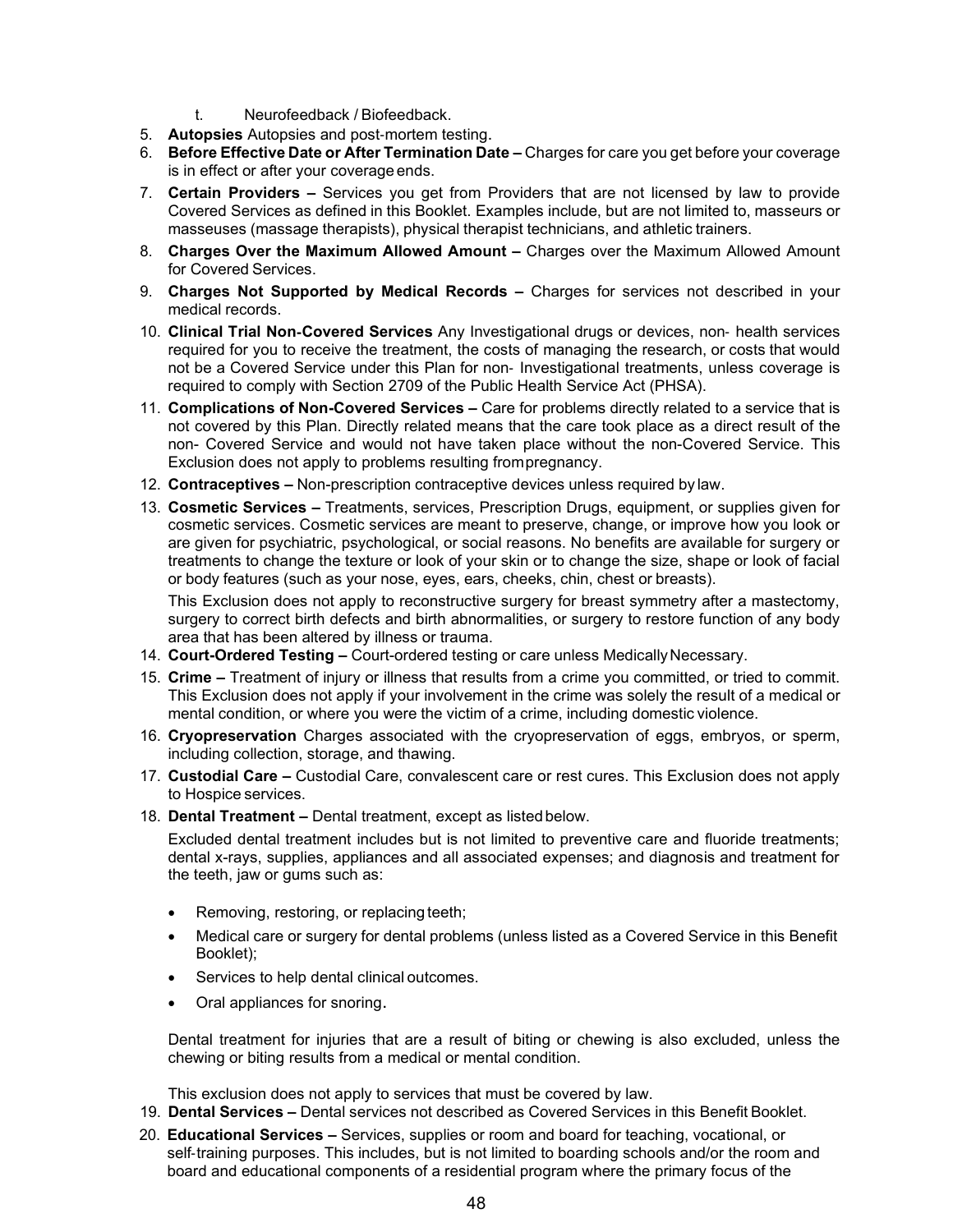program is educational in nature rather than treatment based

21. **Experimental or Investigational Services –** Services or supplies that are found to be Experimental or Investigational. This also applies to services related to Experimental or Investigational services, whether you get them before, during, or after you get the Experimentalor Investigational service or supply.

The fact that a service or supply is the only available treatment for a condition will not make it eligible for coverage if the Claims Administrator deems it to be Experimental or Investigational.

- 22. **Eyeglasses and Contact Lenses –** Eyeglasses and contact lenses to correct your eyesight. This Exclusion does not apply to lenses needed after a covered eye surgery.
- 23. **Eye Exercises –** Orthoptics and visiontherapy.
- 24. **Eye Surgery –** Eye surgery to fix errors of refraction, such as near-sightedness. This includes, but is not limited to, LASIK, radial keratotomy or keratomileusis, and excimer laser refractive keratectomy.
- 25. **Family Members –** Services prescribed, ordered, referred by or given by a member of your immediate family, including your spouse, child, brother, sister, parent, in-law, orself.
- 26. **Foot Care –** Routine foot care unless Medically Necessary. This Exclusion applies to cutting or removing corns and calluses, trimming nails, cleaning, and preventive foot care, including but not limited to:
	- Cleaning and soaking the feet.
	- Applying skin creams to care for skintone.
	- Other services that are given when there is not an illness, injury or symptom involving the foot.
- 27. **Foot Orthotics –** Foot orthotics, orthopedic shoes or footwear or support items unless used for an illness affecting the lower limbs, such as severediabetes.
- 28. **Foot Surgery –** Surgical treatment of flat feet; subluxation of the foot; weak, strained, unstable feet; tarsalgia; metatarsalgia; hyperkeratoses.
- 29. **Free Care –** Services you would not have to pay for if you didn't have this Plan. This includes, but is not limited to government programs, services during a jail or prison sentence, services you get from Workers' Compensation, and services from freeclinics.

If your group is not required to have Workers Compensation coverage, this Exclusion does not apply. This Exclusion will apply if you get the benefits in whole or in part. This Exclusion also applies whether or not you claim the benefits or compensation, and whether or not you get payments from any third party.

- 30. **Hearing Aids –** Hearing aids or exams to prescribe or fit hearing aids including bone‐ anchored hearing aids, for Members over 18 years of age, unless listed as covered in this Booklet. [This Exclusion does not apply to cochlear implants]
- 31. **Health Club Memberships and Fitness Services**  Health club memberships, workout equipment, charges from a physical fitness or personal trainer, or any other charges for activities, equipment, or facilities used for physical fitness, even if ordered by a Provider. This Exclusion also applies to health spas.
- 32. **Home Care**
	- a. Services given by registered nurses and other health workers who are not employees of or working under an approved arrangement with a home health care Provider.
	- b. Private duty nursing.
	- c. Food, housing, homemaker services and home delivered meals.
- 33. **Hospital Services Billed Separately** Services rendered by Hospital resident Doctors or interns that are billed separately. This includes separately billed charges for services rendered by employees of Hospitals, labs or other institutions, and charges included in other duplicate billings.
- 34. **Hyperhidrosis Treatment** Medical and surgical treatment of excessive sweating (hyperhidrosis).
- 35. **Infertility Treatment –** Testing or treatment related to infertility except for diagnostic services and procedures to correct an underlying medical condition. Infertility procedures not specified in this Benefit Booklet.
- 36. **Maintenance Therapy –** Treatment given when no further gains are clear or likely to occur. Maintenance therapy includes care that helps you keep your current level of function and prevents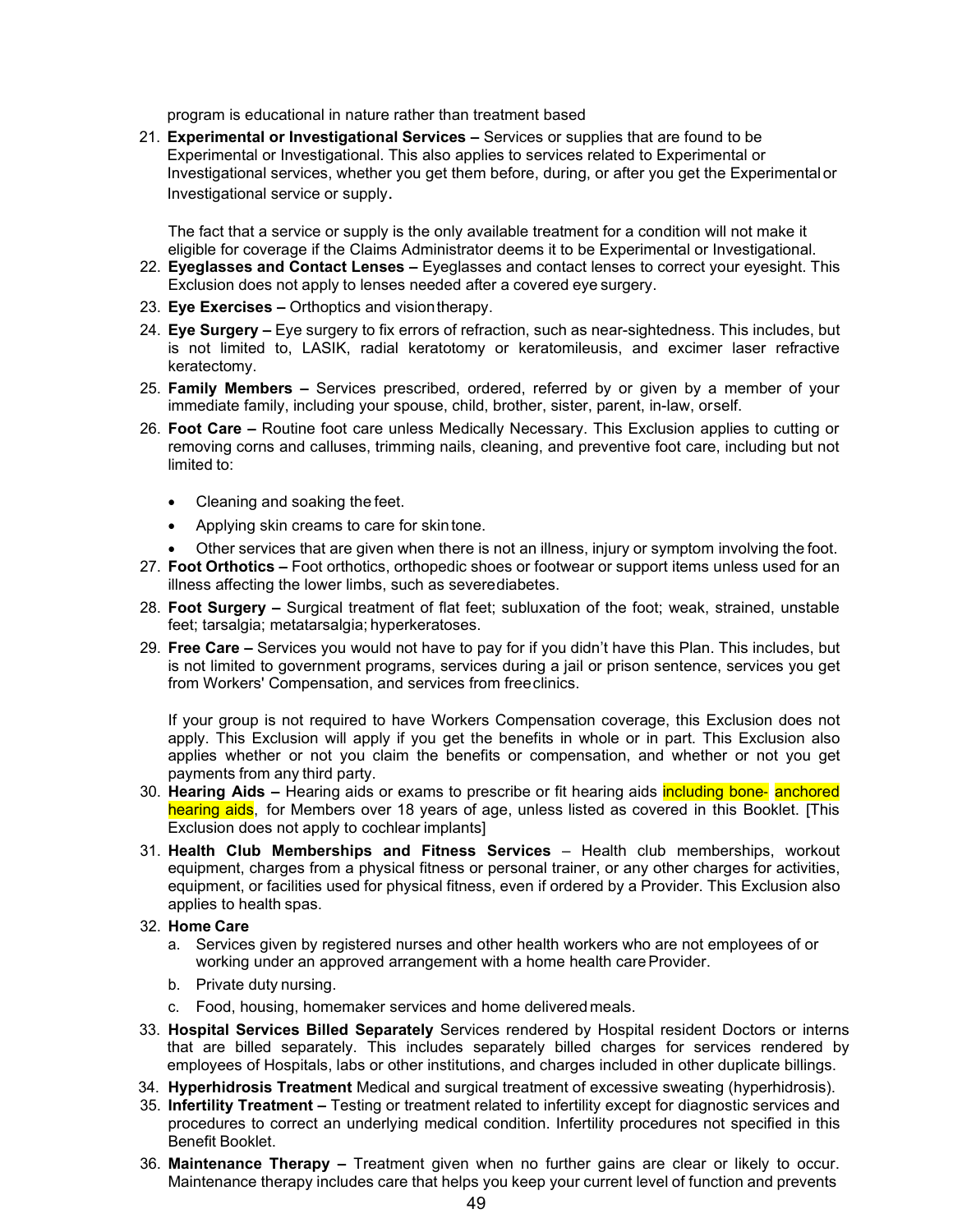loss of that function, but does not result in any change for the better.

- 37. **Medical Equipment and Supplies**
	- Replacement or repair of purchased or rental equipment because of misuse, abuse, or loss/theft.
	- Surgical supports, corsets, or articles of clothing unless needed to recover from surgery or injury.
	- Non-Medically Necessary enhancements to standard equipment and devices.
	- Supplies, equipment and appliances that include comfort, luxury, or convenience items or features that exceed what is Medically Necessary in your situation. Reimbursement will be based on the Maximum Allowable Amount for a standard item that is a Covered Service, serves the same purpose, and is Medically Necessary. Any expense that exceeds the Maximum Allowable Amount for the standard item which is a Covered Service is your responsibility.
	- Disposable supplies for use in the home such as bandages, gauze, tape, antiseptics, dressings, ace-type bandages, and any other supplies, dressings, appliances or devices that are not specifically listed as covered in the "What's Covered" section.
- 38. **Medicare** For which benefits are payable under Medicare Parts A or B, or would have been payable if you had applied for Parts A or B, except, as listed in this Benefit Booklet or as required by federal law, as described in the section titled "Medicare" in the "General Provisions" section. For the purposes of the calculation of benefits, where Medicare should be the primary payor, if you do not enroll in Medicare Part B when you are eligible, the Claims Administrator will calculate benefits as if you had enrolled. You should sign up for Medicare Part B as soon as possible to avoid large out of pocket costs.
- 39. **Missed or Cancelled Appointments –** Charges for missed or cancelledappointments.
- 40. **Non-Approved Facility** Services from a Provider that does not meet the definition of Facility.
- 41. **Non-Covered Behavioral Health Services –** Services for outpatient therapy or rehabilitation unless listed as Covered Service in this Benefit Booklet.
- 42. **Non-Medically Necessary Services –** Services the Claims Administrator concludes are not Medically Necessary. This includes services that do not meet medical policy, clinical coverage, or benefit policy guidelines.
- 43. **Nutritional or Dietary Supplements –** Nutritional and/or dietary supplements, except as described in this Benefit Booklet or that must be covered by law. This Exclusion includes, but is not limited to, nutritional formulas and dietary supplements that you can buy over the counter and those you can get without a written prescription or from a licensedpharmacist.
- 44. **Oral Surgery –** Extraction of teeth, surgery for impacted teeth and other oral surgeries to treat the teeth or bones and gums directly supporting the teeth, except as listed in this Benefit Booklet.
- 45. **Outpatient Therapy or Rehabilitation -** Services for outpatient therapy or rehabilitation unless listed as a Covered Service in this Benefit Booklet.
- 46. **Personal Care and Convenience**
	- a. Items for personal comfort, convenience, protective, or cleanliness such as air conditioners, humidifiers, water purifiers, sports helmets, raised toilet seats, and shower chairs;
	- b. First aid supplies and other items kept in the home for general use (bandages, cotton-tipped applicators, thermometers, petroleum jelly, tape, non-sterile gloves, heatingpads);
	- c. Home workout or therapy equipment, including treadmills and homegyms;
	- d. Pools, whirlpools, spas, or hydrotherapyequipment;
	- e. Hypo-allergenic pillows, mattresses, or waterbeds;or
	- f. Residential, auto, or place of business structural changes (ramps, lifts, elevator chairs, escalators, elevators, stair glides, emergency alert equipment,handrails).
	- g. Consumer wearable / personal mobile devices (such as a smart phone, smart watch, or other personal tracking devices), including any software or applications.
- 47. **Private Duty Nursing –** Private Duty Nursing Services.
- 48. **Prosthetics –** Prosthetics for sports or cosmeticpurposes.
- 49. **Providers -** Services you get from a non-covered provider, as defined in this Benefit Booklet. Examples of non-covered providers include, but are not limited to, masseurs or masseuses (massage therapists) and physical therapisttechnicians.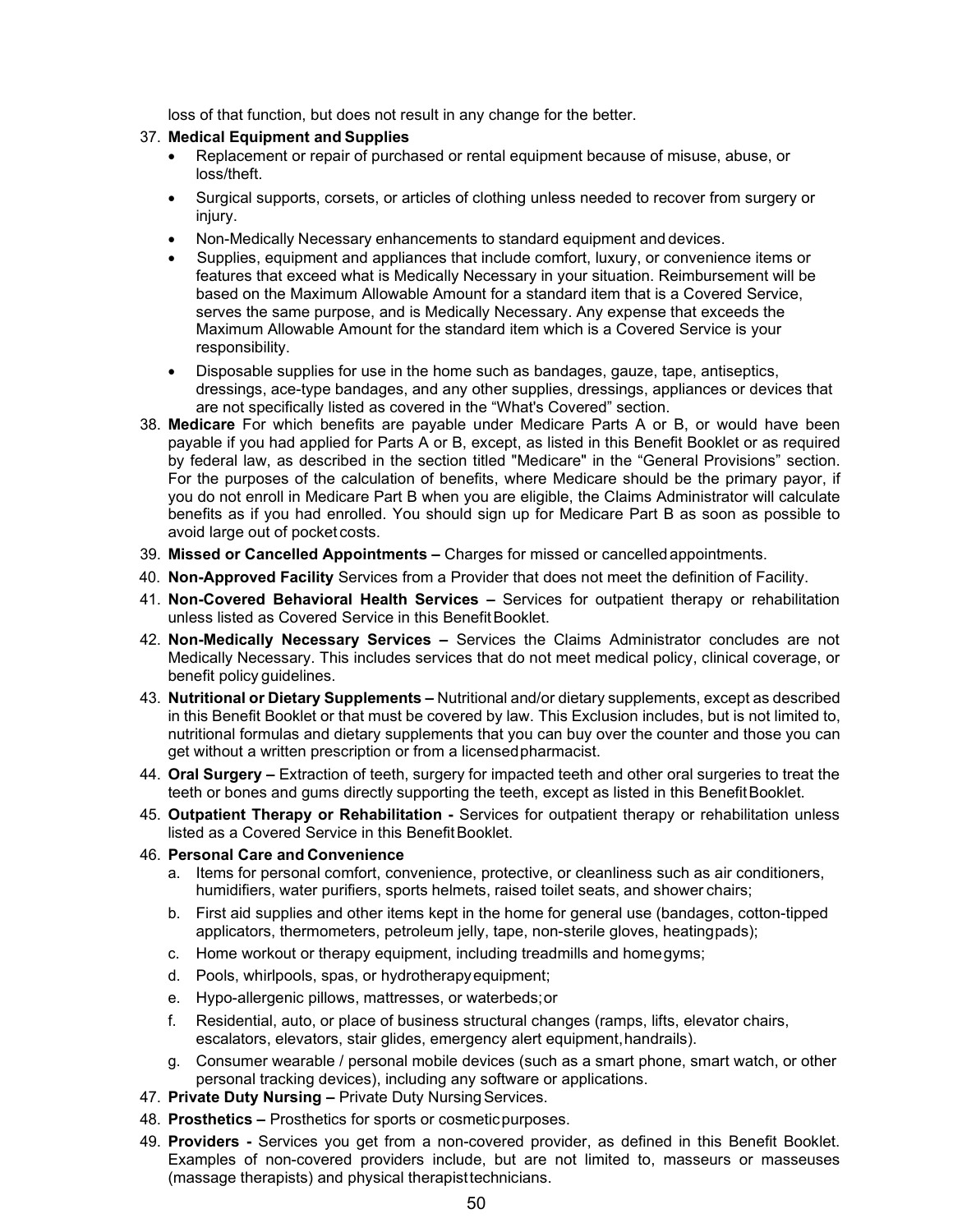- 50. **Residential Accommodations** Residential Accommodations to treat medical or behavioral health conditions, except when provided in a Hospital, Hospice, Skilled Nursing Facility, or Residential Treatment Center. This Exclusion includes procedures, equipment, service, supplies or charges for the following.
	- a. Domiciliary care provided in a residential institution, treatment center, halfway house, or school because a Member's own home arrangements are not available or are unsuitable, and consisting chiefly of room and board, even if therapy is included
	- b. Care provided or billed by a hotel, health resort, convalescent home, rest home, nursing home or other extended care facility home for the aged, infirmary, school infirmary, institution providing education in special environments, supervised living or halfway house, or any similar facility or institution.
	- c. Services or care provided or billed by a school, Custodial Care center for the developmentally disabled, or outward bound programs, even is psychotherapy is included
- 51. **Routine Physical Exams –** Physical exams required for enrollment in any insurance program, as a condition of employment, for licensing, or for schoolactivities.
- 52. **Sexual Dysfunction –** Services or supplies for male or female sexual problems (except male organic erectile dysfunction).
- 53. **Stand-By Charges –** Stand-by charges of a Doctor or otherProvider.
- 54. **Sterilization –** Reversals of elective sterilizations are not covered. This does not apply to sterilizations for women, which will be covered under the "Preventive Care" benefit. Please see that section for further details.
- 55. **Surrogate Mother Services –** Services or supplies for a person not covered under this Plan for a surrogate pregnancy (including, but not limited to, the bearing of a child by another woman for an infertile couple).
- 56. **Travel Costs –** Mileage, lodging, meals, and other Member-related travel costs except as described in this Plan.
- 57. **Vein Treatment –** Treatment of varicose veins or telangiectatic dermal veins (spider veins) by any method (including sclerotherapy or other surgeries) for cosmeticpurposes.
- 58. **Vision Services –** Vision services not described as Covered Services in this Benefit Booklet.
- 59. **Waived Cost-shares Out-of-Network -** For any service for which you are responsible under the terms of this Plan to pay a Copayment, Coinsurance or Deductible, and the Copayment, Coinsurance or Deductible is waived by an Out-of-NetworkProvider.
- 60. **Weight Loss Programs –** Programs, whether or not under medical supervision, unless listed as covered in this Benefit Booklet.

This Exclusion includes, but is not limited to, commercial weight loss programs (Weight Watchers, Jenny Craig, LA Weight Loss) and fasting programs.

- 61. **Weight Loss Surgery –** Bariatric surgery. This includes but is not limited to Roux-en-Y (RNY), laparoscopic gastric bypass surgery or other gastric bypass surgery (surgeries to lower stomach capacity and divert partially digested food from the duodenum to the jejunum, the section of the small intestine extending from the duodenum), or gastroplasty (surgeries that reduce stomach size), or gastric banding procedures.
- 62. **Wilderness or other outdoor camps and/or programs.**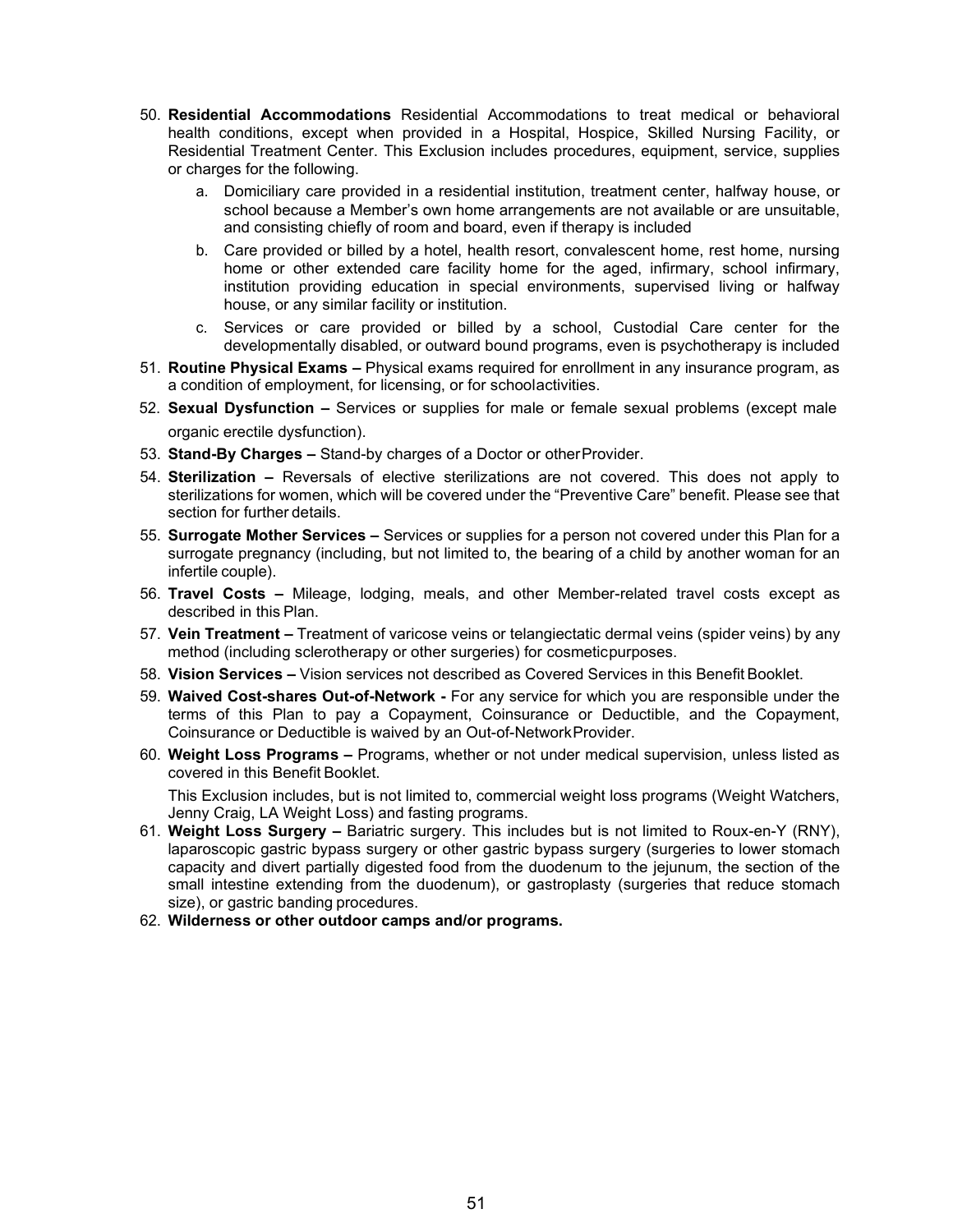# **Claims Payment**

This section describes how the Claims Administrator reimburses claims and what information is needed when you submit a claim. When you receive care from an In-Network Provider, you do not need to file a claim because the In-Network Provider will do this for you. If you receive care from an Out-of-Network Provider, only Emergency Care can be paid as an Out-of-Network claim. You will need to make sure a claim is filed. Many Out-of-Network Hospitals, Doctors and other Providers will still submit your claim for you, although they are not required to do so. If you submit the claim, use a claim form as described later in this section.

### **Maximum Allowed Amount**

**General** (This plan only pays Out-of-Network benefits for Emergency Care)

This section describes how the Claims Administrator determines the amount of reimbursement for Covered Services. Reimbursement for services rendered by In-Network and Out-of-network Providers is based on this/your Plan's Maximum Allowed Amount for the Covered Service that you receive. Please see "Out-of-Network Services" later in this section for additional information.

The Maximum Allowed Amount is the maximum amount of reimbursement this Plan will allow for services and supplies that:

- Meet the definition of Covered Services, to the extent such services and supplies are covered under your Plan and are not excluded;
- Are Medically Necessary; and
- Are provided in accordance with all applicable preauthorization, utilization management or other requirements set forth in your plan.

You will be required to pay a portion of the Maximum Allowed Amount to the extent of your Copayment.

When you receive Covered Services from an eligible Provider, the Claims Administrator will, to the extent applicable, apply claim processing rules to the claim submitted for those Covered Services. These rules evaluate the claim information and, among other things, determine the accuracy and appropriateness of the procedure and diagnosis codes included in the claim. Applying these rules may affect the determination of the Maximum Allowed Amount. The application of these rules does not mean that the Covered Services you received were not Medically Necessary. It means the Claims Administrator has determined that the claim was submitted inconsistently with procedure coding rules and/or reimbursement policies. For example, your Provider may have submitted the claim using several procedure codes when there is a single procedure code that includes all of the procedures that were performed. When this occurs, the Maximum Allowed Amount will be based on the single procedure code rather than a separate Maximum Allowed Amount for each billed code.

Likewise, when multiple procedures are performed on the same day by the same Doctor or other healthcare professional, the Maximum Allowed Amounts may be reduced for those secondary and subsequent procedures because reimbursement at 100% of the Maximum Allowed Amount for those procedures would represent duplicative payment for components of the primary procedure that may be considered incidental or inclusive.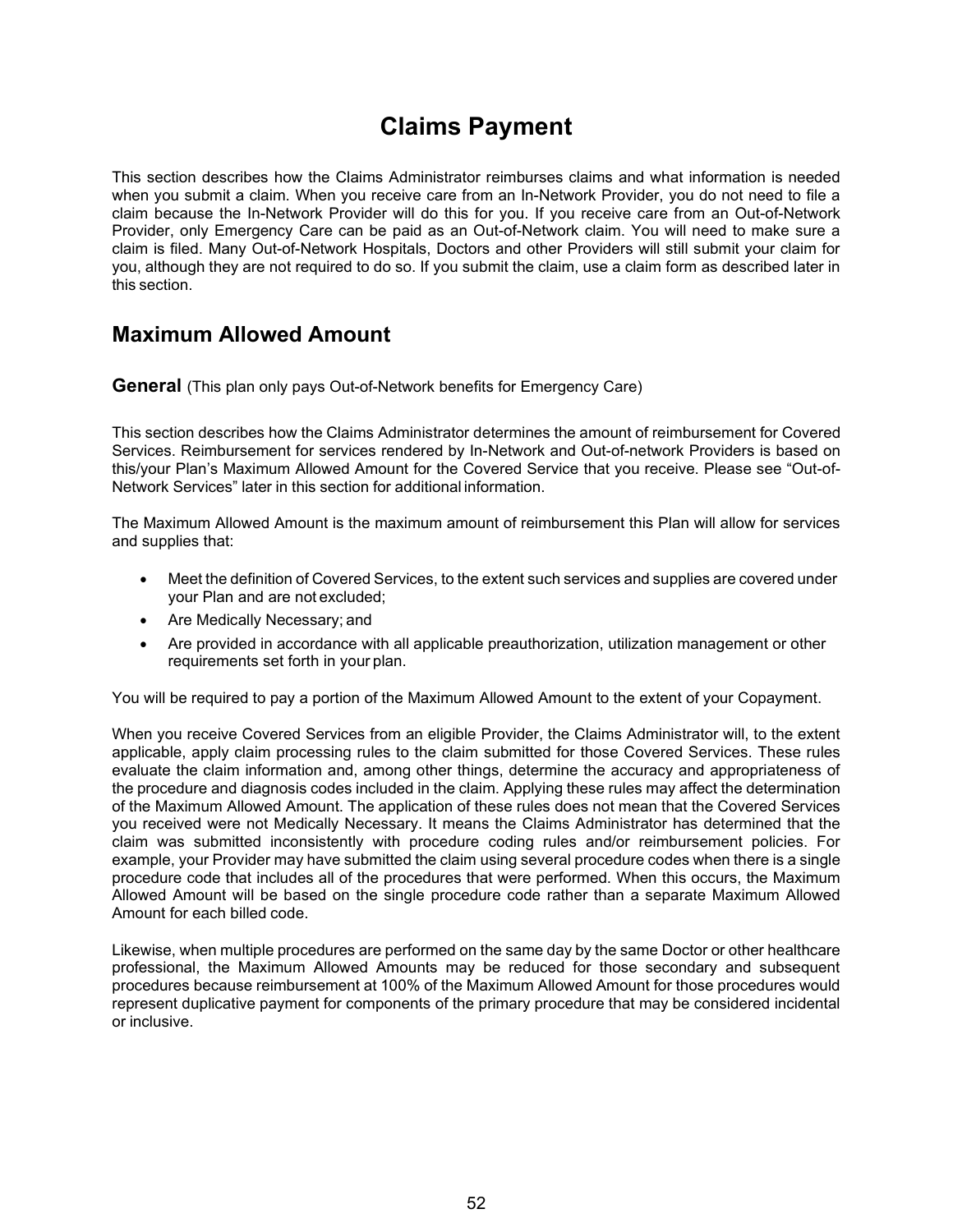#### **Claims Review**

The Claims Administrator has processes to review claims before and after payment to detect fraud, waste, abuse and other inappropriate activity. Members seeking emergency services, urgent care services, or other services authorized by the Claims Administrator according to the terms of this Plan from Out-of-Network Providers could be balanced billed by the Out-of-Network Provider for those services that are determined to be not payable as a result of these review processes. A claim may also be determined to be not payable due to a Provider's failure to submit medical records with the claims that are under review in these processes.

#### **Notice of Claim & Proof of Loss**

After you get Covered Services, the Claims Administrator must receive written notice of your claim within 12 months in order for benefits to be paid. The claim must have the information needed to determine benefits. If the claim does not include enough information, the Claims Administrator will ask for more details and it must be sent in order for benefits to be paid, except as required by law. Payment of claims will be made as soon as possible following receipt of the claim, unless more time is required because of incomplete or missing information.

In certain cases, you may have some extra time to file a claim. If the Claims Administrator did not get your claim within 12 months, but it is sent in as soon as reasonably possible and within one year after the 12 month period ends (i.e., within 24 months), you may still be able to get benefits. **However, any claims, or additional information on claims, sent in more than 24 months after you get Covered Services will be denied, unless an extension is required by federal law.**

### **Claim Forms**

Contact your local Human Resources Benefits Office or Customer Service and ask for a claim form to be sent to you. The same information that would be given on the claim form must be included in the written notice of claim. This includes:

- Member's name.
- Patient's relationship with theSubscriber.
- Identification number.
- Date, type, and place of service.
- Your signature and the Provider'ssignature.

#### **Member's Cooperation**

You will be expected to complete and submit to the Plan all such authorizations, consents, releases, assignments and other documents that may be needed in order to obtain or assure reimbursement under Medicare, Workers' Compensation or any other governmental program. If you fail to cooperate (including if you fail to enroll under Part B of the Medicare program where Medicare is the responsible payer), you will be responsible for any charge for services that would have been paid or reimbursed by such aprogram.

#### **Payment of Benefits**

The Claims Administrator may make benefit payments directly to In-Network Providers for Covered Services. If you use an Out-of-Network Provider, however, the Claims Administrator may make benefit payments to you or the Out-of-network provider, at the Claims Administrator's discretion.

Payments may also be made to, and notice regarding the receipt and/or adjudication of claims sent to, an Alternate Recipient (any child of a Subscriber who is recognized, under a Qualified Medical Child Support Order (QMCSO), as having a right to enrollment under the Plan), or that person's custodial parent or designated representative. Any benefit payments made will discharge the Plan's obligation to pay for Covered Services. You cannot assign your right to benefits to anyone else, except as required by a Qualified Medical Child Support Order as defined by ERISA or any applicable state law.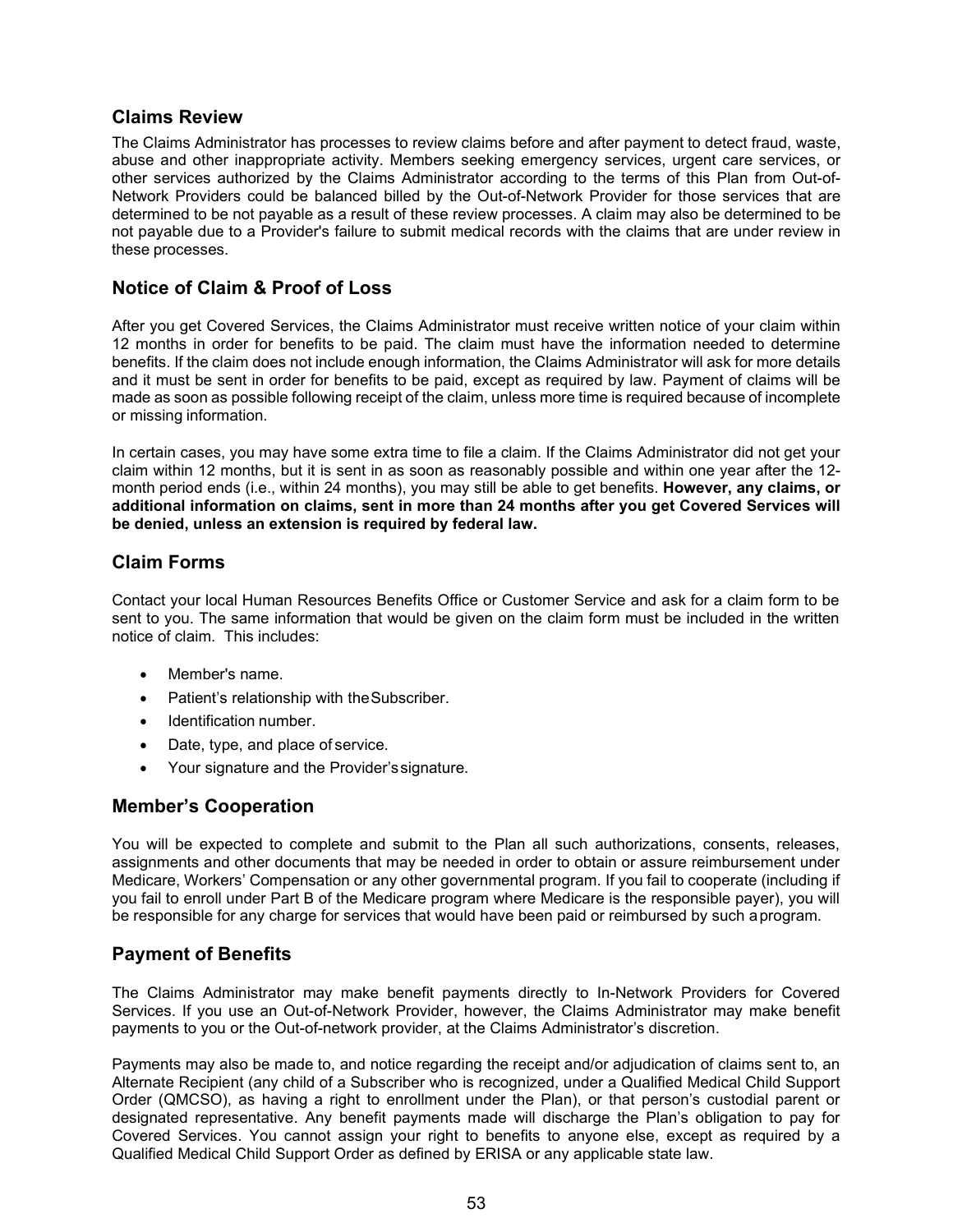Once a Provider performs a Covered Service, the Claims Administrator will not honor a request to withhold payment of the claims submitted. Once a Provider performs a Covered Service, the Claims Administrator will not honor a request to withhold payment of the claims submitted.

#### **Federal/State Taxes/Surcharges/Fees**

Federal or state laws or regulations may require a surcharge, tax or other fee based on claims processed. If applicable, we will include any such surcharge, tax or other fee as part of the claim charge passed on to you, with respect to claims under your plan.

### **Inter-Plan Programs**

#### **Out of Area services**

Blue Cross Blue Shield Healthcare Plan has a variety of relationships with other Blue Cross and/or Blue Shield Licensees referred to generally as "Inter-Plan Programs." Whenever you obtain healthcare services outside of Blue Cross Blue Shield Healthcare Plan's service area, the claims for these services may be processed through one of these Inter-Plan Programs, which include the BlueCard Program and may include negotiated National Account arrangements available between Blue Cross Blue Shield Healthcare Plan and other Blue Cross and Blue ShieldLicensees.

Typically, when accessing care outside the Blue Cross Blue Shield Healthcare Plan's service area, you will obtain care from Providers that have a contractual agreement (i.e., are "participating Providers") with the local Blue Cross and/or Blue Shield Licensee in that other geographic area ("Host Blue"). In some instances, you may obtain care from nonparticipating healthcare Providers. Blue Cross Blue Shield Healthcare Plan's payment practices in both instances are described below.

Blue Cross Blue Shield Healthcare Plan covers only limited healthcare services received outside of Blue Cross Blue Shield Healthcare Plan's corporate parent's service area. As used in this section, "Out-of- Area Covered Healthcare Services" include Emergency and Urgent Care obtained outside the geographic area Blue Cross Blue Shield Healthcare Plan corporate parent serves. Any other services will not be covered when processed through any Inter-Plan Programs arrangements.

### **BlueCard® Program**

Under the BlueCard® Program, when you access covered healthcare services within the geographic area served by a Host Blue, Blue Cross Blue Shield Healthcare Plan will remain responsible for fulfilling Blue Cross Blue Shield Healthcare Plan contractual obligations. However, the Host Blue is responsible for contracting with and generally handling all interactions with its participating healthcare Providers.

Whenever you access covered healthcare services outside Blue Cross Blue Shield Healthcare Plan's service area and the claim is processed through the BlueCard Program, the amount you pay for covered healthcare services is calculated based on the lower of:

- The billed covered charges for your Covered Services; or
- The negotiated price that the Host Blue makes available to Blue Cross Blue Shield Healthcare Plan.

Often, this "negotiated price" will be a simple discount that reflects an actual price that the Host Blue pays to your healthcare Provider. Sometimes, it is an estimated price that takes into account special arrangements with your healthcare Provider or Provider group that may include types of settlements, incentive payments, and/or other credits or charges. Occasionally, it may be an average price, based on a discount that results in expected average savings for similar types of healthcare Providers after taking into account the same types of transactions as with an estimated price.

Estimated pricing and average pricing, going forward, also take into account adjustments to correct for overor underestimation of modifications of past pricing for the types of transaction modifications noted above. However, such adjustments will not affect the price Blue Cross Blue Shield Healthcare Plan uses for your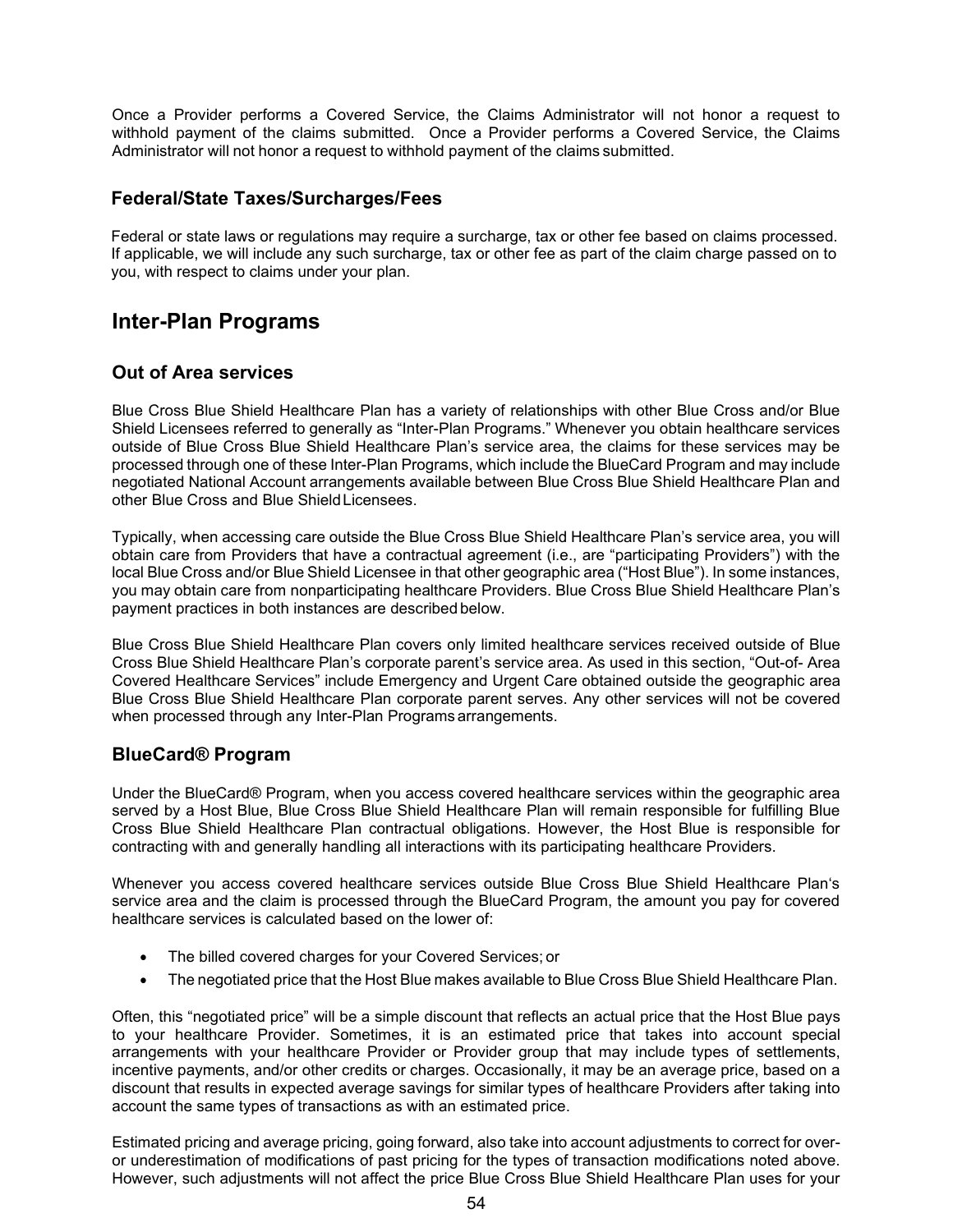claim because they will not be applied retroactively to claims already paid.

Federal law or the law in a small number of states may require the Host Blue to add a surcharge to your calculation. If federal law or any state laws mandate other liability calculation methods, including a surcharge, your liability for any covered healthcare services would then be calculated according to Applicable law. For information on states that participate in this program, go to [https://www.Anthem.com/shared/noapplication/memberservices/nosecondary/notertiary/pw\\_a113425.pdf.](https://www.bcbsga.com/shared/noapplication/memberservices/nosecondary/notertiary/pw_a113425.pdf)

You will be entitled to benefits for healthcare services that you accessed either inside or outside the geographic area Blue Cross Blue Shield Healthcare Plan serves, if this Plan covers those healthcare services. Due to variations in Host Blue network protocols, you may also be entitled to benefits for some healthcare services obtained outside the geographic area Blue Cross Blue Shield Healthcare Plan serves, even though you might not otherwise have been entitled to benefits if you had received those healthcare services inside the geographic area Blue Cross Blue Shield Healthcare Plan serves. But in no event will you be entitled to benefits for healthcare services, wherever you received them that are specifically excluded from or are in excess of the limits of coverage provided by this Plan.

### **Non-Participating Healthcare Providers Outside the Claims Administrator's Service Area**

#### **Member Liability Calculation**

When covered healthcare services are provided outside of the Claims Administrator's Service Area by nonparticipating healthcare providers, the amount you pay for such services will generally be based on either the Host Blue's nonparticipating healthcare provider local payment or the pricing arrangements required by applicable state law. In these situations, you may be liable for the difference between the amount that the non-participating healthcare provider bills and the payment the Plan will make for the Covered Services as set forth in this paragraph.

#### **Exceptions**

In certain situations, the Claims Administrator may use other payment bases, such as billed covered charges, the payment the Plan would make if the healthcare services had been obtained within the Claims Administrator's service area, or a special negotiated payment, as permitted under Inter-Plan Programs Policies, to determine the amount the Plan will pay for services rendered by nonparticipating healthcare providers. In these situations, you may be liable for the difference between the amount that the nonparticipating healthcare provider bills and the payment the Plan will make for the Covered Services as set forth in this paragraph.

If you obtain services in a state with more than one Blue Plan network, an exclusive network arrangement may be in place. If you see a Provider who is not part of an exclusive network arrangement, that Provider's service(s) will be considered non-network care, and you may be billed the difference between the charge and the Maximum Allowable Amount. You may call the Customer Service number on your ID card for more information about such arrangements.

# **Getting Approval for Benefits**

Your Plan includes the processes of Pre-certification, Predetermination and Post Service Clinical Claims Reviews to decide when services should be covered by your Plan. Their purpose is to aid the delivery of cost-effective health care by reviewing the use of treatments and, when proper, the setting or place of service where they are performed. Covered Services must be Medically Necessary for benefits to be covered. When setting or place of service is part of the review, services that can be safely given to you in a lower cost setting will not be Medically Necessary if they are given in a higher cost setting.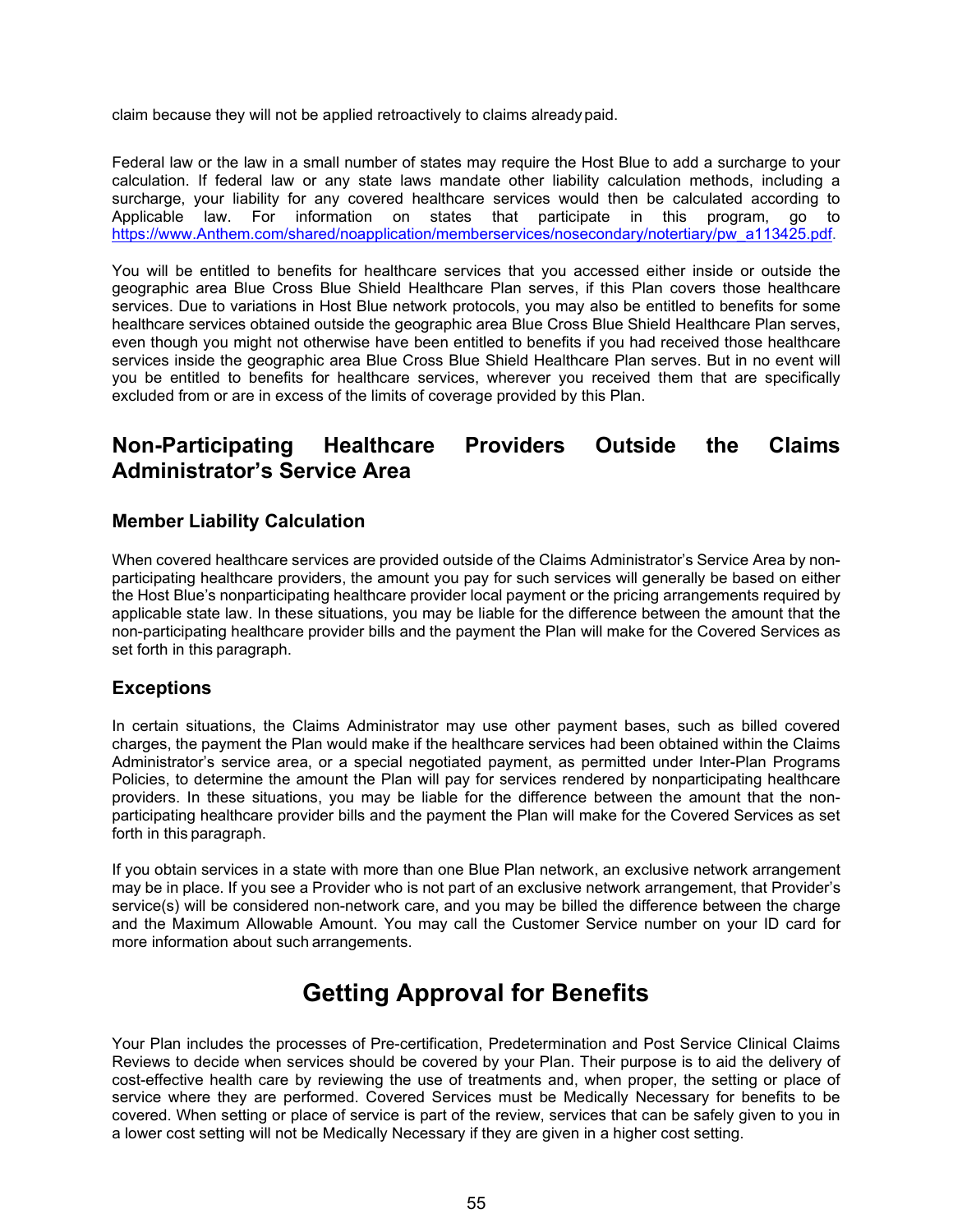### **Types of Requests**

- **Prior Authorization –** Network Providers must obtain prior authorization in order for you to get benefits for certain services. Prior Authorization criteria will be based on many sources including medical policy, clinical guidelines, and pharmacy and therapeutics guidelines. The Claims Administrator may decide a service that was first prescribed or asked for is not Medically Necessary if you have not tried other treatments which are more costeffective.
- **Precertification –** A required review of a service, treatment or admission for a benefit coverage determination which must be done before the service, treatment or admission start date. For Emergency admissions, you, your authorized representative or Provider must tell the Claims Administrator within 48 hours of the admission. For labor / childbirth admissions, Precertification is not needed unless there is a problem and/or the mother and baby are not sent home at the same time.
- **Predetermination –** An optional, voluntary Prospective or Continued Stay Review request for a benefit coverage determination for a service or treatment. The Claims Administrator will check your Plan to find out if there is an Exclusion for the service or treatment. If there is a related clinical coverage guideline, the benefit coverage review will include a review to decide whether the service meets the definition of Medical Necessity under this Plan or is Experimental or Investigational as that term is defined in this Plan.
- **Post Service Clinical Claims Review –** A Retrospective review for a benefit coverage determination to decide the Medical Necessity or Experimental / Investigational nature of a service, treatment or admission that did not need Precertification and did not have a Predetermination review performed. Medical Reviews are done for a service, treatment or admission in which the Claims Administrator has a related clinical coverage guideline and are typically initiated by the ClaimsAdministrator.

The Provider should contact the Claims Administrator to request a Pre-certification or Predetermination review. The Claims Administrator will work directly with the requesting Provider for the Pre-certification request. However, you may designate an authorized representative to act on your behalf for a specific request. The authorized representative can be anyone who is 18 years of age or older.

The Claims Administrator will use clinical coverage guidelines, such as medical policy, clinical guidelines, preventative care clinical coverage guidelines, and other applicable policies to help make Medical Necessity decisions, including decisions about Prescription and Specialty Drug services. Medical policies and clinical guidelines reflect the standards of practice and medical interventions identified as proper medical practice. The Claims Administrator reserves the right to review and update these clinical coverage guidelines from time to time.

You are entitled to ask for and receive, free of charge, reasonable access to any records concerning your request. To ask for this information, call the Pre-certification phone number on the back of your Identification Card.

The Claims Administrator may, from time to time, waive, enhance, change or end certain medical management processes (including utilization management, case management, and disease management) if in the Claims Administrator's discretion, such change furthers the provision of cost effective, value based and/or quality services.

### **Request Categories**

• **Urgent –** A request for Pre-certification or Predetermination that in the view of the treating Provider or any Doctor with knowledge of your medical condition, could without such care or treatment,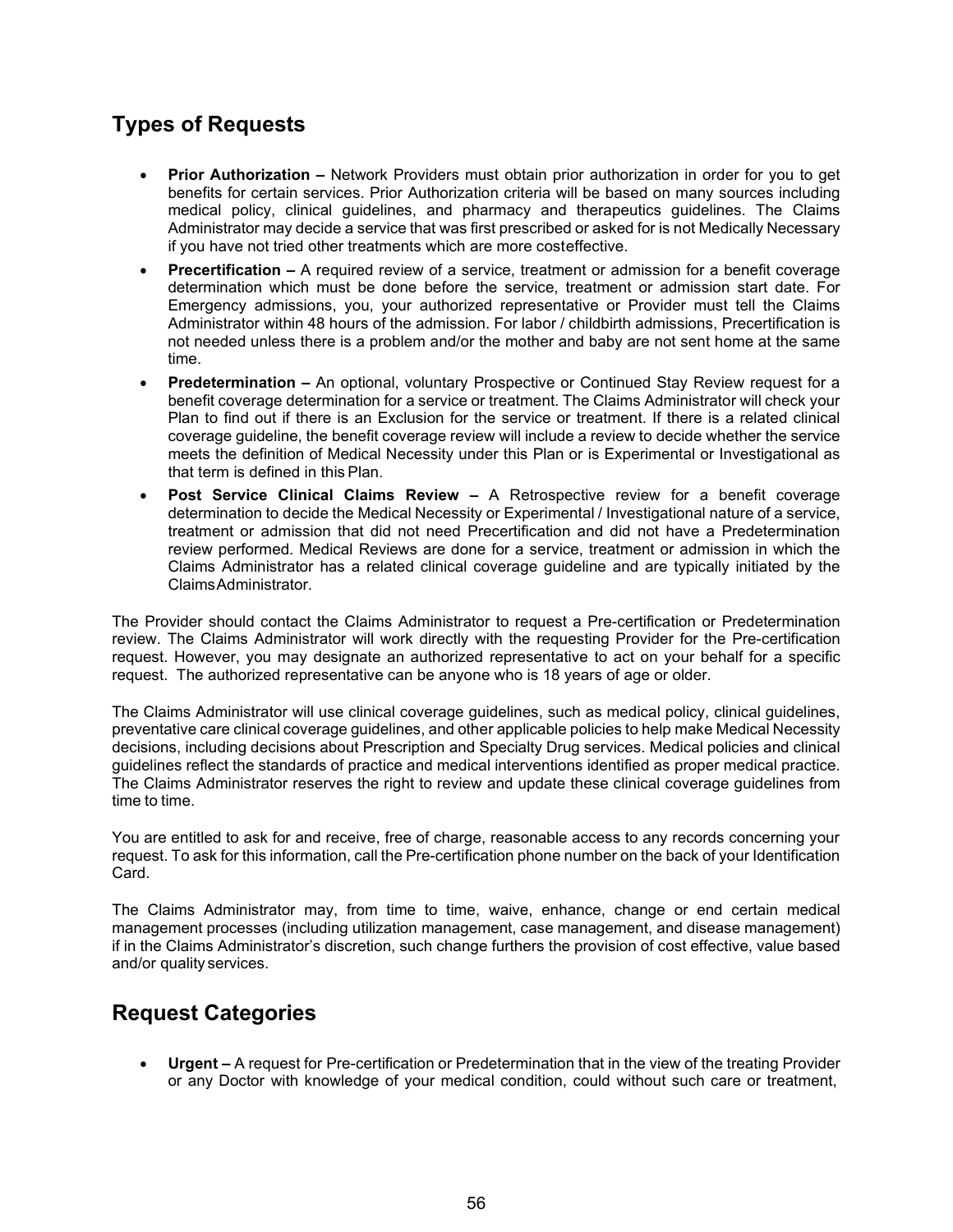seriously threaten your life or health or your ability to regain maximum function or subject you to severe pain that cannot be adequately managed without such care or treatment.

- **Prospective –** A request for Pre-certification or Predetermination that is conducted before the service, treatment or admission.
- **Continued Stay Review -** A request for Pre-certification or Predetermination that is conducted during the course of treatment or admission.
- **Retrospective -** A request for Pre-certification that is conducted after the service, treatment or admission has happened. Post Service Clinical Claims Reviews are also retrospective. Retrospective review does not include a review that is limited to an evaluation of reimbursement levels, veracity of documentation, accuracy of coding or adjudication of payment.

### **Reviewing Where Services Are Provided**

A service must be Medically Necessary to be a Covered Service. When level of care, setting or place of service is reviewed, services that can be safely given to you in a lower level of care or lower cost setting/place of care, will not be Medically Necessary if they are given in a higher level of care, or higher cost setting/place of care. This means that a request for a service may be denied because it is not Medically Necessary for the service to be provided where it is being requested. When this happens, the service can be requested again in another place and will be reviewed again for Medical Necessity. At times a different Provider or Facility may need to be used in order for the service to be considered Medically Necessary. Examples include, but are not limited to:

- A service may be denied on an inpatient basis at a Hospital but may be approvable if provided on an outpatient basis at a Hospital.
- A service may be denied on an outpatient basis at a Hospital but may be approvable at a freestanding imaging center, infusion center, Ambulatory Surgery Center, or in a Physician's office.
- A service may be denied at a Skilled Nursing Facility but may be approvable in a home setting.

Utilization review criteria will be based on many sources including medical policy and clinical guidelines. It may be decided that a treatment that was asked for is not Medically Necessary if a clinically equivalent treatment that is more cost effective is available and appropriate. "Clinically equivalent" means treatments that, for most Members, will give you similar results for a disease or condition.

If you have any questions about the utilization review process, the medical policies, or clinical guidelines, you may call the Member Services phone number on the back of your Identification Card.

### **Eligibility**

A Member receiving benefits under an alternative benefit plan may, at any time, elect to discontinue the plan and revert to regular Plan benefits.

The Claims Administrator is responsible for determining eligibility for cases to be included in the program.

The Member—or legal guardian or family member, if applicable—and the attending Physician must consent to explore with the Claims Administrator the possibilities of transfer to an alternative treatment setting and, prior to implementation, agree to the alternative benefit plan.

### **Benefits**

Benefits will be determined on a case-specific basis, depending on the plan of treatment, and may include Covered Services under the applicable Plan.

Services will be covered and payable as long as the treatment is required as outlined in the alternative benefit plan, and is less expensive than the original treatment plan which otherwise would have been followed. The Claims Administrator will determine the maximum approved payments allowable under the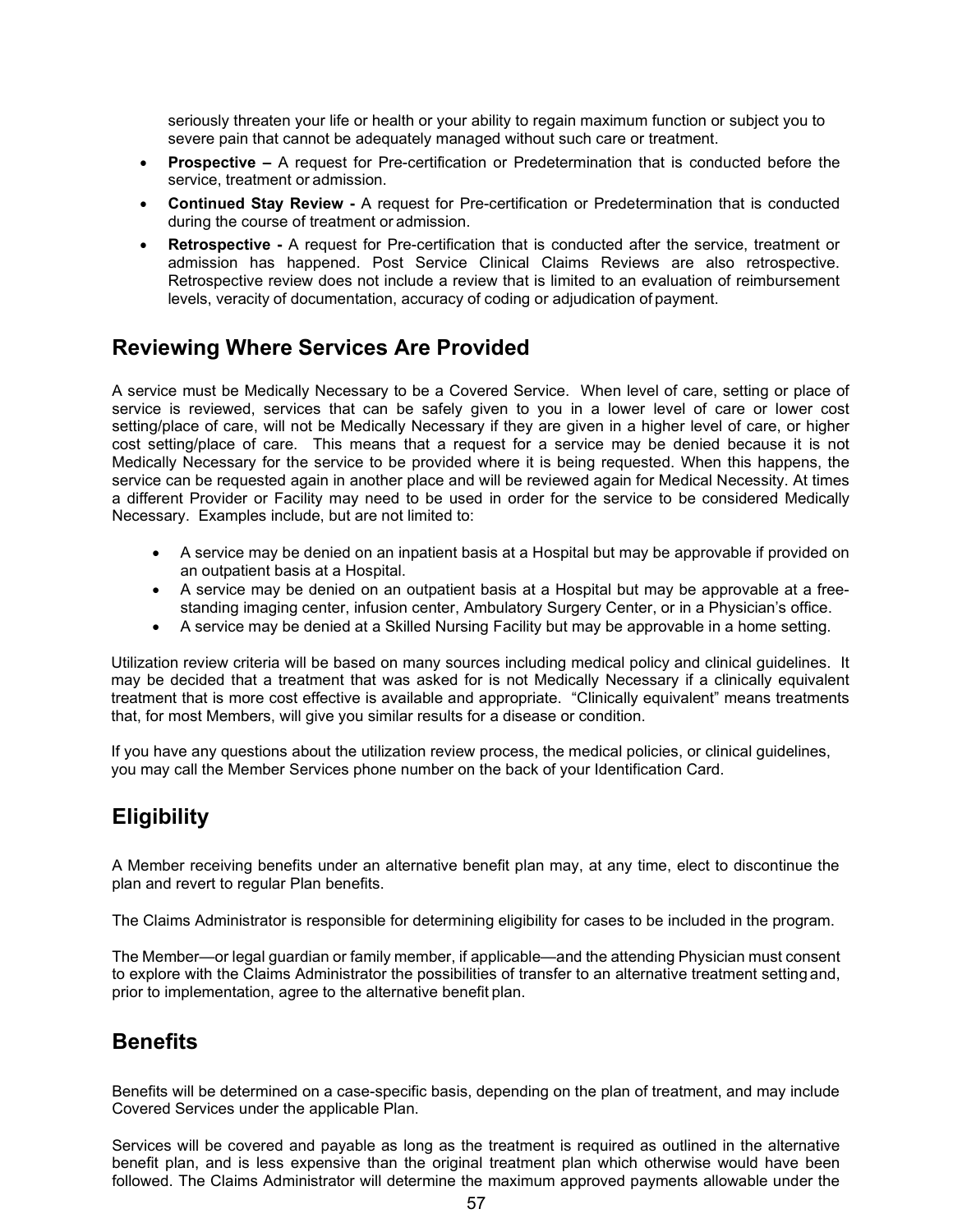#### Plan.

Benefits under the Plan are furnished as an alternative to other Plan benefits and are limited to the following:

- Services, equipment and supplies which are approved as Medically Necessary for the treatment and care of the Member.
- Non-structural modifications to the home which are required to meet minimum standards for safe operation of equipment.
- When necessary for the long-term care of the Member in the home-setting, respite care to relieve family members or other persons caring for the Member at home. (The respite care benefit canbe credited at a rate of 24 hours for every month of care rendered in the home setting, and may be reimbursed for up to 6 consecutive days at a time. The Claims Administrator may approve on an exception basis up to 5 days per month of respite care when medical review of the case indicates that such action is appropriate.

The Member must obtain pre-certification from the Claims Administrator regarding the treatment plan and proposed setting to be utilized during the Respite Care period.

Potential cases include but are not limited to:

- spinal cord Injury;
- severe head trauma/coma;
- respiratory dependence;
- degenerative muscular/neurologicaldisorders;
- long term IV antibiotics;
- premature birth;
- burns;
- cardiovascular accident;
- cancer;
- accidents:
- terminal illnesses;
- other cases at the Plan's discretion.

### **Covered Services**

- Services covered under individual case management will be determined by the Plan on a case- bycase basis. Benefits may be provided for the rehabilitation of a Member on an Inpatient, outpatient, or out-of-Hospital basis, as long as they are Medically Necessary, support the plan of treatment, and ensure quality of care.
- The program may provide or coordinate any of the types of Covered Services provided pursuant to this Benefit Booklet.
- At its sole discretion, in the context of an individual case management program, the Plan may also provide or arrange for alternative services or extra-contractual benefits which (i) are excluded by this Benefit Booklet; (ii) are neither excluded nor defined as Covered Services under this Benefit Booklet, or (iii) exceed the maximum for any Covered Service under this BenefitBooklet.

### **Utilization**

• Benefits will be provided only when and for as long as the Plan deems they are Medically Necessary. The approved alternative benefit plan of treatment will establish which benefits will be provided and for how long, and shall be subject to pre-certification and continuing review for Medical Necessity as set forth in such plan fortreatment.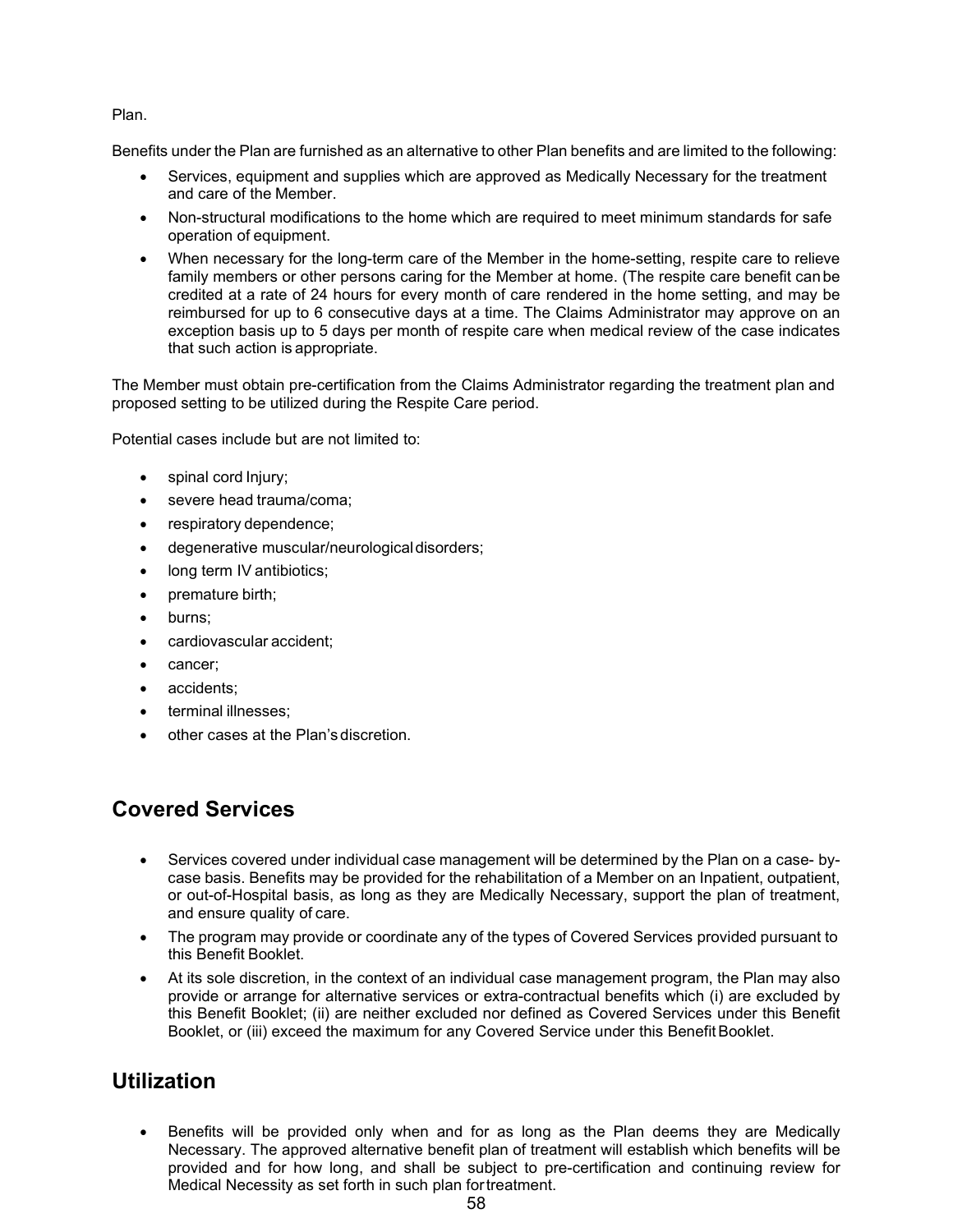• The total benefits that may be paid will not exceed those which the Member would have otherwise have received in the absence of individual case management benefits.

### **Exclusions**

• Rehabilitation or Custodial Care for chronic (recurring) conditions that do not, in the Claims Administrators sole discretion, significantly improve in an observable way within a reasonable period of time will not be a covered benefit under the individual case management program.

### **Provider**

A Provider may be any facility or practitioner including, but not limited to Ineligible Providers, licensed or certified to give services or supplies consistent with the Plan of Treatment and approved by the Claims Administrator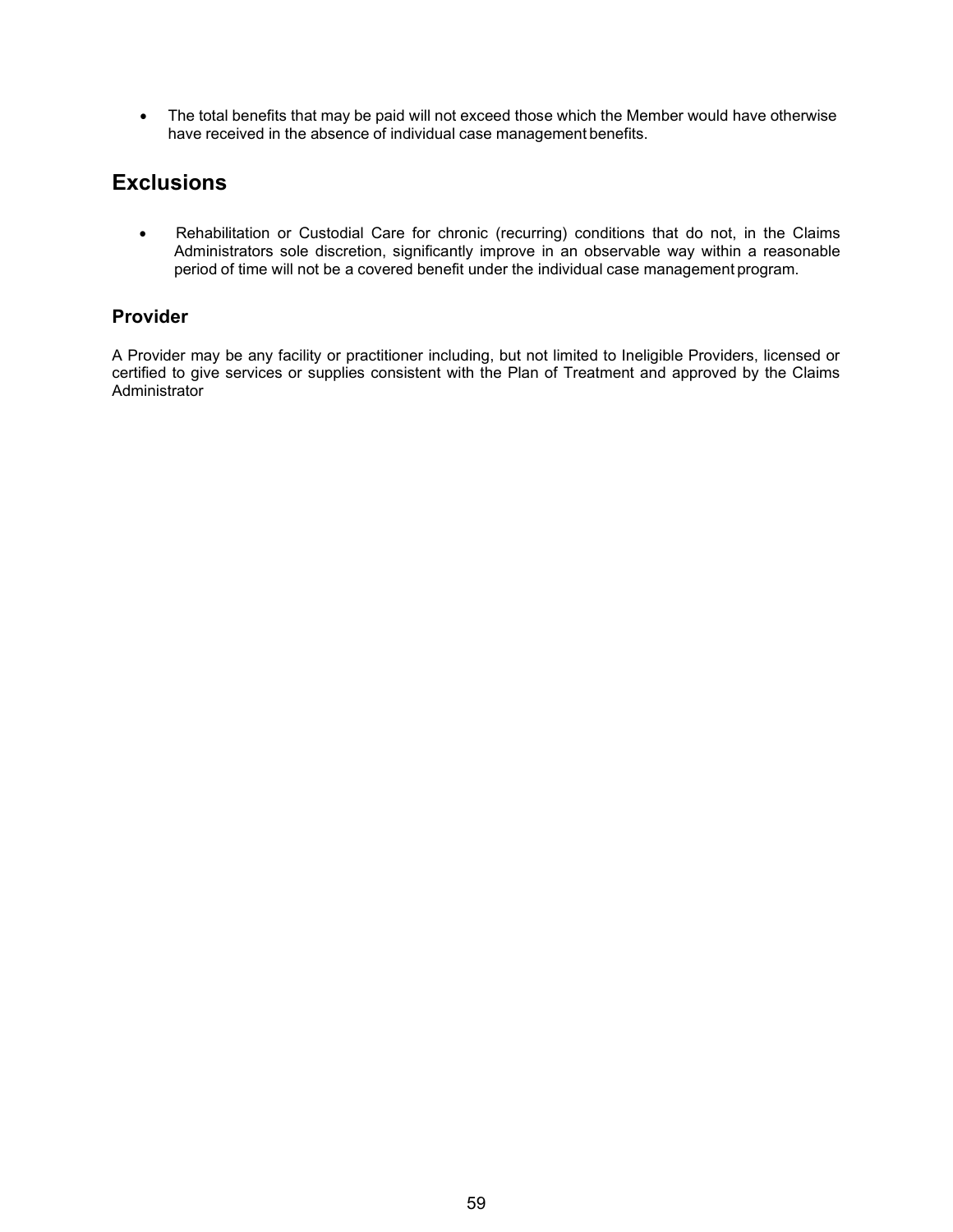# **Coordination of Benefits When Members Are Insured Under More Than One Plan**

If a Member has other healthcare coverage under another program, any other group medical expense coverage, or any local, state or governmental program (except school accident insurance coverage and Medicaid), then benefits payable under This Plan will be coordinated with the benefits payable under the other program. This Plan's liability in coordinating will not be more than 100% of the Allowable Expense or the contracted amount.

Allowable Expense means any necessary, reasonable and customary expense at least a portion of which is covered under at least one of the programs covering the Member for whom the claim is made.

Please note that several terms specific to this section are listed below. Some of these terms have different meanings in other parts of the Benefit Booklet. For this provision only, your plan is referred to as "This Plan" and any other insurance plan as "Plan." In the rest of the Benefit Booklet, Plan has the meaning listed in the "Definitions" section.

**Plan** means any of the following that provides benefits or services for, or because of, medical or dental care or treatment:

- Group insurance or group-type coverage, whether insured or uninsured, that includes continuous twenty-four (24) hour coverage. This includes prepayment, group practice, or individual practice coverage. It also includes coverage other than school accident-type coverage.
- Coverage under a governmental Plan or coverage that is required or provided by law. This does not include a state Plan under Medicaid (Title XIX, Grants to States for Medical Assistance Programs, of the United States Social Security Act as amended from time to time). It also does not include any Plan whose benefits, by law, are in addition to those of any private insurance program or other non- governmental program.

**Note:** The **BlueChoice HMO healthcare plan** will be secondary to automobile insurance policies or contracts.

Each contract or other arrangement for coverage under bullet 1 or 2 above is a separate Plan. If an arrangement has two parts and these rules apply only to one of the two, each of the parts is a separate Plan.

**Primary Plan/Secondary Plan**. The "Order of Benefit Determination Rules" below determine whether This Plan is a Primary Plan or Secondary Plan in relationship to another Plan covering a Member. When This Plan is a Secondary Plan, its benefits are determined after those of the other Plan and may be reduced because of the other Plan's benefits.

When This Plan is a Primary Plan, its benefits are determined before those of the other Plan and without considering the other Plan's benefits.

When there are more than two Plans covering a Member, This Plan may be a Primary Plan in relationship to one or more other Plans and may be a Secondary Plan in relationship to a different Plan or Plans.

### **Order of Benefit Determination Rules**

When you have other coverage, claims will be paid as follows:

• Non-Dependent/Dependent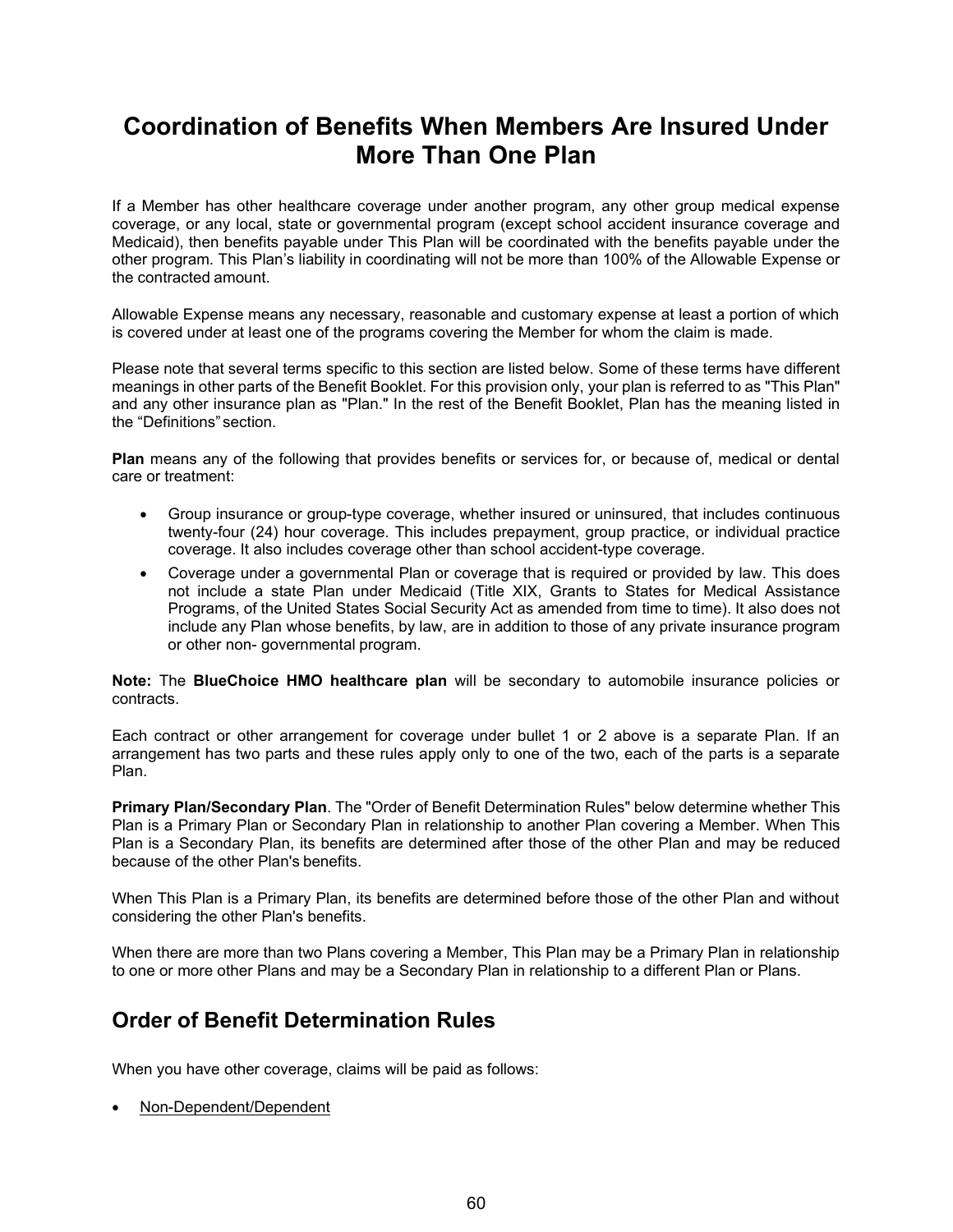The program which covers the person as an Employee (other than as a dependent) is primary to the program that covers the person as a dependent.

- Dependent Child/Parents Not Separated or Divorced
	- 1. For *children,* the healthcare plan of the parent whose birthday occurs earlier in the calendar year is deemed to be primary.
	- 2. If both parents' birthdays occur on the same day, the healthcare plan that has insured the parent for the longest period of time isprimary.
	- 3. If one of the plans does not have the parent birthday rule, the father's healthcare plan is primary.
- Dependent Child/Parents Separated or Divorced
	- a. When a *court decree has determined that one parent has financial responsibility* for medical, dental or other healthcare expenses of a child, the healthcare plan of the parent with courtdecreed financial responsibility is primary to any other plan covering the child (regardless of which parent has custody).
	- b. When a *court decree states that the parents will share joint custody*, without specifying which parent has financial responsibilities for medical or dental care expenses of a child, the plan providing primary coverage for the child will be determined asfollows:
		- 1. The healthcare plan of the parent whose birthday occurs earlier in the calendar year is primary;
		- 2. When both parents' birthdays occurs on the same day, the healthcare plan that has insured the parent for the longest period of time is primary;and
		- 3. If one of the plans does not have the parent birthday rule, the father's healthcare plan is primary.
	- c. In the absence of joint custody and without court-decreed financialresponsibility:
		- 1. For healthcare plans that cover a *child of separated or divorced parents who have not remarried*, the healthcare plan of the parent with custody is deemed to be primary.
		- 2. For healthcare plans that cover a *child of remarriedparent*(s):
			- The healthcare plan of the remarried parent, with custody, is deemed to be primary;
			- The healthcare plan of the step-parent is deemed to be secondary; and
			- The healthcare plan of the biological parent, without custody, is deemed to have the third level of healthcare paymentresponsibility.
- Active/Inactive Employee
	- The healthcare plan that covers an insured individual as an active employee is primary over healthcare plan that covers a retiree or laid-offemployee.
	- The same process is true for an active employee covered by his/her employer's group- insurance medical plan who is also covered as a dependent under a retiree's/laid-off employee's groupinsurance medical plan.
	- An active employee's healthcare plan will have primary coverage responsibilities.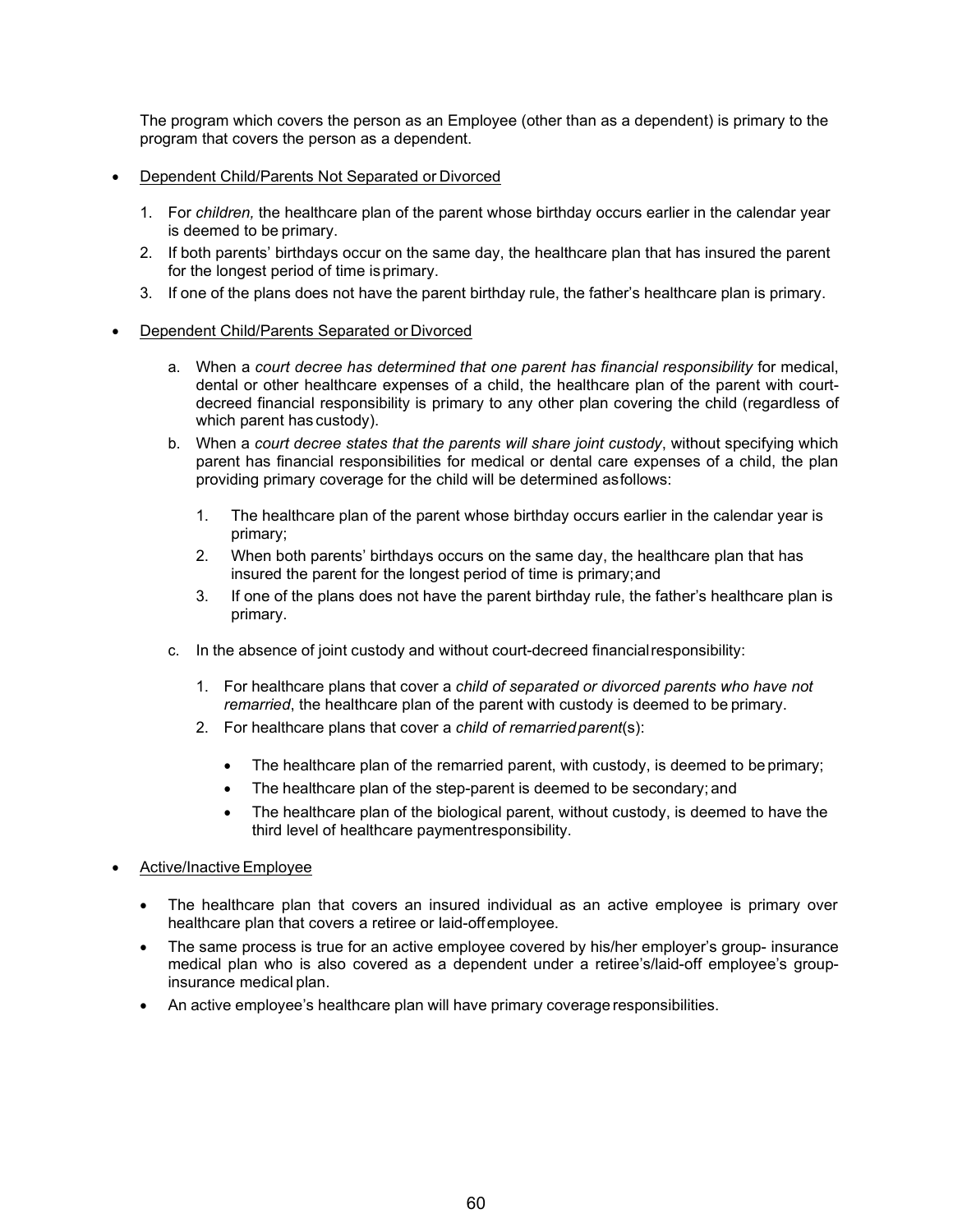## **Facility of Payment**

A payment made under another program may include an amount which should have been paid underThis Plan. If it does, the Claims Administrator may pay that amount to the organization which made that payment. That amount will then be treated as though it were a benefit paid under this program. This Plan will not have to pay that amount again.

## **Right of Reimbursement**

If the amount of the payment made by This Plan is more than it should have paid under this provision, the Claims Administrator may recover the excess from one or more of:

- the persons it has paid or for whom it haspaid,
- insurance companies, or
- other organizations.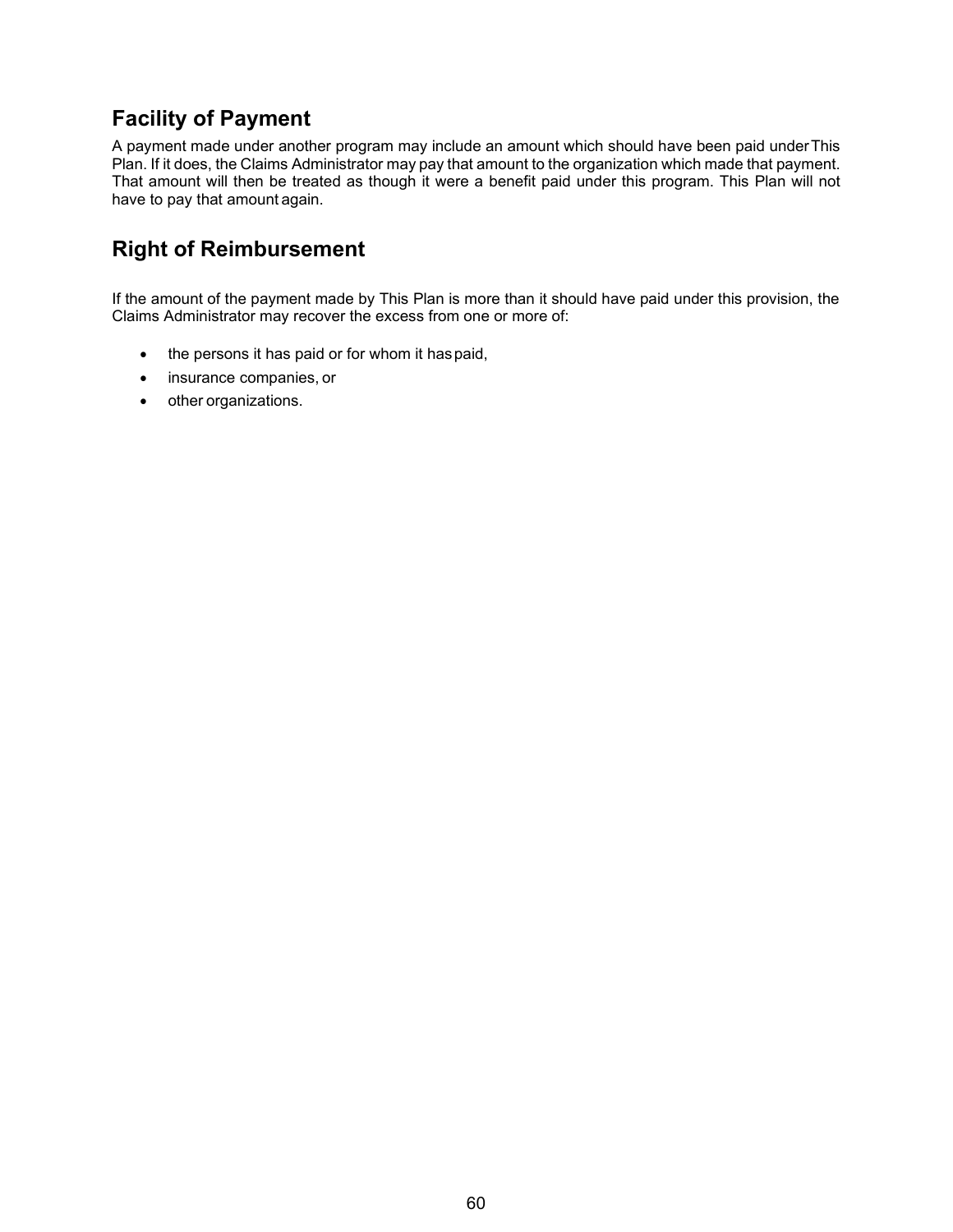## **Right of Reimbursement**

The Plan may require reimbursement from a Member for benefits paid to the Member for an injury or illness involving negligence or misconduct of a third party if the Member is "made whole." A Member is made whole if the Member recovers amounts under a settlement or a judgment against a third party which is more than the sum of all economic and non-economic losses incurred as a result of an injury or illness. The amount of any reimbursement claim by the Plan will be reduced by the pro rata amount of the attorney's fees and expenses of litigation incurred by the Member in bringing a claim against the third party. The Plan has the right to seek a declaratory judgment in court to share in the proceeds of any settlement or judgment where the Member claims he or she has not been madewhole.

Any person seeking recovery from a third party on behalf of a Member for personal injury related to a claim for which the Plan has paid benefits must provide notice of the claim by certified mail or statutory overnight delivery to the Plan. This notice must be provided no later than 10 days prior to the consummation of any settlement or commencement of any trial. Once the notice is received, the Plan will provide a notice to the Member for any claims for reimbursement.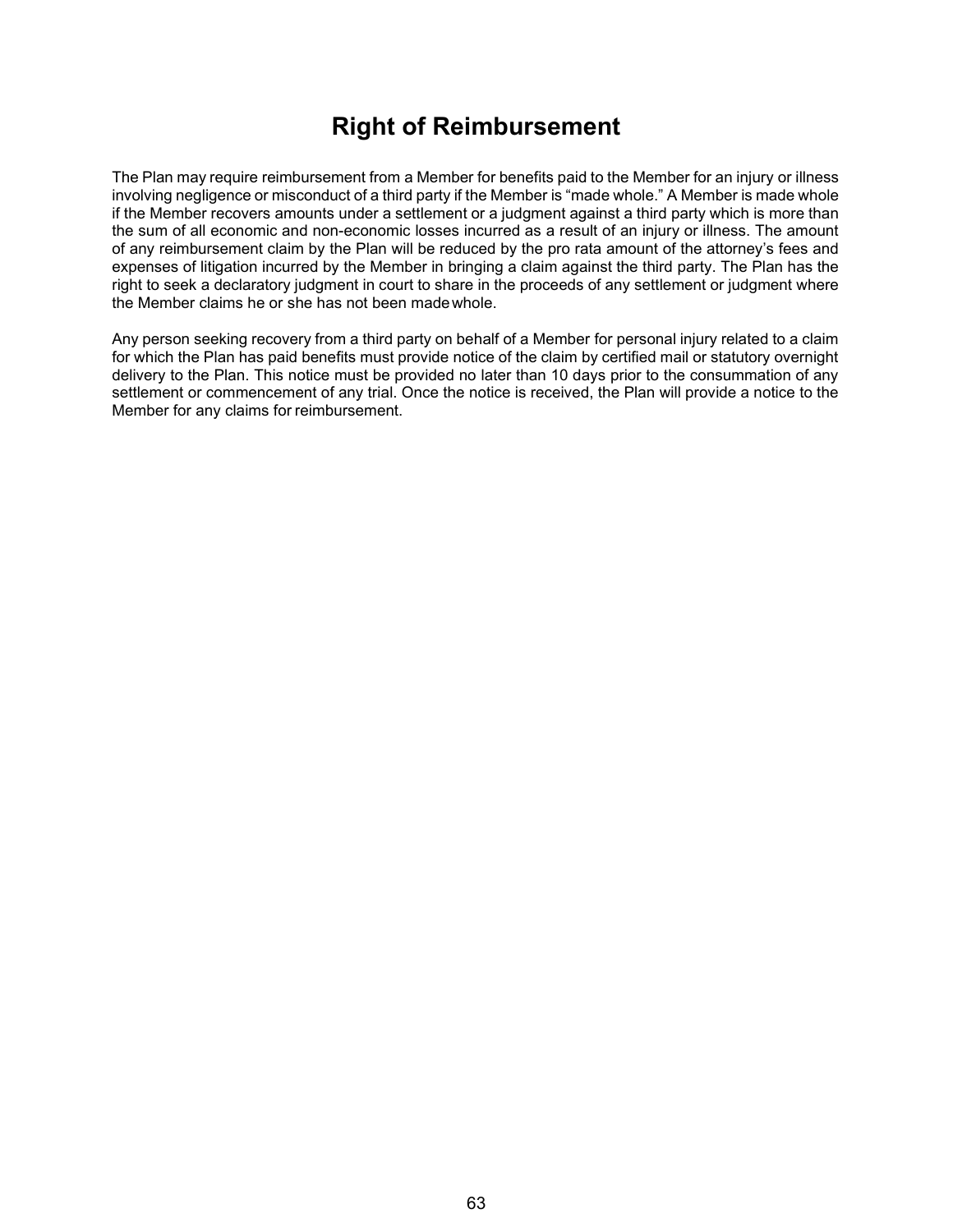# **Member Rights and Responsibilities**

As a Member you have certain rights and responsibilities when receiving your health care. You also have a responsibility to take an active role in your care. As your health care partner, the Claims Administrator is committed to making sure your rights are respected while providing your health benefits. That also means giving you access to the Claims Administrator's Network Providers and the information you need to make the best decisions for your health and welfare.

#### **These are your rights and responsibilities: You have the right to:**

- Speak freely and privately with your doctors and other health providers about all health care options and treatment needed for your condition. This is no matter what the cost or whether it's covered under your Plan.
- Work with your doctors in making choices about your health care.
- Be treated with respect and dignity.
- Expect us to keep your personal health information private. This is as long as it follows state and Federal laws and our privacypolicies.
- Get the information you need to help make sure you get the most from your Health Plan, and share your feedback. This includes informationon:
	- The Claims Administrator's company andservices.
	- The Claims Administrator's network of doctors and other health care providers.
	- Your rights and responsibilities.
	- The rules of your health careplan.
	- The way your Health Plan works.
- Make a complaint or file an appeal about:
	- Your Plan
	- Any care you get
	- Any Covered Service or benefit ruling that your Planmakes.
- Say no to any care, for any condition, sickness or disease, without it affecting any care you may getin the future. This includes the right to have your doctor tell you how that may affect your health now and in the future.
- Get all of the most up-to-date information from a doctor or other health care professional provider about the cause of your illness, your treatment and what may result from it. If you don't understand certain information, you can choose a person to be with you to help you understand.

#### **You have the responsibility to:**

- Read and understand, to the best of your ability, all information about your health benefits or ask for help if you need it.
- Follow all Plan rules and policies.
- Choose a Network Primary Care Physician (doctor), also called a PCP, if your health care plan requires it.
- Treat all doctors, health care Providers and staff with courtesy and respect.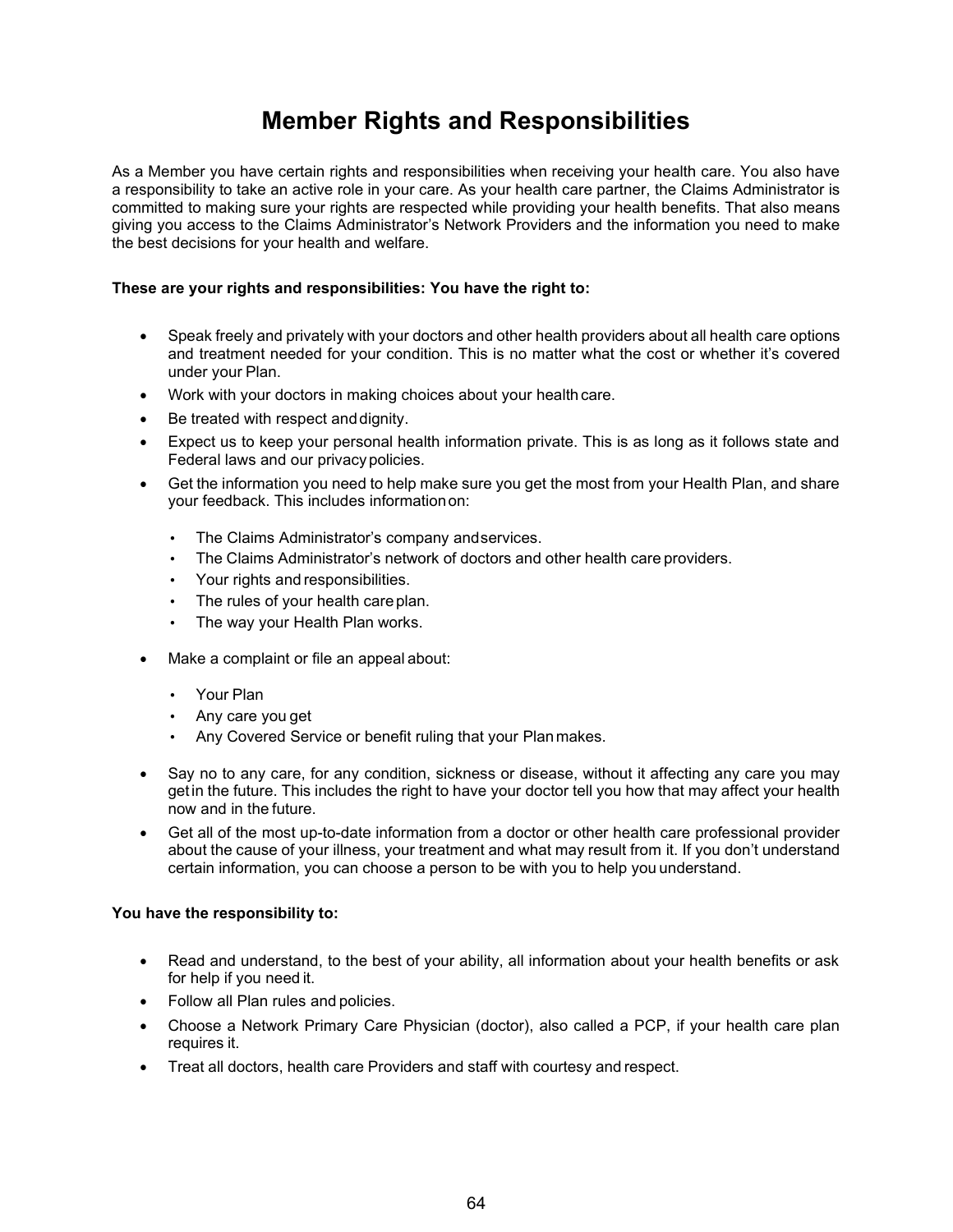- Keep all scheduled appointments with your health care Providers. Call their office if you may be late or need to cancel.
- Understand your health problems as well as you can and work with your doctors or other health care Providers to make a treatment plan that you all agreeon.
- Tell your Doctors or other health care Providers if you don't understand any type of care you're getting or what they want you to do as part of your careplan.
- Follow the care plan that you have agreed on with your doctors or health care Providers.
- Give the Claims Administrator, your doctors and other health care professionals the information needed to help you get the best possible care and all the benefits you are entitled to. This may include information about other health and insurance benefits you have in addition to your coverage with the Plan.
- .

**The Claims Administrator is committed to providing quality benefits and customer service to its Members. Benefits and coverage for services provided under the benefit program are governed by the Plan and not by this Member Rights and Responsibilities statement.**

**If you need more information call Accolade Member Services number on your ID card.**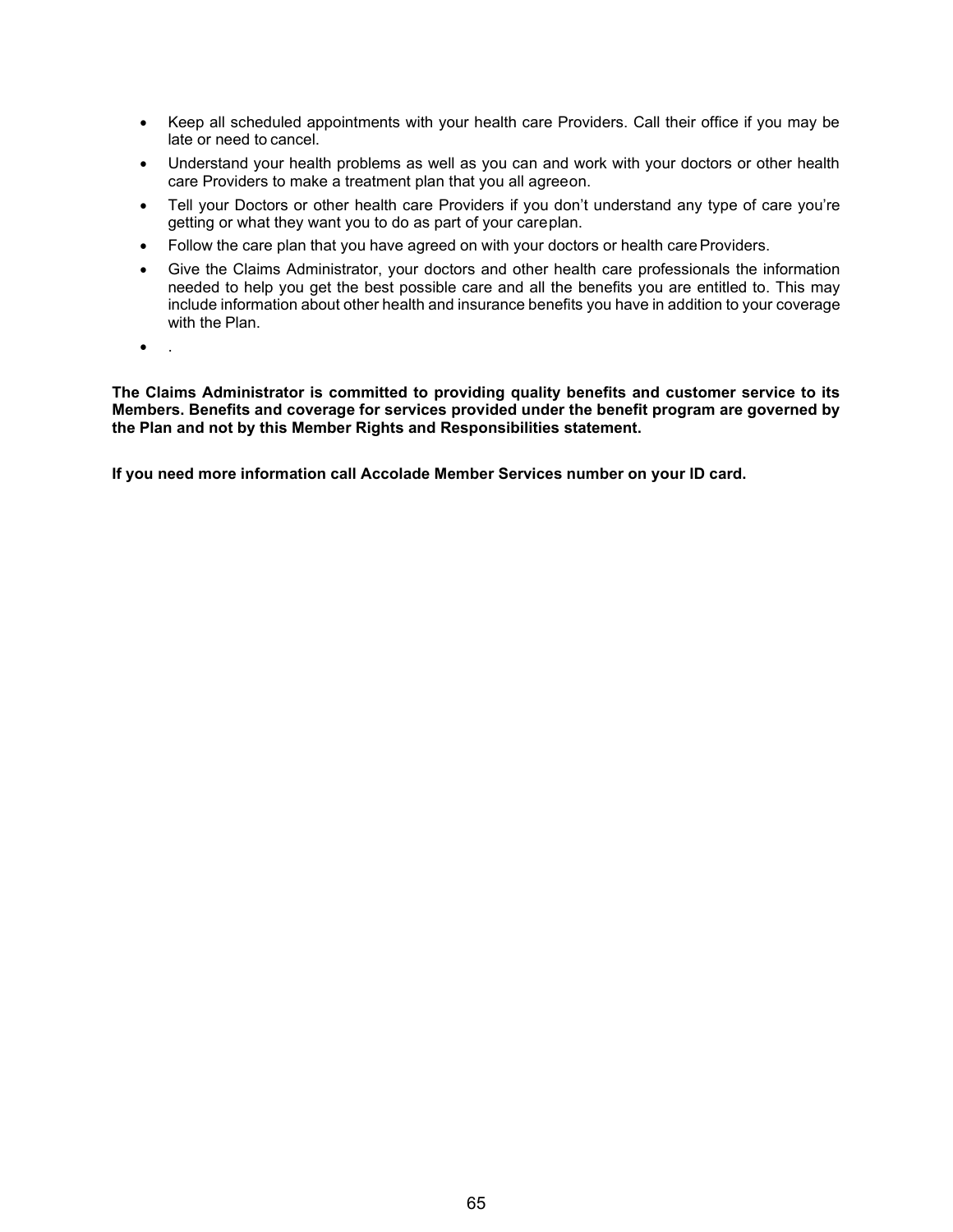# **Your Rights to Appeal**

For purposes of these Appeal provisions, "claim for benefits" means a request for benefits under the plan. The term includes both pre-service and post-service claims.

- A pre-service claim is a claim for benefits under the plan for which you have not received the benefit or for which you may need to obtain approval inadvance.
- A post-service claim is any other claim for benefits under the plan for which you have received the service.

If your claim is denied or if your coverage is rescinded:

- You will be provided with a written notice of the denial or rescission;and
- You are entitled to a full and fair review of the denial or rescission.

The procedure the Claims Administrator will follow will satisfy the requirements for a full and fair review under applicable federal regulations.

### **Notice of Adverse Benefit Determination**

If your claim is denied, the Claims Administrator's notice of the adverse benefit determination (denial) will include:

- information sufficient to identify the claim involved;
- the specific reason(s) for the denial;
- a reference to the specific Plan provision(s) on which the Claims Administrator's determination is based;
- a description of any additional material or information needed to perfect yourclaim;
- an explanation of why the additional material or information isneeded;
- a description of the plan's review procedures and the time limits that apply to them;
- information about any internal rule, guideline, protocol, or other similar criterion relied upon in making the claim determination and about your right to request a copy of it free of charge, along with a discussion of the claims denial decision;and
- information about the scientific or clinical judgment for any determination based on medical necessity or experimental treatment, or about your right to request this explanation free ofcharge, along with a discussion of the claims denialdecision.
- the availability of, and contact information for, any applicable office of health insurance consumer assistance or ombudsman who may assist you

For claims involving urgent/concurrent care:

- the Claims Administrator's notice will also include a description of the applicable urgent/concurrent review process; and
- the Claims Administrator may notify you or your authorized representative within 72 hours orally and then furnish a written notification.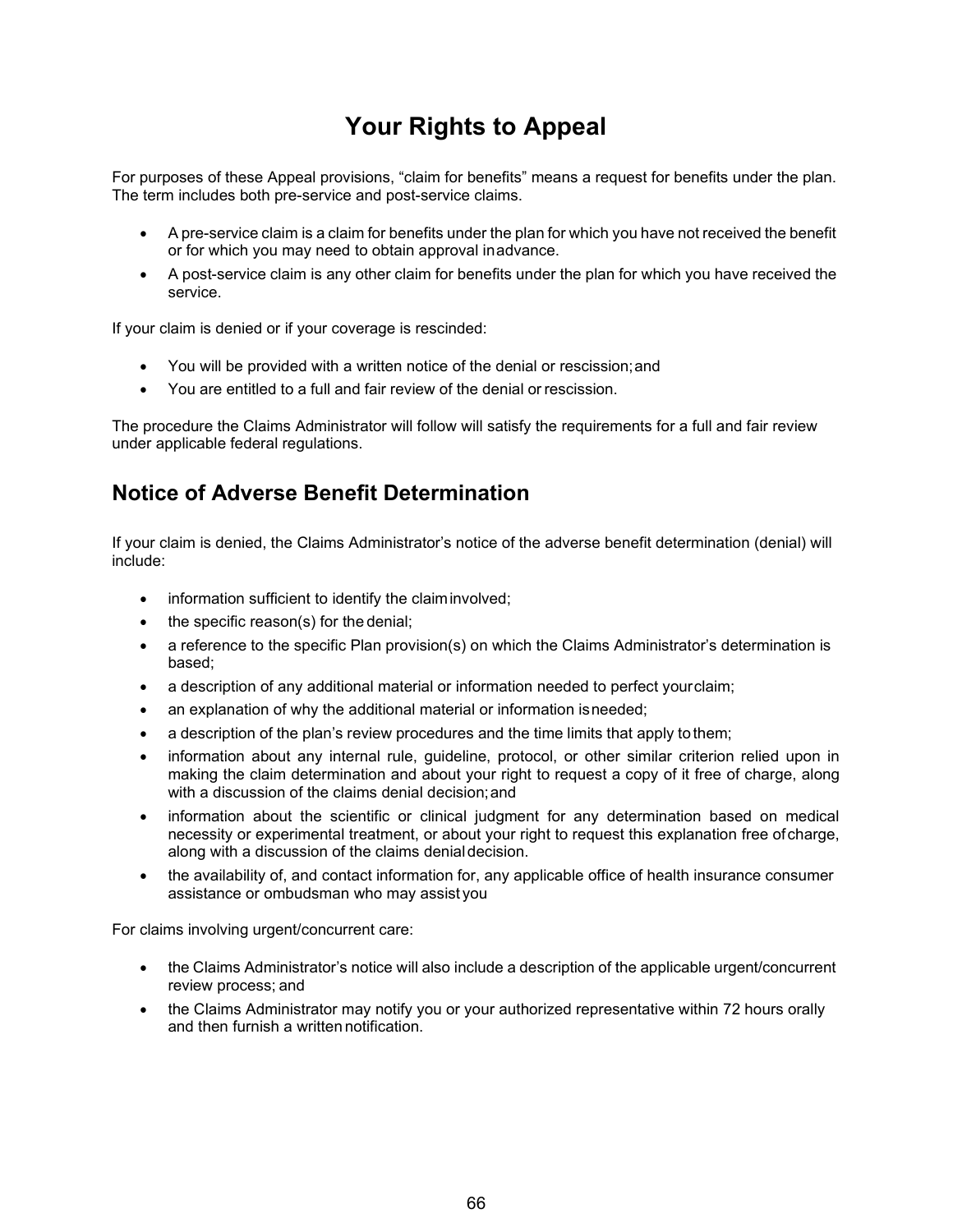## **Appeals (Grievances)**

You have the right to appeal an adverse benefit determination (claim denial or rescission of coverage). You or your authorized representative must file your appeal within 180 calendar days after you are notified of the denial or rescission. You will have the opportunity to submit written comments, documents, records, and other information supporting your claim. The Claims Administrator's review of your claim will take into account all information you submit, regardless of whether it was submitted or considered in the initial benefit determination.

The Claims Administrator shall offer a single mandatory level of appeal and an additional voluntary second level of appeal which may be a panel review, independent review, or other process consistent with the entity reviewing the appeal. The time frame allowed for the Claims Administrator to complete its review is dependent upon the type of review involved (e.g., pre-service, concurrent, post-service, urgent,etc.).

**For pre-service claims involving urgent/concurrent care**, you may obtain an expedited appeal. You or your authorized representative may request it orally or in writing. All necessary information, including the Claims Administrator's decision, can be sent between the Claims Administrator and you by telephone, facsimile or other similar method. To file an appeal for a claim involving urgent/concurrent care, you or your authorized representative must contact the Claims Administrator at the number shown on your identification card and provide at least the followinginformation:

- the identity of the claimant;
- the date(s) of the medical service;
- the specific medical condition or symptom;
- the provider's name;
- the service or supply for which approval of benefits was sought; and
- any reasons the appeal should be processed on a more expeditedbasis.

**All other requests for Appeals (Grievances)** should be submitted in writing by the *Member* or the *Member's authorized representative*, except where the acceptance of oral *Appeals (Grievances)* is otherwise required by the nature of the *appeal* (e.g., urgent care). you or your authorized representative must submit a request for review to:

#### **Anthem Blue Cross Blue Shield Post Office Box 105449 Atlanta, GA 30348-5449**

You must include your Member Identification Number when submitting an appeal.

Upon request, the Claims Administrator will provide, without charge, reasonable access to, and copies of, all documents, records, and other information relevant to your claim. "Relevant" means that the document, record, or other information:

- was relied on in making the benefit determination;or
- was submitted, considered, or produced in the course of making the benefit determination; or
- demonstrates compliance with processes and safeguards to ensure that claim determinations are made in accordance with the terms of the Plan, applied consistently for similarly-situated claimants; or
- is a statement of the Plan's policy or guidance about the treatment or benefit relative to your diagnosis.

The Claims Administrator will also provide you, free of charge, with any new or additional evidence considered, relied upon, or generated in connection with your claim. In addition, before you receive an adverse benefit determination on review based on a new or additional rationale, the Claims Administrator will provide you, free of charge, with the rationale.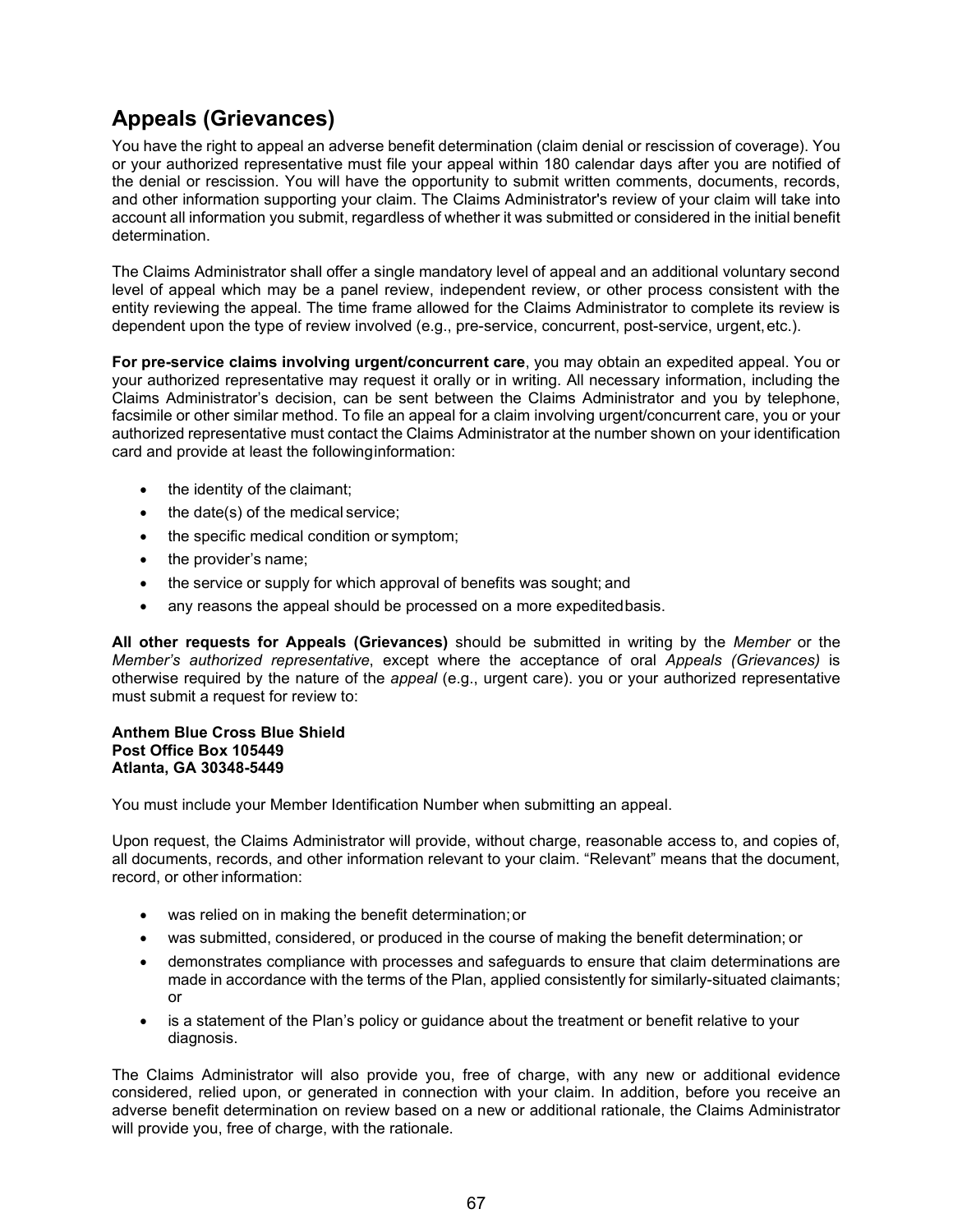### **How Your Appeal will be Decided**

When the Claims Administrator considers your appeal, the Claims Administrator will not rely upon the initial benefit determination or, for voluntary second-level Appeals, to the earlier appeal determination. The review will be conducted by an appropriate reviewer who did not make the initial determination and who does not work for the person who made the initial determination. A voluntary second-level review will be conducted by an appropriate reviewer who did not make the initial determination or the first-level appeal determination and who does not work for the person who made the initial determination or first- level appeal determination.

If the denial was based in whole or in part on a medical judgment, including whether the treatment is Experimental, Investigational, or not Medically Necessary, the reviewer will consult with a health care professional who has the appropriate training and experience in the medical field involved in making the judgment. This health care professional will not be one who was consulted in making an earlier determination or who works for one who was consulted in making an earlier determination.

### **Notification of the Outcome of the Appeal**

**If you appeal a claim involving urgent/concurrent care**, the Claims Administrator will notify you of the outcome of the appeal as soon as possible, but not later than 72 hours after receipt of your request for appeal.

**If you appeal any other pre-service claim**, the Claims Administrator will notify you of the outcome of the appeal within 30 days after receipt of your request for appeal.

**If you appeal a post-service claim**, the Claims Administrator will notify you of the outcome of the appeal within 60 days after receipt of your request for appeal.

## **Appeal Denial**

If your appeal is denied, that denial will be considered an adverse benefit determination. The notification from the Claims Administrator will include all of the information set forth in the above section entitled "Notice of Adverse Benefit Determination."

### **Voluntary Second Level Appeals (Grievances)**

If you are dissatisfied with the Plan's mandatory first level appeal decision, a voluntary second level appeal may be available. If you would like to initiate a second level appeal, please write to the address listed above. Voluntary Appeals (Grievances) must be submitted within 60 calendar days of the denial of the first level appeal. You are not required to complete a voluntary second level appeal prior to submitting a request for an independent External Review (see below).

### **Requirement to file an Appeal before filing a lawsuit**

No lawsuit or legal action of any kind related to a benefit decision may be filed by you in a court of law or in any other forum, unless it is commenced within three years of the Plan's final decision on the claim or other request for benefits. If the Plan decides an appeal is untimely, the Plan's latest decision on the merits of the underlying claim or benefit request is the final decision date. You must exhaust the Plan's internal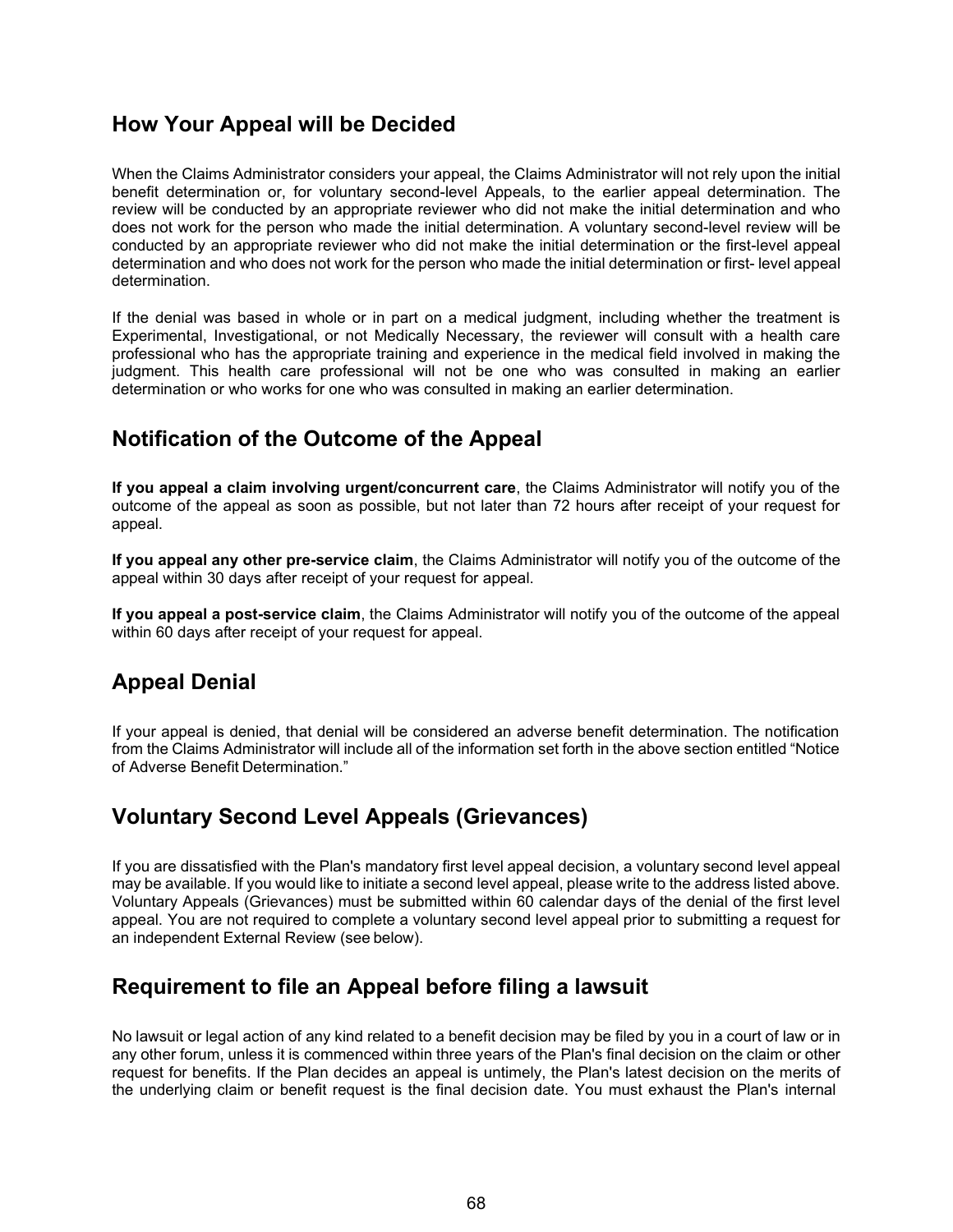Appeals Procedure but not including any voluntary level of appeal or the independent External Review, before filing a lawsuit or taking other legal action of any kind against the Plan.

#### **The Claims Administrator reserves the right to modify the policies, procedures and timeframes in this section**

### **External Review**

If the outcome of the mandatory first level appeal is adverse to you, you may be eligible for an independent External Review pursuant to federal law. You must submit your request for External Review to the Claims Administrator within four (4) months of the notice of your final internal adverse determination. A request for an External Review must be in writing unless the Claims Administrator determines that it is not reasonable to require a written statement. You do not have to re-send the information that you submitted for internal appeal. However, you are encouraged to submit any additional information that you think is important for review. Claims submitted for External Review will be reviewed by a qualified medical professional who is not employed by the Claims Administrator or theEmployer.

For pre-service claims involving urgent/concurrent care, you may proceed with an Expedited External Review without filing an internal appeal or while simultaneously pursuing an expedited appeal through the Claims Administrator's internal appeal process. You or your authorized representative may request it orally or in writing. All necessary information, including the Claims Administrator's decision, can be sent between the Claims Administrator and you by telephone, facsimile or other similar method. To proceed with an Expedited External Review, you or your authorized representative must contact the Claims Administrator at the number shown on your Identification Card and provide at least the following information:

- the Member's identity;
- the date(s) of the medical service;
- the specific medical condition or symptom;
- the Provider's name:
- the service or supply for which approval of benefits was sought; and
- any reasons the appeal should be processed on a more expeditedbasis.

All other requests for External Review should be submitted in writing unless the Claims Administrator determines that it is not reasonable to require a written statement. Such requests should be submitted by you or your authorized representative to:

#### **Anthem Blue Cross and Blue Shield ATTN: Appeals P.O. Box 105449 Atlanta, GA 30348**

This is not an additional step that you must take in order to fulfill your appeal procedure obligations described above. Your decision to seek External Review will not affect your rights to any other benefits under this health care Plan. There is no charge for you to initiate an independent External Review. The External Review decision is final and binding on all parties except for any relief available through applicable state laws.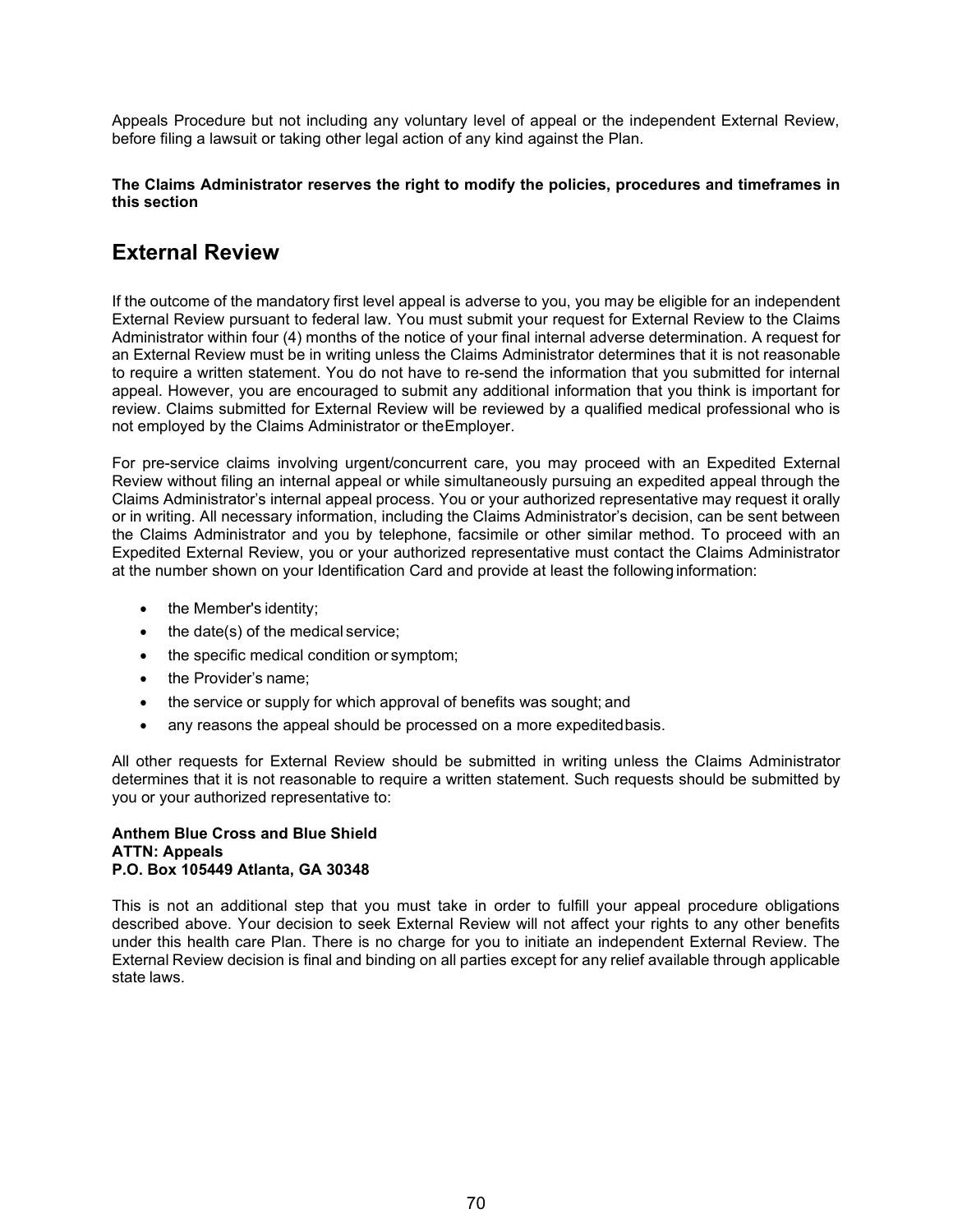# **Continuation of Coverage under Federal Law (COBRA)**

A Member who loses coverage under the Plan may be entitled to elect to continue coverage under the Plan, at his or her own expense, for 18-36 months after the coverage would otherwise end. These rights and the Member's responsibilities to protect his or her continuation rights are summarized below, but contact your Employer if you have any questions about your COBRA rights. COBRA continuation coverage is generally administered by the "COBRA Administrator," which is the office or third-party that will be your point of contact after the original qualifying event. You will receive more information on how to contact the COBRA Administrator once you have elected continuingcoverage.

### **Qualifying events for Continuation Coverage under Federal Law (COBRA)**

COBRA continuation coverage is available when a Member's coverage under the Plan would otherwise end because of certain "qualifying events." After a qualifying event, COBRA continuation coverage must be offered to each person who is a "qualified beneficiary." A qualified beneficiary is a Member who is covered under the Plan on the day before the qualifying event. Qualified beneficiaries who elect COBRA must pay for this COBRA continuation coverage.

Each qualified beneficiary may elect continuation independently. Members also may elect COBRA continuation coverage on behalf of their Spouses, and parents or legal guardians may elect COBRA continuation coverage on behalf of their children. A child born to, or placed for adoption with, a covered Subscriber during the period of continuation coverage is also eligible for continuation coverage.

| <b>Initial Qualifying Event</b>                                                                                                                                                                                         | <b>Length of Availability of Coverage</b> |
|-------------------------------------------------------------------------------------------------------------------------------------------------------------------------------------------------------------------------|-------------------------------------------|
| For Emplovees:<br>Voluntary or Involuntary Termination (other than gross<br>misconduct) or Loss of Coverage Under an<br>Employer's Health Plan Due to Reduction In Hours<br>Worked                                      | 18 months                                 |
| For Spouses/Dependents:<br>A Covered Employee's Voluntary or Involuntary<br>Termination (other than gross misconduct) or Loss of<br>Coverage Under an Employer's Health Plan Due to<br><b>Reduction In Hours Worked</b> | 18 months                                 |
| Covered Employee's Entitlement to Medicare (if it<br>leads to a loss of coverage under this Plan)                                                                                                                       | 36 months                                 |
| Divorce or Legal Separation                                                                                                                                                                                             | 36 months                                 |
| Death of a Covered Employee                                                                                                                                                                                             | 36 months                                 |
| For Dependents:<br>Loss of Dependent Child Status, e.g., turning age 26                                                                                                                                                 | 36 months                                 |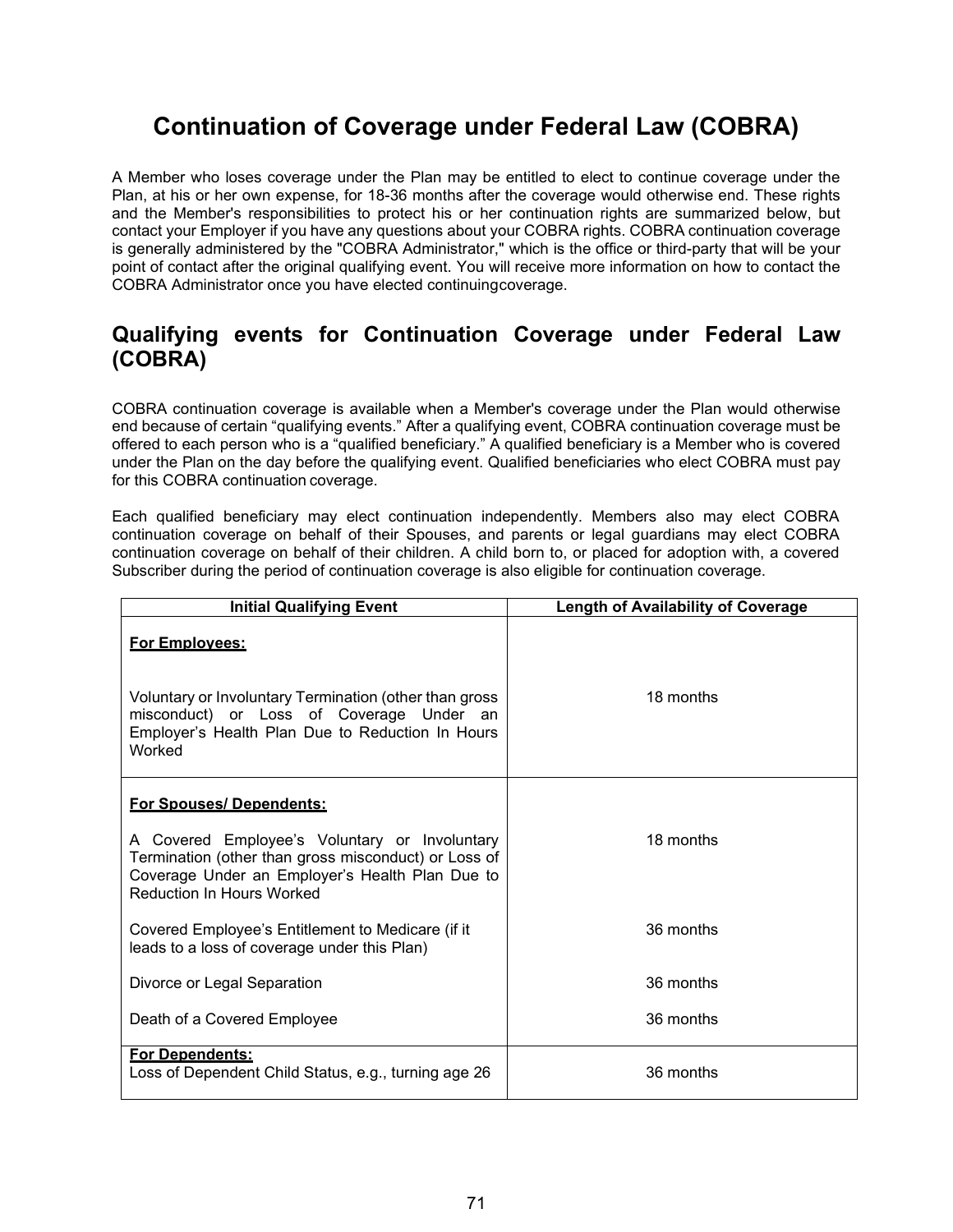Continuation coverage stops before the end of the maximum continuation period if the Member becomes entitled to Medicare benefits. If a Subscriber becomes entitled to Medicare benefits before a qualifying event that is termination of employment or reduction of hours, then a qualified beneficiary – other than the Medicare beneficiary – is entitled to continuation coverage for no more than a total of 36 months from the date the Subscriber became entitled to Medicare. (For example, if you become entitled to Medicare prior to termination of employment or reduction in hours, COBRA continuation coverage for your Spouse and children can last up to 36 months after the date of Medicare entitlement.)

If you are a retiree under this Plan, filing a proceeding in bankruptcy under Title 11 of the United States Code may be a qualifying event. If a proceeding in bankruptcy is filed with respect to your Employer, and that bankruptcy results in the loss of coverage, you will become a qualified beneficiary with respect to the bankruptcy. Your surviving Spouse and Dependent children will also become qualified beneficiaries if bankruptcy results in the loss of their coverage under this Plan. If COBRA coverage becomes available to a retiree and his or her covered family members as a result of a bankruptcy filing, the retiree may continue coverage for life. His or her Spouse and Dependents may continue coverage for a maximum period of up to 36 months following the date of the retiree'sdeath.

## **Second qualifying event**

If your family has another qualifying event (such as a legal separation, divorce, etc.) during the initial 18 months of COBRA continuation coverage, your Dependents can receive up to 18 additional months of COBRA continuation coverage, for a maximum of 36 months from the original qualifying event. Such additional coverage is only available if the second qualifying event would have caused your Dependents to lose coverage under the Plan had the first qualifying event not occurred. A qualified beneficiary must give timely notice to the COBRA Administrator in such asituation.

## **Notification Requirements**

You must notify your (or the Employee's) campus Benefits/Human Resources office within 60 days of your divorce, legal separation or the failure of your enrolled Dependents to meet the program's definition of Dependent. This notice must be provided in writing to the campus Benefits/Human Resources Office. Thereafter, the COBRA Administrator will notify qualified beneficiaries of their rights to elect continuing coverage.

## **Electing COBRA Continuation Coverage**

To continue enrollment, a qualified beneficiary must make an election within 60 days of the date coverage would otherwise end or the date the COBRA Administrator notifies the qualified beneficiary of this right, whichever is later. You must pay the total premium appropriate for the type of benefit coverage you choose to continue. If the premium rate changes for active associates, your monthly premium will also change. The premium you must pay cannot be more than 102% of the total cost (Employee and employer) of the coverage available to active Employees with similar coverage, and it must be paid to the COBRA Administrator within 30 days of the date due, except that the initial premium payment must be made before 45 days after the initial election for continuation coverage, or your continuation rights will be forfeited.

## **Disability extension of 18-month period of continuation coverage**

A qualified beneficiary who is determined, at the time of the qualifying event, to be disabled under Title II (OASDI) or Title XVI (SSI) of the Social Security Act, or who becomes disabled during the first 60 days of COBRA continuation coverage, may continue coverage for 29 months after the qualifying event. Family members of the disabled employee are also eligible for the disability extension. To qualify for the extension,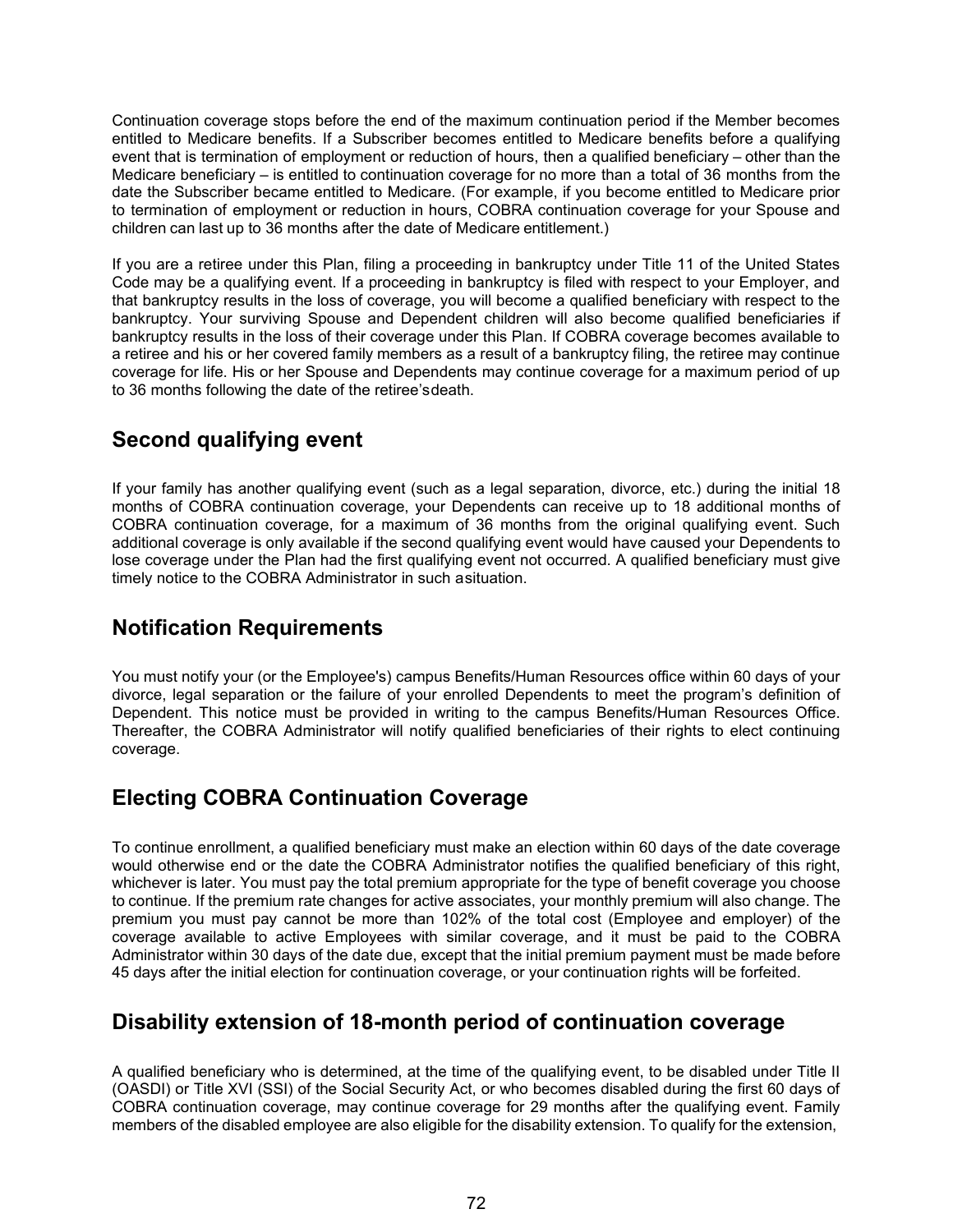the disabled qualified beneficiary must provide notice of his or her disability status within 60 days of the disability determination or the COBRA qualifying date, whichever is later. In these cases, the Employer can charge 150% of premium for months 19 through

29. This would allow health coverage to be provided in the period between the end of 18 months and the time that Medicare begins coverage for the disabled individual at 29 months. If a qualified beneficiary is determined by the Social Security Administration to no longer be disabled, the qualified beneficiary must notify the Plan Administrator of that fact in writing within 30 days after the Social Security Administration's determination.

## **When COBRA Coverage Ends**

COBRA benefits are available without proof of insurability and coverage will end on the earliest of the following:

- A covered individual reaches the end of the maximum coverageperiod;
- A covered individual fails to pay a required premium ontime;
- A covered individual becomes covered under any other group health plan after electing COBRA;
- A covered individual becomes entitled to Medicare after electing COBRA; or
- The University System of Georgia terminates all of its group healthplans.

## **Other Coverage Options besides COBRA Continuation Coverage**

Instead of enrolling in COBRA continuation coverage, there may be other coverage options for you and your family through the Health Insurance Marketplace, Medicaid, or other group health plan coverage options (such as a spouse's plan) through what is called a "special enrollment period." Some of these options may cost less than COBRA continuation coverage. You can learn more about many of these options at [www.healthcare.gov.](http://www.healthcare.gov/)

## **Continuation of Coverage Due to Military Service**

Under the Uniformed Services Employment and Reemployment Rights Act of 1994 (USERRA), a Subscriber who is absent from employment on account of military leave may have a right to continuation of benefits. This right is nearly identical to COBRA except that (1) coverage is available for 24 months; and (2) the Employer pays the full premium after the first month of the absence (but not the additional 2% that is charged for COBRA continuation coverage) but pays only the active Employee rate for the first month of the absence.

## **Family and Medical Leave Act of 1993**

An Employee may continue membership in the Plan as provided by the Family and Medical LeaveAct. An Employee who has been employed at least one year, within the previous 12 months is eligible to choose to continue coverage for up to 12 weeks of unpaid leave for the following reasons:

- The birth of the Employee's child.
- The placement of a child with the Employee for the purpose of adoption or foster care.
- To care for a seriously ill Spouse, child orparent.
- A serious health condition rendering the Employee unable to perform his or her job.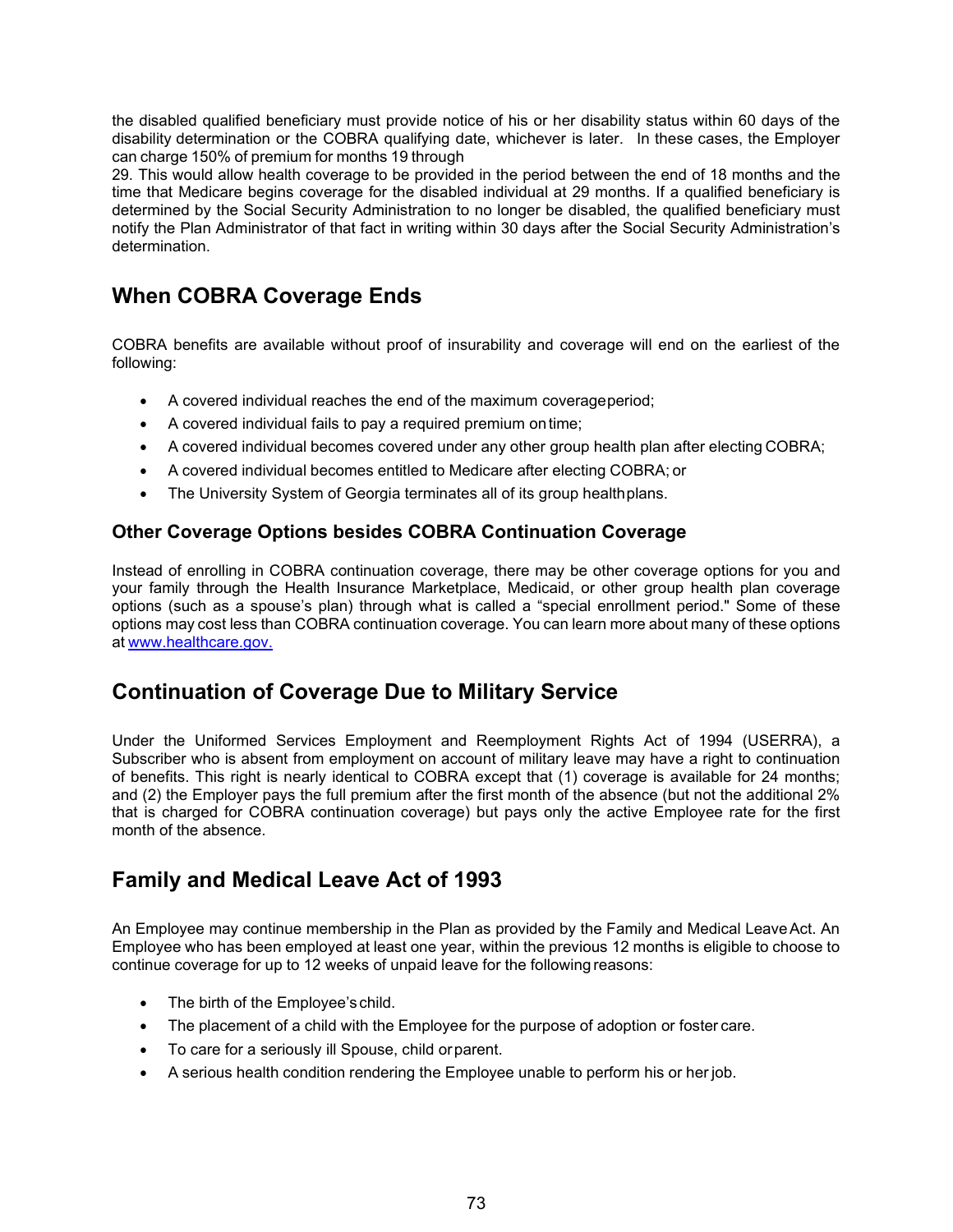If the Employee chooses to continue coverage during the leave, the Employee will be given the same health care benefits that would have been provided if the Employee were working, with the same premium contribution that applies to an active Employee. If the Employee's premium for continued membership in the Plan is more than 30 days late, the Employer will send written notice to the Employee. It will tell the Employee that his or her membership will be terminated and what the date of the termination will be if payment is not received by that date. This notice will be mailed at least 15 days before the termination date.

Once the employee returns to work after his/her leave period ends, the Employee's coverage may be restored to the same level the Employee had prior to his/her leave period if the Employee continues to be eligible for coverage.

Please contact your Human Resources Department for more Family and Medical Leave Act information.

## **For More Information**

This notice does not fully describe the continuation coverage or other rights under the Plan. More information about continuation coverage and your rights under this Plan is available from your campus Benefits/Human Resources Office or the appropriate COBRA Administrator.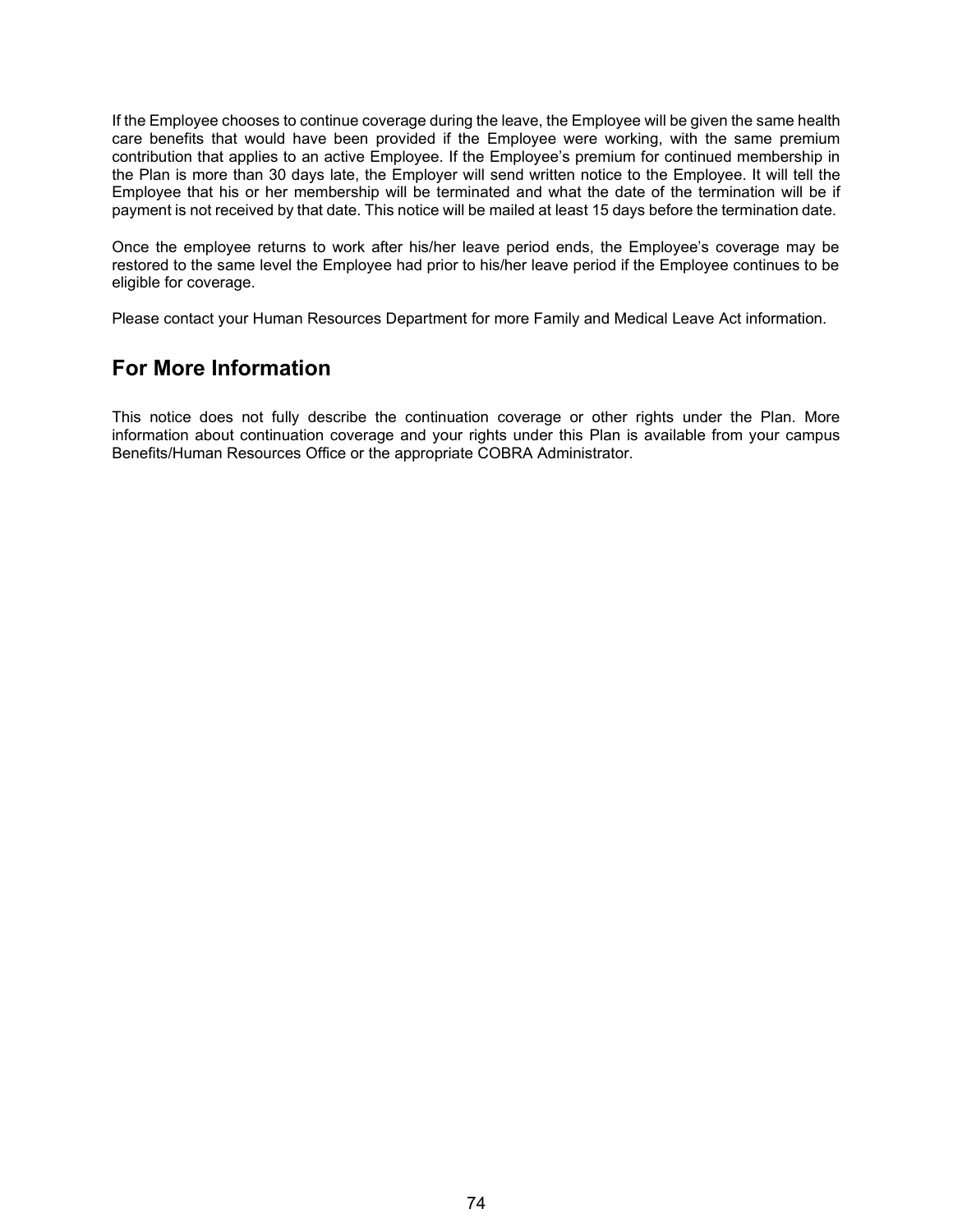# **General Provisions**

## **Clerical Error**

A clerical error will never disturb or affect your coverage, as long as your coverage is valid under the rules of the Plan. This rule applies to any clerical error, regardless of whether it was the fault of the Plan or the Claims Administrator.

## **When Your BlueChoice HMO Healthcare Plan Coverage Ends**

Your coverage under this Plan will end on the last day of the month in which:

- You are no longer eligible to participate in thePlan;
- You elect to withdraw from the Plan during an open enrollment period (in the event of a Plan enrollment change during open enrollment, coverage will be effective January 1);
- Your employment is terminated;
- You fail to make any required employee contribution;or
- The Plan is terminated.

## **Confidentiality and Release of Information**

Applicable state and federal law requires us to undertake efforts to safeguard your medical information.

For informational purposes only, please be advised that a statement describing the Claims Administrator's policies and procedures regarding the protection, use and disclosure of your medical information is available on the Anthem website and can be furnished to you upon request by contacting the Member Services department.

## **Medicare**

Any benefits covered under both this Plan ad Medicare will be covered according to Medicare Secondary Payer legislation, regulations, and Centers for Medicare & Medicaid Services guidelines, subject to federal court decisions. Federal law controls whenever there is a conflict among state law, Benefit Booklet terms, and federal law.

Except when federal law requires the Plan to be the primary payer, the benefits under this Plan for Members age 65 and older, or Members otherwise eligible for Medicare, do not duplicate any benefit for which Members are entitled under Medicare, including Part B. Where Medicare is the responsible payer, all sums payable by Medicare for services provided to you shall be reimbursed by or on your behalf to the Plan, to the extent that payment was made for such services. For the purposes of the calculation of benefits, where Medicare should be the primary payor, if you have not enrolled in Medicare Part B the Claims Administrator will calculate benefits as if you had enrolled. **You should enroll in Medicare Part B as soon as possible to avoid potential liability.**

## **Modifications**

The Plan Sponsor may change the benefits described in this Benefit Booklet and the Member will be informed of such changes as required by law. This Benefit Booklet shall be subject to amendment, modification, and termination in accordance with any of its provisions by the Employer, or by mutual agreement between the Claims Administrator and the Employer without the consent or concurrence of any Member. By electing benefits under the Plan or accepting the Plan benefits, all Members legally capable of contracting, and the legal representatives of all Members incapable of contracting, agree to all terms,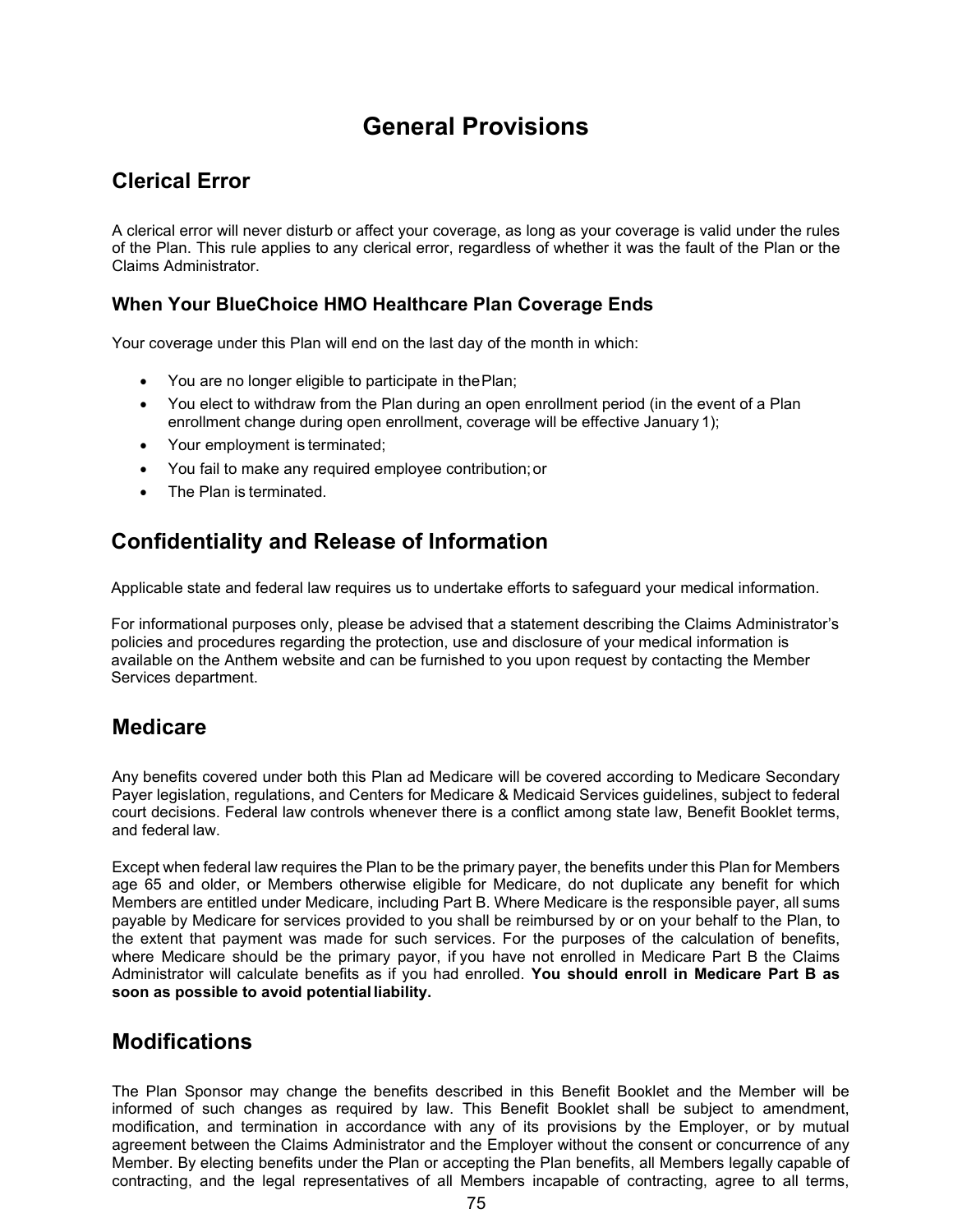conditions, and provisions hereof.

## **Not Liable for Provider Acts or Omissions**

The Claims Administrator is not responsible for the actual care you receive from any person. This Benefit Booklet does not give anyone any claim, right, or cause of action against the Claims Administrator based on the actions of a Provider of health care, services, or supplies.

## **Policies and Procedures**

The Claims Administrator, on behalf of the Employer, may adopt reasonable policies, procedures, rules and interpretations to promote the orderly and efficient administration of the Plan with which a Member shall comply.

The Claims Administrator may offer pilots only in certain designated geographic areas. These pilot initiatives are part of the Claims Administrator's ongoing effort to find innovative ways to make available high quality and more affordable healthcare. A pilot initiative may affect some, but not all Members under the Plan. The Claims Administrator reserves the right to discontinue a pilot initiative at any time.

## **Relationship of Parties (Employer-Member Claims Administrator)**

Neither the Employer nor any Member is the agent or representative of the Claims Administrator.

## **Employer's Sole Discretion**

The Employer may, in its sole discretion, cover services and supplies not specifically covered by the Plan. This applies if the Employer, with advice from the Claims Administrator, determines such services and supplies are in lieu of more expensive services and supplies which would otherwise be required for the care and treatment of a Member.

## **Right of Recovery**

- If you or your Covered Dependents have a claim for damages or a right to reimbursement from a third party or parties for any condition, illness or Injury for which benefits are paid under this program, the Claims Administrator shall have a right of recovery. Our right of recovery shall be limited to the amount of any benefits paid for covered medical expenses under this program, but shall not include non-medical items. Money received for future medical care or pain and suffering may not be recovered. Our right of recovery shall include compromise settlements. You or your attorney must inform us of any legal action or settlement discussion, ten days prior to settlement or trial. The Claims Administrator will then notify you of the amount the Claims Administrator seeks, and the amount of your legal expenses the Claims Administrator will pay.
- Whenever payment has been made in error, the Claims Administrator will have the right to recover such payment from you or, if applicable, the Provider. In the event the Claims Administrator recovers a payment made in error from the Provider, except in cases of fraud, the Claims Administrator will only recover such payment from the Provider during the 24 months after the date the Claims Administrator made the payment on a claim submitted by the Provider. The Claims Administrator reserves the right to deduct or offset any amounts paid in error from any pending or future claim payable under the Plan.
- The Claims Administrator has oversight responsibility for compliance with Provider and vendor and subcontractor contracts. The Claims Administrator may enter into a settlement or compromise regarding enforcement of these contracts and may retain any recoveries made from a Provider,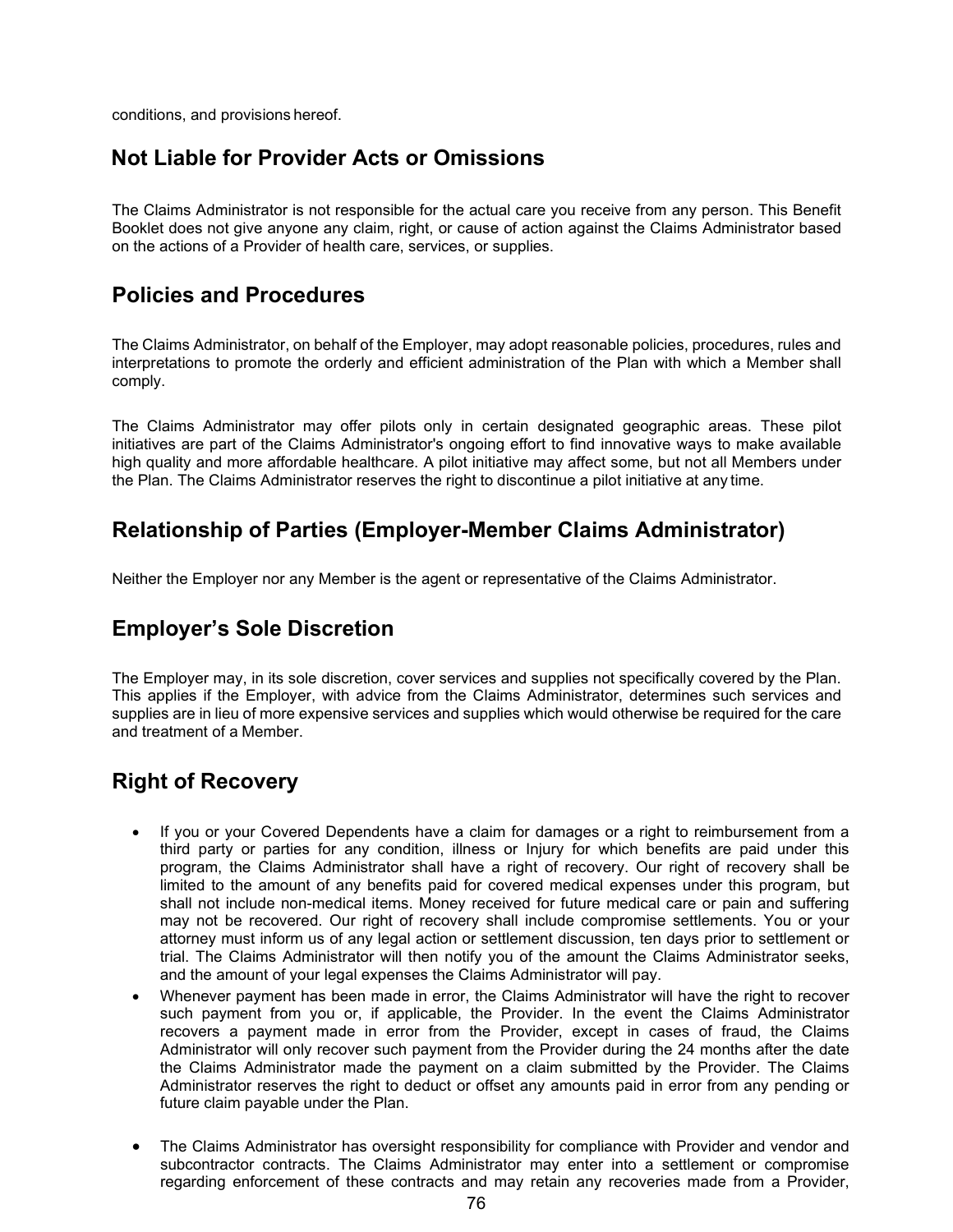vendor, or subcontractor resulting from these audits if the return of the overpayment is not feasible. We reserve the right to deduct or offset, including cross plan offsetting on In-Network claims and on Out-Of-Network claims where the Out-Of-Network Provider agrees to cross plan offsetting, any amounts paid in error from any pending or future claim.

• The Claims Administrator has established recovery policies to determine which recoveries are to be pursued, when to incur costs and expenses and settle or compromise recovery amounts. The Claims Administrator will not pursue recoveries for overpayments if the cost of collection exceeds the overpayment amount. The Claims Administrator may not provide you with notice of overpayments made by us or you if the recovery method makes providing such notice administratively burdensome.

## **Workers' Compensation**

The benefits under this Plan are not designed to duplicate benefits that you are eligible for under Workers' Compensation Law. All money paid or owed by Workers' Compensation for services provided to you shall be paid back by, or on your behalf to the Plan if it has made payment for the services received. It is understood that coverage under this Plan does not replace or affect any Workers' Compensation coverage requirements.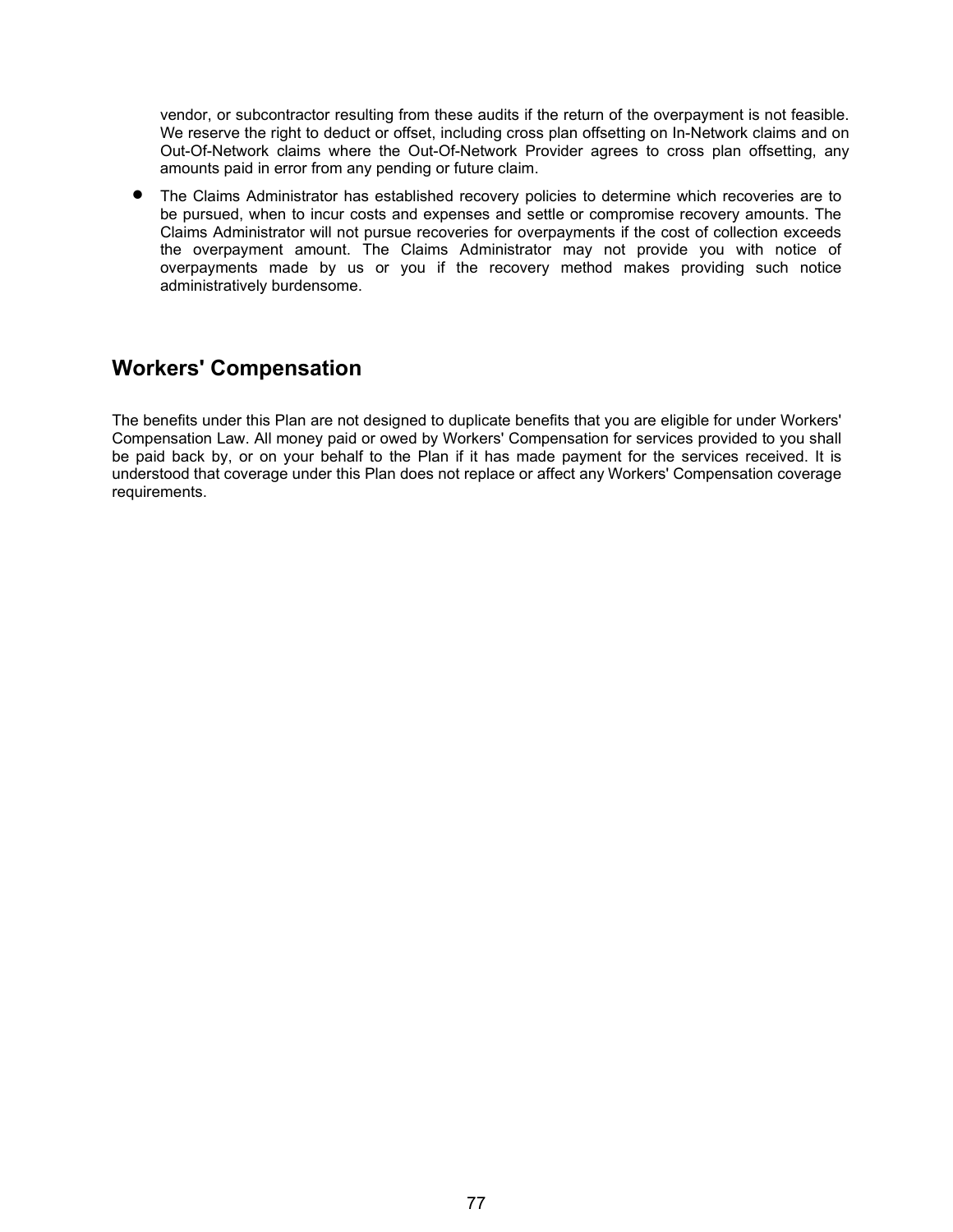# **Definitions**

If a word or phrase in this Benefit Booklet has a special meaning, such as Medical Necessity or Covered Services, it will start with a capital letter, and be defined below. If you have questions on any of these definitions, please call Customer Service at the number on the back of your Identification Card.

## **Accidental Injury**

An unexpected Injury for which you need Covered Services while enrolled in this Plan. It does not include injuries that you get benefits for under any Workers' Compensation, Employer's liability or similar law.

### **Administrative Services Agreement**

The agreement between the Claims Administrator and the Employer regarding the administration of certain elements of this Plan.

## **Ambulatory Surgical Facility**

A Facility, with a staff of Doctors, that:

- Is licensed where required;
- Has permanent facilities and equipment to perform surgical procedures on an Outpatientbasis;
- Gives treatment by or under the supervision of Doctors and nursing services when the patient is in the Facility;
- Does not have Inpatient accommodations;and
- Is not, other than incidentally, used as an office or clinic for the private practice of a Doctor or other professional Provider.

## **Appeals (Grievance)**

Please see the "Your Right To Appeal" section.

## **Applied Behavior Analysis (ABA)**

The design, implementation, and evaluation of environmental modifications, using behavioral stimuli and consequences to produce socially significant improvement in human behavior, including the use of direct observation, measurement, and functional analysis of the relationship between environment and behavior.

## **Authorized Service(s)**

A Covered Service you get from an Out-of-Network Provider that the Claims Administrator has agreed to cover at the In-Network level. You will have to pay any In-Network Copayment that applies. Please see "Claims Payment" for more details.

## **Balance Billing**

The dollar amount charged by a Provider that is in excess of the Plan's allowed amount for medical care or treatment. Amounts that are balance billed by a Provider are the member's responsibility. Member costs incurred for Balance Billing will not apply toward the annual maximum Out-of-Pocket Maximum.

### **Benefit Booklet**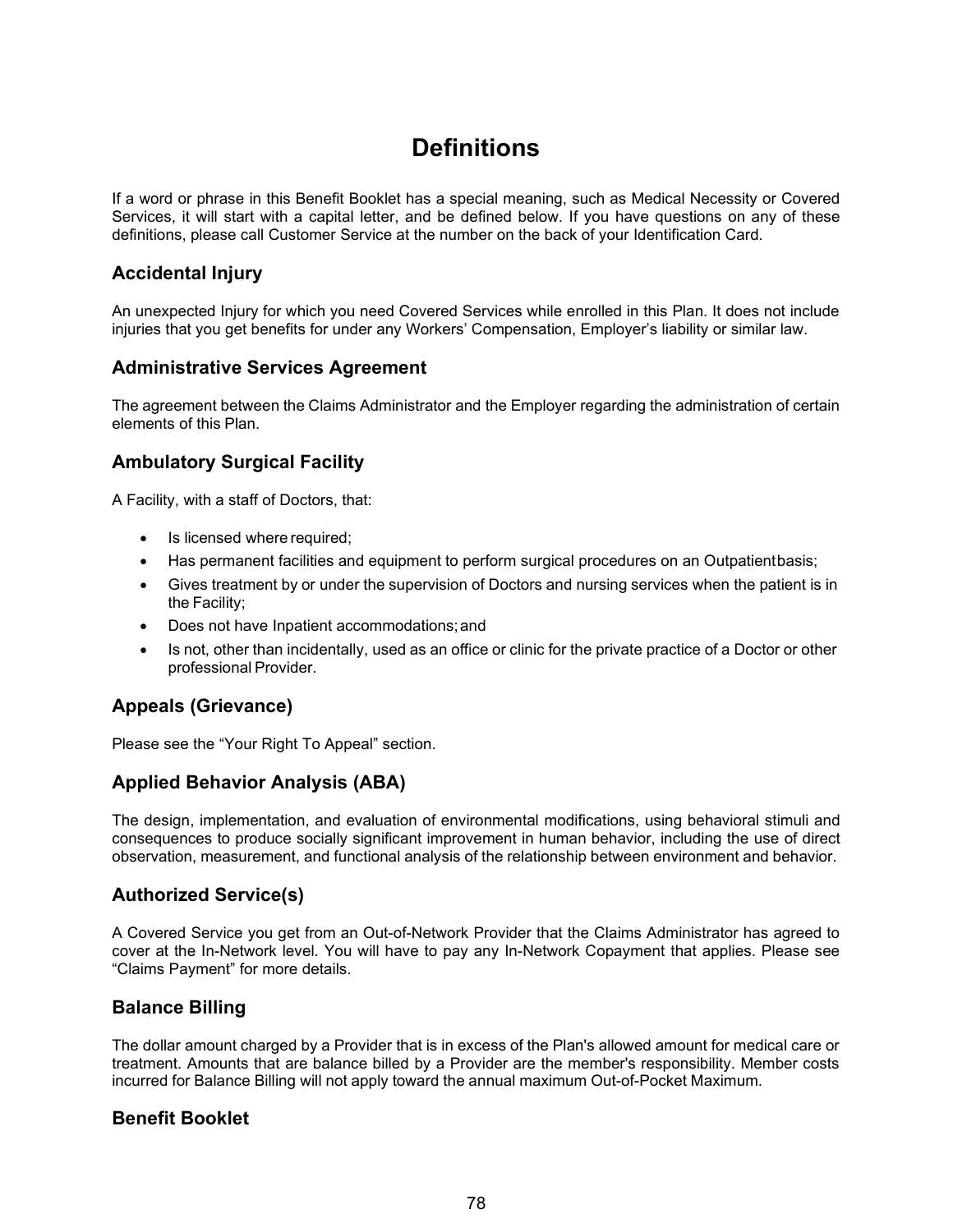This document. The Benefit Booklet provides you with a summary of your benefits while you are enrolled under the Plan.

### **Benefit Period**

Each Benefit Period begins on January 1<sup>st</sup> and ends on December 31<sup>st</sup>. If your coverage ends before the end of the calendar year, then your Benefit Period also ends.

### **Benefit Period Maximum**

The maximum amount that the Plan will pay for specific Covered Services during a Benefit Period.

## **Centers of Excellence (COE) Network**

A network of health care facilities, which have been selected to give specific services to Members based on their experience, outcomes, efficiency, and effectiveness. An In-Network Provider under this Plan is not necessarily a COE. To be a COE, the Provider must have a Center of Excellence Agreement with the Claims Administrator.

### **Claims Administrator**

The company the Plan Sponsor chose to administer its health benefits. Blue Cross and Blue Shield of Georgia, Inc. was chosen to administer this Plan. The Claims Administrator provides administrativeclaims payment services only and does not assume any financial risk or obligation with respect to claims.

### **Copayment**

A fixed amount you pay toward a Covered Service. You normally have to pay the Copayment when you get health care. The amount can vary by the type of Covered Service you get. For example, you may have to pay a \$15 Copayment for an office visit, but a \$250 Copayment for Emergency Care. See "Benefits at a Glance" for details. Your Copayment will be the lesser of the amount shown in the "Benefits at a Glance" or the amount the Provider charges.

### **Covered Services**

Health care services, supplies, or treatment described in this Benefit Booklet that are given to you by a Provider. To be a Covered Service the service, supply or treatment must be:

- Medically necessary or specifically included as a benefit under this BenefitBooklet.
- Within the scope of the Provider'slicense.
- Given while you are covered under the Plan.
- Not Experimental / Investigative, excluded, or limited by this Benefit Booklet, or by any amendment or rider to this Benefit Booklet.
- Approved by the Claims Administrator before you get the service if Pre-Certification or Prior Authorization is needed.

A charge for a Covered Service will only apply on the date the service, supply, or treatment was given to you.

The date for applying and other cost shares for an Inpatient stay is the date you enter the Facility except as described in the "Termination and Continuation of Coverage" section.

Covered Services do not include services or supplies not described in the Provider records.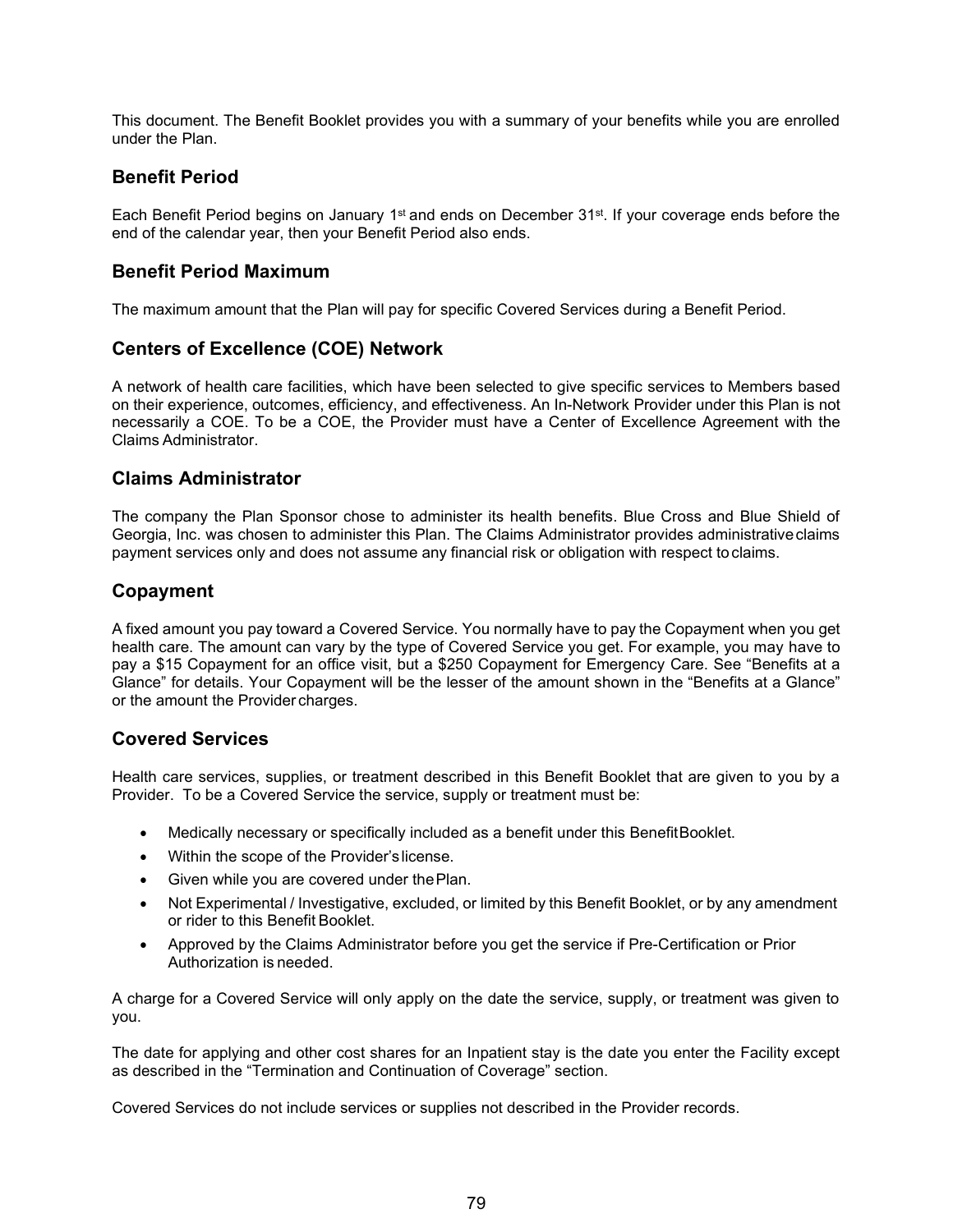## **Covered Transplant Procedure**

Please see the "What's Covered" section for details.

## **Custodial Care**

Any type of care, including room and board, that (a) does not require the skills of professional or technical workers; (b) is not given to you or supervised by such workers or does not meet the rules for post- Hospital Skilled Nursing Facility care; or (c) is given when you have already reached the greatest level of physical or mental health and are not likely to improve further.

Custodial Care includes any type of care meant to help you with activities of daily living that does not require the skill of trained medical or paramedical workers. Examples of Custodial Care include:

- Help in walking, getting in and out of bed, bathing, dressing, eating, or using the toilet,
- Changing dressings of non-infected wounds, after surgery or chronic conditions,
- Preparing meals and/or special diets,
- Feeding by utensil, tube, or gastrostomy,
- Common skin and nail care,
- Supervising medicine that you can take yourself,
- Catheter care, general colostomy or ileostomy care,
- Routine services which the Plan decides can be safely done by you or a non-medical person without the help of trained medical and paramedical workers,
- Residential care and adult day care,
- Protective and supportive care, includingeducation,
- Rest and convalescent care.

Care can be Custodial even if it is recommended by a professional or performed in a Facility, such as in a Hospital or Skilled Nursing Facility, or at home.

### **Dependent**

A Member of the Subscriber's family who meets the rules listed in the "Eligibility and Enrollment – Adding Members" section of this Benefit Booklet and who has enrolled in the Plan. Eligible Dependents are also referred to as Members.

### **Direct Access**

A Member has Direct Access to Providers when the Member can go directly to the In-Network Provider without a referral from a Primary Care Physician.

### **Doctor**

See the definition of "Physician."

### **Effective Date**

The date your coverage begins under this Plan.

### **Emergency (Emergency Medical Condition)**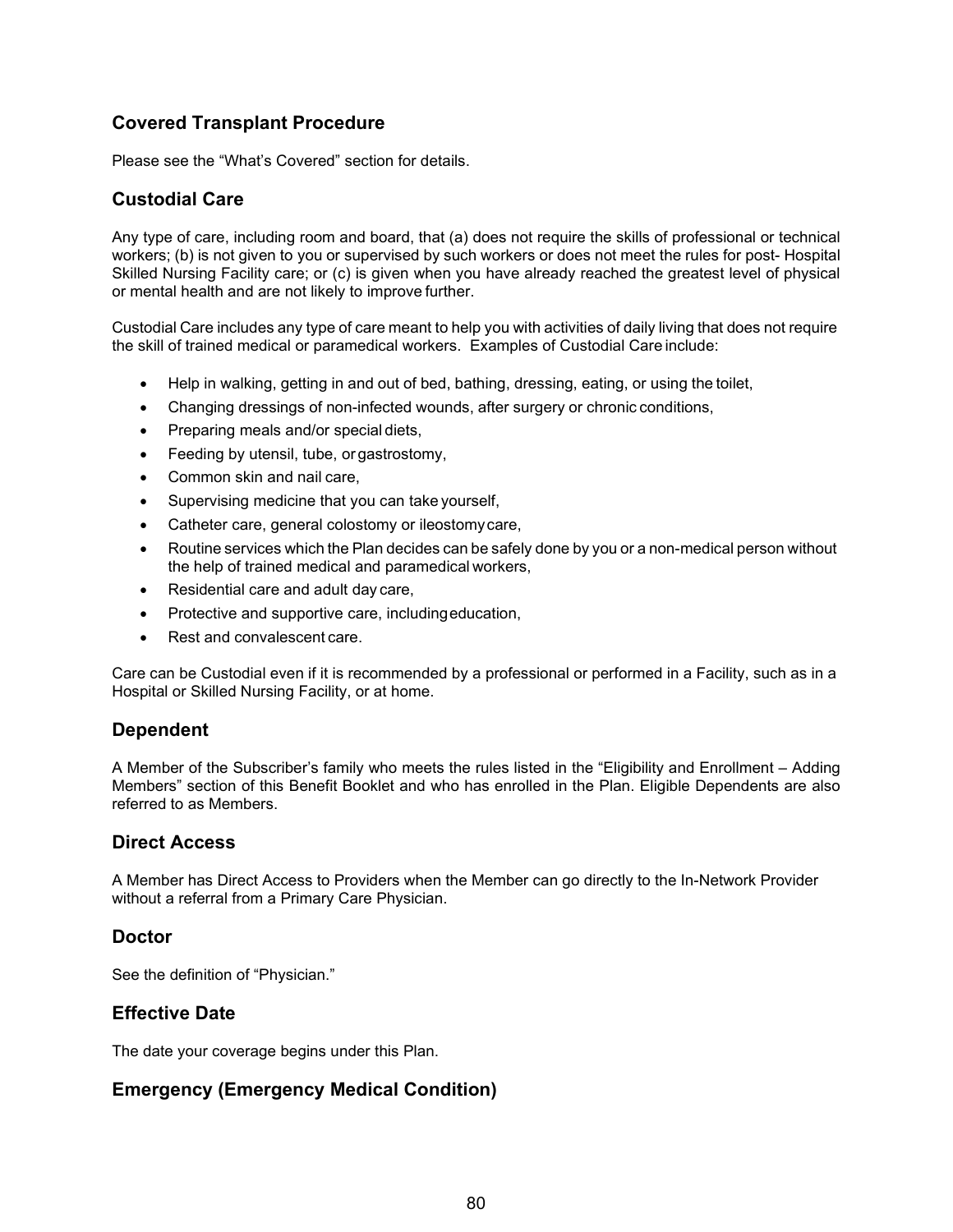Please see the "What's Covered" section.

## **Emergency Care**

Please see the "What's Covered" section.

## **Employee**

A person who is engaged in active employment with the Employer and is eligible for Plan coverage under the employment regulations of the Employer. The Employee is also called the Subscriber.

### **Employer**

An Employer whose Employees are eligible to participate in the Plan.

### **Excluded Services (Exclusion) Health care services your Plan doesn't cover.**

### **Experimental or Investigational**

Services which are considered Experimental or Investigational include services which (1) have not been approved by the Federal Food and Drug Administration or (2) for which medical and scientific evidence does not demonstrate that the expected benefits of the proposed treatment would be greater than the benefits of any available standard treatment and that adverse risks of the proposed treatment will not be substantially increased over those standard treatments. Such determination must result from prudent professional practices and be supported by at least two documents of medical and scientific evidence. Medical and scientific evidence means:

- Peer-reviewed scientific studies published in or accepted for publication by medical journals that meet nationally recognized requirements for scientific manuscripts and that submit most of their published articles for review by experts who are not part of the editorial staff;
- Peer-reviewed literature, biomedical compendia, and other medical literature that meet the criteria of the National Institutes of Health's National Library of Medicine for indexing in Index Medicus, Excerpta Medikcus (EMBASE), Medline, and MEDLARS data base or Health Services Technology Assessment Research (HSTAR);
- Medical journals recognized by the United States Secretary of Health and Human Services, under Section 18961 (t)(2) of the Social SecurityAct;
- The following standard reference compendia: The American Hospital Formulary Service-Drug Information, the American Medical Association Drug Evaluation, the American Dental Association Accepted Dental Therapeutics, and the United States Pharmacopoeia-DrugInformation;
- Findings, studies, or research conducted by or under the auspices of federal government agencies and nationally recognized federal research institutes including the Federal Agency for Health Care Policy and Research, National Institutes of Health, National Cancer Institute, National Academy of Sciences, Health Care Financing Administration, and any national board recognized by the National Institutes of Health for the purpose of evaluating the medical value of health services;or
- It meets the following five technology assessment criteria:

• The technology must have final approval from the appropriate government regulatory bodies.

•The scientific evidence must permit conclusions concerning the effect of the technology of health outcomes.

- The technology must improve the net health outcome.
- The technology must be as beneficial as any establishedalternative.
- The technology must be beneficial inpractice.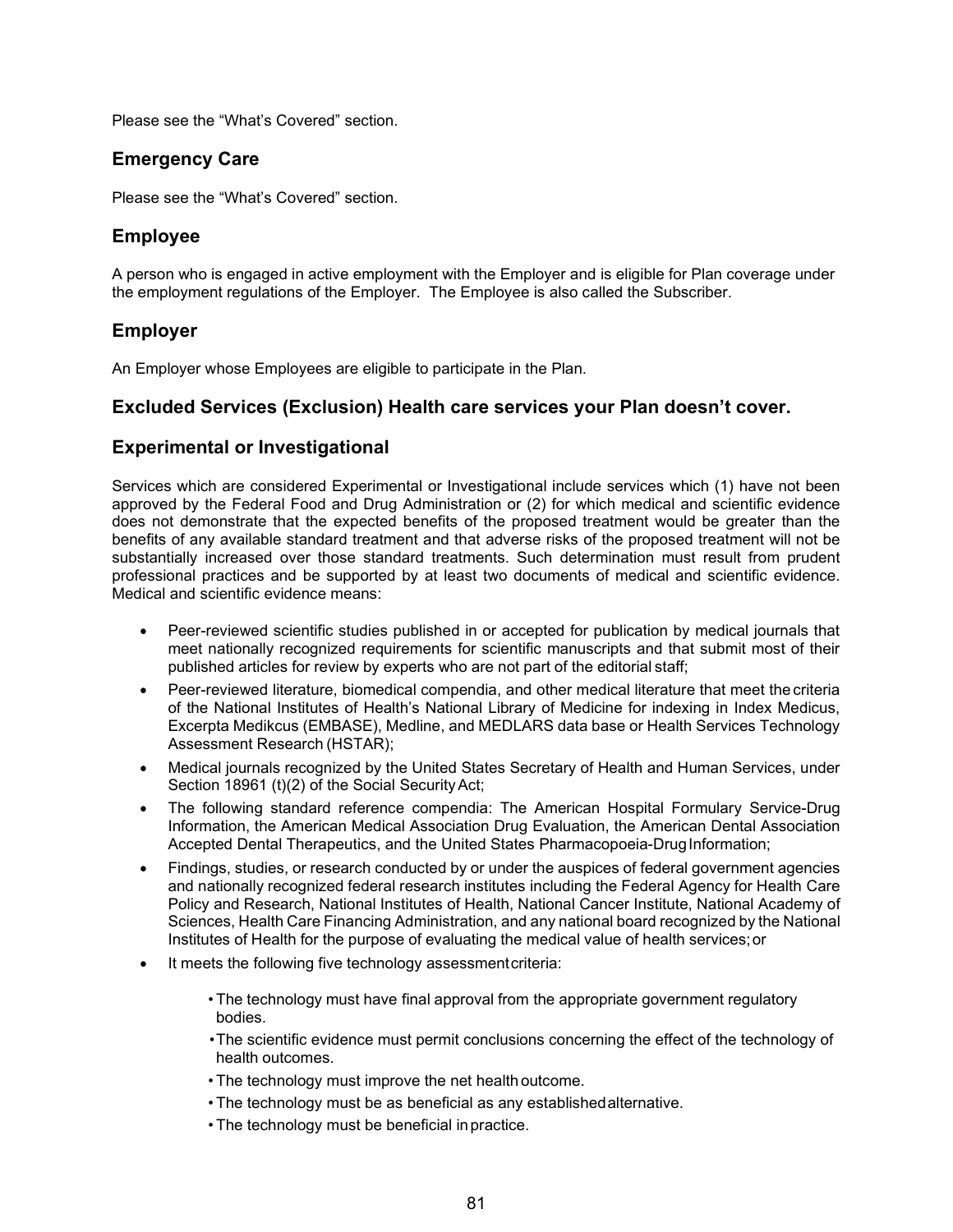## **Facility**

A facility including but not limited to, a Hospital, freestanding Ambulatory Surgical Facility, Chemical Dependency Treatment Facility, Skilled Nursing Facility, Home Health Care Agency or mental health facility, as defined in this Benefit Booklet. The Facility must be licensed, registered or approved by the Joint Commission on Accreditation of Hospitals or meet specific rules set by the ClaimsAdministrator.

## **Facility Services**

Services rendered at an inpatient acute, outpatient, residential treatment facility, partial hospital program or intensive outpatient program.

### **Health Plan or Plan**

The health benefits Plan established by the Employer and summarized in this Benefit Booklet, as it may be amended from time to time.

## **Home Health Care Agency**

A Facility, licensed in the state in which it is located, that:

- Gives skilled nursing and other services on a visiting basis in your home; and
- Supervises the delivery of such services under a plan prescribed and approved in writing by the attending Doctor.

#### **Hospice**

A Provider that gives care to terminally ill patients and their families, either directly or on a consulting basis with the patient's Doctor. It must be licensed by the appropriate agency.

### **Hospital**

A Provider licensed and operated as required by law which has:

- Room, board and nursing care;
- A staff with one or more Doctors on hand at all times;
- 24 hour nursing service;
- All the facilities on site are needed to diagnose, care, and treat an illness or injury; and
- Is fully accredited by the Joint Commission on Accreditation of Health Care Organizations.

The term Hospital does not include a Provider, or that part of a Provider, used mainly for:

- Nursing care
- Rest care
- Convalescent care
- Care of the aged
- Custodial Care
- Educational care
- Subacute care
- Treatment of alcohol abuse
- Treatment of drug abuse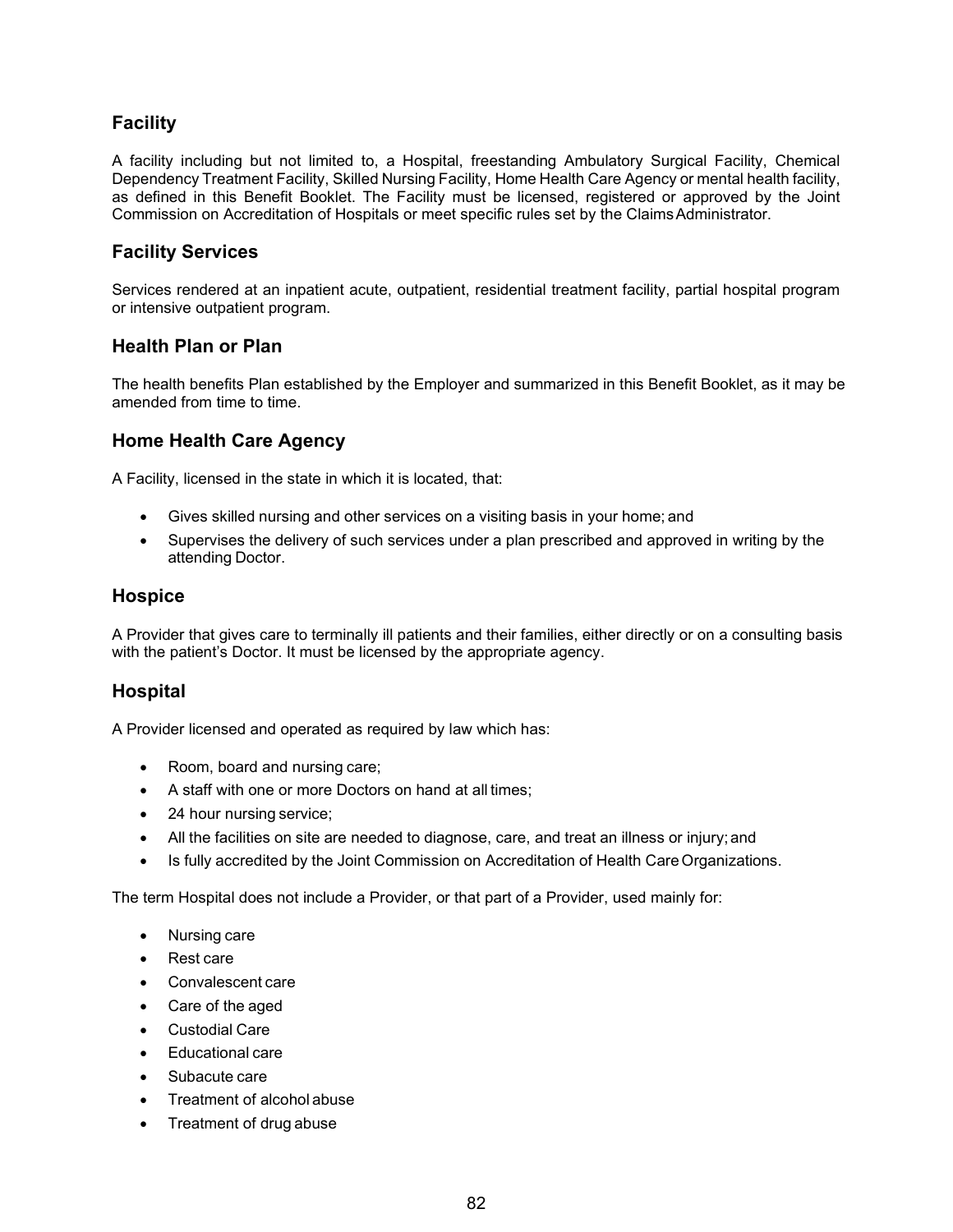## **Identification Card**

The latest card given to you showing your identification and group numbers, the type of coverage you have and the date coverage became effective.

#### **In-Network Provider**

A Provider that has a contract, either directly or indirectly, with the Claims Administrator, or another organization, to give Covered Services to Members through negotiated payment arrangements.

#### **Inpatient**

A Member who is treated as a registered bed patient in a Hospital and for whom a room and board charge is made.

#### **Intensive Outpatient Program**

Structured, multidisciplinary behavioral health treatment that provides a combination of individual, group and family therapy in a program that operates no less than 3 hours per day, 3 days per week.

#### **Maximum Allowed Amount**

The maximum payment that the Claims Administrator will allow for Covered Services. For more information, see the "Claims Payment"section.

### **Medical Necessity (Medically Necessary)**

The Claims Administrator reserves the right to determine whether a service or supply is Medically Necessary. The fact that a Doctor has prescribed, ordered, recommended or approved a service or supply does not, in itself, make it Medically Necessary. The Claims Administrator considers a service Medically Necessary if it is:

- appropriate and consistent with the diagnosis and the omission of which could adversely affect or fail to improve the patient's condition;
- compatible with the standards of acceptable medical practice in the United States;
- not provided solely for your convenience or the convenience of the Doctor, health care provideror Hospital;
- not primarily Custodial Care;
- provided in a safe and appropriate setting given the nature of the diagnosis and the severity ofthe symptoms. For example, a Hospital stay is necessary when treatment cannot be safely provided on an outpatient basis; and
- cost-effective compared to alternative interventions, including no intervention. Cost effective does not always mean lowest cost. It does mean that as to the diagnosis or treatment of the Member's illness, injury or disease, the service is: (1) not more costly than an alternative service or sequence of services that is medically appropriate, or (2) the service is performed in the least costly setting that is medically appropriate.

#### **Member**

The Subscriber and his or her Dependents who have met the eligibility rules, applied for coverage, and enrolled in the Plan. Members are called "you" and "your" in this Benefit Booklet.

### **Mental Health and Substance Abuse**

A condition that is listed in the current edition of the Diagnostic and Statistical Manual of Mental Disorders (DSM) as a mental health or substance abuse condition.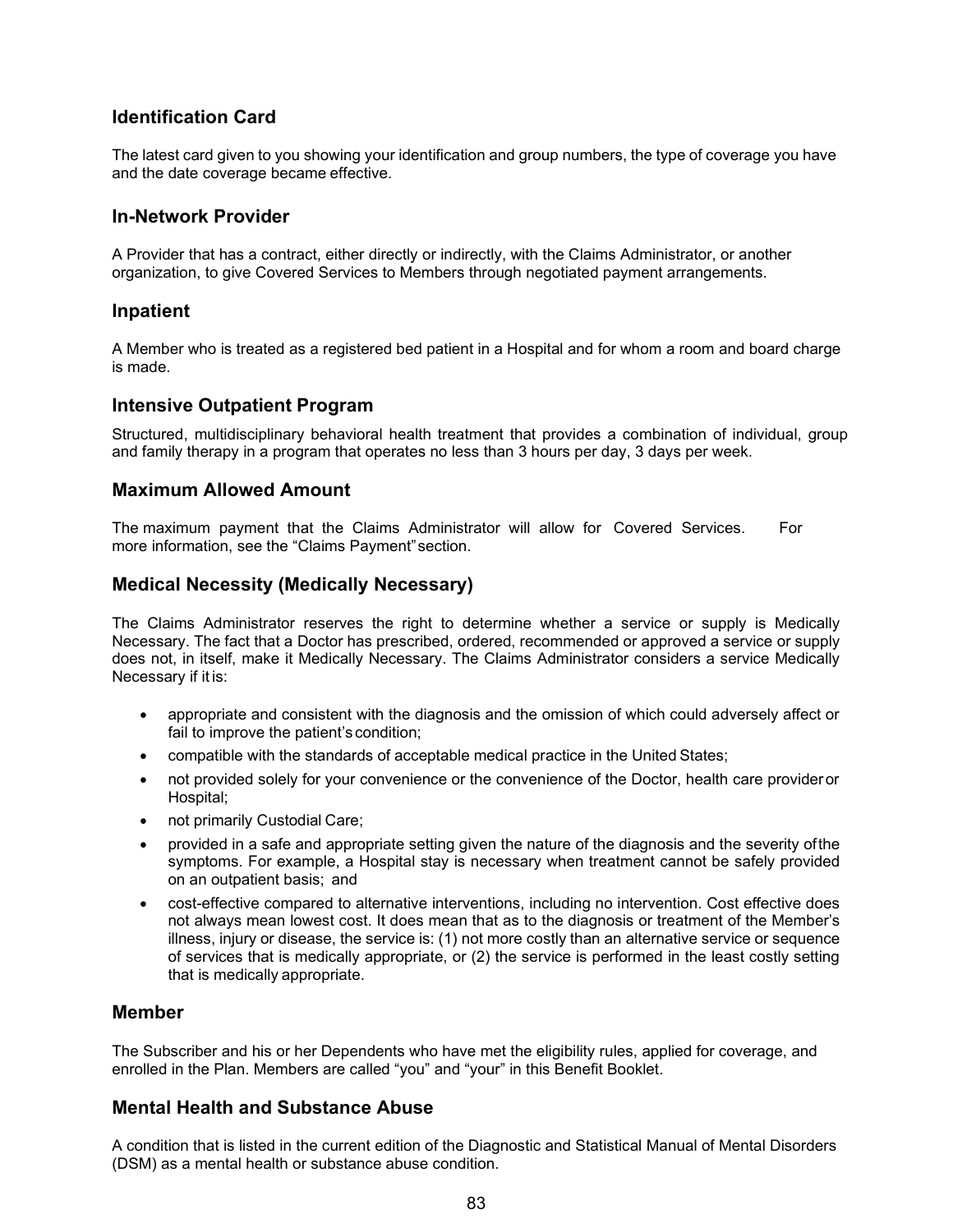## **Open Enrollment**

A period of time in which eligible people or their dependents can enroll without penalty after the initial enrollment. See the "Eligibility and Enrollment – Adding Members" section for more details.

## **Out-of-Network Provider**

A Provider that does not have an agreement or contract with the Claims, or the Claims Administrator's subcontractor(s), to give services to Members under this Plan.

### **Out-of-Pocket Maximum**

The most you pay during a Benefit Period for Covered Services before your Plan begins paying 100% of the covered charges. The Out-of-Pocket Maximum includes your Copayments but does not include your premium, amounts over the Maximum Allowed Amount, or charges for health care that your Plan doesn't cover. Please see the "Benefit at a Glance" and the Pharmacy Benefit Management (PBM) section for details, as there are separate Out-of-Pocket Maximums for medical care and prescription drugs.

### **Partial Hospitalization Program**

Structured, multidisciplinary behavioral health treatment that offers nursing care and active individual, group and family treatment in a program that operates no less than 6 hours per day, 5 days per week.

## **Physician (Doctor)**

Includes the following when licensed by law:

- Doctor of Medicine (M.D.) legally entitled to practice medicine and perform surgery,
- Doctor of Osteopathy (D.O.) legally licensed to perform the duties of aD.O.,
- Doctor of Chiropractic (D.C.), legally licensed to perform the duties of a chiropractor;
- Doctor of Podiatric Medicine (D.P.M.) legally entitled to practice podiatry, and
- Doctor of Dental Medicine (D.D.M.), Doctor of Dental Surgery (D.D.S.), legally entitled to provide dental services.

Optometrists, Clinical Psychologists (PhD), and surgical chiropodists are also Providers when legally licensed and giving Covered Services within the scope of their licenses.

#### **Plan**

The arrangement chosen by the Plan Sponsor to fund and provide for delivery of the Employer's health benefits.

### **Plan Sponsor**

The University System of Georgia, the legal entity that has adopted the Plan and has authority regarding its operation, amendment and termination. *The Plan Sponsor is not the Claims Administrator.*

### **Precertification**

Please see the section "Getting Approval for Benefits" for details.

#### **Predetermination**

Please see the section "Getting Approval for Benefits" for details.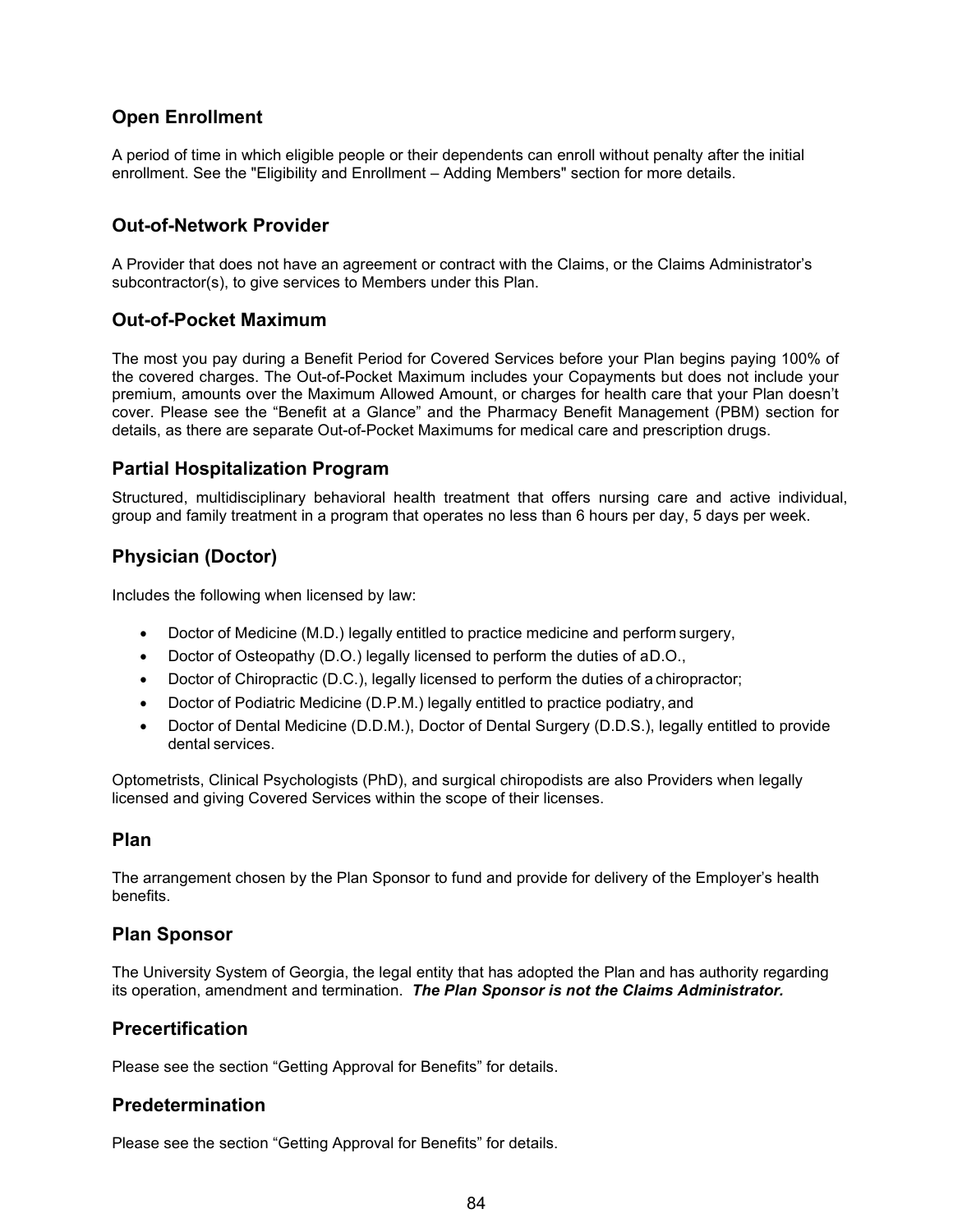## **Primary Care Physician ("PCP")**

A Physician who gives or directs health care services for you. The Physician may work in family practice, general practice, internal medicine, pediatrics, obstetrics/gynecology, geriatrics or any other practice allowed by the Plan.

#### **Primary Care Provider**

A Physician, nurse practitioner, clinical nurse specialist, physician assistant, or any other Provider licensed by law and allowed under the Plan, who gives, directs, or helps you get a range of health careservices.

### **Prior Authorization**

Please see the "Getting Approval for Benefits," "Prescription Drugs Administered by a Medical Provider" sections for details.

#### **Professional Services**

Professional Services refers to the category of services rendered by a professional outside of an Inpatient or Outpatient Facility. Included are services provided by physicians and non-physicians, psychologists, nurse practitioners, optometrists, home health, therapists and others.

#### **Provider**

A professional or Facility licensed by law that gives health care services within the scope of that license and is approved by the Claims Administrator. Covered Providers are described throughout this Benefit Booklet. If you have a question about a Provider not described in this Benefit Booklet please call the number on the back of your Identification Card.

### **Referral**

Please see the "How Your Plan Works" section for details.

### **Retail Health Clinic**

A Facility that gives limited basic health care services to Members on a "walk-in" basis. These clinics are often found in major pharmacies or retail stores. Medical services are typically given by Physician Assistants and nurse practitioners.

### **Service Area**

The geographical area where you can get Covered Services from an In-Network Provider, as approved by regulatory agencies.

### **Skilled Nursing Facility**

A Facility operated alone or with a Hospital that cares for you after a Hospital stay when you have a condition that needs more care than can get at home. It must be licensed by the appropriate agency and accredited by the Joint Commission on Accreditation of Health Care Organizations or the Bureau of Hospitals of the American Osteopathic Association, or otherwise approved by the Claims Administrator. A Skilled Nursing Facility gives the following:

- 1. Inpatient care and treatment for people who are recovering from an illness orinjury;
- 2. Care supervised by a Doctor;
- 3. 24 hour per day nursing care supervised by a full-time registerednurse.

A Skilled Nursing Facility is not a place mainly for care of the aged, Custodial Care or domiciliary care; or a place for rest, educational, or similar services.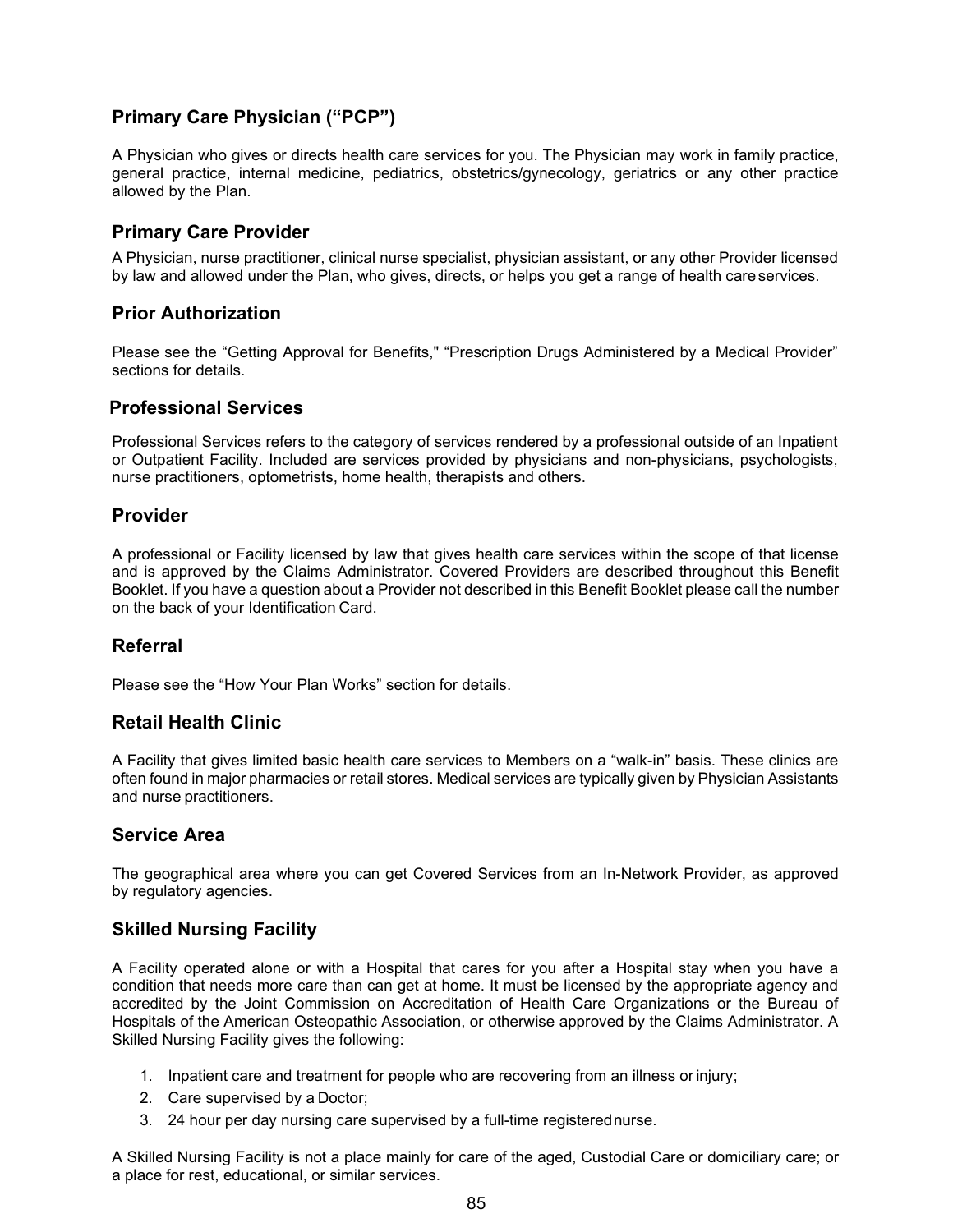## **Special Enrollment**

A period of time in which eligible people or their dependents can enroll after the initial enrollment, typically due to an event such as marriage, birth, adoption, etc. See the "Eligibility and Enrollment – Adding Members" section for more details.

## **Specialist (Specialty Care Physician / Provider or SCP)**

A Specialist is a Doctor who focuses on a specific area of medicine or group of patients to diagnose, manage, prevent, or treat certain types of symptoms and conditions. A non-Physician Specialist is a Provider who has added training in a specific area of health care.

### **Subscriber**

A person who is or was engaged in active employment with the Employer (the Employee) and is eligible for Plan coverage under the employment regulations of the Employer, including a retiree who is eligible for retiree coverage under this Plan.

### **Telemedicine Medical Service**

A health care medical service initiated by a Doctor or provided by a health care professional, the diagnosis, treatment or consultation by a Doctor, or the transfer of medical data that requires the use of advanced communications technology, other than by phone or fax, including:

- Compressed digital interactive video, audio, or datatransmission.
- Clinical data transmission using computer imaging by way of still-image capture;and,
- Other technology that facilitates access to healthcare services or medical specialty expertise.

Neither a telephone conversation nor an electronic mail message between a healthcare practitioner and a patient is telemedicine.

### **Urgent Care Center**

A licensed health care Facility that is separate from a Hospital and whose main purpose is giving immediate, short-term medical care, without an appointment, for urgent care.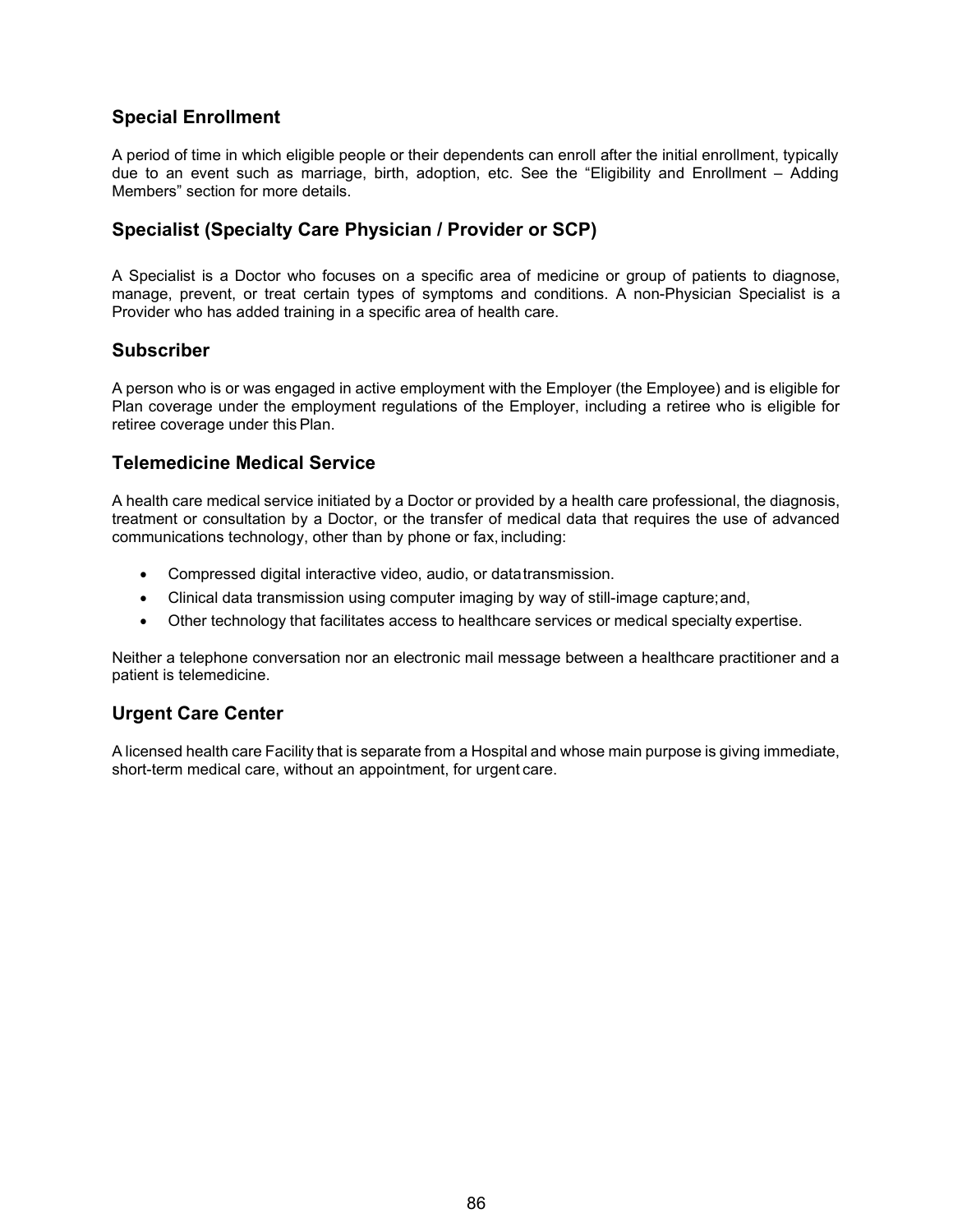# **Federal Patient Protection and Affordable Care Act Notices**

## **Choice of Primary Care Physician**

The Plan generally allows the designation of a Primary Care Physician (PCP). You have the right to designate any PCP who participates in the Claims Administrator's network and who is available to accept you or your family members. For information on how to select a PCP, and for a list of PCPs, contact Accolade Member Service number on the back of your Identification Card.

## **Access to Obstetrical and Gynecological (ObGyn) Care**

You do not need prior authorization from the Plan or from any other person (including a PCP) in order to obtain access to obstetrical or gynecological care from a health care professional in the Claims Administrator's network who specializes in obstetrics or gynecology. The health care professional, however, may be required to comply with certain procedures, including obtaining prior authorization for certain services or following a pre-approved treatment plan. For a list of participating health care professionals who specialize in obstetrics or gynecology, contact Accolade Member Service number on the back of your Identification Card.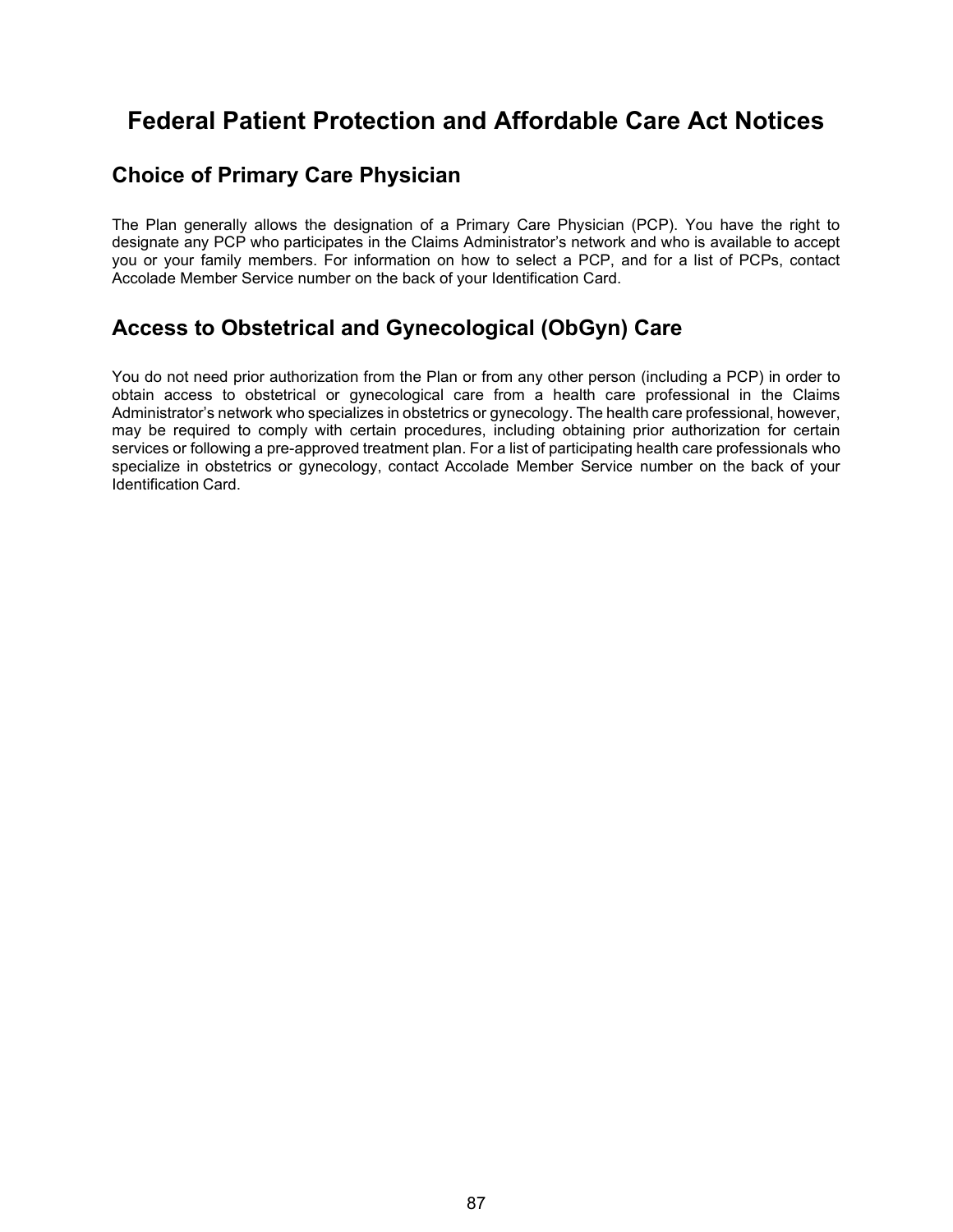# **Additional Federal Notices**

## **Statement of Rights under the Newborns' and Mother's Health Protection Act**

Group health plans and health insurance issuers generally may not, under Federal law, restrict benefits for any Hospital length of stay in connection with childbirth for the mother or newborn child to less than 48 hours following a vaginal delivery, or less than 96 hours following a cesarean section. However, Federal law generally does not prohibit the mother's or newborn's attending Provider, after consulting with the mother, from discharging the mother or her newborn earlier than 48 hours (or 96 hours as applicable). In any case, plans and issuers may not, under Federal law, require that a provider obtain authorization from the Plan or the insurance issuer for prescribing a length of stay not in excess of 48 hours (or 96hours).

## **Coverage for a Child Due to a Qualified Medical Support Order ("QMCSO")**

If you or your spouse are required, due to a QMCSO, to provide coverage for your child(ren), you may ask your Employer or Plan Administrator provide you, without charge, a written statement outlining the procedures for getting coverage for suchchild(ren).

## **Statement of Rights under the Women's Cancer Rights Act of 1998**

If you have had or are going to have a mastectomy, you may be entitled to certain benefits under the Women's Health and Cancer Rights Act of 1998 (WHCRA). For individuals receiving mastectomy-related benefits, coverage will be provided in a manner determined in consultation with the attending Physician and the patient, for: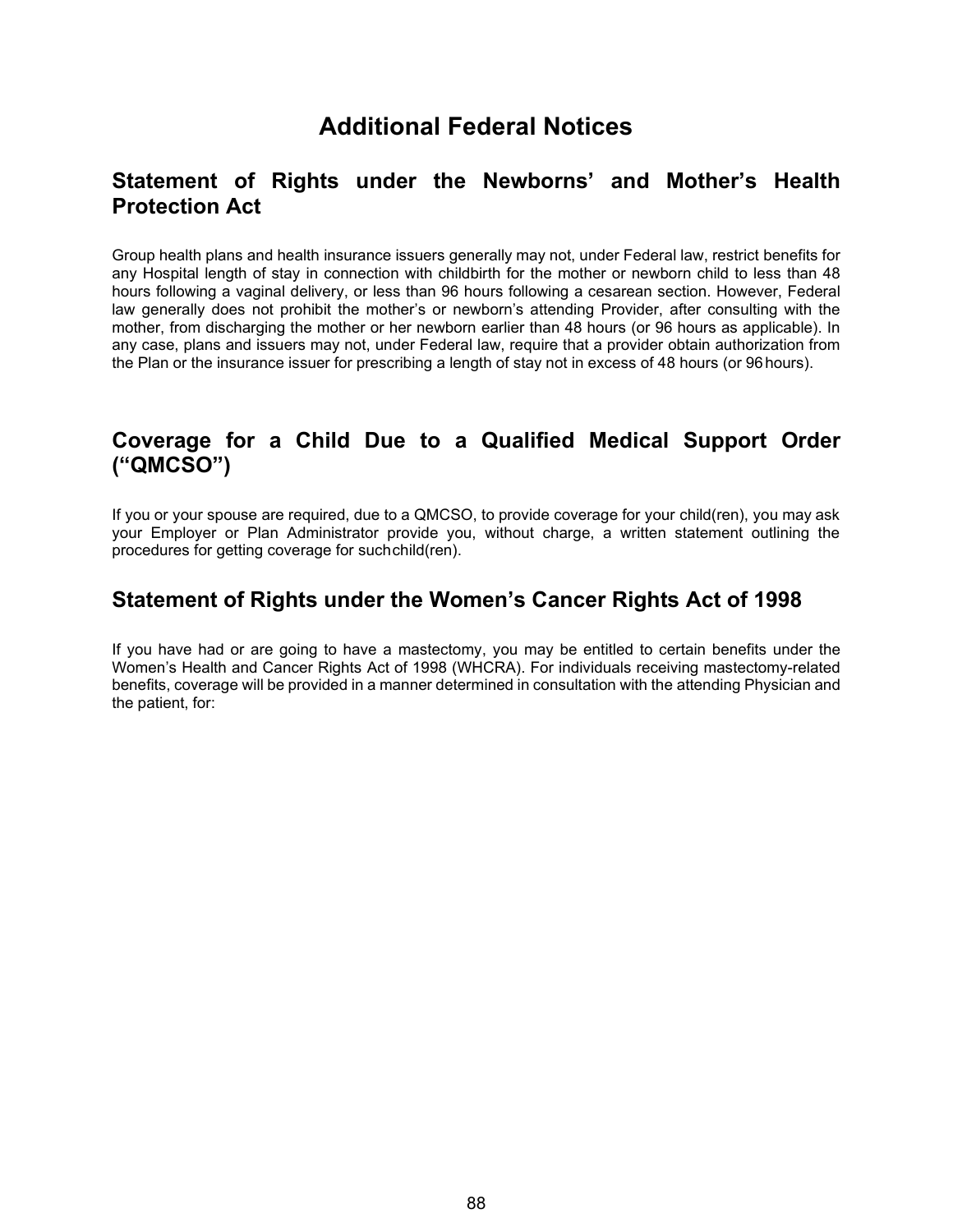- All stages of reconstruction of the breast on which the mastectomy wasperformed;
- Surgery and reconstruction of the other breast to produce a symmetricalappearance;
- Prostheses; and
- Treatment of physical complications of the mastectomy, including lymphedema.

If you would like more information on WHCRA benefits, call the number on the back of your Identification Card.

## **Special Enrollment Notice**

If you are declining enrollment for yourself or your Dependents (including your spouse) because of other health insurance coverage, you may in the future be able to enroll yourself or your Dependents in this Plan, provided that you request enrollment within 31 days after your other coverage ends.

In addition, if you have a new Dependent as a result of marriage, birth, adoption, or placement for adoption, you may be able to enroll yourself and your Dependents. However, you must request enrollment within 30 days after the marriage, birth, adoption, or placement foradoption.

Eligible Subscribers and Dependents may also enroll under two additional circumstances:

- The Subscriber's or Dependent's Medicaid or Children's Health Insurance Program (CHIP) coverage is terminated as a result of loss of eligibility; or
- The Subscriber or Dependent becomes eligible for a subsidy (state premium assistance program).

The Subscriber or Dependent must request Special Enrollment within 60 days of the loss of Medicaid/CHIP or of the eligibility determination.

To request special enrollment or obtain more information, call the Customer Service telephone number on your Identification Card, or contact your Employer.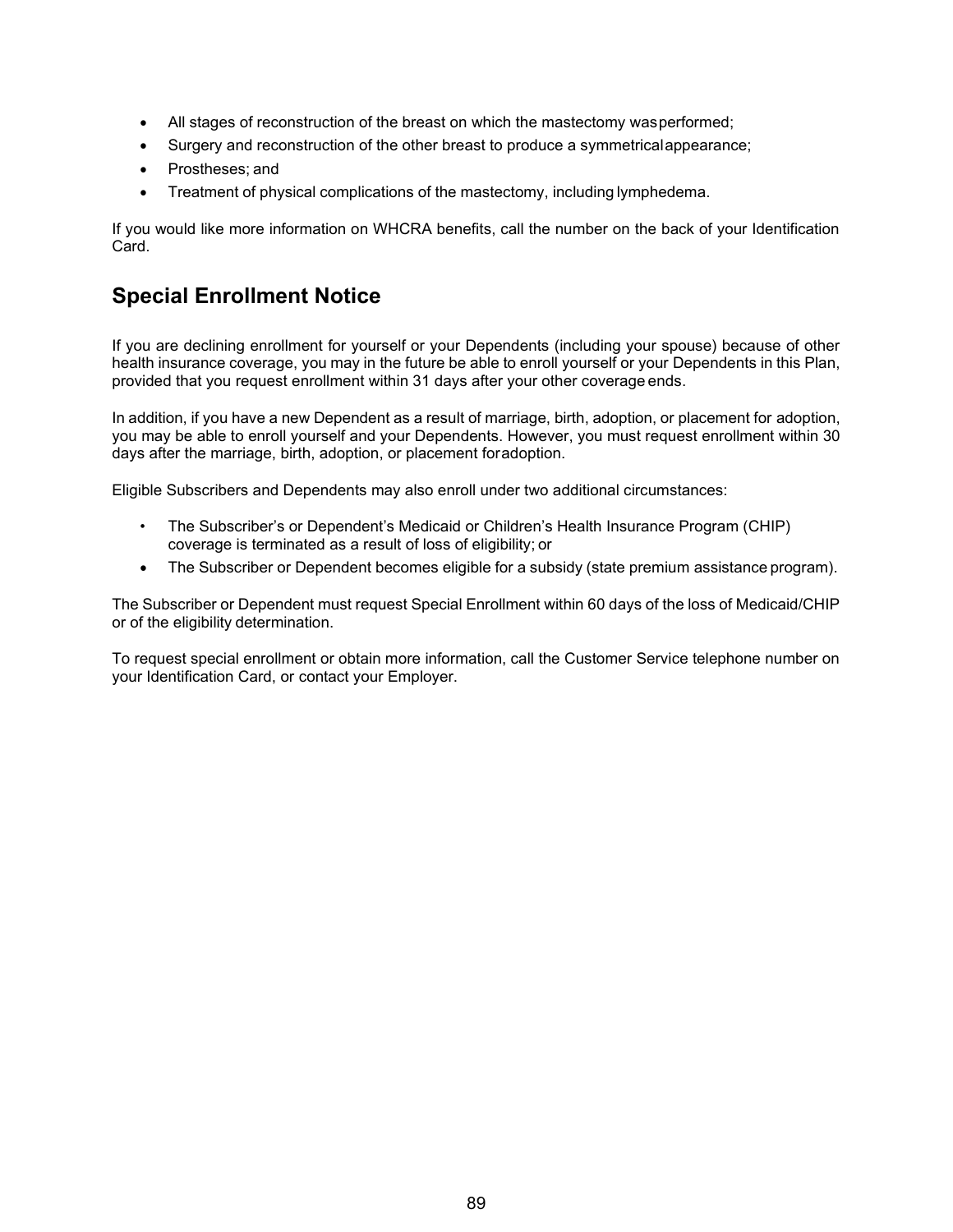# **Pharmacy Benefit Management (PBM) Program**

CVS/Caremark is the Claims Administrator for the prescription drug benefit program provided in conjunction with this Plan. (Drugs administered by the Provider are covered under the Anthem portion of the Plan. See "Prescription Drugs Administered by a Medical Provider" in this Benefit Booklet for more information.)

Employees and dependents covered by the USG prescription drug benefit can use any participating network retail pharmacy, mail order pharmacy or specialty pharmacy. Members are not required to utilize CVS Pharmacy retail pharmacies. The 'pharmacy locator' tool can be found on the USG benefits page, under the pharmacy section, members may select "Locate a pharmacy near you" to view their pharmacy options to fill their prescriptions. To utilize the prescription drug benefit, show your Anthem ID card at the time you obtain your prescription at the participating Retail Network Pharmacy.

Your benefit covers most prescription drugs, plus insulin and some over-the-counter (OTC) diabetes supplies. This plan also covers both prescription and OTC preventative medications, considered preventative under the Affordable Care Act (ACA), at a \$0 copayment. To receive these medications at a \$0 copayment, you must have an authorized prescription for the product and it must be dispensed by a participating mail or retail pharmacy. For specific prescribed drugs, the plan may impose certain requirements. Those requirements may include prior authorization, limits on the day supply amount of the prescribed medication, and/or limits on the number of approved units/ tablets of medication perprescription. Members should refer to the Prior Authorization, Step Therapy and Quantity Limit list on the USG HR – Benefits website for more details.

The Plan has a three-tiered pharmacy benefit program. This means that drugs are classified as generic, preferred brand name and non-preferred brand name drugs. Each tier has its own Copayment. Your Copayment will vary based on the specific medication that you and your Provider select. The use of generic prescription medications, when available, is the most cost effective option for aMember. Please refer to the most up to date Formulary Drug List at the USG benefits website. Refer to the chart below for plan design.

|                             |                        | Copay/Coinsurance                                                                    |
|-----------------------------|------------------------|--------------------------------------------------------------------------------------|
| Retail                      | Generic                | \$15                                                                                 |
|                             | <b>Preferred Brand</b> | 20% with \$40 min and \$100 max                                                      |
|                             | Non-preferred brand    | 35% with \$100 min and \$200 max                                                     |
| Mail<br>Order               | Generic                | \$37.50                                                                              |
|                             | <b>Preferred Brand</b> | 20% with \$100 min and \$250 max                                                     |
|                             | Non-preferred brand    | 35% with \$250 min and \$500 max                                                     |
|                             |                        | Non-preferred drug coinsurance amounts do not apply to the out of<br>pocket maximums |
| Annual<br><b>OOP</b><br>Max | Employee               | \$1,500                                                                              |
|                             | Employee+CH            | \$3,000                                                                              |
|                             | Employee+Spouse        | \$3,000                                                                              |
|                             | Family                 | \$4,500                                                                              |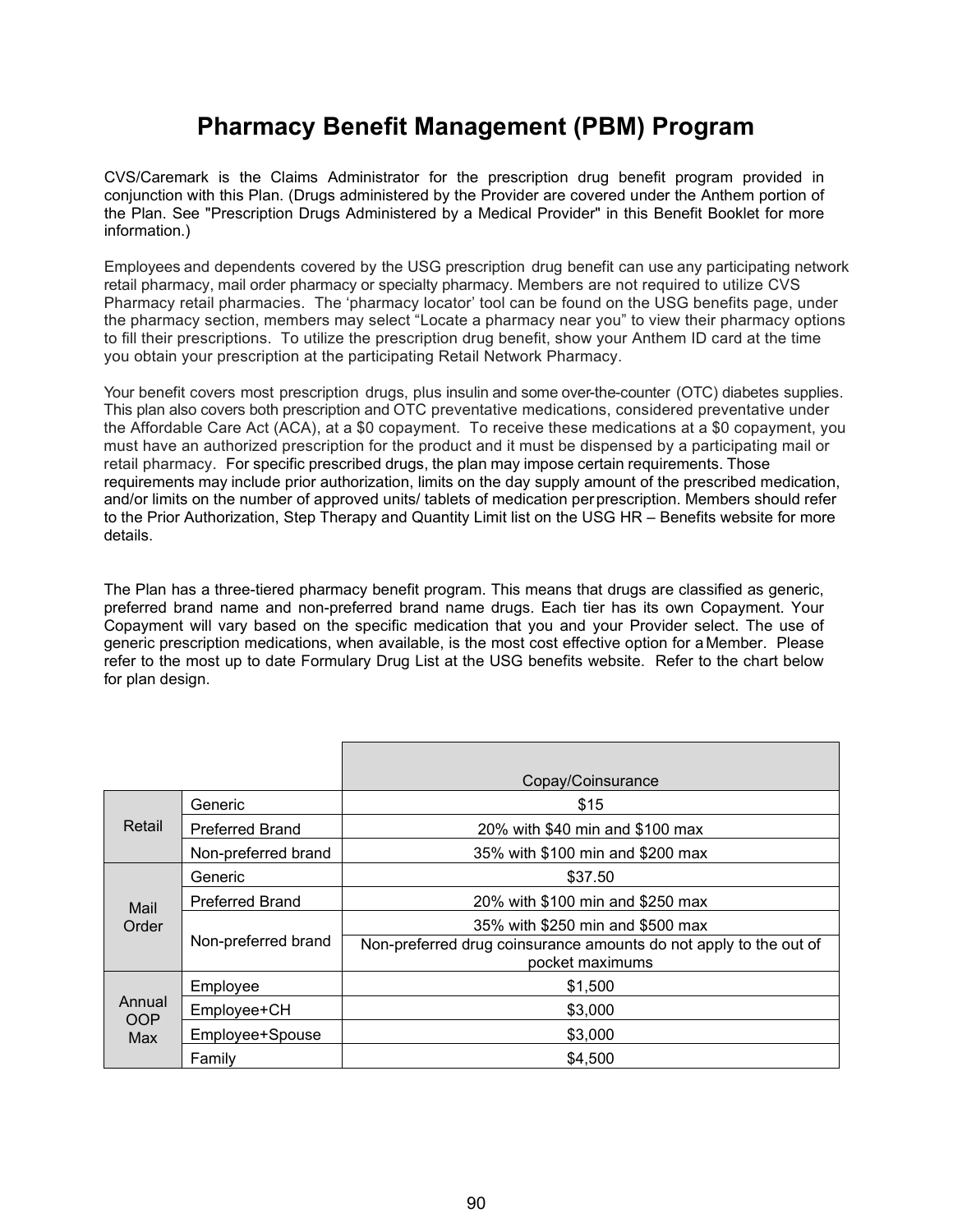## **Other Coverage Rules**

- If the usual and customary charge for a generic or preferred brand name drug is less than the copayment amount, the Member will pay the lesser of the two.
- If a physician indicates "Brand Necessary" on a prescription, then only a preferred or nonpreferred brand name medication can be dispensed. The Member will be required to pay the generic copayment. In addition to paying the generic copayment, the Member will also responsible for paying the difference in the cost between the generic and the preferred/nonpreferred brand name drug. This difference in member cost is sometimes referred to as an "ancillary charge."
- If you are only able to take brand-name medications, call CVS Caremark at **1-800-294-5979**.
- If a physician does not indicate "Brand Necessary," and the Member chooses a preferred/nonpreferred brand name medication over its available generic equivalent, the Member will be required to pay the generic copayment. In addition to paying the generic copayment, the Member will also responsible for paying the difference in the cost between the generic and the preferred/non- preferred brand name drug. This difference in member cost is sometimes referred to as an "ancillary charge."
- Maintenance medications are those prescription drugs that a member may obtain for a period of up to 90 days. The Member will be charged one copayment for each supply of medication up to a 30-day supply.
- The Plan covers certain preventive medications both prescription and over-the-counter (OTC) at a \$0 Copayment. To receive these medications at a \$0 Copayment, you must have an authorized prescription for the product and it must be dispensed by a participating mail or retail pharmacy.
- The Copayments for generic and preferred brand name prescription drugs will apply toward your annual Out-of-Pocket Maximum for benefits under the non-PBM, i.e., Anthem, portion of this Plan, as well as to your Prescription Drug Out-of-Pocket Maximum. The Copayments for non-preferred brand name prescription drugs under this CVS/Caremark portion of the Plan, however, will apply only to your Prescription Drug Out-of-Pocket Maximum. The following annual Out-of-Pocket Maximums apply to your prescription drug coverage (other than Provider-administered prescription drugs):
- Once a Member reaches the Prescription Drug Out-of-Pocket Maximum, his or her prescription drug Copayments will be waived for any additional generic and preferred brand name medications for the remainder of that plan year. Copayments are never waived for non-preferred brand name drugs, although those Copayments apply to your Out-of-Pocket Maximum and, therefore, will affect whether you pay a Copayment for generic or preferred brand name medications. This is because non-preferred brand name drugs are treated as not being essential health benefits. Member Copayments will resume at the beginning of each year and will be charged until the annual Out-of-Pocket maximum is reached for that plan year.
- For specific prescribed drugs, the plan may impose certain requirements. Those requirements may include prior authorization, limits on the day supply amount of the prescribed medication, and/or limits on the number of approved units/ tablets of medication per prescription.

## **Formulary or Preferred Drug List (PDL)**

CVS Caremark maintains a preferred drug list (also known as a Formulary), manages a network of retail pharmacies and operates Mail Service and Specialty Drug pharmacies. In consultation with the plan, CVS Caremark also provides services to promote the appropriate use of pharmacy benefits, such as review for possible excessive use, recognized and recommended dosage regimens, drug interactions and other safety measures.

The Preferred Drug List/Formulary is developed by an independent panel of doctors and pharmacists who ensure the medications are clinically appropriate and cost-effective. The pharmacy benefit plan was developed after extensive review, analyses, and recommendations.

The formulary is constantly reviewed so there may be formulary changes that occur quarterly throughout the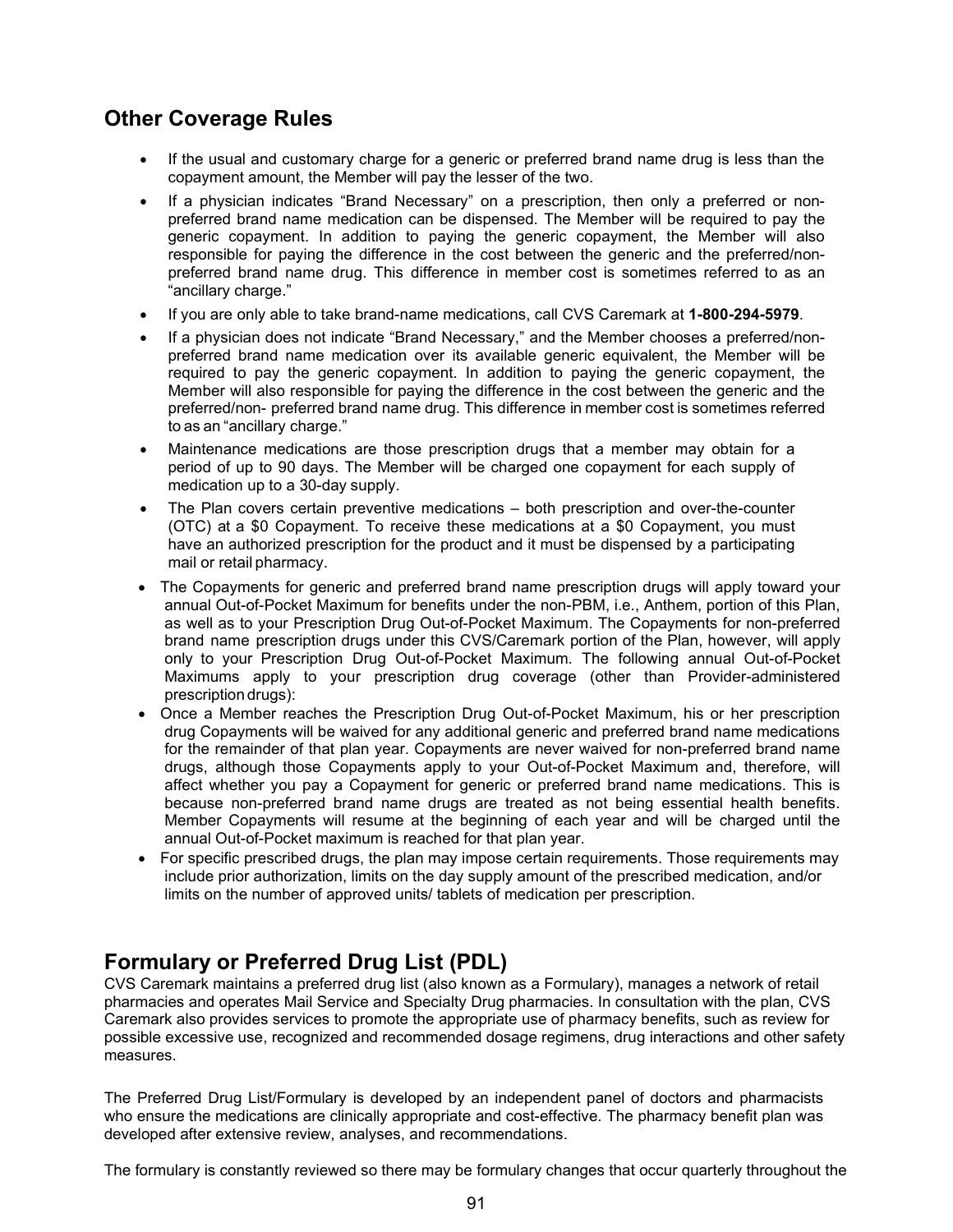year. Members who are impacted by changes will receive notification. Notification is sent to members and physicians 30-45 days prior to the effective date of the change. For members on specialty medications, they will also receive live outbound phone calls from the specialty team to address any changes. Please refer to the most up to date Formulary Drug List at the USG benefits website.

## **CVS Caremark Mail Service**

Members who need medication on an ongoing basis can ask their doctor to prescribe up to a 90-day supply, plus refills (if appropriate) and may have these filled through CVS Caremark Mail Service Pharmacy. Examples of maintenance medications include: ongoing therapies to treat diabetes, high cholesterol, high blood pressure, and asthma. CVS Caremark Mail Service Pharmacy offers:

- Up to a 90-day supply of your medication
- No-cost standard shipping in a plain, weather-resistant package
- Flexible payment options and (if you elect) automatic refills
- Refill orders placed at your convenience, by telephone or online
- Access to a registered pharmacist any time, day or night

#### **Getting started with mail service**

You can begin using the CVS Caremark Mail Service Pharmacy for home delivery of your medications using one of the following options:

- **Online**: Register at **caremark.com** (link on USG Benefits website) to begin managing your prescriptions online. You can also download the CVS Caremark app to get started with mail service today.
- **By mail:** Ask your doctor to provide you with a written prescription for your medications. Sign in to **Caremark.com** to download and print a mail service form. Mail the prescription(s) along with a completed order form to the address below:
	- CVS Caremark P.O. Box 94467
	- Palatine, IL 60094

*Please note: To avoid delays in filling your prescription, be sure to include payment with your order. Please do not send correspondence to this address.* 

- **By fax or electronic submission from your doctor:** Your doctor's office can fax or electronically send the prescription for a 90-day supply, plus the appropriate number of refills (maximum one-year supply). Your doctor's office will have the appropriate fax number.
	- o *Important notes:* 
		- Faxes must be sent from your doctor's office. Faxes from other locations, such as your home or workplace, cannot be accepted.
		- For new prescriptions, please allow approximately one week from the day CVS Caremark Mail Service Pharmacy receives your request.
		- You must use 75% of your medication before you can request a refill through mail service (80% of your medication for controlled substances).

## **CVS Specialty®**

CVS Specialty is a full-service pharmacy that provides your choice of home delivery service or delivery to your local CVS Pharmacy® for specialty medications. These medications are used to treat a number of complex conditions, such as cancer and multiple sclerosis. CVS Specialty does more than provide your medication, we help you stay on track so you can stay healthy longer. We do this by providing the support you need to help ensure you take them safely and effectively.

• **Getting started** 

To get started, call a CVS Specialty representative at **1-866-387-2573** or register online at **CVSspecialty.com.** You may also request that CVS Specialty contact your doctor for you, then call you to arrange for delivery of your medication on a day that is convenient for you. You may refill specialty medications one month at a time (maximum 30-day supply per copayment).

### **An important message for those who use specialty medications**

Specialty medications are drugs that are used to treat complex conditions such as cancer, growth hormone deficiency, hemophilia, hepatitis C, immune deficiency, multiple sclerosis, and rheumatoid arthritis. Whether they are administered by a healthcare professional, self-injected, or taken orally specialty medications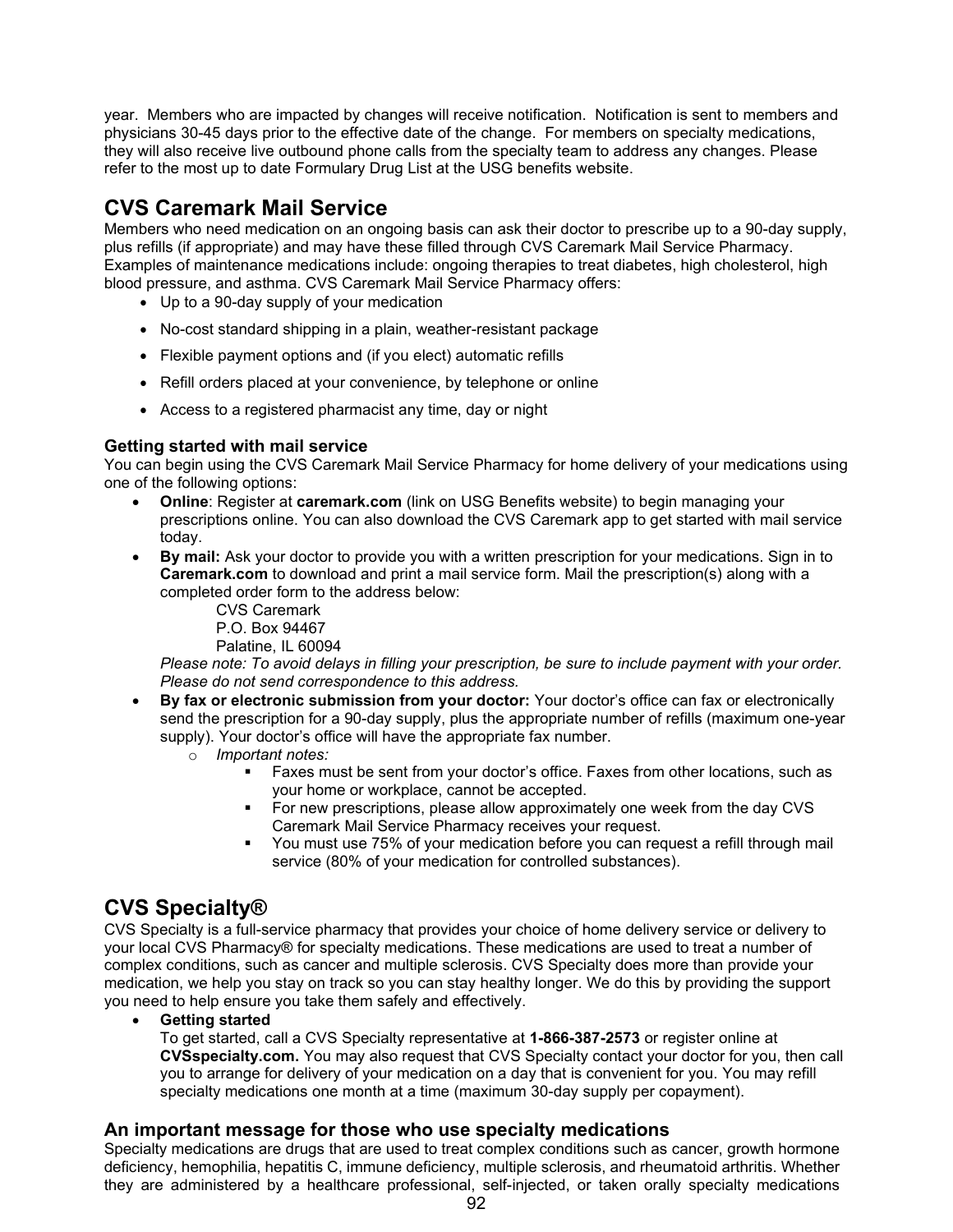#### require an enhanced level of service.

For access to specialty medications, you may use a specialty pharmacy. You may use CVS/ Specialty Pharmacy, or any specialty pharmacy, as not all specialty medications are covered through a retail pharmacy.

The CVS Caremark Specialty Pharmacy provides not only specialty medicines but also personalized pharmacy care management services:

- Access to a team of clinical experts that are specially trained in your condition
- On-call Care Team pharmacist 24 hours a day, seven days aweek who can help you manage your condition by: checking dosing and medication schedules; answering your medication questions; helping you manage side effects; helping you set up new medication regimens; and checking that you are taking your medication as prescribed.
- Coordination of care with you and your doctor
- Convenient delivery to the address of your choice, including your doctor's office
- Medicine- and condition-specific education andcounseling
- Insurance and financial coordinationassistance
- Online support through [www.cvsspecialty.com,](http://www.cvsspecialty.com,/) including condition-specific information and the specialty pharmacy druglist, fast refills, up-to-date prescription information and secure prescription information storage.

To get started or to find out whether any of your specialty medications need to be ordered through CVS/Specialty, please call 1-866-387-2573.

## **VacationOverrides**

If you are going on vacation or out of the country and need an additional supply of medication, you reach out to CVS Caremark for approval. Please contact CVS Customer Care at 1-877-362-3922 for assistance. Members are allowed two vacation overrides per year, per medication. If you're requesting greater than a 90 day supply of medication as an override, that request will be reviewed on a case by case basis.

## **What's Not Covered under Your Prescription Drug Benefit**

Certain items are not covered under the Prescription Drug Retail or Home Delivery (Mail Order) Pharmacy benefit:

- 1. **Administration Charges -** Charges for the administration of any drug except for covered immunizations as approved.
- 2. **Clinically-Equivalent Alternatives -** Certain Prescription Drugs may not be covered if you could use a clinically equivalent Prescription Drug, unless required by law. "Clinically equivalent" means Prescription Drugs that, for most Members, will give you similar results for a disease or condition. If you have questions about whether a certain Prescription Drug is covered and which Prescription Drugs fall into this group, please call the number on the back of your Identification Card or visit the Claims Administrator's website at [www.caremark.com. I](http://www.caremark.com/)f you or your Doctor believes you need to use a different Prescription Drug, please have your Doctor or pharmacist get in touch with the Claims Administrator. The other Prescription Drug will be covered only if it is Medically Necessary and appropriate over the clinically equivalent Prescription Drug. Benefits for the Prescription Drug will be reviewed from time to time to make sure the Prescription Drug is still Medically Necessary. Newly marketed drugs are not automaticallycovered.
- 3. **Compound Drugs -** Compound drugs unless there is at least one ingredient that you need a prescription for, and the Prescription Drug is not essentially a copy of a commercially available drug product.
- 4. **Contrary to Approved Medical and Professional Standards -** Drugs given to you or prescribed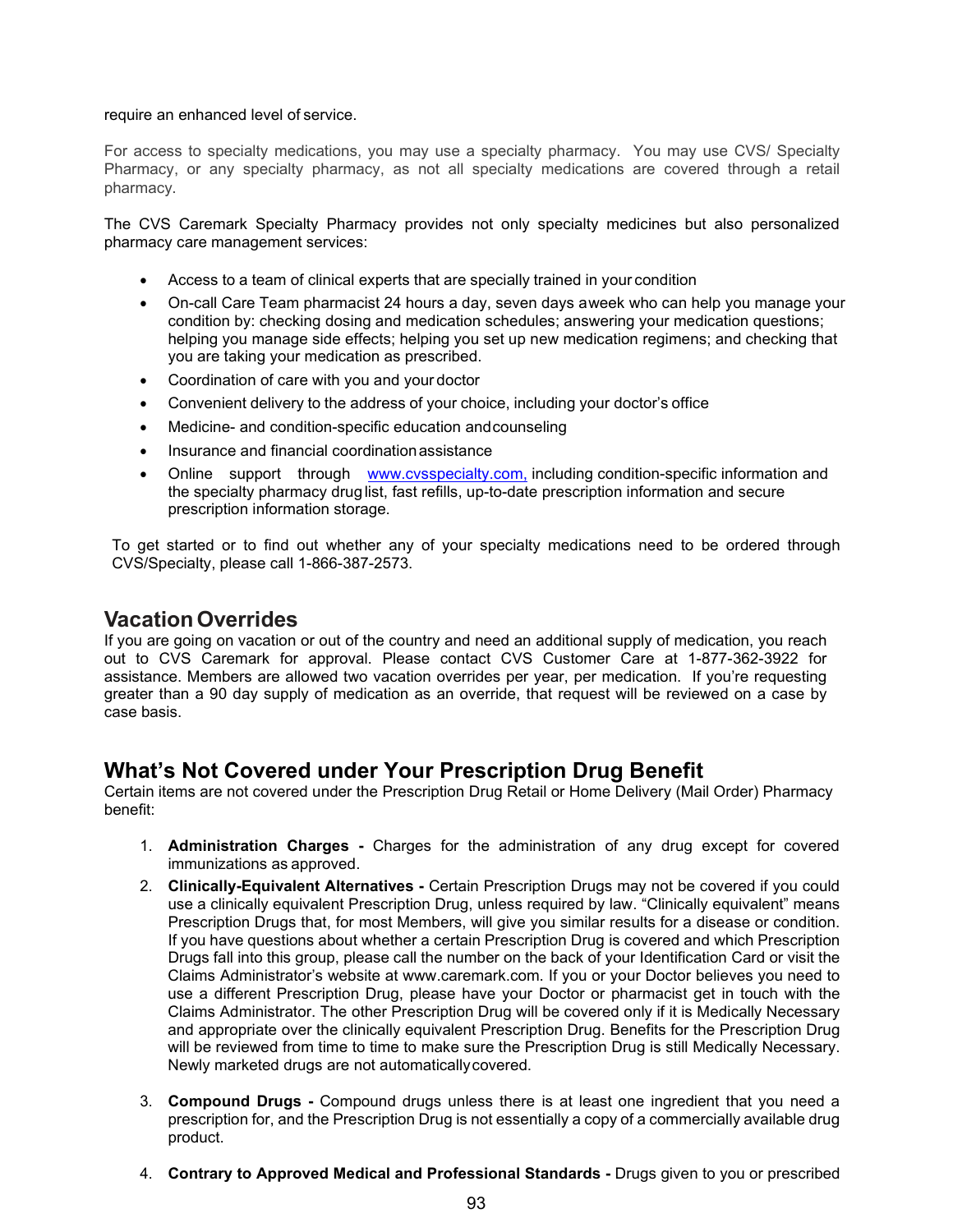in a way that is against approved medical and professional standards of practice.

- 5. **Delivery Charges -** Charges for delivery of PrescriptionDrugs.
- 6. **Drugs Given at the Provider's Office / Facility -** Drugs you take at the time and place where you are given them or where the prescription order is issued. This includes samples given by a Doctor. These drugs may be covered under the "Prescription Drugs Administered by a Medical Provider" section.
- 7. **Drugs That Do Not Need a Prescription -** Drugs that do not need a prescription by federal law (including drugs that need a prescription by state law, but not by federal law), except for injectable insulin.
- 8. **Drugs Over Quantity or Age Limits Prescription -** Drugs in quantities which are over the limits set by the Plan, or which are over age limits set by the Claims Administrator.
- 9. **Drugs Over the Quantity Prescribed or Refills After One Year -** Prescription Drugs in amounts over the quantity prescribed, or for any refill given more than one year after the date of the original
- 10. **Items Covered as Durable Medical Equipment (DME) -** Therapeutic DME, devices and supplies except peak flow meters, spacers, blood glucose monitors, and contraceptive devices. Items not covered under the "Pharmacy Benefit Management (PBM) Program" benefit may be covered under the "Durable Medical Equipment and Medical Devices, Orthotic, Prosthetics, and Medical and Surgical Supplies" benefit. Please see that section for details.
- 11. **Items Covered as Medical Supplies -** Contraceptive devices, oral immunizations, and biologicals, even if they are federal legend Prescription Drugs, are covered as medical supplies based on where you get the service or the item. Over the counter drugs, devices or products, are not Covered Services.
- **12. Items Covered Under the "Allergy Services" Benefit -** Allergy desensitization products or allergy serum. While not covered under the "Pharmacy Benefit Management (PBM) Program" benefit, these items may be covered under the "Allergy Services" benefit. Please see that section for details.
- **13. Lost or Stolen Drugs -** Refills of lost or stolendrugs.
- **14. Non-approved Drugs -** Experimental drugs are notcovered.
- **15. Non-formulary Drugs -** Select Non-formulary drugs are notcovered.
- **16. Onychomycosis Drugs -** Select drugs for Onychomycosis (toenail fungus) except when allowed to treat Members who are immunocompromised ordiabetic.
- **17. Weight Loss Drugs -** Any drug mainly used for weightloss.

## **Drug Exclusion Plan Design Strategy, a design strategy providing plan benefit exclusion for drugs with limited clinical value**

USG plan shall exclude from coverage certain drugs that have limited clinical value and which have clinically-appropriate, lower-cost alternatives (e.g., brand name drugs that are combinations of existing generic or over-the-counter drugs, new formulations of existing drugs). USG's designee, CVS Caremark, shall determine which drugs meet the criteria for exclusion.

#### **Current Exclusions include:**

Absorica, Absorica LD, Aplenzin, Duexis, Jublia, Kerydin, Nascobal, Sitavig, Vimovo and generic, Xerese, Zipsor, Zyflo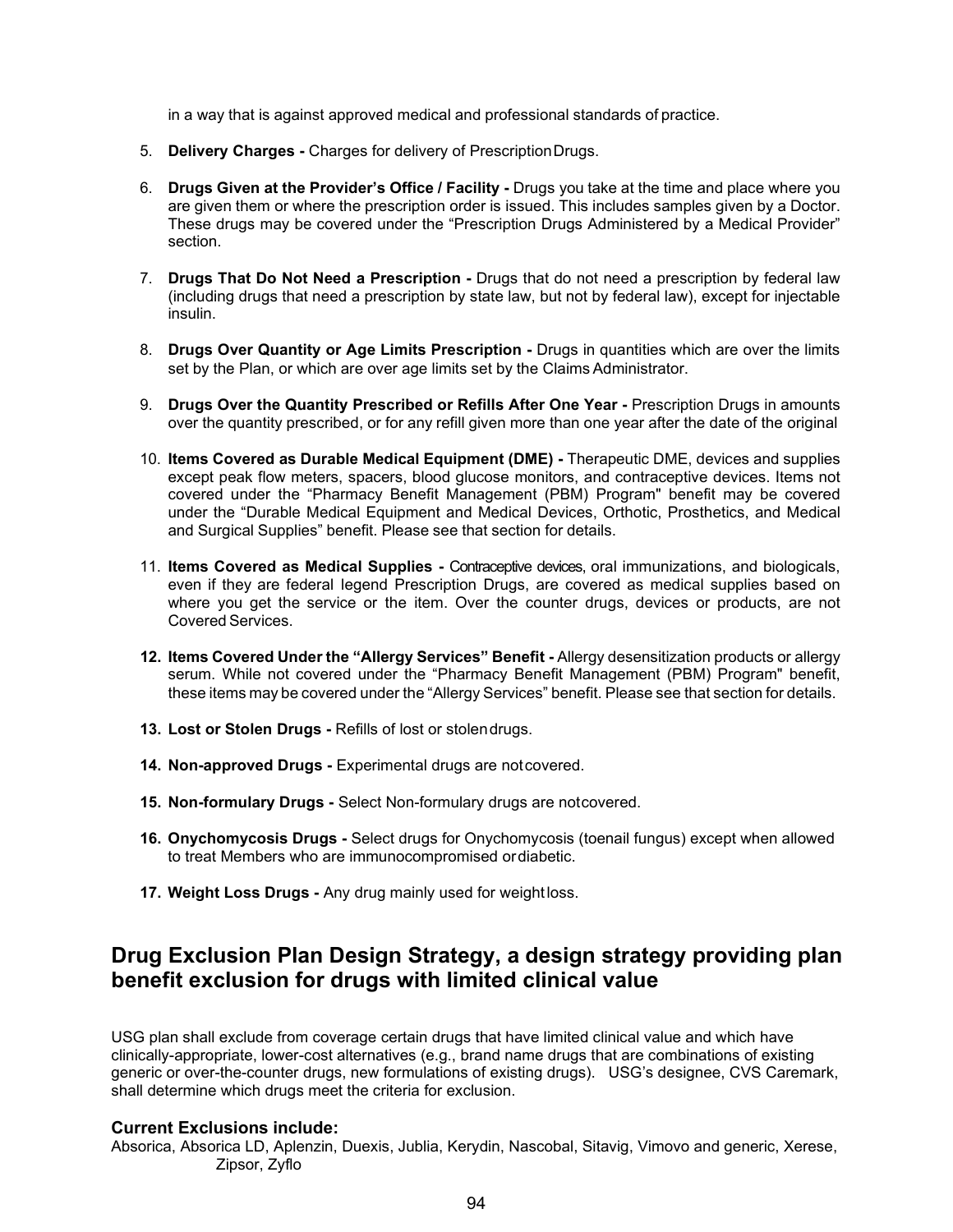## **Affordable Care Act**

Your plan offers certain preventive service benefits at \$0, which means you don't have to pay a copay. These no-cost benefits are part of the Affordable Care Act (ACA) and include:

- Medicine and supplements to prevent certain health conditions for adults, women and children
- Medicine and products for quitting smoking or chewing tobacco (tobacco cessation)
- Medicine used prior to screenings for certain health conditions in adults
- Contraceptives for women

CVS Caremark® works with your health plan to provide these benefits. For additional details, refer to "ACA Preventive Services List" link on caremark.com.

## **Terms you should know**

- **Copay or coinsurance** ǀ The amount you pay for medications once you or your family reaches the deductible and coverage starts; a copay is a flat amount and coinsurance is a percentage of the cost of the medication
- **Maximum out-of-pocket (MOOP)**  $\vdash$  Once you or your family reach this amount, all medications are covered at 100%
- **Generic medication** ǀ Has the same active ingredients as the brand-name medication; usually your lowest cost option
- **Preferred brand medication** ǀ Medication that will cost less under your benefit plan
- **Non-preferred brand medication** ǀ Highest cost option under your benefit plan
- **Maintenance or long-term medication** | Medication you take regularly, like high blood pressure, diabetes, or high cholesterol medications
- **Acute or short-term medication** ǀ Medication you take for a short time, like an antibiotic
- **Preventive medication** ǀ Affordable Care Act (ACA) preferred medications are covered at 100%; High deductible health plan (HDHP) preventive medications bypass the deductible, which means they are covered even if you haven't met your yearly deductible yet
- **Quantity limit** ǀ A limit on the amount of medications your plan will cover. You can continue to fill prescriptions after you've reached the limit, but you'll be responsible for any additional costs.
- **Step therapy**  $\vert$  For many conditions, more than one therapeutically equivalent medication option is available and your plan may choose one medication as the preferred option. Step therapy means you need to try the preferred option first. If it works for you, you can continue to take it and may save money. If not, non-preferred medications will be covered.
- **Prior authorization**  $\vert$  This means we need more information on why your doctor has prescribed a specific medication for you. CVS Caremark reviews this information and determines whether or not your medication will be covered by your plan.
- **Dispense as written** ǀ If your doctor indicates "dispense as written" on your prescription, your pharmacy can't substitute a generic for a brand name medication and you may have to pay more for the brand.
- **Appeals** ǀ If we deny your or your doctor's request for coverage of a non-covered medication, you have the right to appeal that decision.
- **Brand Name Drug** ǀ The first version of a particular medication to be developed or a medication that is sold under a pharmaceutical manufacturer's own registered trade name or trademark. The original manufacturer is granted a patent, which allows it to be the only company to make and sell the new drug for a certain number of years.
- **Generic Drugs** ǀ Prescription drugs that have been determined by the FDA to be equivalent to brand name drugs, but are not made or sold under a registered trade name or trademark. Generic drugs have the same active ingredients, meet the same FDA requirements for safety, purity, and potency, and must be dispensed in the same dosage form (tablet, capsule, cream) as the brand name drug.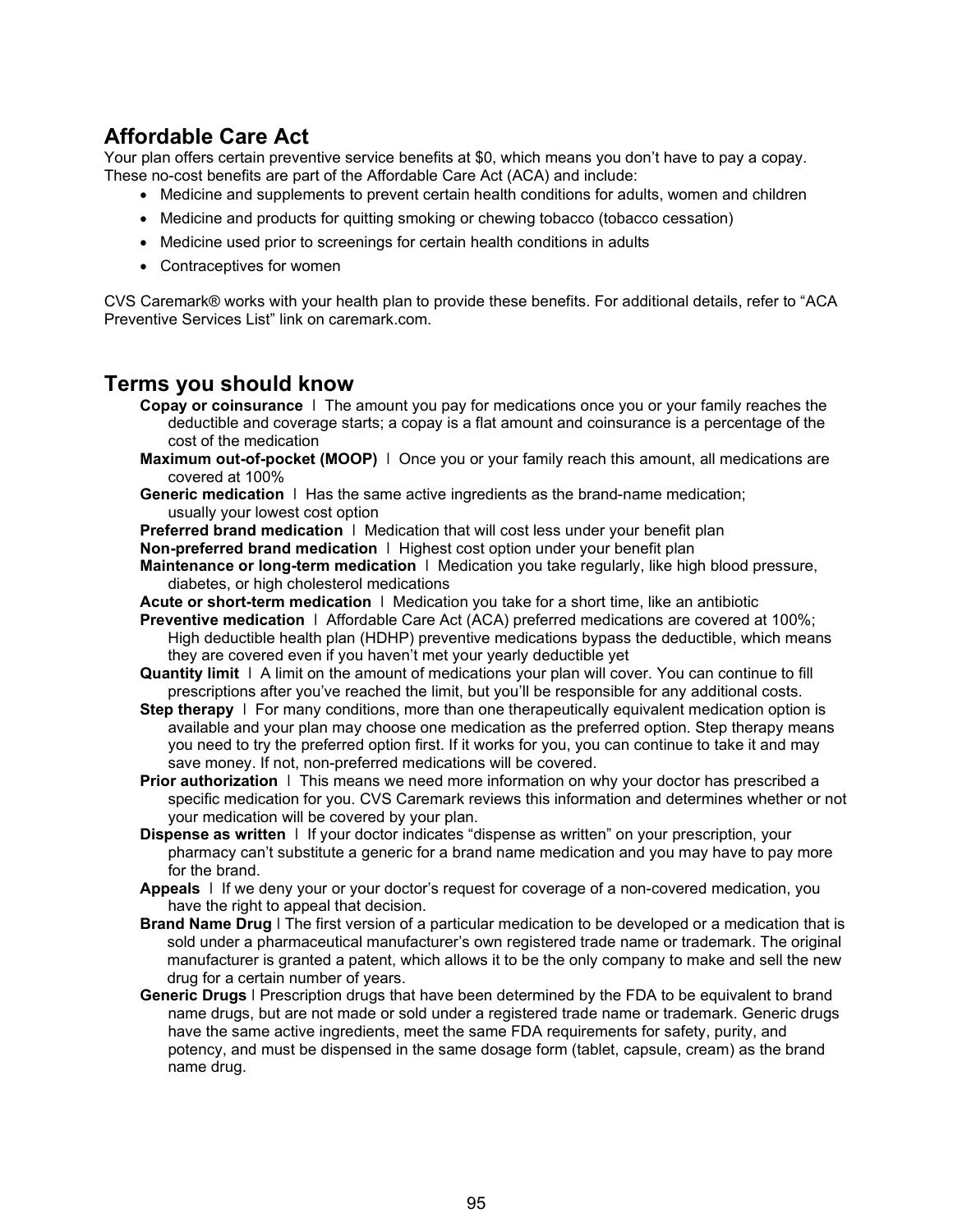### **CVS Caremark's Appeals Process**

The CVS Caremark standard claims and appeals process complies with the requirements of the Affordable Care Act (ACA) and their implementing regulations. Members will be accorded all rights granted to them under ACA and any related laws and regulations. The claims and appeals process implemented for any Plan Sponsor will also comply with applicable law, as indicated by the Plan Sponsor on the Clinical Plan Management (CPM) form or other PDD documents. If indicated, CVS Caremark's review will also be conducted in compliance with any applicable state requirements or accreditation standards, including the National Committee for Quality Assurance (NCQA) and the Utilization Review Accreditation Commission (URAC).

Once you are notified that a claim is denied in whole or in part, you have the right to appeal. Requests appeals need to be received within 180 days of the initial denial. Appeals must be submitted in writing. Acceptable submission methods include fax or mail directly to CVS Caremark. All administrative and clinical appeals are reviewed according to the plan design provisions and a decision will be mailed within 15 business days of receipt of a written request by CVS Caremark for preservice pre-authorization claims and within 30 days for post-service claims. Urgent pre-service claims will be processed within 72 hours from the receipt of the inquiry by CVS Caremark.

## **How to File an Appeal Request**

You can submit all appeal requests by faxing to CVS Caremark at 1-866-443-1172, or in writing to:

CVS Caremark Attention: Appeals Department MC 109 P.O. Box 52084 Phoenix, AZ 85072-2084

## **Appeals of Adverse Benefit Determinations or Adverse Coverage Determinations**

If an Adverse Coverage Determination is rendered on the member's Claim, the member may file an appeal of that determination. The member's appeal of the Adverse Coverage Determination must be made in writing and submitted to CVS Caremark within the time frame specified by applicable federal or state requirements after the member receives notice of the Adverse Benefit Determination or Adverse Coverage Determination.

If the Adverse Coverage Determination is rendered with respect to an Urgent Care Claim, the member and/or the member's authorized representative may submit an appeal by calling, faxing or mailing the request to CVS Caremark.

### **The member's appeal should include the following information:**

- <sup>A</sup> clear statement that the communication is intended to appeal an Adverse Coverage Determination;
- Name of the person for whom the appeal is being filed. The member or prescriber may file an appeal. The member may also have a relative, friend, advocate, or anyone else (including an attorney) act on their behalf as their authorized representative;
- CVS Caremark identification number;
- Date of birth;
- <sup>A</sup> statement of the issue(s) being appealed;
- Drug name(s) being requested; and
- Comments, documents, records, relevant clinical information or other information relating to the Claim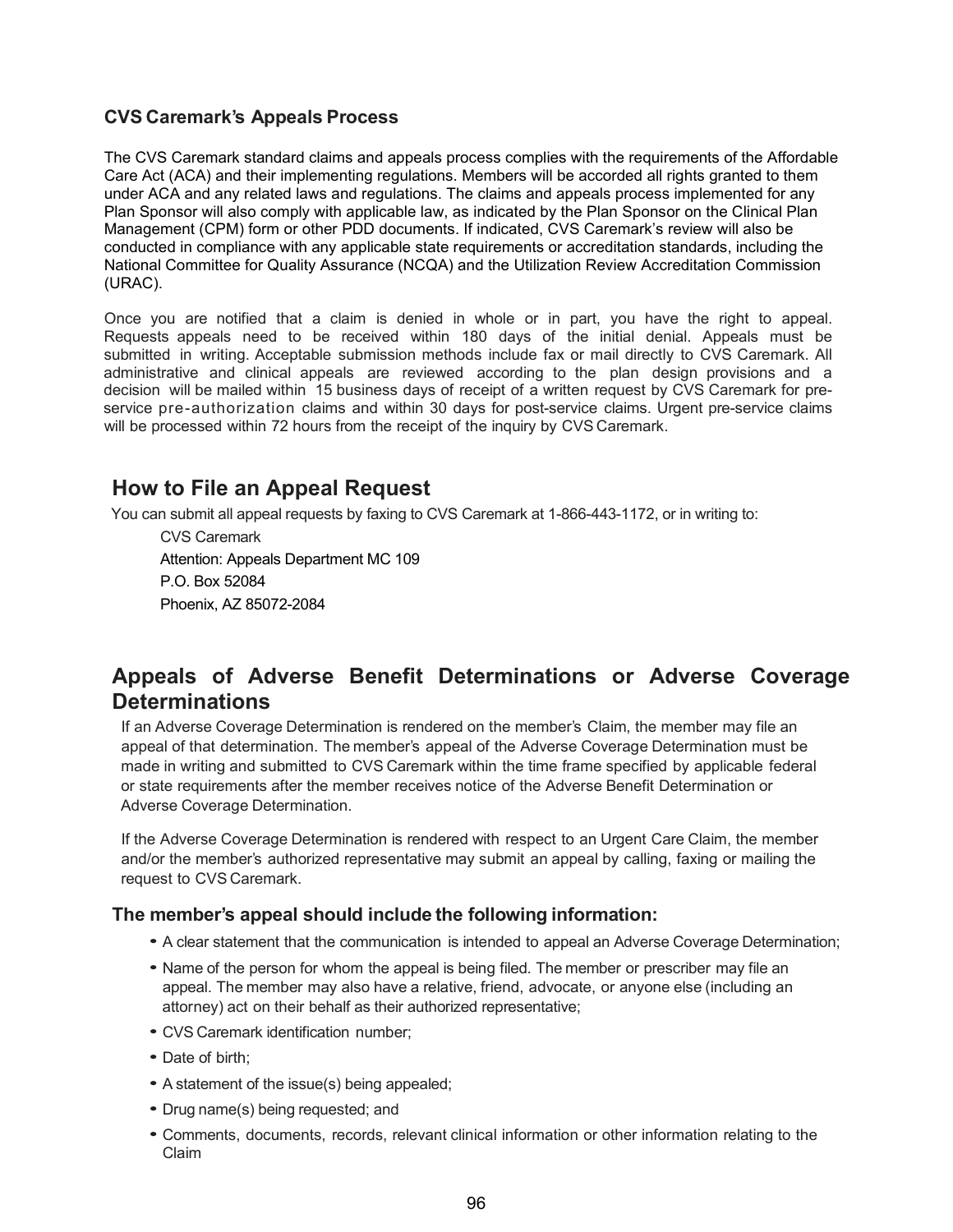## **CVS Caremark's Review**

**Review of Adverse Coverage Determinations**: CVS Caremark provides a single-level appeal for Adverse Coverage Determinations. Upon receipt of an appeal of an Adverse Coverage Determination, CVS Caremark will review the member's request for a particular drug or benefit against the terms of the Plan, including the preferred drug lists, formularies or other defined plan benefits selected by the Plan Sponsor in the PDD.

#### **Appeal Review Procedure:**

- Provide for <sup>a</sup> full and fair review, allowing the member to review the Claim file and to present evidence and testimony. This includes providing the member (free of charge) with new or additional evidence or rationale relied upon in advance of a final internal Adverse Benefit Determination, and giving the member a reasonable opportunity to respond;
- Take into account all comments, documents, records and other information submitted by the member relating to the Claim, without regard to whether such information was submitted or considered in the initial benefit determination of the Claim;
- Follow reasonable procedures to verify that its benefit determination is made in accordance with the applicable Plan documents;
- Follow reasonable procedures to ensure that the applicable Plan provisions are applied to the member in a manner consistent with how such provisions have been applied to other similarly situated members;
- Provide a review that is designed to ensure the independence and impartiality of the person making the decision;
- Provide <sup>a</sup> review that does not give consideration to the initial Adverse Coverage Determination and is conducted by someone other than the individual who made the initial Adverse Coverage Determination (or a subordinate of such individual); and
- Provide for an expedited review process for Urgent Care Claims

For a claim requiring a Medical Necessity Review, CVS Caremark, in addition to the above, shall also:

- Consult with <sup>a</sup> health care professional who has appropriate training and experience in the field of medicine involved in the medical judgment;
- Upon request, identify the health care professional, if any, whose advice was obtained in connection with the Adverse Coverage Determination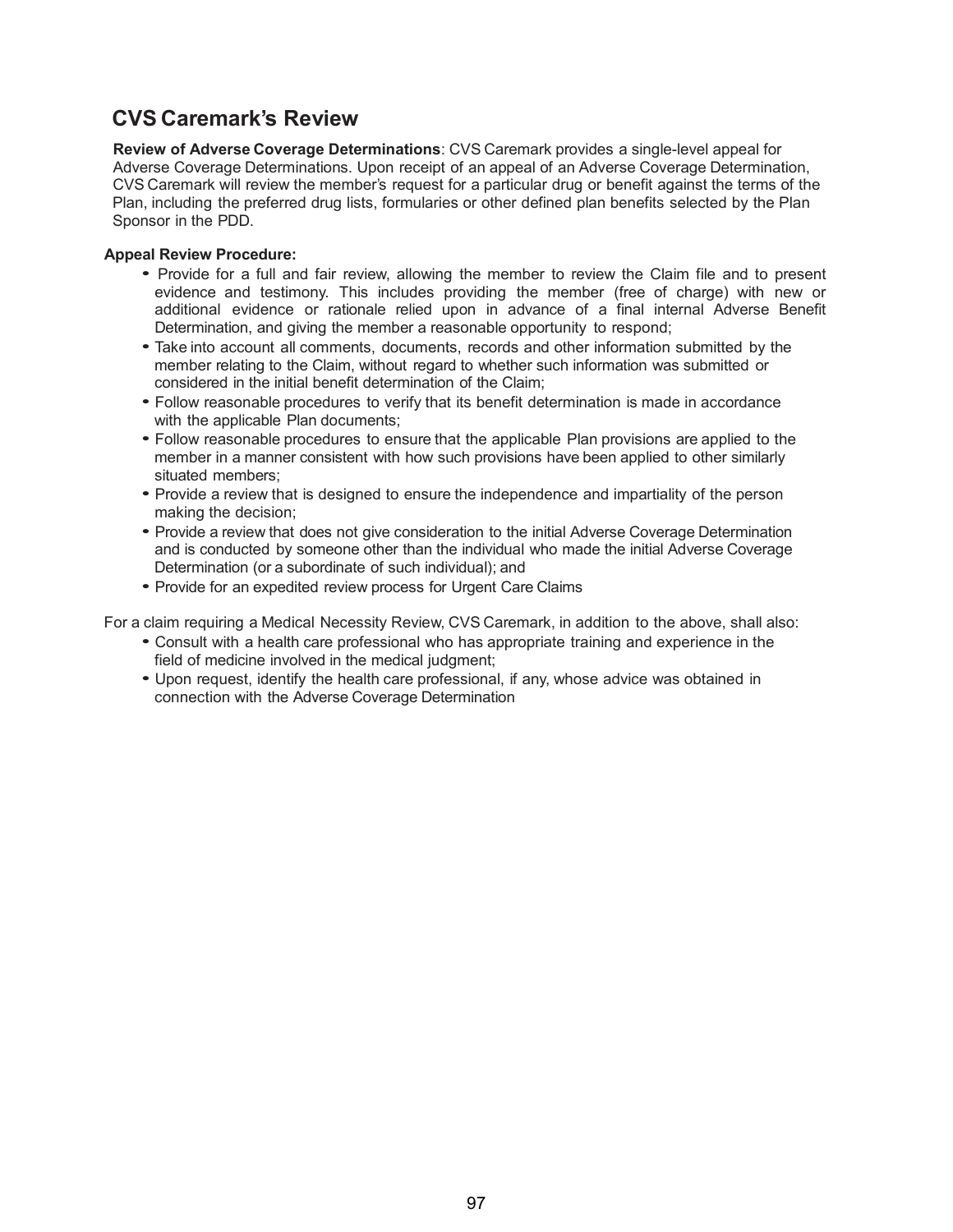# **HEALTH INSURANCE PORTABILITY AND ACCOUNTABILITY ACT (HIPAA)**

## **NOTICE OF PRIVACY PRACTICES**

The broad mission and extensive scope of operations of the Board of Regents of the University System of Georgia, including the constituent colleges and universities of the University System of Georgia (collectively, the "Board"), necessitates that the Board collect, maintain, and, where necessary, disseminate health information regarding the Board's students, employees, volunteers, and others. For example, the Board collects medical information through its various medical and dental hospitals, clinics, and infirmaries, through the administration of its various medical and life insurance programs, and through its various environmental health and safety programs. The Board protects the confidentiality of individually identifiable health information that is in its possession. Such health information, which is protected from unauthorized disclosure by Board policies and by state and federal law, is referred to as "protected health information," or "PHI."

PHI is defined as any individually identifiable health information regarding an employee's, a student's, or a patient's medical/dental history; mental or physical condition; or medical treatment held on behalf of the Plan. Examples of PHI include patient name, address, telephone and/or fax number, electronic mail address, social security number or other patient identification number, date of birth, date of treatment, medical treatment records, medical enrollment records, or medical claims records.

The Board will follow the practices that are described in its Notice of Privacy Practices ("Notice"). The Board reserves the right to change the terms of its Notice and of its privacy policies, and to make the new terms applicable to all PHI that it maintains. Before the Board makes an important change to its privacy policies, it will promptly revise this Notice and post a new Notice in conspicuouslocations.

## **Permitted Uses and Disclosures of PHI**

The following categories describe the different ways in which the Board may use or disclose your PHI. We include some examples that should help you better understand each category.

The Board may receive, use, or disclose your PHI to administer your health and dental benefits plan. Please be informed that the Board, under certain conditions and circumstances, may use or disclose your PHI *without obtaining your prior written authorization*. An example of this would be when the Board is required to do so by law.

**For Treatment**. The Board may use and disclose PHI as it relates to the provision, coordination, or management of medical treatment that you receive. The disclosure of PHI may be shared among the respective healthcare providers who are involved with your treatment and medical care. For example, if your primary care physician needs to use/disclose your PHI to a specialist, with whom he/she consults regarding your condition, this would be permitted.

**For Payment**. The Board may use and disclose PHI to bill and collect payment for healthcare services and items that you receive. The Board may transmit PHI to verify that you are eligible for healthcare and/or dental benefits. The Board may be required to disclose PHI to its business associates, such as its claims processing vendor, to assist in the processing of your health and dental claims. The Board may disclose PHI to other healthcare providers and health plans for the payment of services that are rendered to you or to your covered family members by such providers of health plans.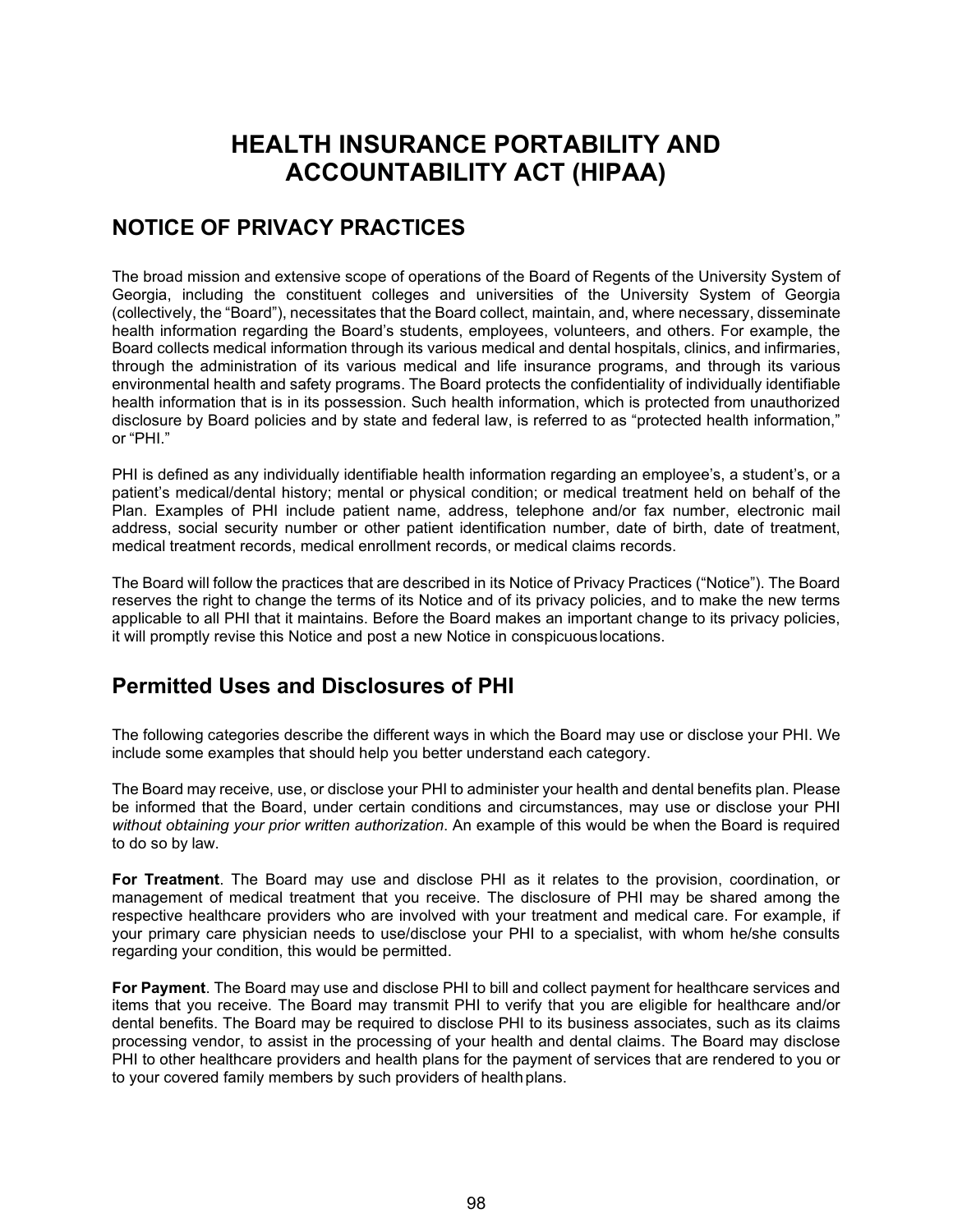**For Healthcare Operations.** The Board may use and disclose PHI as part of its business operations. As an example, the Board may require a healthcare vendor partner (referred to as a "business associate") to survey and assess constituent satisfaction with healthcare plan design/coverage. Constituent survey results assist the Board in evaluating quality of care issues and in identifying areas for needed healthcare plan improvements. Business associates are required to agree to protect the confidentiality of your individually identifiable health information.

The Board may disclose PHI to ensure compliance with applicable laws. The Board may disclose PHI to healthcare/dental providers and health/dental plans to assist them with their required credentialing and peer review activities. The Board may disclose PHI to assist in the detection of healthcare fraud and abuse. Please be reminded that the lists of examples that are provided are not intended to be either exhaustive, or exclusive.

**As Required by Law and Law Enforcement.** The Board must disclose PHI when required to do so by applicable law. The Board must disclose PHI when ordered to do so in a judicial or administrative proceeding. The Board must disclose PHI to assist law enforcement personnel with the identification/location of a suspect, fugitive, material witness, or missing person. The Board must disclose PHI to comply with a law enforcement search warrant, a coroner's request for information during his/her investigation, or for other law enforcement purposes.

**For Public Health Activities and Public Health Risks**. The Board may disclose PHI to government agencies that are responsible for public health activities and to government agencies that are responsible for minimizing exposure to public health risks.

The Board may disclose PHI to government agencies that maintain vital records, such as births and deaths. Additional examples in which the Board may disclose PHI, as it relates to public health activities, include assisting in the prevention and control of disease; reporting incidents of child abuse or neglect; reporting incidents of abuse, neglect, or domestic violence; reporting reactions to medications or product defects; notifying an individual who may have been exposed to a communicable disease; or, notifying anindividual who may be at risk of contracting or spreading a disease or condition.

**For Health Oversight Activities**. The Board may disclose PHI to a government agency that is authorized by law to conduct health oversight activities. Examples in which the Board may disclose PHI, as it relates to health oversight activities, include assisting with audits, investigations, inspections, licensure or disciplinary actions, and other proceedings, actions or activities that are necessary to monitor healthcare systems, government programs, and compliance with civil rights laws.

**Coroners, Medical Examiners, and Funeral Directors**. The Board may disclose PHI to coroners, medical examiners, and funeral directors for the purpose of identifying a decedent; for determining a cause of death; or, otherwise as necessary, to enable these parties to carry out their duties consistent with applicable law.

**Organ, Eye, and Tissue Donation**. The Board may release PHI to organ procurement organizations to facilitate organ, eye, and tissue donation and transplantation.

**Research**. Under certain circumstances, the Board may use and disclose PHI for medical research purposes.

**To Avoid a Serious Threat to Health or Safety**. The Board may use and disclose PHI to law enforcement personnel or other appropriate persons. The Board may use and disclose PHI to prevent or lessen a serious threat to the health or safety of a person or the public.

**Specialized Government Functions**. The Board may use and disclose PHI for military personnel and veterans, under certain conditions, and if required by the appropriate authorities. The Board may use and disclose PHI to authorized federal officials for intelligence, counterintelligence, and other national security activities.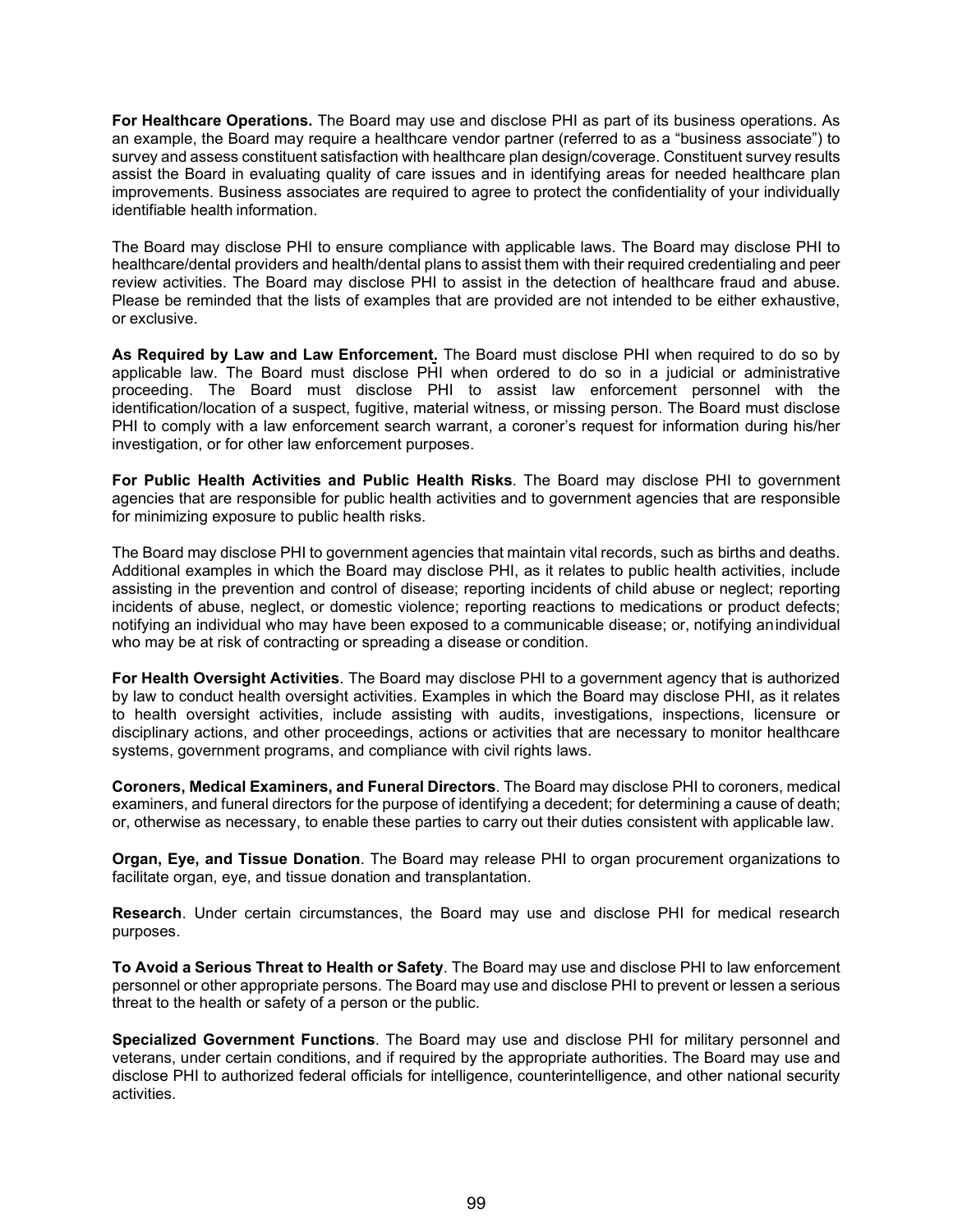The Board may use and disclose PHI for the provision of protective services for the President of the United States, other authorized persons, or foreign heads of state. The Board may use and disclose PHI to conduct special investigations.

**Workers' Compensation**. The Board may disclose PHI for workers' compensation and similar programs. These programs provide benefits for work-related injuries or illnesses.

**Appointment Reminders/Health Related Benefits and Services**. The Board and/or its business associates may use and disclose your PHI to various other business associates that may contact you to remind you of a healthcare or dental appointment. The Board may use and disclose your PHI to business associates that will inform you of treatment program options, or, of other health related benefits/services such as Condition Care Management Programs.

**Disclosures for HIPAA Compliance Investigations**. The Board must disclose your PHI to the Secretary of the United States Department of Health and Human Services (the "Secretary") when so requested. The Secretary may make such a request of the Board to investigate its compliance with privacy regulations of the federal Health Insurance Portability and Accountability Act of 1996 ("HIPAA").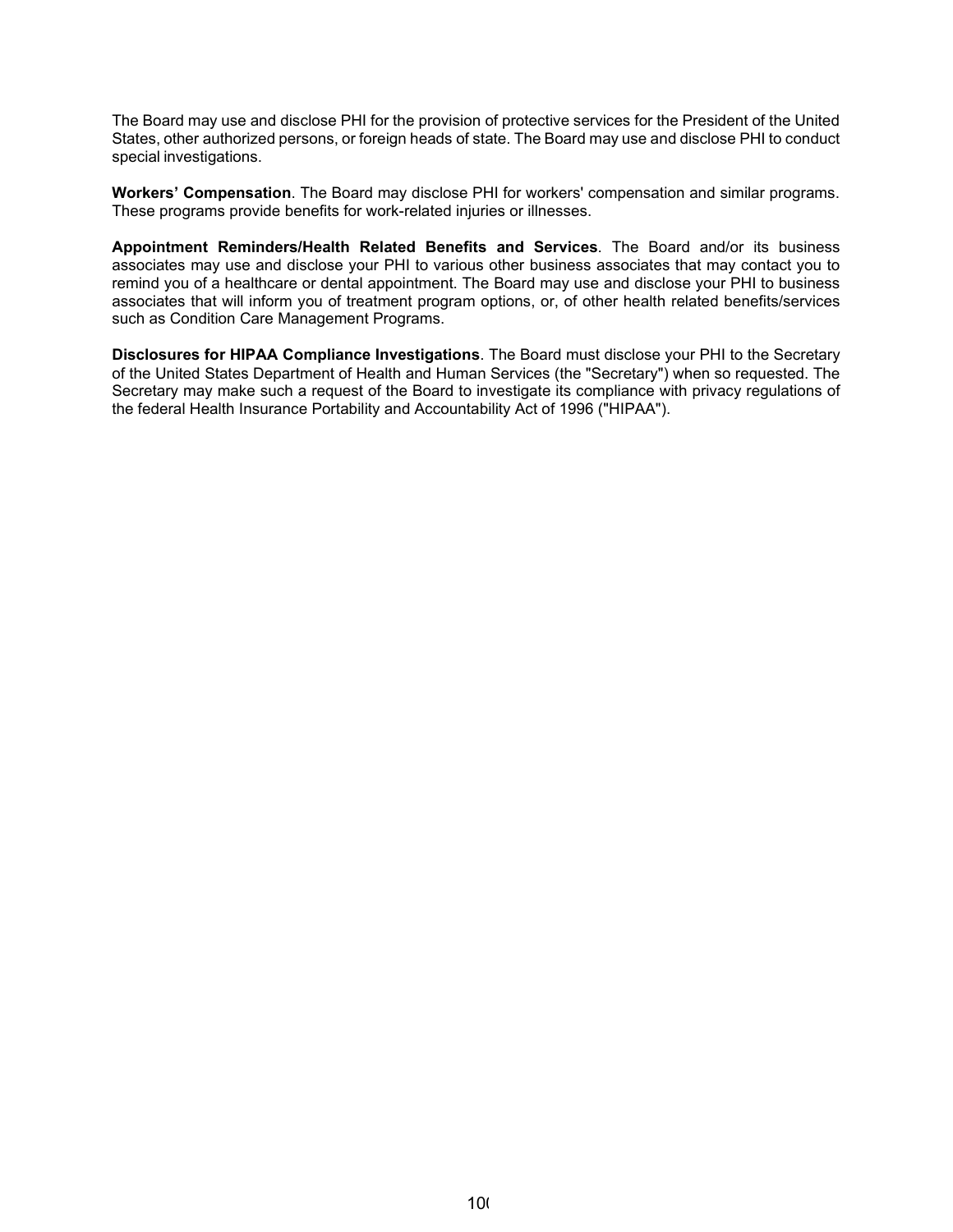# **Uses and Disclosures of Your PHI to Which You Have an Opportunity to Object**

You have the opportunity to object to certain categories of uses and disclosures of PHI that the Board may make:

**Patient Directories**. Unless you object, the Board may use some of your PHI to maintain a directory of individuals in its hospitals or provider facilities. This information may include your name, your location in the facility, your general condition (e.g. fair, stable, etc.), and your religious affiliation. Religious affiliation may be disclosed to members of the clergy. Except for religious affiliation, the information that is maintained in a patient directory may be disclosed to other persons who request such information by referring to your name.

**Disclosures to Individuals Involved in Your Health Care or Payment for Your Health Care**. Unless you object, the Board may disclose your PHI to a family member, another relative, a friend, or another person whom you have identified as being involved with your healthcare, or, responsible for the payment of your healthcare. The Board may also notify these individuals concerning your location or condition.

**Fundraising Activities**. Unless you object, the Board may disclose your PHI to contact you for fundraising efforts to support the Board, its related foundations, and/or its cooperative organizations. Such disclosure would be limited to personal contact information, such as your name, address and telephone number. The money raised in connection with these fundraising activities would be used to expand and support the provision of healthcare and related services to thecommunity.

If you object to the use of your PHI in any, or all, of the three instances identified above, please notifyyour campus or facility privacy officer, inwriting.

## **Other Uses and Disclosures of Your PHI for Which Authorization Is Required**

Certain uses and disclosures of your PHI will be made only with your written authorization. Please be advised that there are some limitations with regard to your right to object to a decision to use or disclose your PHI.

**Regulatory Requirements**. The Board is required, by law, to maintain the privacy of your PHI, to provide individuals with notice of the Board's legal duties and PHI privacy practices, and to abide by the terms described in this Notice.

The Board reserves the right to change the terms of its Notice and of its privacy policies, and to make the new terms applicable to all PHI that it maintains. Before the Board makes an important change to its privacy policies, it will promptly revise its Notice and post a new Notice in conspicuous locations. You have the following rights regarding your PHI:

You may request that the Board restrict the use and disclosure of your PHI. The Board is not required to agree to any restrictions that you request, but if the Board does so, it will be bound by the restrictions to which it agrees, except in emergency situations.

You have the right to request that communications of PHI to you from the Board be made by a particular means or at particular locations. For instance, you might request that communications be made at your work address, or by electronic mail, rather than by regular US postal mail. Your request must be made in writing. Your request must be sent to the privacy officer on your campus or facility. The Board will accommodate your reasonable requests without requiring you to provide a reason for your request.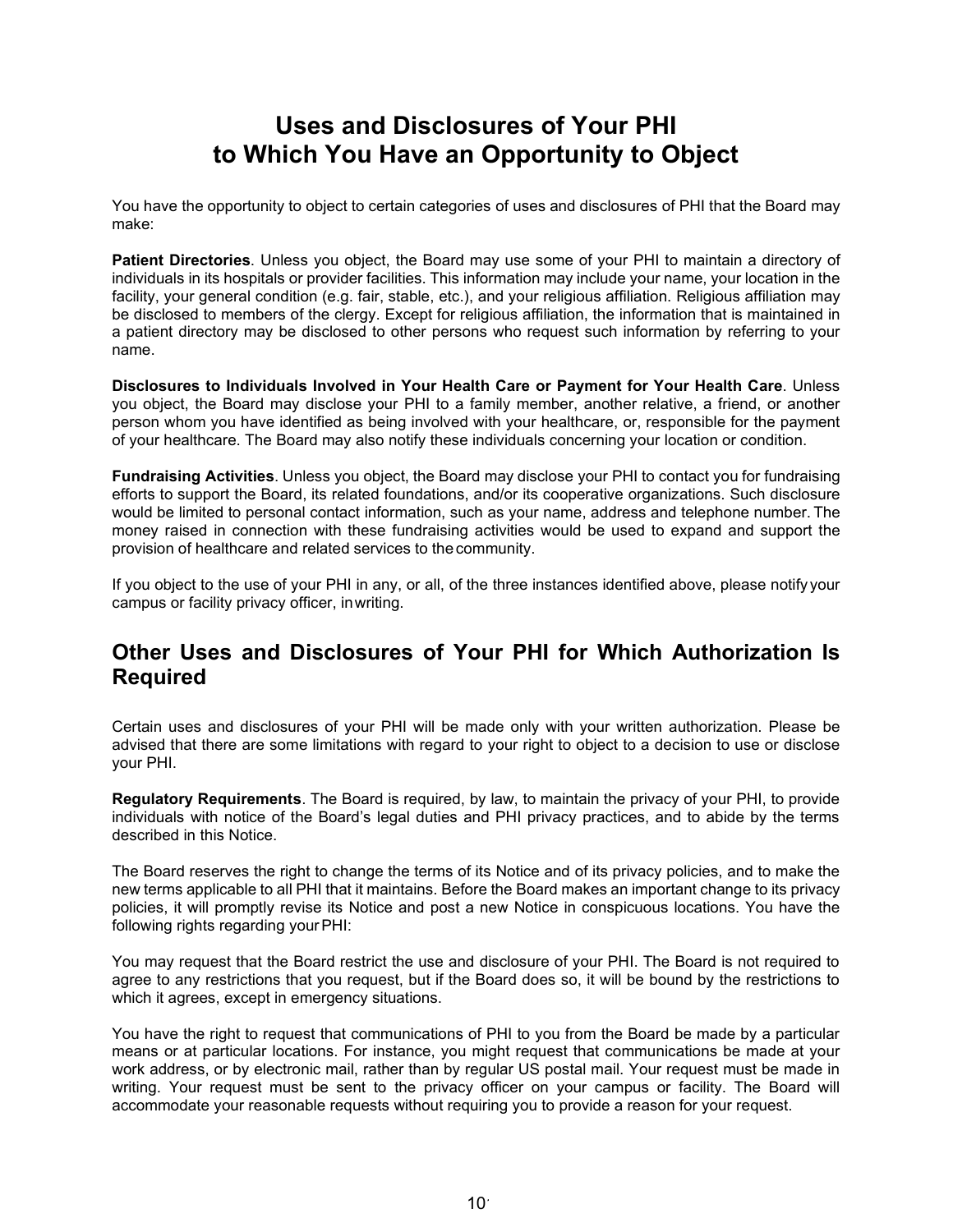Generally, you have the right to inspect and copy your PHI that the Board maintains, provided that you make your request in writing to the privacy officer on your campus or your facility. Within thirty (30) days of receiving your request (unless extended by an additional thirty (30) days), the Board will inform you of the extent to which your request has, or, has not been granted. In some cases, the Board may provide you with a summary of the PHI that you request, if you agree in advance to a summary of such information and to any associated fees. If you request copies of your PHI, or agree to a summaryof your PHI, the Board may impose a reasonable fee to cover copying, postage, and related costs.

If the Board denies access to your PHI, it will explain the basis for the denial. The Board will explain your opportunity to have your request and the denial reviewed by a licensed healthcare professional (who was not involved in the initial denial decision). This healthcare professional will be designated as a reviewing official. If the Board does not maintain the PHI that you request, but it knows where your requested PHI is located; it will advise you how to redirect your request.

If you believe that your PHI maintained by the Board contains an error or needs to be updated, you have the right to request that the Board correct or supplement your PHI.

Your request must be made in writing to the privacy officer on your campus or in your facility. Your written request must explain why you desire an amendment to your PHI.

Within sixty (60) days of receiving your request (unless extended by an additional thirty (30) days), the Board will inform you of the extent to which your request has, or, has not been granted. The Board generally can deny your request, if your request for PHI: (i) is not created by the Board, (ii) is not part of the records the Board maintains, (iii) is not subject to being inspected by you, or (iv) is accurate and complete.

If your request is denied, the Board will provide you a written denial that explains the reason for the denial and your rights to: (i) file a statement disagreeing with the denial, (ii) if you do not file a statement of disagreement, to submit a request that any future disclosures of the relevant PHI be made with a copy of your request and the Board's denial attached, and (iii) complain about the denial.

You generally have the right to request and receive a list of the disclosures of your PHI that the Board has made at any time during the six (6) years prior to the date of your request (provided that such a list would not include disclosures made prior to April 14, 2003).

The list will not include disclosure for which you have provided a written authorization, and will not include certain uses and disclosures to which this Notice already applies, such as those: (i) for treatment, payment, and health care operations, (ii) made to you, (iii) for the Board's patient directory or to persons involved in your healthcare, (iv) for national security or intelligence purposes, or (v) to correctional institutions or law enforcement officials.

You should submit any such request to the privacy officer on your campus or in your facility. Within sixty (60) days of receiving your request (unless extended by an additional thirty (30) days), the Board will respond to you regarding the status of your request. The Board will provide the list to you at no charge. If you, however, make more than one request in a year, you will be charged a fee for each additional request. You have the right to receive a paper copy of this notice upon request, even if you have agreed to receive this notice electronically. This notice may be found at the Board website address, [www.usg.edu/legal/. T](http://www.usg.edu/legal/)o obtain a paper copy of this notice, please contact your campus or facility privacyofficer.

You may complain to the Board if you believe your privacy rights, with respect to your PHI, have been violated by contacting the privacy officer on your campus or in your facility. You must submit a written complaint. The Board will in no manner penalize you or retaliate against you for filing a complaint regarding the Board's privacy practices. You also have the right to file a complaint with the Secretary of the Department of Health and Human Services. You may contact the Secretary by calling 1-866-627- 7748 (outside of metropolitan Atlanta) or (404) 562-7886 (in metropolitanAtlanta).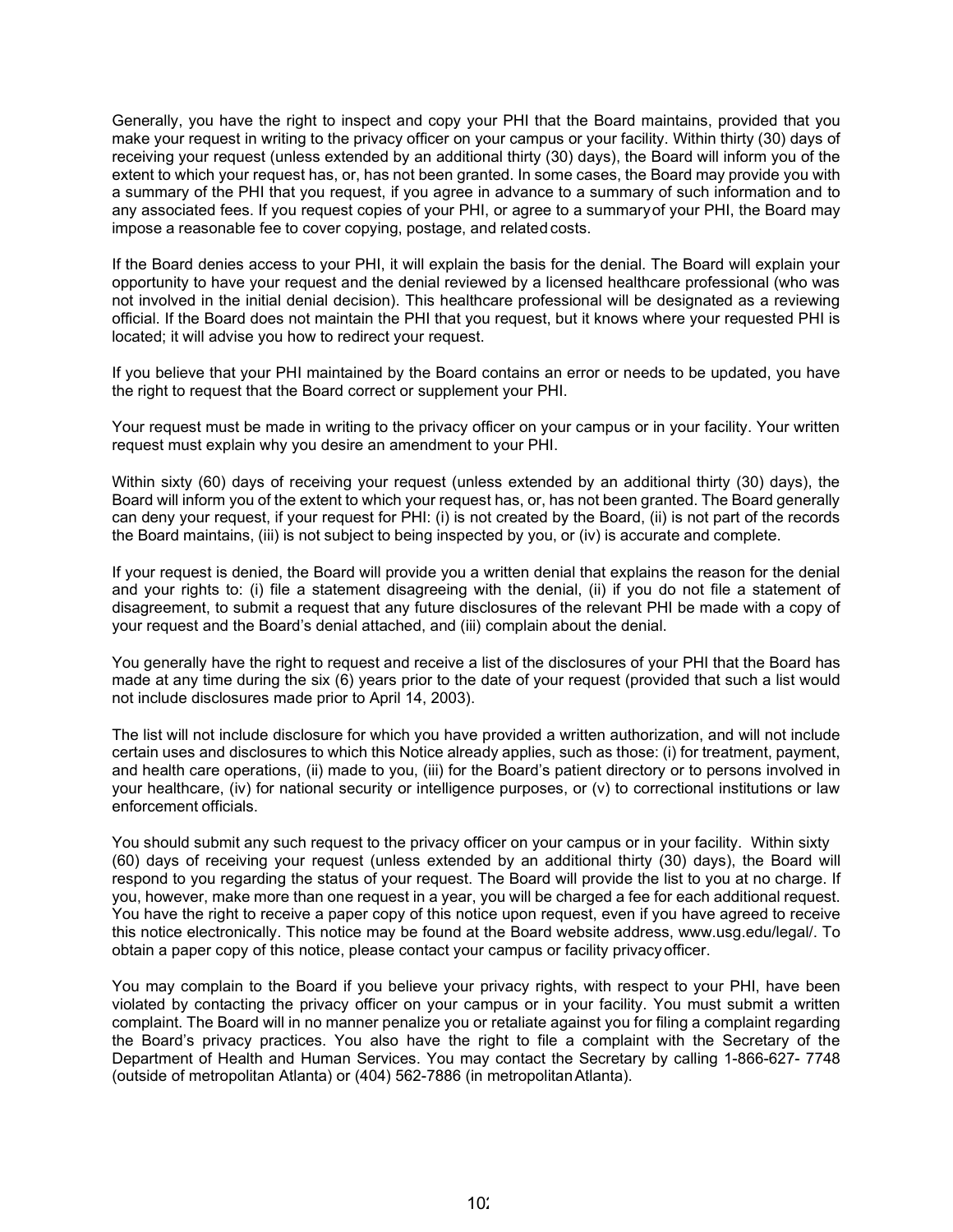If you have any questions about this notice, please contact the Human Resources office on your campus or in your facility. For additional information, please contact the privacy officer on your campus or facility.

Effective Date: April 14, 2003

## *PLEASE NOTE*:

On the following page you will find the *CONSENT FOR AUTHORIZATION FOR USE/RELEASE OF HEALTH INFORMATION* form. This form provides a spouse or another person/class of persons (organization) with the authority to act on behalf of another member. A signed authorization form provides access to PHI (protected health information) for an individual/organization other than the contract holder.

Should you need to access PHI for another individual, we ask that you photocopy this form and submit the completed form to your campus Human Resource/Benefits Office. Your institutional Human Resource/Benefits Office will forward a copy to the vendor (Business Associate/Agent) associated with your request.

**Should you have any questions regarding the use of this form, please contact your campus Human Resource/Benefits Office for assistance.**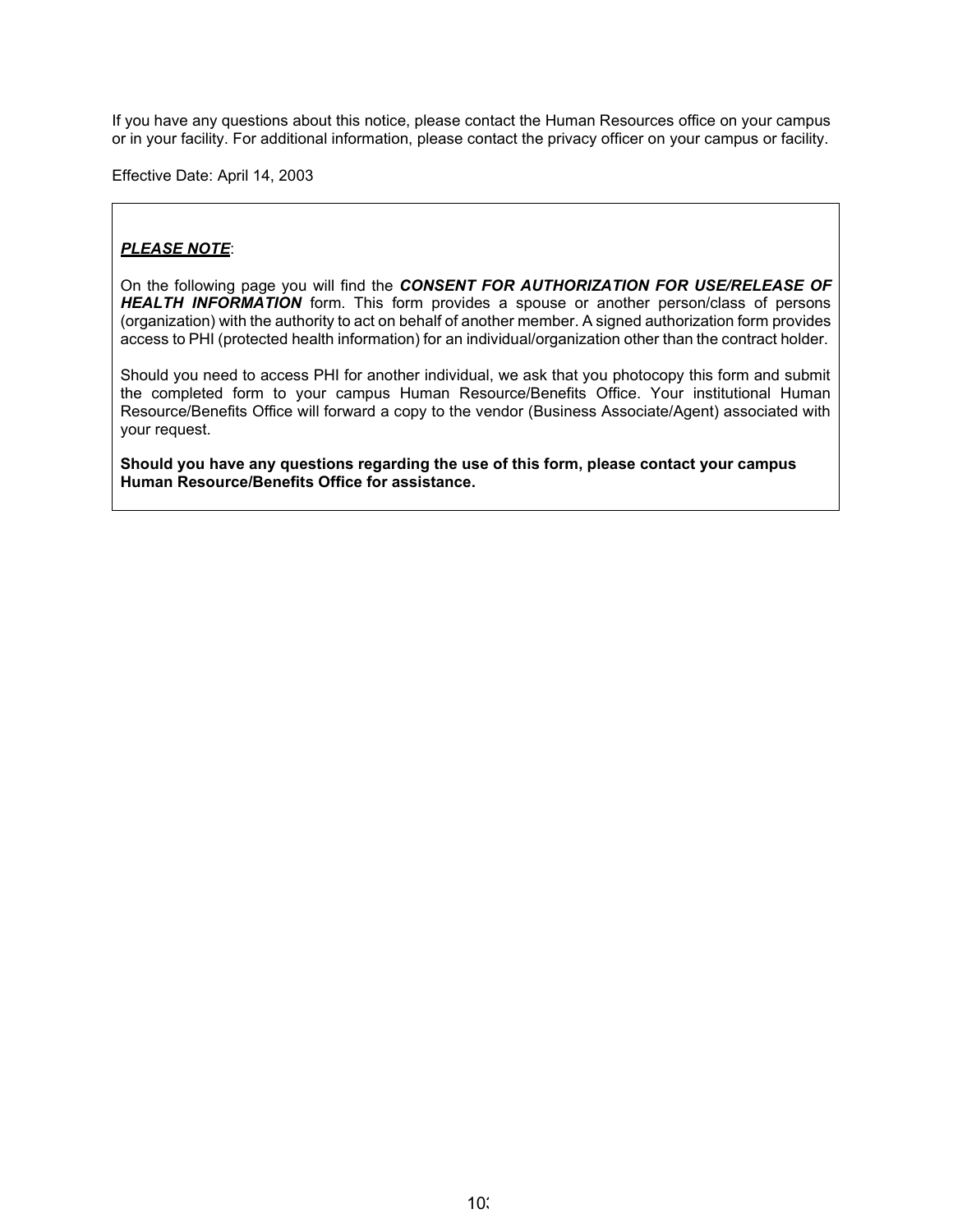# **CONSENT FOR AUTHORIZATION FOR USE/RELEASE OF HEALTH INFORMATION**

This authorization form applies only to the release and disclosure of protected health information (PHI). This authorization is not for treatment or intended for any other purpose.

By signing this form, I authorize my college, my university, my facility, or the University System office and Business Associates/Agents to use, release, or disclose the protected health information described below to:

Name and address of person/organization to whom information may be sent:

| Transmit this information on or about (information will not be resent absent reauthorization):                                                                                                  |  |  |  |
|-------------------------------------------------------------------------------------------------------------------------------------------------------------------------------------------------|--|--|--|
| This authorization expires upon fulfillment of this request unless special circumstances apply.                                                                                                 |  |  |  |
| Purpose for disclosure: <u>contained a series of the series of the series of the series of the series of the series of</u>                                                                      |  |  |  |
| I authorize the following information to be sent to the address above:                                                                                                                          |  |  |  |
| Copies of all medical records for the period $\left( \begin{array}{ccc} \end{array} \right)$ $\left( \begin{array}{ccc} \end{array} \right)$ to $\left( \begin{array}{ccc} \end{array} \right)$ |  |  |  |
| Copies of information described below for period / / / to /                                                                                                                                     |  |  |  |
| History and Physical Examination _______Lab Reports _________Reports from Physicians                                                                                                            |  |  |  |
| Other (specify)                                                                                                                                                                                 |  |  |  |

I understand that this information may include any history of acquired immunodeficiency (AIDS); sexually transmitted diseases (STD); human immunodeficiency virus (HIV) infection; behavioral health services/psychiatric care; treatment for alcohol and/or drug abuse; or similar conditions.

Please include on a separate piece of paper any other special instructions or limitations.

I understand that there may be information in these records that I would not wish to be released. I have been provided with a copy of my college, university, facility, or University System policies and procedures for HIPAA Compliance and any changes thereto which may be associated with this authorization. I have been provided an opportunity to discuss any concerns I may have about the use or misuse of my health information with my institutional or facility privacy officer or other appropriate personnel.

I understand that my institution or facility, the University System of Georgia, or the Board of Regents of the University System of Georgia assumes no responsibility for the use or misuse by others of my health information disclosed under this authorization. I release the Board of Regents of the University System of Georgia and its agents and employees from all legal liability that may arise from thisauthorization.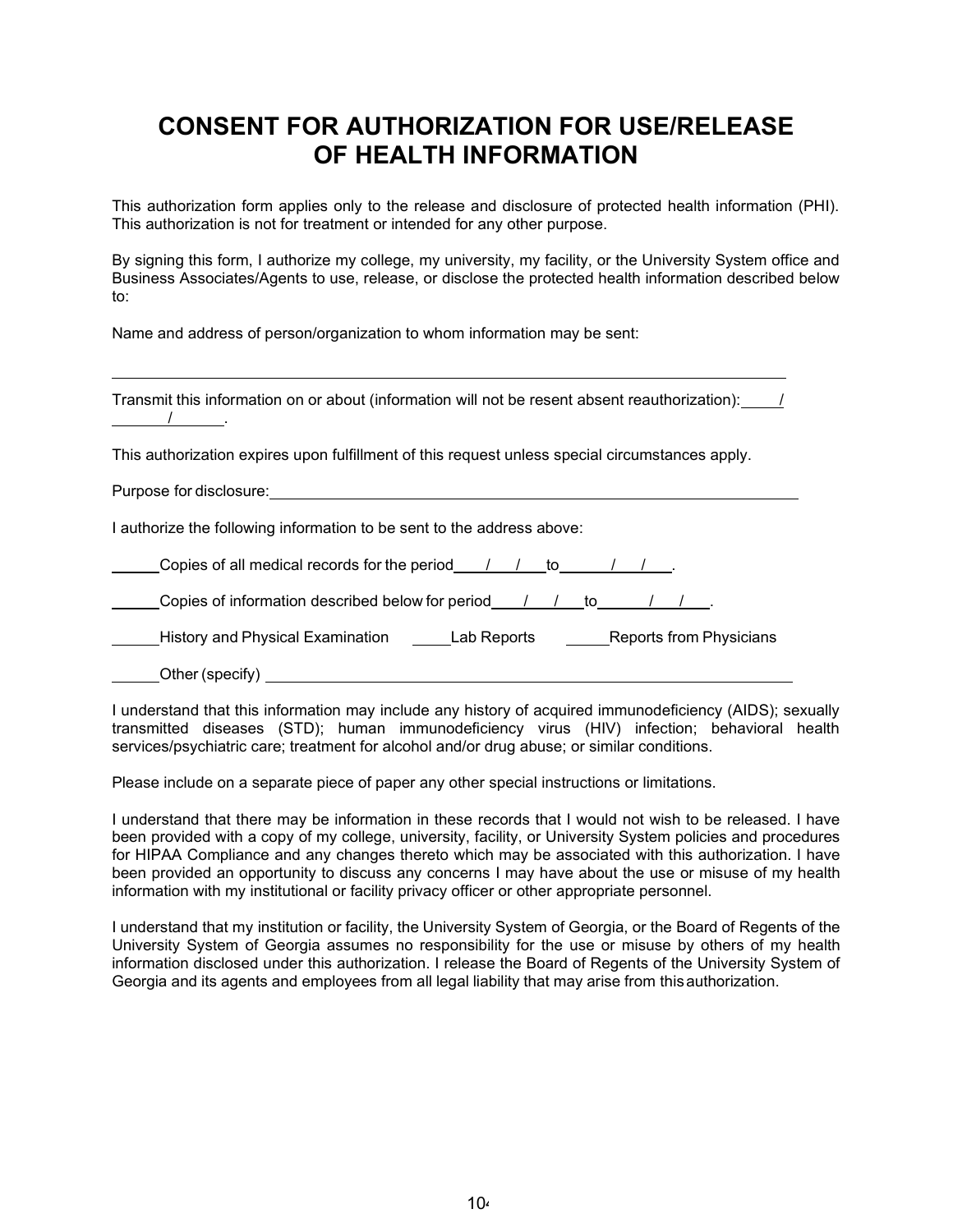| Telephone: (_____)________________________                                    |                                                                                                            |
|-------------------------------------------------------------------------------|------------------------------------------------------------------------------------------------------------|
|                                                                               |                                                                                                            |
| Member ID Number: 10 million control of the Member 10 Number:                 | Social Security Number: Social Security Number:                                                            |
|                                                                               |                                                                                                            |
|                                                                               |                                                                                                            |
| acting for the person whose medical records are being authorized for release: | If the signature above is not that of the person whose medical records are authorized to be released, I am |
|                                                                               |                                                                                                            |
|                                                                               |                                                                                                            |

The person whose medical records are hereby authorized for release or that person's representative may revoke this authorization by notifying in writing the privacy officer at the person's university, college or facility. Federal law states that treatment, payment, enrollment, or eligibility for benefits may not be conditioned on obtaining this authorization if such conditioning is otherwise prohibited by the Health Insurance Portability and Accountability Act of 1996. Federal law also requires a statement that there is a potential for the protected health information released under this authorization to be subject to redisclosure by the recipient.

**FORM CREATED 29 JAN 03**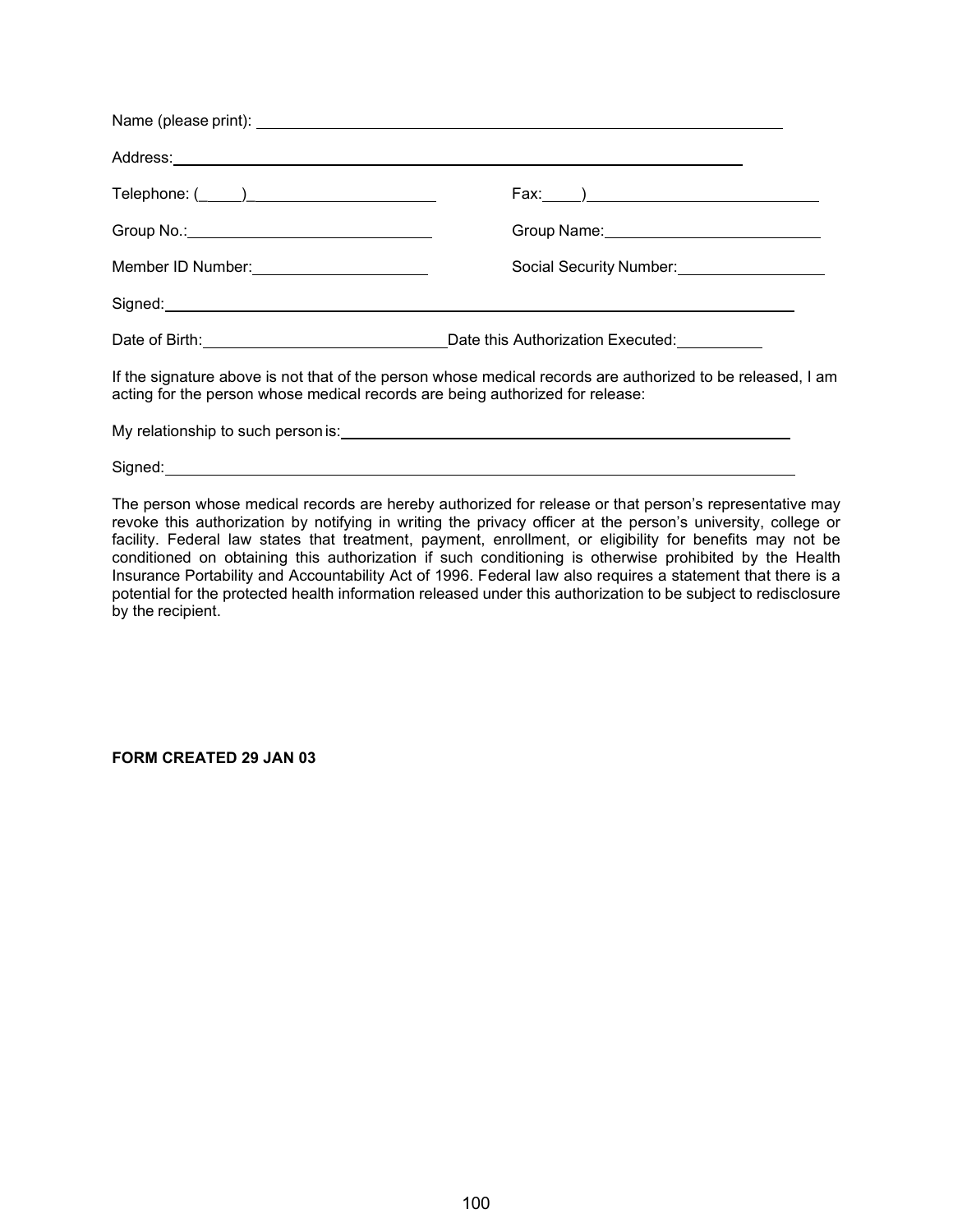# **FUTURE OF THE PLAN**

The Board of Regents of the University System of Georgia is the Plan Sponsor for the University System of Georgia BlueChoice HMO Healthcare Plan. While the University System of Georgia expects the University System of Georgia BlueChoice HMO Healthcare Plan to remain in effect, the University System of Georgia reserves the right to change the Plan or any benefit under the plan from time to time. The University System of Georgia also may discontinue the plan or any benefit under the plan at anytime.

## **EMPLOYMENT RIGHTS NOT IMPLIED**

Your participation in the University System of Georgia BlueChoice HMO Healthcare Planis not a contract of employment - it does not guarantee you continued employment with the University System of Georgia. Nor does it limit the University System of Georgia's right to discharge you, without regard to the effect that your discharge would have on your rights under the Plan. If you quit or are discharged, you have no right to future benefits from the plan except as specifically provided in this booklet and the benefit plan document.